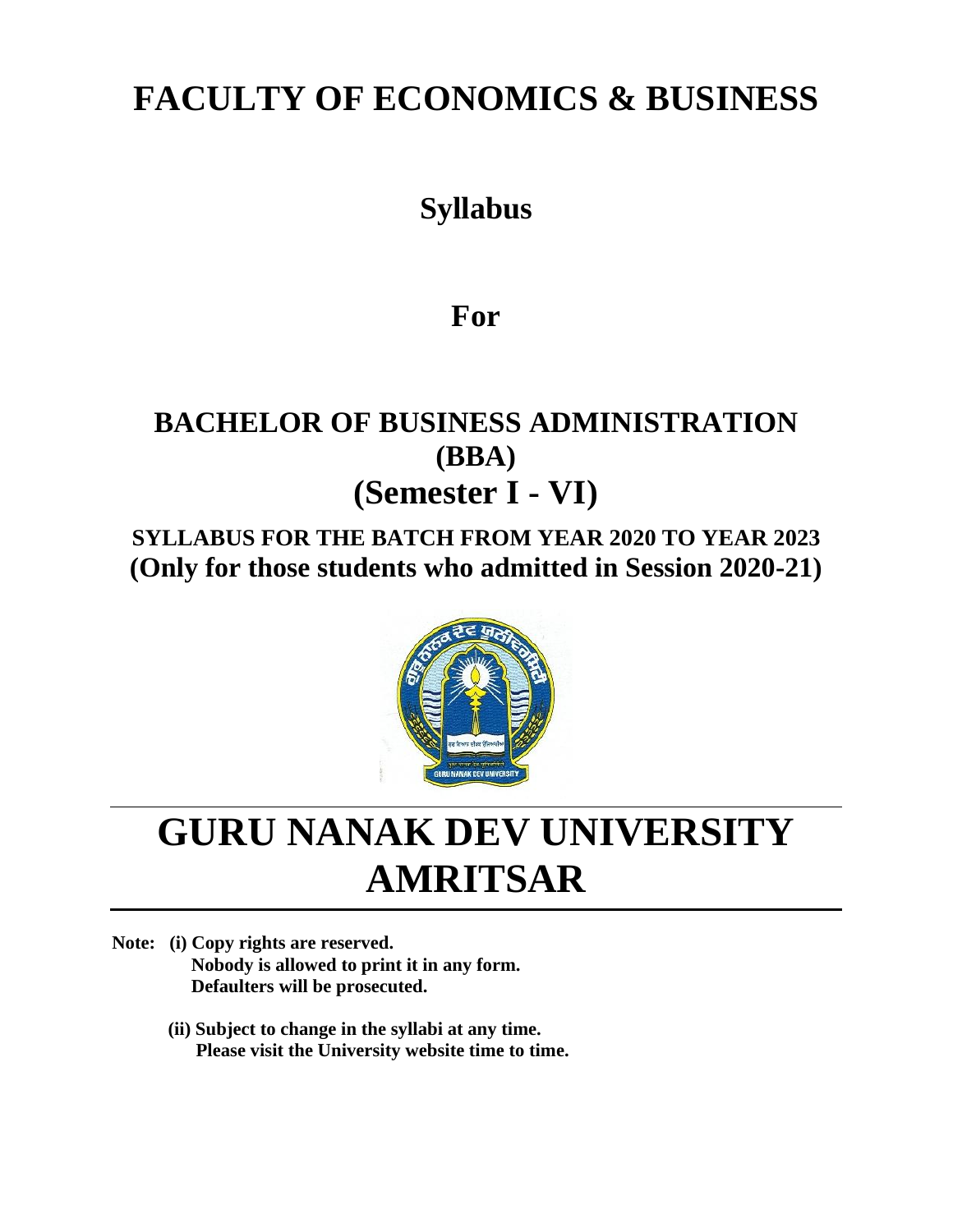### **SCHEME OF COURSES**

### **SEMESTER-I:**

| <b>Course</b><br>Code | <b>Course Title</b>                             | <b>Theory</b> | Prac<br>-tical           | <b>Total</b><br><b>Marks</b> | <b>Number</b><br>of<br><b>Lectures</b><br>(L) | Tutorials (T)<br>per week   |
|-----------------------|-------------------------------------------------|---------------|--------------------------|------------------------------|-----------------------------------------------|-----------------------------|
| <b>BBA-101</b>        | English (Compulsory)                            |               | -                        | 50                           | 6                                             |                             |
| <b>BBA-102</b>        | ਪੰਜਾਬੀ ਲਾਜ਼ਮੀ/ ਮੁੱਢਲੀ ਪੰਜਾਬੀ                    |               |                          | 50                           | 6                                             |                             |
|                       | (In lieu of Compulsory Punjabi)                 |               |                          |                              |                                               |                             |
|                       | Punjab History & Culture (From Earliest         |               |                          |                              |                                               |                             |
|                       | Times to $C$ 320)                               |               |                          |                              |                                               |                             |
|                       | (Special Paper dfin lieu of Punbabi Compulsory) |               |                          |                              |                                               |                             |
| <b>BBA-103</b>        | <b>Basic Accounting</b>                         |               | -                        | 50                           | 6                                             | $\overline{2}$              |
| <b>BBA-104</b>        | <b>Business Organization</b>                    |               |                          | 50                           | 6                                             |                             |
|                       | and Systems                                     |               |                          |                              |                                               |                             |
| <b>BBA-105</b>        | Managerial Economics- I                         |               | $\overline{\phantom{0}}$ | 50                           | 6                                             |                             |
| <b>BBA-106</b>        | <b>Computer Applications</b>                    | 35            | 15                       | 50                           | 4                                             | $\mathcal{D}_{\mathcal{L}}$ |
|                       | for Business-I                                  |               |                          |                              |                                               |                             |
| <b>BBA-107</b>        | <b>Business Communication</b>                   |               | -                        | 50                           | --                                            |                             |
|                       |                                                 |               |                          |                              |                                               |                             |

#### **SEMESTER-II:**

| <b>Course</b>  | <b>Course Title</b>                             | <b>Total</b><br><b>Marks</b> | Number of<br>Lectures $(L)$ | <b>Tutorials</b><br>$(T)$ per |
|----------------|-------------------------------------------------|------------------------------|-----------------------------|-------------------------------|
| Code           |                                                 |                              |                             | week                          |
| <b>BBA-201</b> | English (Compulsory)                            | 50                           | 6                           |                               |
| <b>BBA-202</b> | ਪੰਜਾਬੀ ਲਾਜ਼ਮੀ/ ਮੁੱਢਲੀ ਪੰਜਾਬੀ (In lieu of        | 50                           | 6                           |                               |
|                | Compulsory Punjabi)                             |                              |                             |                               |
|                | Punjab History & Culture (C 320 to 1000 A.D.)   |                              |                             |                               |
|                | (Special Paper dfin lieu of Punbabi Compulsory) |                              |                             |                               |
| <b>BBA-203</b> | <b>Business Laws</b>                            | 50                           | 6                           | --                            |
| <b>BBA-204</b> | Principles of Management                        | 50                           | n                           |                               |
| <b>BBA-205</b> | Managerial Economics- II                        | 50                           | 6                           |                               |
| <b>BBA-206</b> | <b>Computer Based Accounting System</b>         | 50                           |                             | $\mathcal{D}$                 |
| <b>BBA-207</b> | <b>Fundamentals of Banking</b>                  | 50                           | h                           | --                            |
|                | *Drug Abuse: Problem, Management and            |                              |                             |                               |
|                | Prevention (Compulsory)                         |                              |                             |                               |

**\* Note: The marks of Paper will not be added in the Grand Total.**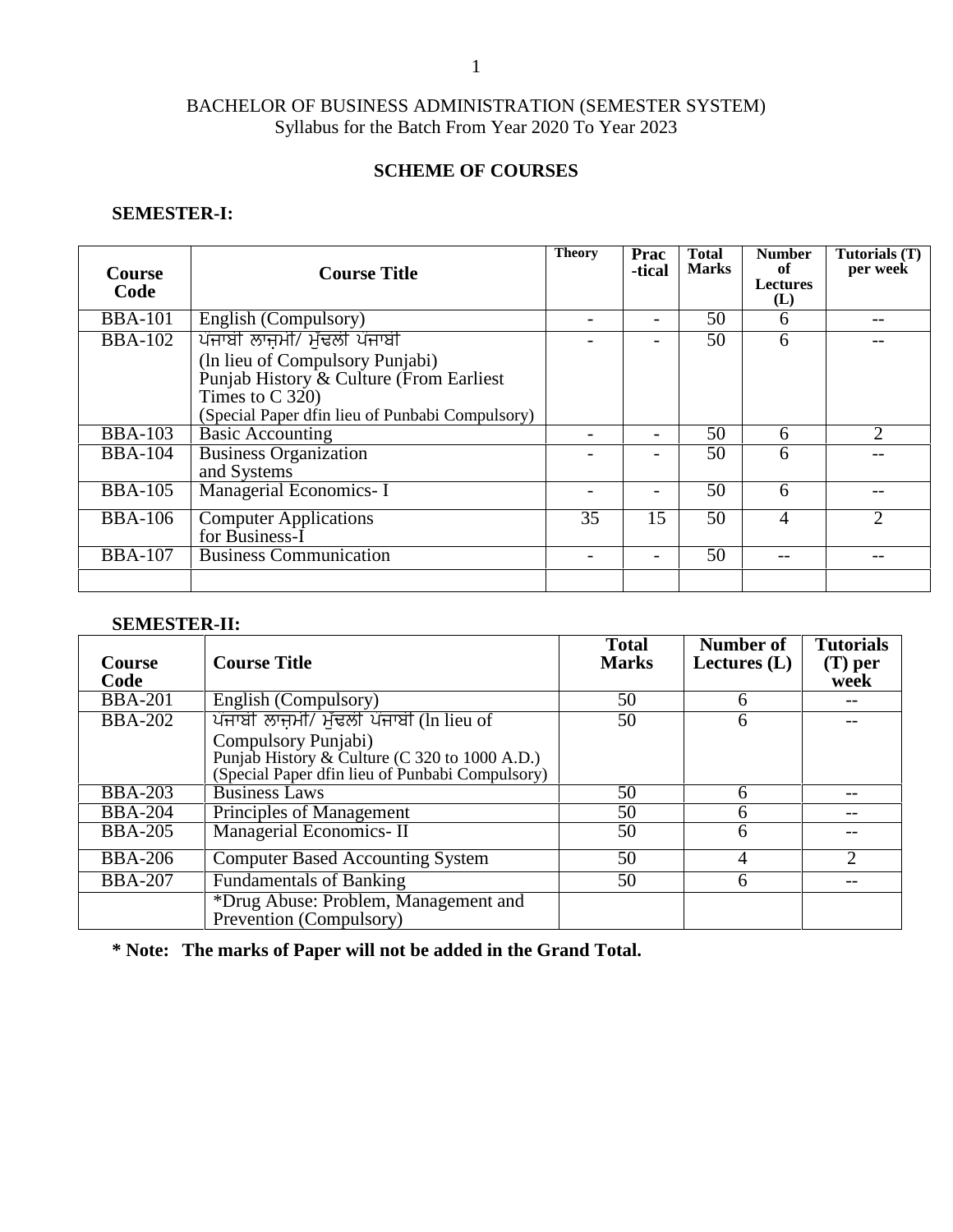#### **SEMESTER – III:**

| <b>Course</b>  | <b>Course Title</b>                                           | <b>Total</b><br><b>Marks</b> | Number of<br>Lectures $(L)$ | Tutorials (T)<br>per week |
|----------------|---------------------------------------------------------------|------------------------------|-----------------------------|---------------------------|
| Code           |                                                               |                              |                             |                           |
| <b>BBA-301</b> | English (Compulsory)                                          | 50                           | 6                           |                           |
| <b>BBA-302</b> | ਪੰਜਾਬੀ ਲਾਜਮੀ/ ਮੱਢਲੀ ਪੰਜਾਬੀ<br>(In lieu of Compulsory Punjabi) | 50                           | 6                           |                           |
|                | Punjab History & Culture<br>(From 1000 to 1605 A.D)           |                              |                             |                           |
| <b>BBA-303</b> | <b>Statistics for Business</b>                                | 50                           | 6                           |                           |
| <b>BBA-304</b> | <b>Fundamentals of Human</b><br><b>Resource Management</b>    | 50                           | 6                           |                           |
| <b>BBA-305</b> | <b>Fundamentals of Marketing</b><br>Management                | 50                           | 6                           |                           |
| <b>BBA-306</b> | <b>Indian Financial System</b>                                | 50                           | 6                           |                           |
| <b>BBA-307</b> | <b>Management Accounting</b>                                  | 50                           | 6                           | 2                         |

### **SEMESTER – IV:**

| Course         | <b>Course Title</b>                                                                                                                             | <b>Total</b><br><b>Marks</b> | Number of<br>Lectures $(L)$ | Tutorials (T)<br>per week   |
|----------------|-------------------------------------------------------------------------------------------------------------------------------------------------|------------------------------|-----------------------------|-----------------------------|
| Code           |                                                                                                                                                 |                              |                             |                             |
| <b>BBA-401</b> | English (Compulsory)                                                                                                                            | 50                           | 6                           |                             |
| <b>BBA-402</b> | ਪੰਜਾਬੀ ਲਾਜਮੀ /ਮੱਢਲੀ ਪੰਜਾਬੀ<br>/Punjab History & Culture<br>(From 1605 to 1849 A.D.)<br>(Special Paper in lieu of<br><b>Punjabi Compulsory</b> ) | 50                           | 6                           |                             |
| <b>BBA-403</b> | <b>Financial Management</b>                                                                                                                     | 50                           | 6                           |                             |
| <b>BBA-404</b> | <b>Production and Operations</b><br>Management                                                                                                  | 50                           | 6                           |                             |
| <b>BBA-405</b> | <b>Business Environment</b>                                                                                                                     | 50                           | 6                           | --                          |
| <b>BBA-406</b> | <b>Operations Research</b>                                                                                                                      | 50                           | 6                           | $\mathcal{D}_{\mathcal{L}}$ |
| <b>BBA-407</b> | <b>Fundamentals of Insurance</b>                                                                                                                | 50                           | 6                           |                             |
| <b>BBA-408</b> | Seminar                                                                                                                                         | 50                           |                             |                             |
| <b>ESL-222</b> | *Environment Studies-II                                                                                                                         | 100<br>(Qualifying)          | 3                           |                             |

**\* Note:The marks of ESL-222 (Environmental Studies) will not be added in the Total Marks.**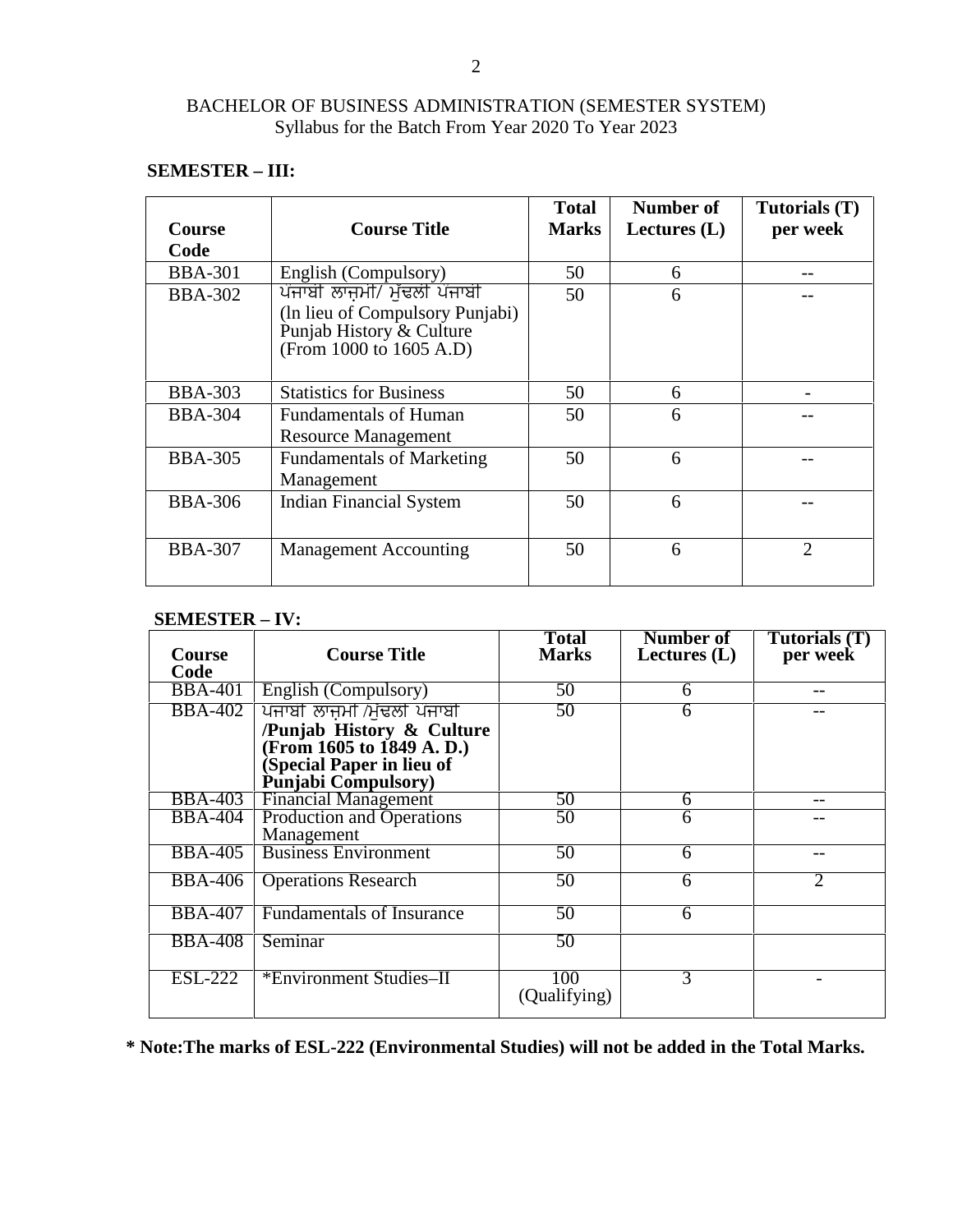### **SEMESTER – V:**

| <b>Course</b><br>Code | <b>Course Title</b>                                                                     | <b>Total</b><br><b>Marks</b> | <b>Number of</b><br>Lectures $(L)$ | Tutorials (T)<br>per week |
|-----------------------|-----------------------------------------------------------------------------------------|------------------------------|------------------------------------|---------------------------|
| <b>BBA-501</b>        | English (Compulsory)                                                                    | 50                           | 6                                  |                           |
| <b>BBA-502</b>        | PunjabiCompulsory / ਮੁੱਢਲੀ ਪੰਜਾਬੀ<br>/Punjab History & Culture<br>(From 1849-1947 A.D.) | 50                           | 6                                  |                           |
| <b>BBA-503</b>        | Company Law                                                                             | 50                           | 6                                  | $-$                       |
| <b>BBA-504</b>        | Entrepreneurship & Small<br><b>Business</b>                                             | 50                           | 6                                  |                           |
| <b>BBA-505</b>        | <b>Cost Accounting</b>                                                                  | 50                           | 6                                  | $\overline{2}$            |
|                       | Any one Group from the<br>following:                                                    | 50                           | 6                                  |                           |
| <b>BBA-511</b>        | <b>Group A</b><br><b>Consumer Behaviour</b>                                             | $\overline{50}$              | 6                                  |                           |
| <b>BBA-512</b>        | Advertising & Sales<br>Management                                                       | 50                           | 6                                  | $-1$                      |
| <b>BBA-521</b>        | <b>Group B</b><br>Industrial relations & Labour<br>Legislations                         | 50                           | 6                                  |                           |
| <b>BBA-522</b>        | Organisation Change &<br>Development                                                    | 50                           | 6                                  | $-$                       |
| <b>BBA-531</b>        | <b>Group C</b><br><b>Management of Banking</b><br>Operations                            | 50                           | 6                                  | $-$                       |
| <b>BBA-532</b>        | Insurance & Risk Management                                                             | 50                           | 6                                  |                           |
| <b>BBA-541</b>        | <b>Group D</b><br><b>International Business</b><br>Environment                          | 50                           | 6                                  |                           |
| <b>BBA-542</b>        | Management of International<br><b>Business Organization</b>                             | 50                           | 6                                  |                           |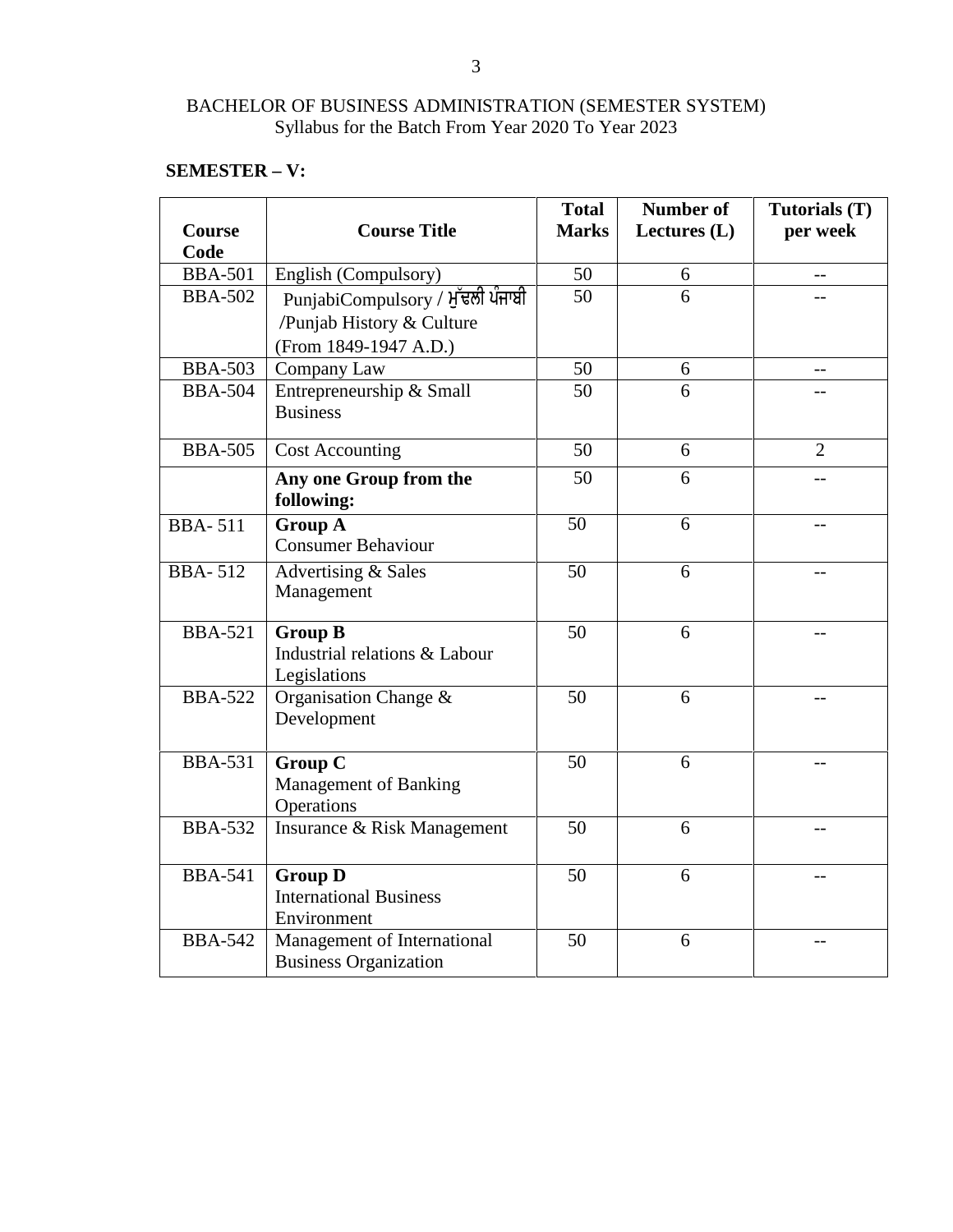| <b>Course</b><br>Code | <b>Course Title</b>                                                                 | <b>Total</b><br><b>Marks</b> | <b>Number of</b><br>Lectures $(L)$ | Tutorials (T)<br>per week |
|-----------------------|-------------------------------------------------------------------------------------|------------------------------|------------------------------------|---------------------------|
| <b>BBA-601</b>        | English (Compulsory)                                                                | 50                           | 6                                  |                           |
| <b>BBA-602</b>        | PunjabiCompulsory / ਮੁੱਢਲੀ ਪੰਜਾਬੀ<br>/ Punjab History & Culture<br>(1947 2000 A.D.) | 50                           | 6                                  |                           |
| <b>BBA-603</b>        | <b>Income Tax</b>                                                                   | 50                           | 6                                  |                           |
| <b>BBA-604</b>        | <b>Fundamentals of Capital Markets</b>                                              | 50                           | 6                                  |                           |
| <b>BBA-605</b>        | Viva-Voce                                                                           | 50                           |                                    |                           |
|                       | Any one Group from the<br>following:                                                |                              |                                    |                           |
|                       | <b>Group A</b>                                                                      |                              |                                    |                           |
| <b>BBA-611</b>        | <b>Services Marketing</b>                                                           | 50                           | 6                                  |                           |
| <b>BBA-612</b>        | E-Marketing                                                                         | 50                           | 6                                  |                           |
| <b>BBA-621</b>        | <b>Group B</b><br><b>Training and Development</b>                                   | 50                           | 6                                  |                           |
| <b>BBA-622</b>        | Contemporary Issues in Human<br><b>Resource Management</b>                          | 50                           | 6                                  |                           |
| <b>BBA-631</b>        | <b>Group C</b><br>Security Analysis and Portfolio<br>Management                     | 50                           | 6                                  |                           |
| <b>BBA-632</b>        | Contemporary Issues in<br>Accounting                                                | 50                           | 6                                  |                           |
| <b>BBA-641</b>        | <b>Group D</b><br><b>Export-Import Management and</b><br>Documentation              | 50                           | 6                                  |                           |
| <b>BBA-642</b>        | Global Strategic Management                                                         | 50                           | 6                                  |                           |

### **SEMESTER – VI:**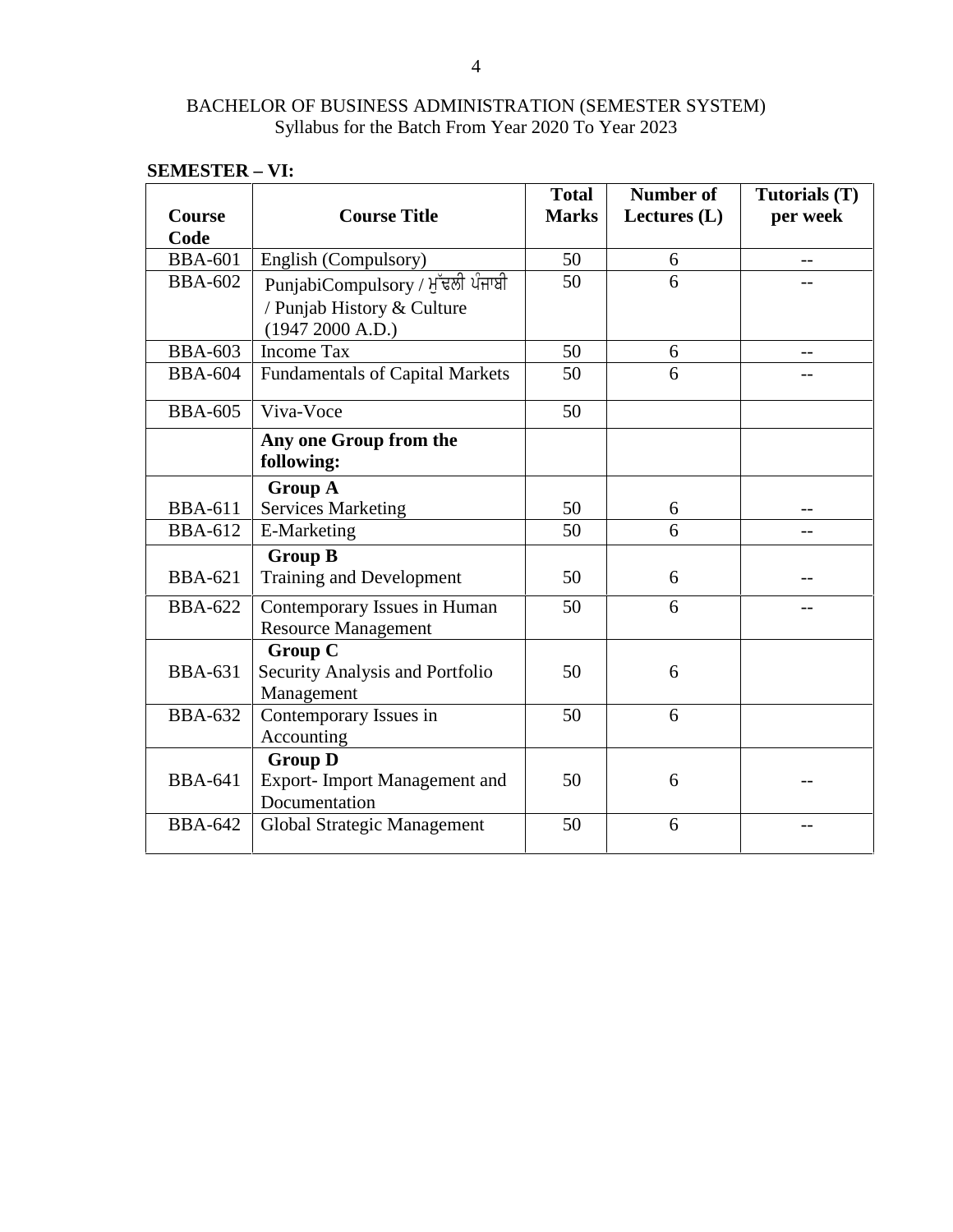#### **BBA-101 ENGLISH (COMPULSORY)**

#### **Time: 3 Hours Max. Marks: 50**

#### **Instructions for the Paper Setters:-**

Eight questions of equal marks (Specified in the syllabus) are to be set, two in each of the four Sections (A-D). Questions may be subdivided into parts (not exceeding four). Candidates are required to attempt five questions, selecting at least one question from each Section. The fifth question may be attempted from any Section.

#### **Texts Prescribed:-**

- *Tales of Life* (Guru Nanak Dev University, Amritsar) Stories at Sr.No.1, 2, 3, 5 and 6
- *Prose for Young Learners* (Guru Nanak Dev University, Amritsar) Essays at Sr. No. 1, 2, 3, 5 and 6
- *English Grammar in Use* (Fourth Edition) by Raymond Murphy, CUP

#### **The syllabus is divided in four sections as mentioned below.**

#### **SECTION–A**

English Grammar in Use, 4<sup>th</sup> Edition by Raymond Murphy, CUP (Units: 1-37)

#### **SECTION–B**

Paragraph Writing and *English Grammar in Use* (Units: 38-48)

#### **SECTION–C**

*Tales of Life* (Guru Nanak Dev University, Amritsar): Stories at Sr. No. 1, 2, 3, 5 and 6

#### **SECTION–D**

*Prose for Young Learners*: Essays at Sr. No. 1, 2, 3, 5 and 6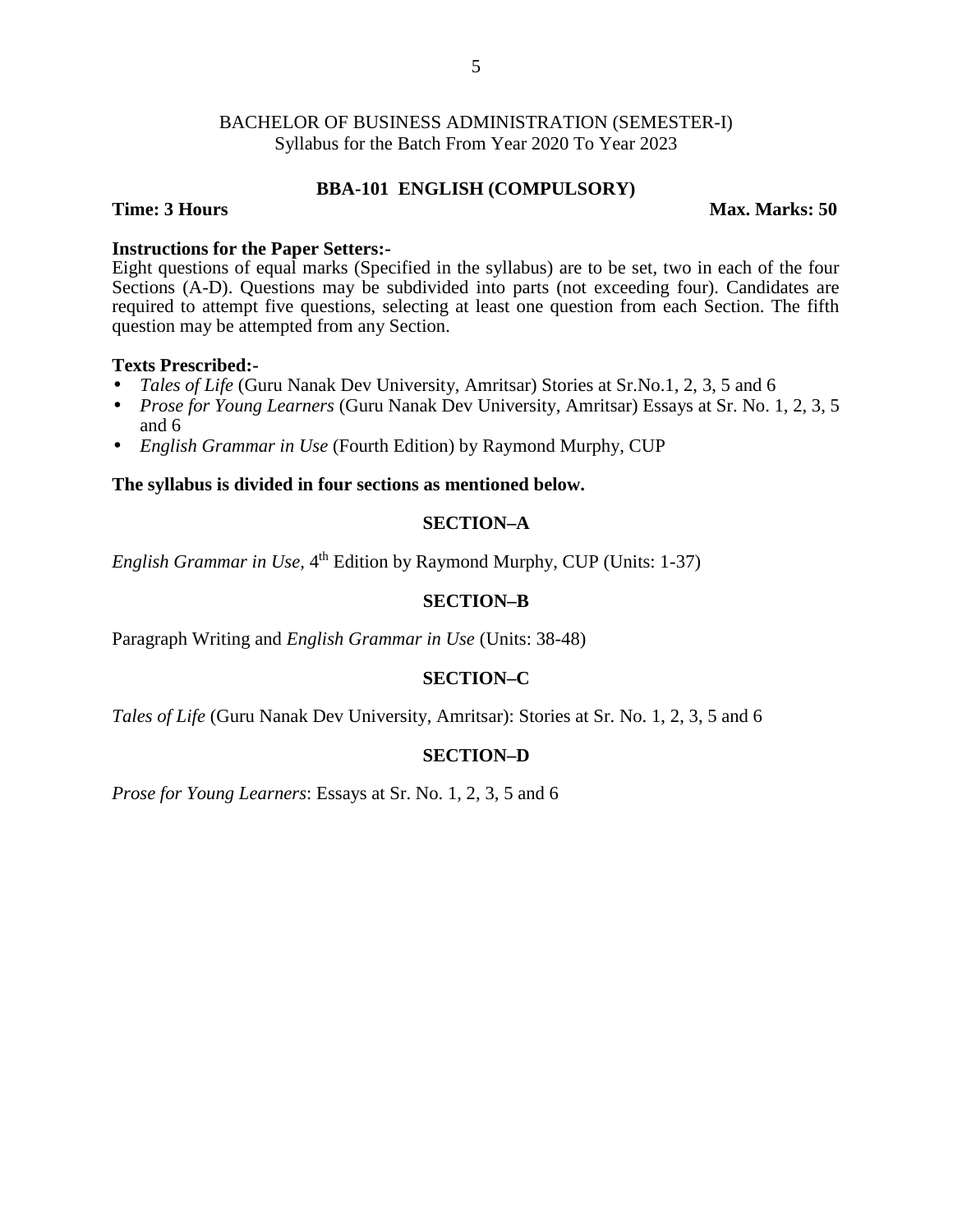# BACHELOR OF BUSINESS ADMINISTRATION (SEMESTER-I) Syllabus for the Batch From Year 2020 To Year 2023 the Batch From Year 2020 To Year 2023<br>Paradous for the Batch From Year 2020 To Year 2023<br>**BBA-102 Punjabi (Compulsory) ਪੰ**ਜਾਬੀ (ਲਾਜ਼ਮੀ) Syllabus for the Batch From Year 2020 To Year 2023<br>**BBA-102 Punjabi (Compulsory) ਪੰ**ਜਾਬੀ (ਲਾਜ਼ਮੀ)<br>ਸਮਾਂ : 3 ਘੰਟੇ<br>Instructions for the Paper Setters:-

Instructions for the Paper Setters:-

Eight questions of equal marks (Specified in the syllabus) are to be set, two in each of the four Sections (A-D). Questions may be subdivided into parts (not exceeding four). Candidates are required to attempt five questions, selecting at least one question from each Section. The fifth question may be attempted from any Section. d in the syllabus) are to be set, two in each of<br>
o parts (not exceeding four). Candidates are r<br>
tion from each Section. The fifth question may<br> **ਪਾਠ-ਕ੍ਰਮ ਅਤੇ ਪਾਠ-ਪੁਸਤਕਾਂ**<br> **ਸੈਕਸ਼ਨ - ਏ** (A-D). Questions may be subdivided into parts (not exceeding four). Candidates are required to attempt<br>five questions, selecting at least one question from each Section. The fifth question may be attempted from<br>any Secti

(ਲੇਖਕ ਦਾ ਜੀਵਨ ਤੇ ਰਚਨਾ /ਪ੍ਰਸਗ ਸਾਹਤ **ਵਿਆਬਆ/ਕਾਵਤਾ ਦਾ ਵਿਸ਼ਾ-ਵਸਤੂ)** 

### **ਸੈਕਸ਼ਨ - ਬੀ**

**ਦੋ ਰੰਗ** (ਕਵਿਤਾ ਭਾਗ) (ਸੰਪਾ ਹਰਜਿੰਦਰ ਸਿੰਘ ਢਿੱਲੋਂ ਅਤੇ ਪ੍ਰੀਤਮ ਸਿੰਘ ਸਰਗੋਧੀਆ), ਗੁਰੂ<br>ਨਾਨਕ ਦੇਵ ਯੂਨੀਵਰਸਿਟੀ, ਅੰਮ੍ਰਿਤਸਰ।<br>(ਲੇਖਕ ਦਾ ਜੀਵਨ ਤੇ ਰਚਨਾ /ਪ੍ਰਸਗ ਸਾਹਤ ਵਿਆਪਖਆ/ਕਾਵਤਾ ਦਾ ਵਿਸ਼ਾ-ਵਸਤੂ)<br>ਸੰਸਾਰ ਦੀਆਂ ਪ੍ਰਸਿੱਧ ਹਸਤੀਆਂ (ਜੀਵਨੀ ਨੰ 1 ਤੋਂ 9 ਤੱਕ **ਦੋ ਰੰਗ** (ਕਵਿਤਾ ਭਾਗ)<br>ਨਾਨਕ ਦੇਵ ਯੂਨੀਵਰਸਿਟੀ*,*<br>(**ਲੇਖਕ ਦਾ ਜੀਵਨ ਤੇ ਰਚਨਾ** /<br>ਸੰਸਾਰ ਦੀਆਂ ਪ੍ਰਸਿੱਧ ਹਸ:<br>ਸਿੰਘ ਸ਼ਾਨ),<br>ਪੰਜਾਬੀ ਸਾਹਿਤ ਪ੍ਰਕਾਸ਼ਨ, <sup>,</sup><br>ਪੰ**ਵਸਾ-ਵਸਤ/ਸਾਰ/ਨਾਇਕ ਬਿੰ** ਪੰਜਾਬੀ ਸਾਹਿਤ ਪ੍ਰਕਾਸ਼ਨ, ਅੰਮ੍ਰਿਤਸਰ। **ਸੰਸਾਰ ਦੀਆਂ ਪ੍ਰਸਿੱਧ ਹਸਤੀਆਂ (**ਜੀਵਨੀ ਨੰ:<br>ਸਿੰਘ ਸ਼ਾਨ),<br>ਪੰਜਾਬੀ ਸਾਹਿਤ ਪ੍ਰਕਾਸ਼ਨ, ਅੰਮ੍ਰਿਤਸਰ।<br>(**ਵਿਸ਼ਾ-ਵਸਤੂ/ਸਾਰ/ਨਾਇਕ ਬਿੰਬ)**<br>(ੳ) ਪੈਰ੍ਹਾ ਰਚਨਾ **(T)** g?o Qk ouBk **(n)** g?o Qk gV Q e/ gqFBK d / T[`so.

### **ਸੈਕਸ਼ਨ - ਸੀ**

- 
- 

### **ਸੈਕਸ਼ਨ - ਡੀ**

- **(ਵਿਸ਼ਾ-ਵਸਤੂ/ਸਾਰ/ਨਾਇਕ ਬਿਬ)**<br>(ੳ) ਪੈਰ੍ਹਾ ਰਚਨਾ<br>(ਅ) ਪੈਰ੍ਹਾ ਪੜ੍ਹ ਕੇ ਪ੍ਰਸ਼ਨਾਂ ਦੇ ਉੱਤਰ।<br>(ੳ) ਭਾਸ਼ਾ ਵੰਨਗੀਆਂ : ਭਾਸ਼ਾ ਦਾ ਟਕਸਾਲੀ ਰੂਪ, ਭਾਸ਼ਾ ਅਤੇ ਉਪ–ਭਾਸ਼ਾ ਵਿਚ ਅੰਤਰ, ਪੰਜਾਬੀ<br>ਉਪਭਾਸ਼ਾਵਾਂ ਦੇ ਪਛਾਣ-ਚਿੰਨ੍ਹ।<br>(ਅ) ਪੰਜਾਬੀ ਭਾਸ਼ਾ : ਨਿਕਾਸ ਤੇ ਵਿਕਾਸ ਪੈਰ੍ਹਾ ਰਚਨਾ<br>ਪੈਰ੍ਹਾ ਪੜ੍ਹ ਕੇ ਪ੍ਰਸ਼ਨਾਂ ਦੇ ਉੱਤਰ।<br>**ਭਾਸ਼ਾ ਵੰਨਗੀਆਂ** : ਭਾਸ਼ਾ ਦਾ ਟਕਸਾਲੀ ਰੂਪ, ਭਾਸ਼ਾ ਅਤੇ ਉਪ–ਭਾਸ਼ਾ ਵਿਚ ਅੰਤਰ, ਪੰਜਾਬੀ<br>ਉਪਭਾਸ਼ਾਵਾਂ ਦੇ ਪਛਾਣ–ਚਿੰਨ੍ਹ।<br>**ਪੰਜਾਬੀ ਭਾਸ਼ਾ** : <mark>ਨਿਕਾਸ ਤੇ ਵਿਕਾਸ</mark> **(ੳ**) ਪੈਰ੍ਹਾ ਰਚਨਾ<br>(ਅ) ਪੈਰ੍ਹਾ ਪੜ੍ਹ ਕੇ ਪ੍ਰਸ਼ਨਾਂ ਦੇ ਉੱਤਰ।<br>(ਉ) ਭਾਸ਼ਾ ਵੰਨਗੀਆਂ : ਭਾਸ਼ਾ ਦਾ ਟਕਸਾਲੀ ਰੂਪ, ਭ<br>ਉਪਭਾਸ਼ਾਵਾਂ ਦੇ ਪਛਾਣ-ਚਿੰਨ੍ਹ।<br>(ਅ) ਪੰਜਾਬੀ ਭਾਸ਼ਾ : ਨਿਕਾਸ ਤੇ ਵਿਕਾਸ<br>ਸਹਾਇਕ ਪਸਤਕਾਂ **(ੳ) ਭਾਸ਼ਾ ਵੰਨਗੀਆਂ** : ਭਾਸ਼ਾ ਦਾ ਟਕਸਾਲੀ ਰੂਪ, ਭਾਸ਼ਾ ਅਤੇ ਉਪ–ਭਾਸ਼ਾ ਵਿਚ ਅੰਤਰ, ਪੰਜਾਬੀ<br>ਉਪਭਾਸ਼ਾਵਾਂ ਦੇ ਪਛਾਣ–ਚਿੰਨ੍ਹ।<br>(ਅ) ਪੰਜਾਬੀ ਭਾਸ਼ਾ : ਨਿਕਾਸ ਤੇ ਵਿਕਾਸ<br>ਸਹਾਇਕ ਪੁਸਤਕਾਂ<br>1. ਬ੍ਰਹਮਜਗਦੀਸ਼ ਸਿੰਘ, **ਆਧੁਨਿਕ ਪੰਜਾਬੀ ਕਾਵਿ : ਪ੍ਰਮੁੱਖ ਪ੍ਰਵਿਰਤੀਆਂ**,
- 

#### ਸਹਾਇਕ ਪੁਸਤਕਾ<u>ਂ</u>

- **(ਅ) ਪੰਜਾਬੀ ਭਾਸ਼ਾ : ਨਿਕਾਸ ਤੇ ਵਿਕਾਸ**<br>ਸਹਾਇਕ ਪੁਸਤਕਾਂ<br>1. ਬ੍ਰਹਮਜਗਦੀਸ਼ ਸਿੰਘ, **ਆਧੁਨਿਕ ਪੰਜਾਬੀ ਕਾਵਿ : ਪ੍ਰਮੁੱਖ ਪ੍ਰਵਿਰਤੀਆਂ**, ਵਾਰਿਸ ਸ਼ਾਹ ਫਾਉਂਡੇਸ਼ਨ,<br>ਅੰਮ੍ਰਿਤਸਰ।<br>2. ਜਸਵਿੰਦਰ ਸਿੰਘ, **ਨਵੀਂ ਪੰਜਾਬੀ ਕਵਿਤਾ : ਪਛਾਣ ਚਿੰਨ੍ਹ**, ਚੇਤਨਾ ਪ੍ਰਕਾਸ਼ਨ, <sup>ੇ ⁄</sup><br>ਸਹਾਇਕ <mark>ਪੁਸਤਕਾਂ</mark><br>1. ਬ੍ਰਹਮਜਗਦੀਸ਼ ਸਿੰਘ, **ਆਧੁਨਿਕ ਪੰਜਾਬੀ ਕਾਵਿ : ਪ੍ਰਮੁੱਖ ਪ੍ਰਵਿਰਤੀਆਂ**, ਵਾਰਿਸ ਸ਼ਾਹ ਫਾਉਂਡੇਸ਼ਨ,<br>2. ਗਾਜਿੰਦਰਪਾਲ ਬਰਾੜ, **ਆਧੁਨਿਕ ਪੰਜਾਬੀ ਕਵਿਤਾ ਦਾ ਇਤਿਹਾਸ**, ਪੰਜਾਬੀ ਅਕਾਦਮੀ, ਦਿੱਲੀ।<br>3. ਜਸਵਿੰਦਰ ਸਿੰਘ, **ਨਵੀ ਪੰਜਾਬ ਸਹਾਇਕ ਪੁਸਤਕਾਂ**<br>1. ਬ੍ਰਹਮਜਗਦੀਸ਼ ਸਿੰਘ, **ਆਧੁਨਿਕ ਪੰਜਾਬੀ ਕਾਵਿ : ਪ੍ਰਮੁੱਖ ਪ੍ਰਵਿਰਤੀਆਂ**, ਵਾਰਿਸ ਸ਼ਾਹ ਫਾਉਂਡੇਸ਼ਨ,<br>ਅੰਮ੍ਰਿਤਸਰ।<br>3. ਜਸਵਿੰਦਰ ਸਿੰਘ, **ਨਵੀਂ ਪੰਜਾਬੀ ਕਵਿਤਾ : ਪਛਾਣ ਚਿੰਨ੍ਹ**, ਚੇਤਨਾ ਪ੍ਰਕਾਸ਼ਨ, ਲੁਧਿਆਣਾ।<br>4. ਧਰਮਪਾਲ ਸਿੰਗਲ, **ਪੰ**
- ਅੰਮ੍ਰਿਤਸਰ।<br>ਰਾਜਿੰਦਰਪਾਲ ਬਰਾੜ, **ਆਧੁਨਿਕ ਪੰਜਾਬੀ ਕਵਿਤਾ ਦਾ ਇਤਿਹਾਸ**, ਪੰਜਾਬੀ ਅਕਾਦਮੀ, ਦਿੱਲੀ।
- 
- 
- 1. ਬ੍ਰਹਮਜਗਦੀਸ਼ ਸਿੰਘ, **ਆਧੁਨਿਕ ਪੰਜਾਬੀ ਕਾਵਿ** : **ਪ੍ਰਮੁੱਖ ਪ੍ਰਵਿਰਤੀਆਂ**, ਵਾਰਿਸ ਸ਼ਾਹ ਫਾਉਂਡੇਸ਼ਨ,<br>ਅੰਮ੍ਰਿਤਸਰ।<br>2. ਰਾਜਿੰਦਰਪਾਲ ਬਰਾੜ, **ਆਧੁਨਿਕ ਪੰਜਾਬੀ ਕਵਿਤਾ ਦਾ ਇਤਿਹਾਸ**, ਪੰਜਾਬੀ ਅਕਾਦਮੀ, ਦਿੱਲੀ।<br>3. ਜਸਵਿੰਦਰ ਸਿੰਘ, **ਨਵੀਂ ਪੰਜਾਬੀ ਕਵਿਤਾ : ਪ** 2. ਯਸਿੰਦਰਪਾਲ ਬਰਾੜ, **ਆਧੁਨਿਕ ਪੰਜਾਬੀ ਕਵਿਤਾ ਦਾ ਇਤਿਹਾਸ**, ਪੰਜਾਬੀ ਅਕਾਦਮੀ, ਦਿੱਲੀ।<br>3. ਜਸਵਿੰਦਰ ਸਿੰਘ, **ਨਵੀਂ ਪੰਜਾਬੀ ਕਵਿਤਾ : ਪਛਾਣ ਚਿੰਨ੍ਹ**, ਚੇਤਨਾ ਪ੍ਰਕਾਸ਼ਨ, ਲੁਧਿਆਣਾ।<br>4. ਪਰਮਪਾਲ ਸਿੰਗਲ, **ਪੰਜਾਬੀ ਜੀਵਨੀ : ਸਰੂਪ ਸਿਧਾਂਤ ਤੇ ਵਿਕਾਸ**, ਪੰਜਾਬੀ ਯੂਨੀਵ 2. ਰਾਜਿੰਦਰਪਾਲ ਬਰਾੜ, **ਆਧੁਨਿਕ ਪੰਜਾਬੀ ਕਵਿਤਾ ਦਾ ਇਤਿਹਾਸ**, ਪੰਜਾਬੀ ਅਕਾਦਮੀ, ਦਿੱਲੀ।<br>3. ਜਸਵਿੰਦਰ ਸਿੰਘ, **ਨਵੀਂ ਪੰਜਾਬੀ ਕਵਿਤਾ : ਪਛਾਣ ਚਿੰਨ੍ਹ**, ਚੇਤਨਾ ਪ੍ਰਕਾਸ਼ਨ, ਲੁਧਿਆਣਾ।<br>4. ਧਰਮਪਾਲ ਸਿੰਗਲ, **ਪੰਜਾਬੀ ਜੀਵਨੀ : ਸਰੂਪ ਸਿਧਾਂਤ ਤੇ ਵਿਕਾਸ**, ਪੰਜਾਬੀ ਯੂਨੀਵ 3. ਜਸਵਿੰਦਰ ਸਿੰਘ, **ਨਵੀਂ ਪੰਜਾਬੀ ਕਵਿਤਾ : ਪਛਾਣ ਚਿੰਨ੍ਹ**, ਚੇਤਨਾ ਪ੍ਰਕਾਸ਼ਨ, ਲੁਧਿਆਣਾ।<br>4. ਧਰਮਪਾਲ ਸਿੰਗਲ, **ਪੰਜਾਬੀ ਜੀਵਨੀ : ਸਰੂਪ ਸਿਧਾਂਤ ਤੇ ਵਿਕਾਸ**, ਪੰਜਾਬੀ ਯੂਨੀਵਰਸਿਟੀ, ਪਟਿਆਲਾ।<br>5. ਜ਼ੀਤ ਸਿੰਘ ਸੀਤਲ, **ਵਾਰਤਕ ਤੇ ਵਾਰਤਕ ਸ਼ੈਲੀ**, ਪੰਜਾਬ ਸਟੇਟ 4. ਪਰਮਪਾਲ ਸਿੰਗਲ, **ਪੰਜਾਬੀ ਜੀਵਨੀ : ਸਰੂਪ ਸਿਧਾਂਤ ਤੇ ਵਿਕਾਸ**, ਪੰਜਾਬੀ ਯੂਨੀਵਰਸਿਟੀ, ਪਟਿਆਲਾ।<br>5. ਜੀਤ ਸਿੰਘ ਸੀਤਲ, **ਵਾਰਤਕ ਤੇ ਵਾਰਤਕ ਸ਼ੈਲੀ**, ਪੰਜਾਬ ਸਟੇਟ ਯੂਨੀਵਰਸਿਟੀ ਟੈਕਸਟ ਬੁੱਕ ਬੋਰਡ,<br>6. ਬੂਟਾ ਸਿੰਘ ਬਰਾੜ, **ਪੰਜਾਬੀ ਭਾਸ਼ਾ ਸਰੋਤ ਤੇ ਸਰੂਪ**, ਵਾਰਿਸ ਸ਼
- 
- 
- 
-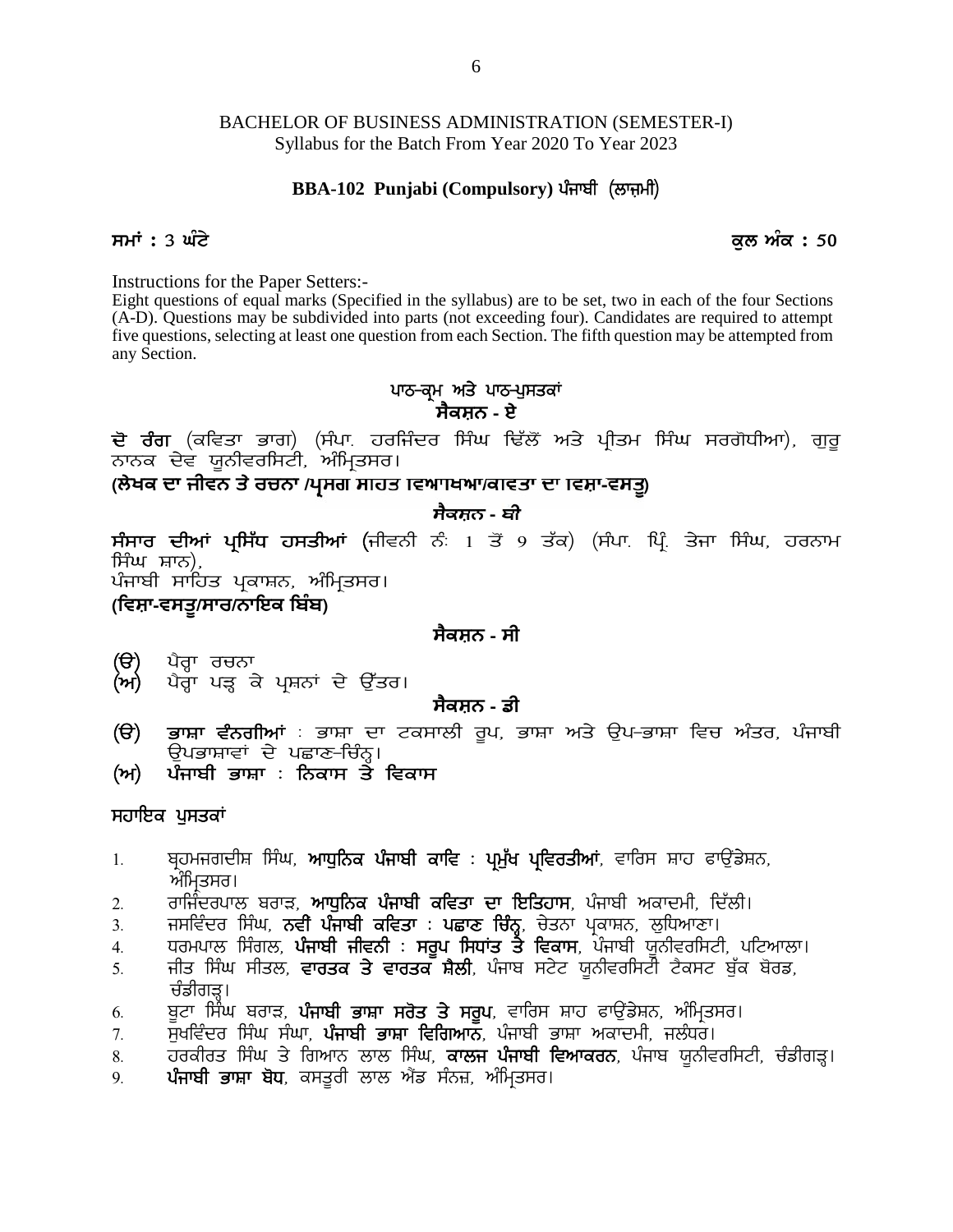# BACHELOR OF BUSINESS ADMINISTRATION (SEMESTER-I) Syllabus for the Batch From Year 2020 To Year 2023 USINESS ADMINISTRATION (SEM<br>the Batch From Year 2020 To Year 20<br>**BBA-102** ਮੁੱਢਲੀ ਪੰਜਾਬੀ<br>h lieu of Compulsory Punjabi) Syllabus for the Batch From Year 2020 To Year 2023<br>**BBA-102** ਮੁੱਢਲੀ ਪੰਜਾਬੀ<br>(In lieu of Compulsory Punjabi)<br>ਸਮਾਂ: 3 ਘੰਟੇ<br>Instructions for the Paper Setters:

# **(In lieu of Compulsory Punjabi)**

Instructions for the Paper Setters:-

Eight questions of equal marks (Specified in the syllabus) are to be set, two in each of the four Sections (A-D). Questions may be subdivided into parts (not exceeding four). Candidates are required to attempt five questions, selecting at least one question from each Section. The fifth question may be attempted from any Section. n the syllabus) are to be set, two in ea<br>ded into parts (not exceeding four). C<br>g at least one question from each Sec<br>1.<br>**ਪਾਠ-ਕ੍ਰਮ**<br>ਸੈਕਸ਼ਨ-ਏ<br>ਵਾਲੇ ਵਰਣ ਅਤੇ ਪੈਰ ਵਿਚ ਪੈਣ<br>ਾਣ-ਪਛਾਣ)

### ਪਾਠ<del>-</del>ਕਮ

ਪੈਂਤੀ ਅੱਖਰੀ, ਅੱਖਰ ਕ੍ਰਮ, ਪੈਰ ਬਿੰਦੀ ਵਾਲੇ ਵਰਣ ਅਤੇ ਪੈਰ ਵਿਚ ਪੈਣ ਵਾਲੇ ਵਰਣ ਅਤੇ ਮਾਤ੍ਰੰਵਾਂ (ਮੁੱਢਲੀ ਜਾਣ-ਪਛਾਣ) ਲਗਾਖਰ (ਬਿੰਦੀ, ਟਿੱਪੀ, ਅੰਧਕ) : ਪਛਾਣ ਅਤੇ ਵਰਤੋਂ

### <u>ਸੈਕਸ਼ਨ-ਬੀ</u>

ਪੰਜਾਬੀ ਸ਼ਬਦ-ਬਣਤਰ : ਮੁੱਢਲੀ ਜਾਣ-ਪਛਾਣ (ਸਾਧਾਰਨ ਸ਼ਬਦ, ਸੰਯੁਕਤ ਸ਼ਬਦ, ਮਿਸ਼ਰਤ ਸ਼ਬਦ, ਮੂਲ ਸ਼ਬਦ, ਅਗੇਤਰ ਅਤੇ ਪਿਛੇਤਰ)

### ਸੈਕਸ਼ਨ<del>-</del>ਸੀ

fਨੱਤ ਵਰਤੋਂ ਦੀ ਪੰਜਾਬੀ ਸ਼ਬਦਾਵਲੀ : ਬਾਜ਼ਾਰ, ਵਪਾਰ, ਰਿਸ਼ਤੇ–ਨਾਤੇ, ਖੇਤੀ ਅਤੇ ਹੋਰ ਧੰਦਿਆਂ ਆਦਿ ਨਾਲ ਸੰਬੰਧਤ। ਂ<br>ਨਿੱਤ ਵਰਤੋਂ ਦੀ ਪੰਜਾਬੀ ਸਬਦਾਵਲੀ : ਬਾਜ਼ਾਰ, ਵਪਾਰ, ਰਿਸ਼ਤੇ-ਨਾਤੇ, ਖੇਤੀ ਅਤੇ ਹੋਰ ਧੰਦਿਆਂ<br>ਆਦਿ ਨਾਲ ਸੰਬੰਧਤ।<br>ਹਫ਼ਤੇ ਦੇ ਸੱਤ ਦਿਨਾਂ ਦੇ ਨਾਂ, ਬਾਰ੍ਹਾਂ ਮਹੀਨਿਆਂ ਦੇ ਨਾਂ, ਰੁੱਤਾਂ ਦੇ ਨਾਂ, ਇਕ ਤੋਂ ਸੋਂ ਤਕ<br>ਗਿਣਤੀ ਸ਼ਬਦਾਂ ਵਿਚ

**, ਜੈਕਸ਼ਨ-ਡੀ**<br>ਹਫ਼ਤੇ ਦੇ ਸੱਤ ਦਿਨਾਂ ਦੇ ਨਾਂ, ਬਾਰ੍ਹਾਂ ਮਹੀਨਿਆਂ ਦੇ ਨਾਂ, ਰੱਤਾਂ ਦੇ ਨਾਂ, ਇਕ ਤੋਂ ਸੋਂ ਤਕ ਗਿਣਤੀ ਸ਼ਬਦਾਂ ਵਿਜ ਸਕੇਸ਼ਨ<del>ੋਂ ਜ</del> ਕਿਸਾਨ ਹੈ ਜਾ ਜਾਂ ਹੁੰਦਾ ਹੈ ਨਾਂ, ਕੁੱਤਾਂ ਦੇ ਨਾਂ, ਇਕ ਤੋਂ ਸੋ ਤਕ<br>ਗਣਤੀ ਸ਼ਬਦਾਂ ਵਿਚ<br>ਜ**ਾਇਕ ਪੁਸਤਕਾਂ**<br>1. ਕਸਤੂਰੀ ਲਾਲ ਐਂਡ ਸੰਨਜ਼, ਮੁੱ**ਢਲੀ ਪੰਜਾਬੀ**, ਗੁਰੂ ਨਾਨਕ ਦੇਵ ਯੂਨੀਵਰਸਿਟੀ,ਅਮ੍ਰਿਤਸਰ।<br>2. ਮਿੰਨੀ ਸਲਵਾਨ, **ਪੰਜਾਬੀ ਵਿਆਕਰਨ : ਮੁੱਢ** ਸ਼ੁਤ ਦ ਸਤ ਦਿਨਾ ਦ ਨਾ, ਬਾਰ੍ਹਾ ਮਹਾਨਿਆ ਦ ਨਾ, ਰੁਤਾ ਦ ਨਾ, ਇਕ ਤ ਸ ਤਕ<br>ਗਣਤੀ ਸ਼ਬਦਾਂ ਵਿਚ<br>ਹਾਇਕ <mark>ਪੁਸਤਕਾਂ</mark><br>1. ਕਸਤੂਰੀ ਲਾਲ ਐਂਡ ਸੰਨਜ਼, ਮੁੱ**ਢਲੀ ਪੰਜਾਬੀ**, ਗੁਰੂ ਨਾਨਕ ਦੇਵ ਯੂਨੀਵਰਸਿਟੀ,ਅਮ੍ਰਿਤਸਰ।<br>2. ਮਿੰਨੀ ਸਲਵਾਨ, **ਪੰਜਾਬੀ ਵਿਆਕਰਨ : ਮੁੱਢਲੇ ਸੰਕਲਪ**,

### ਸਹਾਇਕ ਪਸਤਕਾਂ

- 
- 1. ਕਸਤੂਰੀ ਲਾਲ ਐਂਡ ਸੰਨਜ਼, **ਮੁੱਢਲੀ ਪੰਜਾਬੀ**, ਗੁਰੂ ਨਾਨਕ ਦੇਵ ਯੂਨੀਵਰਸਿਟੀ,ਅਮ੍ਰਿਤਸਰ।<br>2. ਸਿੰਨੀ ਸਲਵਾਨ, **ਪੰਜਾਬੀ ਵਿਆਕਰਨ : ਮੁੱਢਲੇ ਸੰਕਲਪ**, ਰਵੀ ਸਾਹਿਤ ਪ੍ਰਕਾਸ਼ਨ, ਅਮਿਤਸਰ।<br>3. ਬਟਾ ਸਿੰਘ ਬਰਾੜ, **ਪੰਜਾਬੀ ਵਿਆਕਰਨ : ਸਿਧਾਂਤ ਅਤੇ ਵਿਹਾਰ**, ਚੇਤਨਾ
-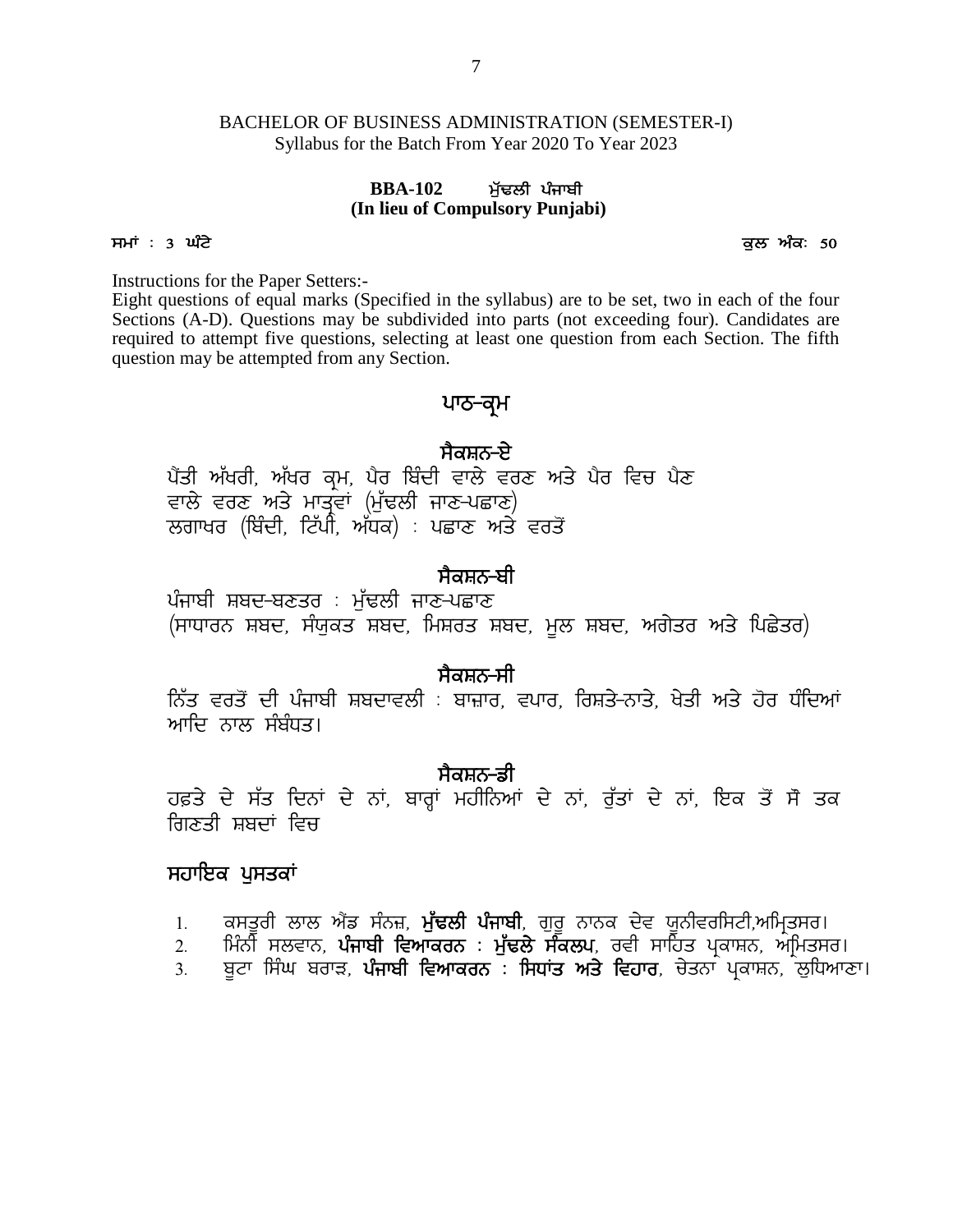#### **BBA-102 Punjab History & Culture (From Earliest Times to C 320) (Special Paper in lieu of Punjabi compulsory)**

#### **Time: 3 Hours Max. Marks: 50**

#### **Instructions for the Paper Setters**

Eight questions of equal marks (Specified in the syllabus) are to be set, two in each of the four Sections (A-D). Questions may be subdivided into parts (not exceeding four). Candidates are required to attempt five questions, selecting at least one question from each Section. The fifth question may be attempted from any Section.

#### **SECTION- A**

- 1. Physical features of the Punjab and its impact on history.
- 2. Sources of the ancient history of Punjab

#### **SECTION- B**

- 3. Harappan Civilization: Town planning; social, economic and religious life of the Indus Valley People.
- 4. The Indo-Aryans: Original home and settlements in Punjab.

#### **SECTION- C**

- 5. Social, Religious and Economic life during *Rig* Vedic Age.
- 6. Social, Religious and Economic life during Later Vedic Age.

#### **SECTION- D**

- 7. Teachings and impact of Buddhism
- 8. Jainism in the Punjab

#### **Suggested Readings**

- 1. L. M Joshi (ed.), *History and Culture of the Punjab*, Art-I, Patiala, 1989 (3rd edition)
- 2. L.M. Joshi and Fauja Singh (ed.), *History of Punjab*, Vol.I, Patiala 1977.
- 3. Budha Parkash, *Glimpses of Ancient Punjab*, Patiala, 1983.
- 4. B.N. Sharma, *Life in Northern India*, Delhi. 1966.
- *5.* Chopra, P.N., Puri, B.N., & Das, M.N.(1974). *A Social, Cultural & Economic History of India,* Vol. I, New Delhi: Macmillan India.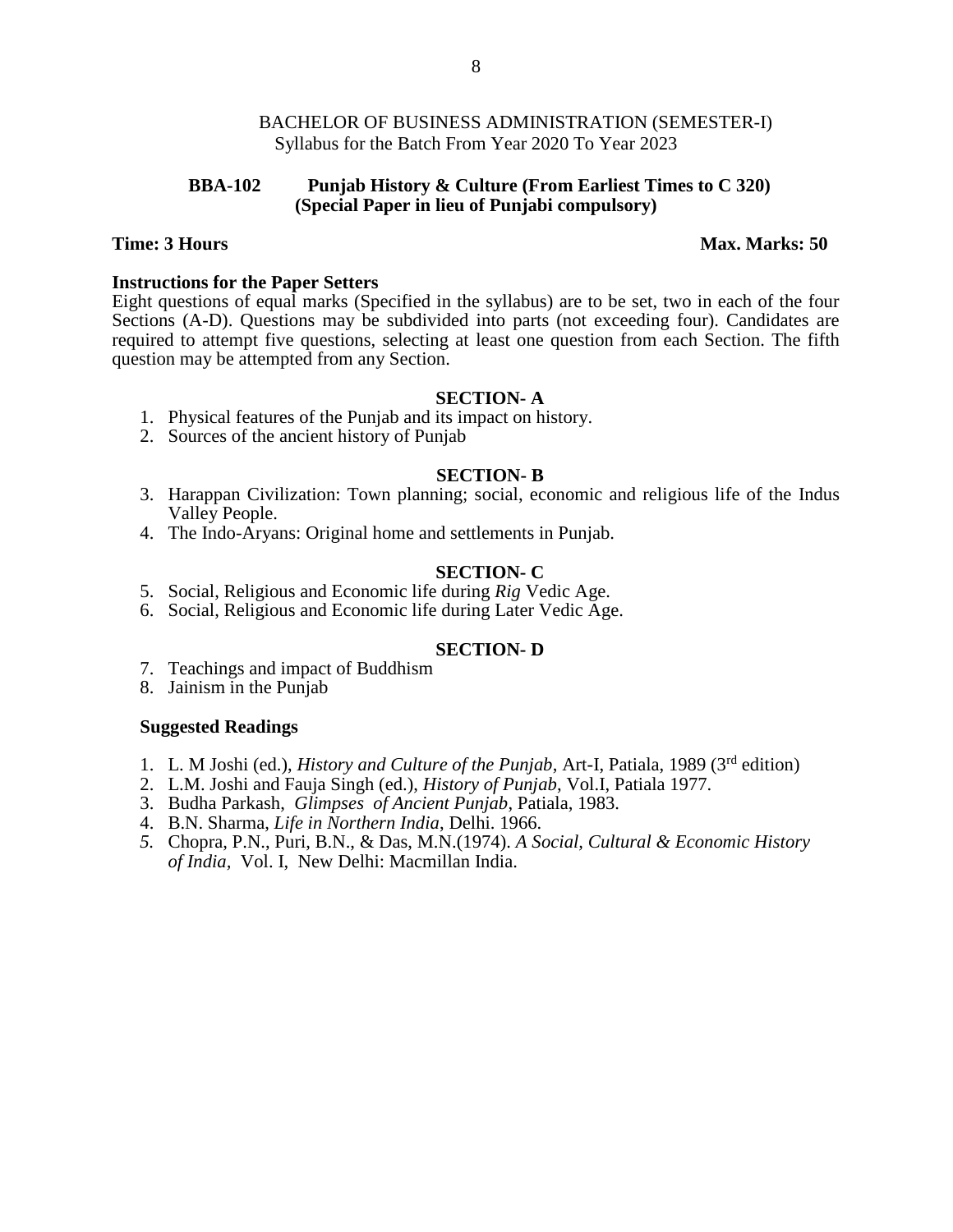#### **BBA-103 BASIC ACCOUNTING**

#### **Time: 3 Hours Total Marks: 50**

#### **Instructions for the Paper Setters:-**

Eight questions of equal marks (Specified in the syllabus) are to be set, two in each of the four Sections (A-D). Questions may be subdivided into parts (not exceeding four). Candidates are required to attempt five questions, selecting at least one question from each Section. The fifth question may be attempted from any Section.

#### **Section A**

**Introduction:** Financial Accounting-Definition and Scope, Objectives of Financial Accounting, Accounting v/s Book Keeping, Terms used in accounting, Users of Accounting Information and Limitations of Financial Accounting.

**Conceptual Frame work:** Accounting Concepts, Principles and Conventions, Accounting Standards-Concept, Objectives, Benefits, Brief review of Accounting Standards in India, Accounting Policies, Accounting as a measurement discipline.

**Recording of Transactions:**Accounting Process/Cycle, Journal.

#### **Section B**

Subsidiary Books, Ledger, Cash Book, Trial Balance, Bank Reconciliation Statement. **Depreciation:** Meaning, need & importance of depreciation, methods of charging depreciation (WDV & SLM).

#### **Section C**

**Final Accounts:** Meaning of Financial Statements, Usefullness of Financial Statements, Elements of Financial Statements**,** Preparation of Trading and Profit & Loss Account and Balance Sheet without Adjustments.

**Final Accounts with Adjustments** : Treatment of Some Items which may be Direct Items, Indirect Items, Incomes and Expenses, Treatment of Items of Adjustment Appearing Outside the Trial Balance, Treatment of Items of Adjustment Appearing Inside the Trial Balance.

#### **Section D**

**Introduction to Company Final Accounts:** Important provisions of Companies Act, 2013 in respect of preparation of final accounts of a company. Understanding the Annual Report of a Company.

**Computerised Accounting: C**omputers and its application in accounting. Accounting software package (Tally)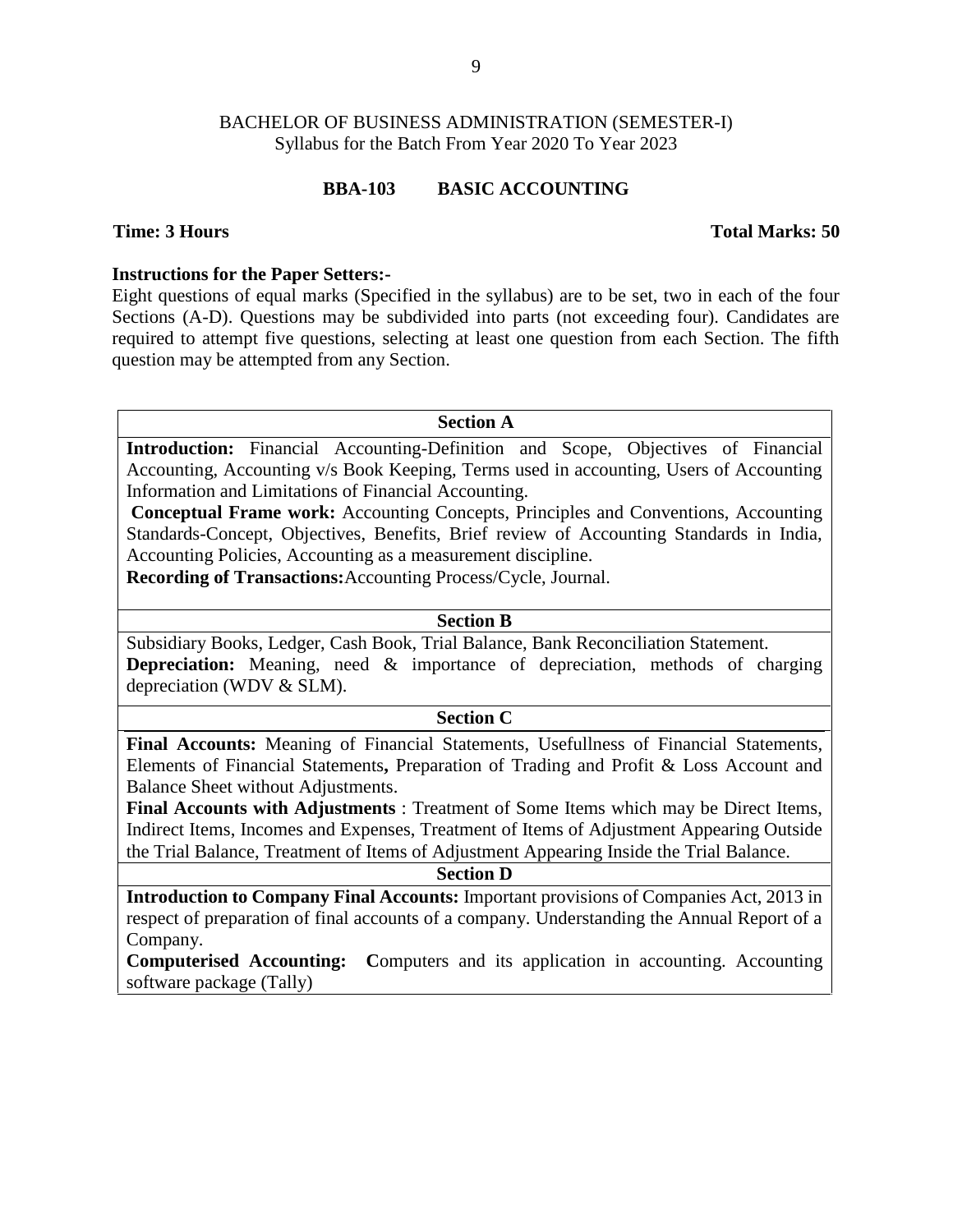#### **Suggested Readings:**

- 1. Gupta, Ambrish, "Financial Accounting for Management: An Analytical Perspective", Pearson Education, New Delhi.
- 2. Khatri, Dhanesh, "Financial Accounting" Tata McGraw-Hill, New Delhi.
- 3. Horngren, Charles T., Sundem, Gart l, Elliot, John A. Philbrick, Donna R., "Introduction to Financial Accounting", Prentice Hall¸ New Delhi.
- 4. Ramachandran, N and Kakani, Ram,"Financial Accounting for Management", Tata McGraw-Hill, New Delhi.
- 5. Shukla, M.C., Grewal T.S. and Gupta, S.C., "Advance Accounts", Sultan Chand & Sons, New Delhi.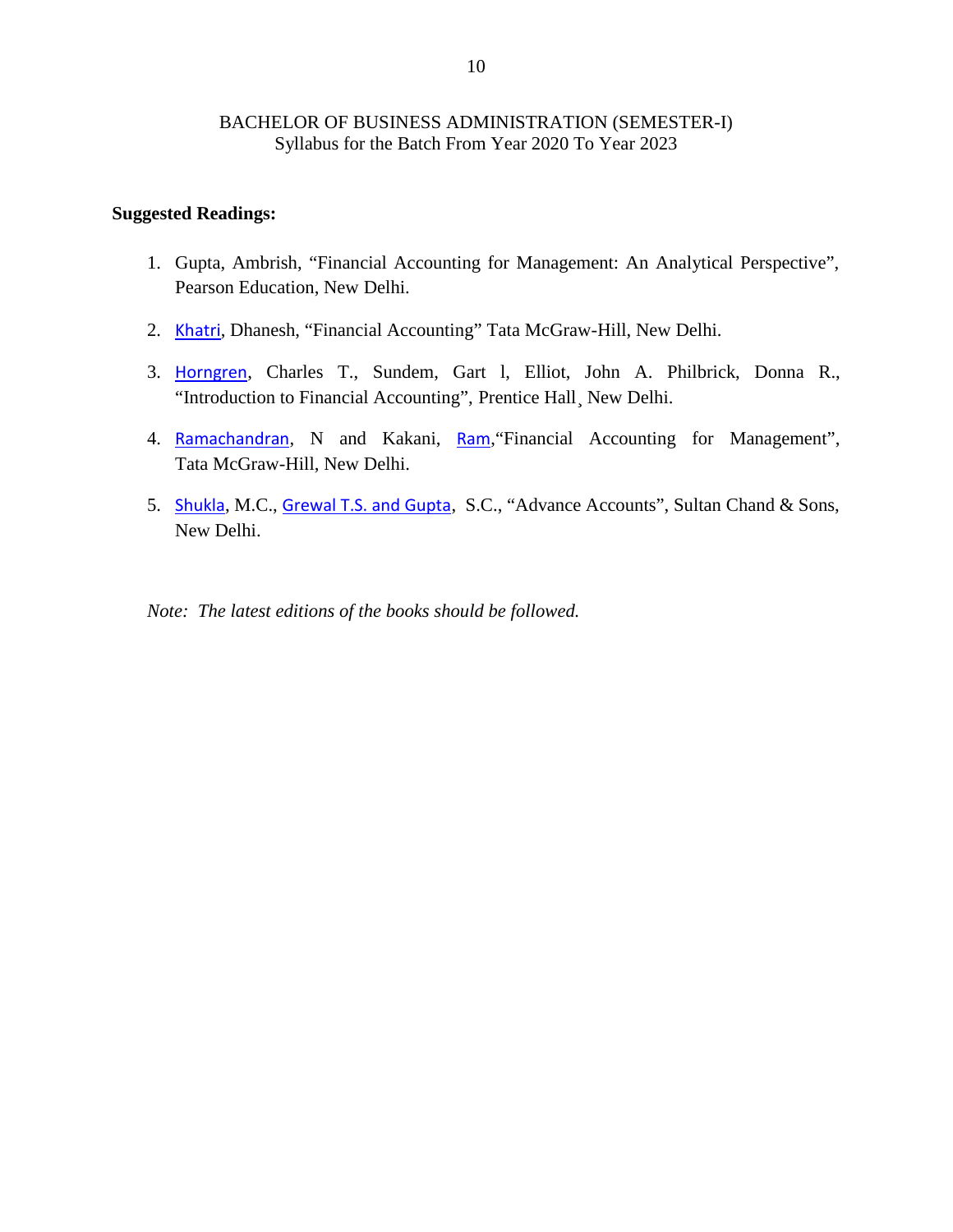#### **BBA-104 BUSINESS ORGANISATION & SYSTEMS**

#### **Time: 3 Hours Total Marks: 50**

#### **Instructions for the Paper Setters:-**

Eight questions of equal marks (Specified in the syllabus) are to be set, two in each of the four Sections (A-D). Questions may be subdivided into parts (not exceeding four). Candidates are required to attempt five questions, selecting at least one question from each Section. The fifth question may be attempted from any Section.

#### **Section A**

**Introduction to Business and Commerce:** Meaning and definition of business, Objectives of business, Essentials of a successful business, Scope of business, Business as an economic system

Trade and aids to trade- Meaning, scope, functions and evolution of commerce & industry, Industrial Revolution-its effects. Industrialization in India.

#### **Section B**

**Forms of Business Organization:** Sole-proprietorship, Partnership, Joint stock Company, Cooperative Society, Public Utilities, Selection of a suitable form of organization, Classification based on Business Unit.

**Setting up a New Enterprise:** Promotion of a business. Decisions in setting up an Enterprise – opportunity and idea generation, Role of creativity and innovation, Feasibility study and Business Plan, Business size and location decisions, various factors to be considered for starting a new unit, Problems in starting a new business.

#### **Section C**

**Business and Society:** Changing Concepts and Objectives of Business, Professionalization, Business ethics, Business and culture, Technological Development and Social Change, Social responsibilities of business, Social Audit, Manager and his environment: external and internal **Domestic & Foreign Trade:** Import export trade procedure & their organization.

#### **Section D**

**Organization of wholesale & retail trade** - Recent trends in wholesale & retailing. Malls and Super Markets – their effect on economy.

**Stock Exchange and Produce Exchange:** Definition and Meaning, Importance, Functions, Listing, Dealers.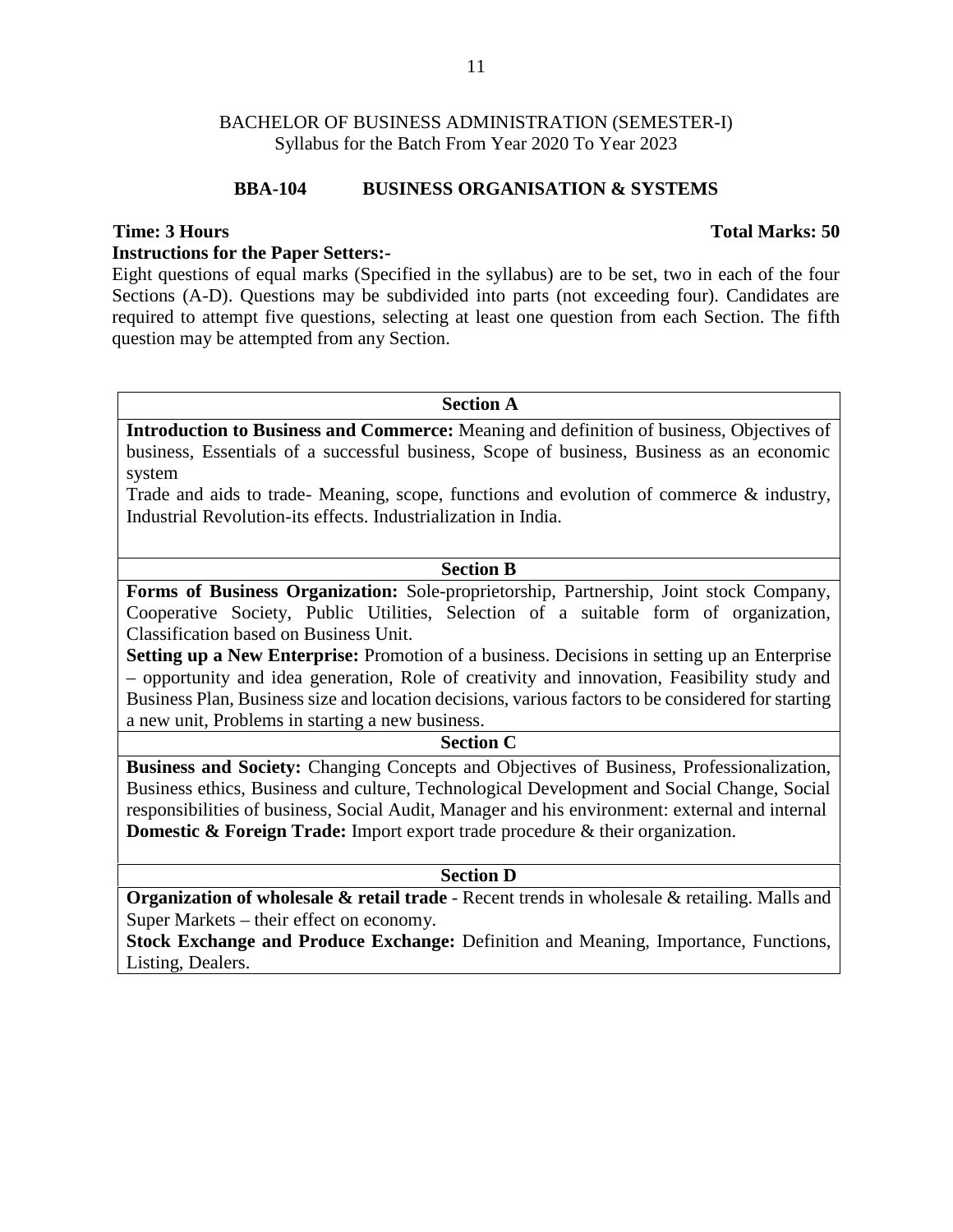#### **Suggested Readings:**

- 1. Kaul, Vijay Kumar "Business Organization and Management: Text and Cases", Pearson Education, New Delhi.
- 2. Singla, R.K., "Business Organization and Management", V.K. (India) Enterprises, New Delhi.
- 3. Daft, Richard L., Daft, J., Murphy, H., & Willmott, "Organization Theory and Design", Cengage Learning EMEA, New Delhi.
- 4. Fernando, A.C., "Business Environment" Pearson Education, New Delhi.
- 5. Archie B. Carroll, Ann K. Buchholtz, "Business & Society: Ethics, Sustainability and Stakeholder Management", Cengage Learning, New Delhi.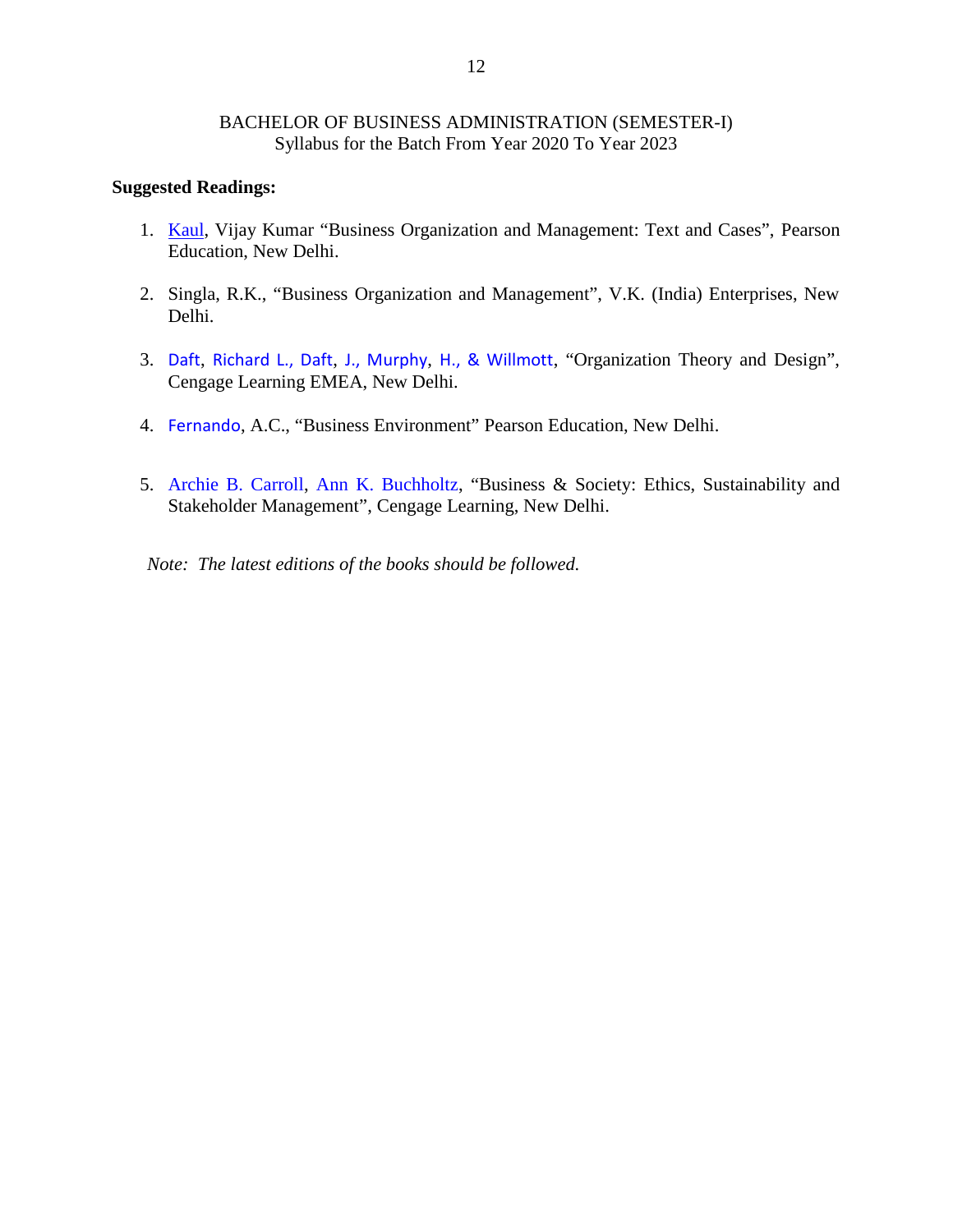#### **BBA-105 MANAGERIAL ECONOMICS- I**

#### **Instructions for the Paper Setters:-**

Eight questions of equal marks (Specified in the syllabus) are to be set, two in each of the four Sections (A-D). Questions may be subdivided into parts (not exceeding four). Candidates are required to attempt five questions, selecting at least one question from each Section. The fifth question may be attempted from any Section.

#### **Section A**

**Theory of Demand:** Meaning of demand and its types, Law of demand. Price elasticity of demands and its measurement.

**Consumer's Behaviour:** Utility approach: Brief outline of law of diminishing marginal utility law of equi-marginal utility.

#### **Section B**

**Indifference Curve Approach:** Consumer equilibrium; Income, Price and Substitution eff Revealed Preference Approach.

**Theory of Supply:** Concept and law of supply, factors affecting supply.

#### **Section C**

**Theory of Production:** Law of variable proportion: total, average and marginal physical prod Law of Returns to scale, Economies and diseconomies of scale.

**Theory of Cost:** Short and Long period costs, Concept of total cost, Marginal and Average c Theory of cost in short-run and long-run. Concept of revenue: Total Revenue; Average Reven Relationship between Average and Marginal Revenue and Price elasticity of demand.

#### **Section D**

**Pricing Under Various Market Conditions: Perfect Competition - Equilibrium of Firm** Industry under Perfect Competition, Monopoly - Price determination under Monopoly Monopolistic Competition - Price and Output, determination under Monopolistic Competition.

#### **Time: 3 Hours Total Marks: 50**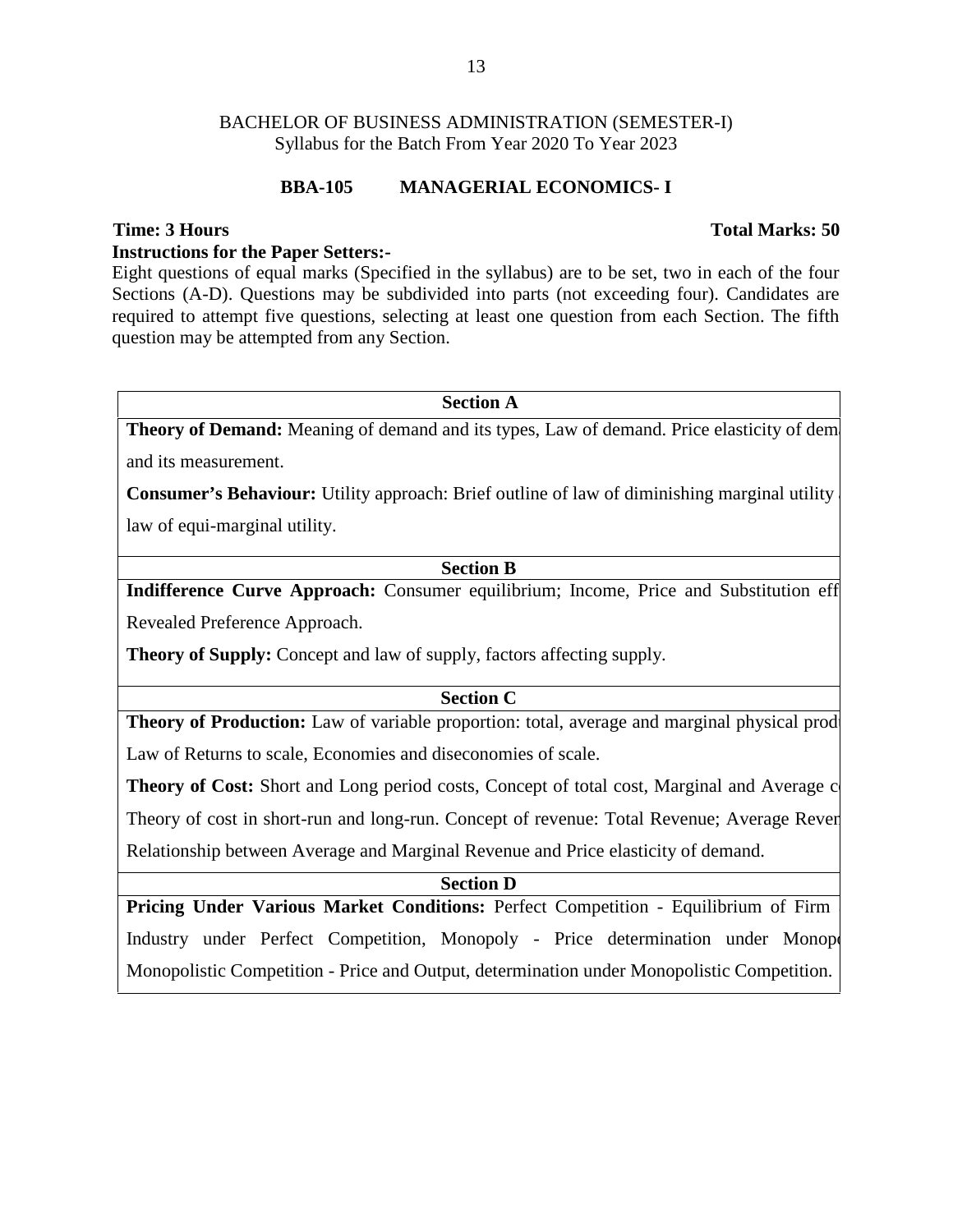#### **Suggested Readings:**

- 1. Koutosoyiannis, A., "Modern Micro Economics", Palgrave Macmillan.
- 2. Dwivedi, D.N.,"Microeconomics: Theory and Applications", Pearson Education, New Delhi.
- 3. Gravelle H., and Rees, R., "Microeconomics", Pearson Education, New Delhi.
- 4. Ahuja, H.L., "Advanced Economic theory; Microeconomic Analysis", S. Chand & Company Ltd. New Delhi.
- 5. Mithani, D.M., "Managerial Economics", Himalaya Publishing House, New Delhi.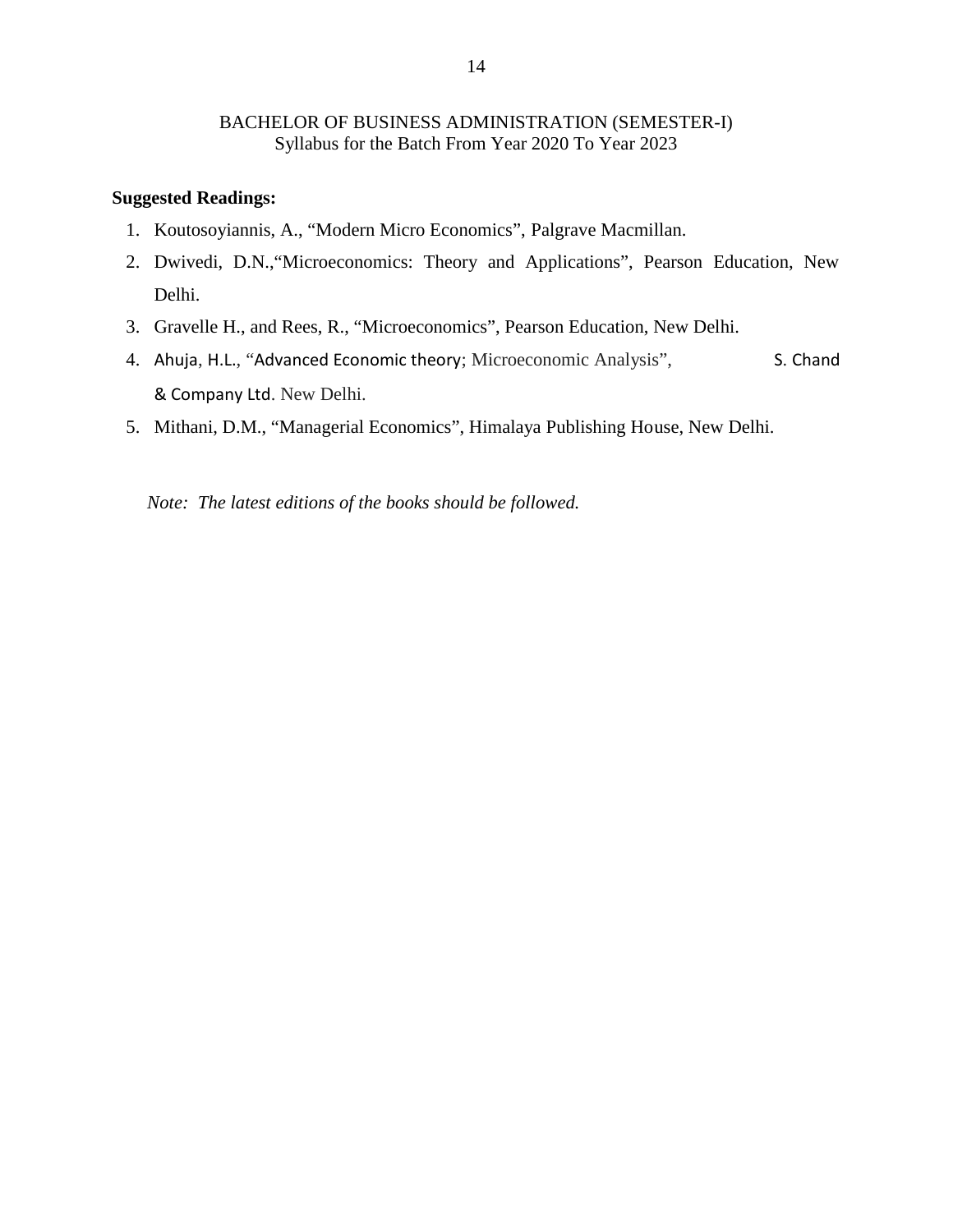### **BBA-106 COMPUTER APPLICATIONS FOR BUSINES- I**

**Theory: 35 Practical: 15 Time: 3 Hours Max. Marks: 50** 

#### **Instructions for the Paper Setters:-**

Eight questions of equal marks (Specified in the syllabus) are to be set, two in each of the four Sections (A-D). Questions may be subdivided into parts (not exceeding four). Candidates are required to attempt five questions, selecting at least one question from each Section. The fifth question may be attempted from any Section.

#### **Section A**

**Computer Fundamentals**: Definition of computer, Components of a computer system,

Brief history of evolution of computers and generation of computers.

**Internal and External Memory Storage**: RAM, ROM, PROM, EPROM. Commonly used

Input/output/Memory storage devices: Punched Card, VDU, CRT. Difference

between Hardware & Software. Types of software system. Software & Application

software, Interpreter.

### **Section B**

**Operating System**: Definition, Types of operating on the Basis of processing. Introduction to various types of operating system such as windows & DOS Overview and Anatomy of windows, Working with files and folder in windows.

Basic Commands of Internal & External commands in DOS.

### **Section C**

**MS-Word**: Overview, Creating, Saving, Opening, Importing, Exporting & Inserting files. Formatting pages, paragraphs and sections. Indents and outdates. Creating lists and numbering. Heading Styles, Fonts and size editing, positioning & viewing text. Finding & replacing text, inserting page breaks, page numbers, book marks, symbols & dates. Using tabs and tables Header, Footer & Printings.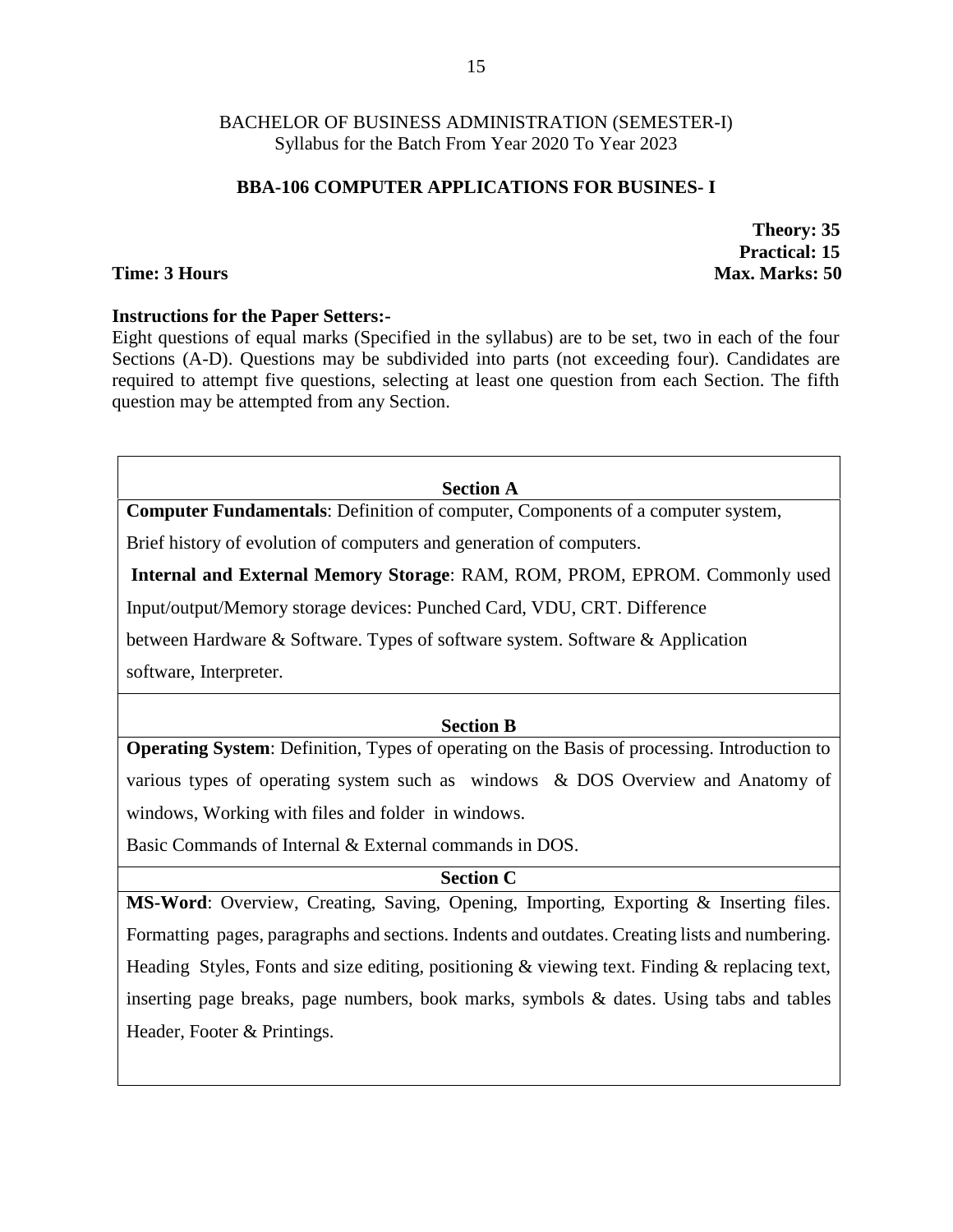#### **Section D**

**MS-Excel**: Worksheet overview. Entering information. Worksheet. Opening and saving workbook. Formatting number and texts. Protecting cells. Producing Charges and printing operations graphs.

**MS-Power Point**: Presentation Basics Menus & Toolbars. Opening & Saving & existing presentation creating & Saving a presentation using auto content wizard. Design Template Blank Presentation. The slides sorter view. Insert slides from another presentation. Inserting pictures and graphics. Slide show, printing, slides.

#### **Suggested Readings:**

- 1. Peter Norton, "Introduction to Computers", McGraw-Hil, New Delhi.
- 2. Sanjay Sexana, "A First Course in Computers", Vikas Publishing House, New Delhi.
- 3. Rajaraman, V., "Fundamental of Computers", Prentice Hal India, New Delhi.
- 4. Srivastava, S.S., "MS-Ofice" Firewal Media, New Delhi.
- 5. Alexis Loeon and Matheus Leon, "Introduction to Computers with MS-Ofice 200", Tata McGraw-Hil, New Delhi.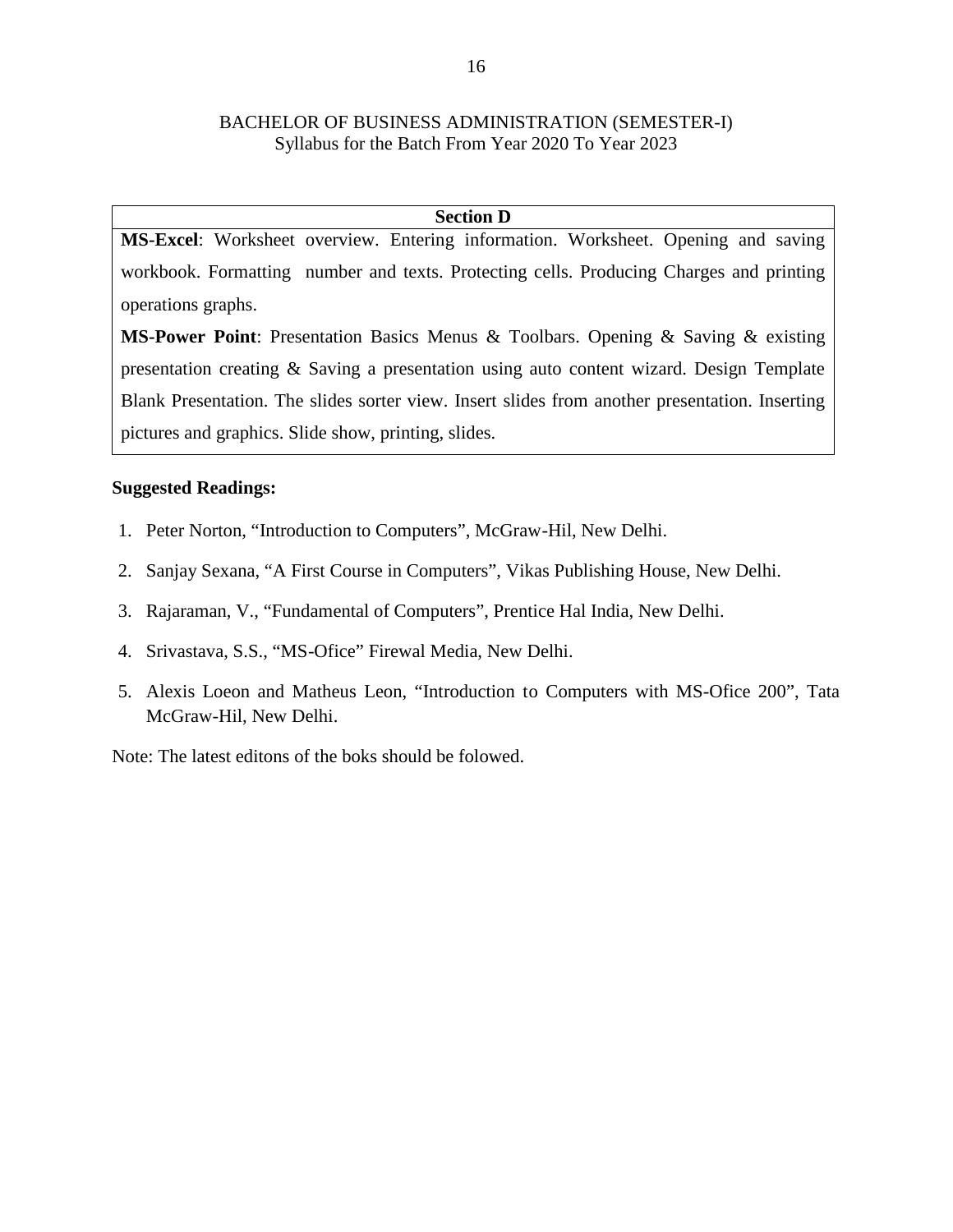#### **BBA-107 BUSINESS COMMUNICATION**

#### **Time: 3 Hours Total Marks: 50**

#### **Instructions for the Paper Setters:-**

Eight questions of equal marks (Specified in the syllabus) are to be set, two in each of the four Sections (A-D). Questions may be subdivided into parts (not exceeding four). Candidates are required to attempt five questions, selecting at least one question from each Section. The fifth question may be attempted from any Section.

#### **Section A**

**Business Communication** – Meaning & Importance, Communication purpose, process, elements, barriers to communication and conditions for successful communication. Forms of Communication, basic models of communication, 7C's of effective business communication. **Organizational Communication**: Importance of Communication in Management, Formal and Informal Communication, Internal and external communication

#### **Section B**

Presentation Skills: Presentation on any chosen topic, Oral presentations, Principles of oral presentations, factors affecting presentations.

**Business Etiquette**: Understanding etiquette, Cross-cultural etiquette, Business manners. Business to business etiquette.

#### **Section C**

Presentation Skills: Presentation on any chosen topic, Oral presentations, Principles of oral presentations, factors affecting presentations.

**Business Etiquette**: Understanding etiquette, Cross-cultural etiquette, Business manners. Business to business etiquette.

**Customers' correspondence: -** Complaints, Regarding dues, follow up letters

**Section D**

**Secretarial Correspondence:** -Correspondence with shareholders, debenture holders regarding dividend, interest, transfer-transmission. Communicating with statutory authorities and bodies like Stock exchange, RBI, SEBI.

Preparation of resume, Job application, Drafting of interview letters, call letters, final appointment orders.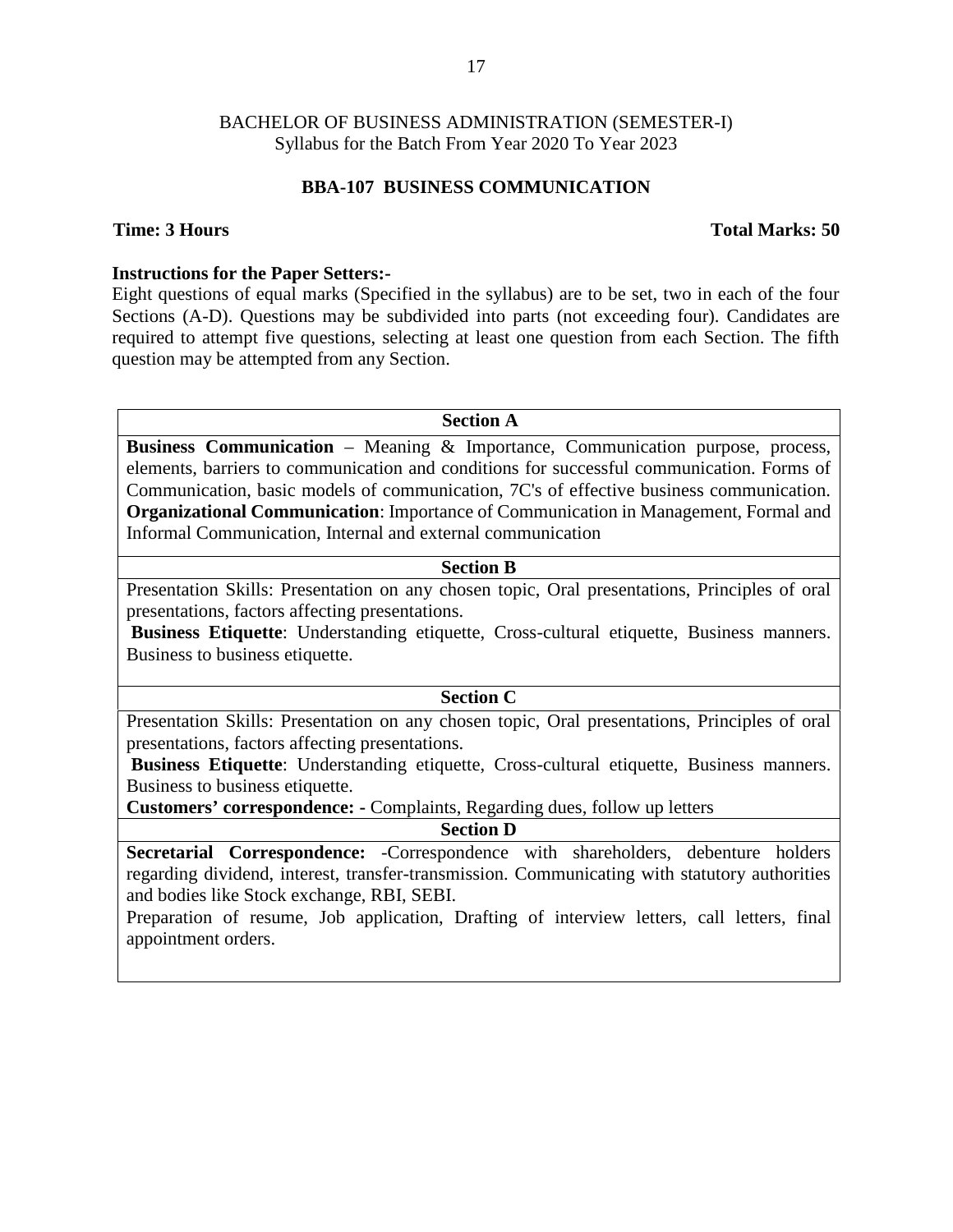#### **Suggested Readings:**

- 1. Taylor, S. and Chandra, V., "Communication for Business: A Practical Approach", Fourth Edition, 2011, Pearson Education.
- 2. Bovee, C. and Thill, J., "Business Communication Today", 2011, Prentice Hall.
- 3. Sethi, A and Adhikari, B. "Business Communication", 2009, McGraw Hill Education.
- 4. Kaul, A., "Business Communication", 2004, Prentice Hall of India, New Delhi.
- 5. Dulek, R. and Fielden, J., "Principles of Business Communication", 1990, Macmillan Publishing Co., New York.
- 6. Rodriques M.V., (2003), "Effective Business Communication", 13<sup>th</sup> Edition.
- 7. Doshi S.R., (2008), "Business Communication & Management–Methods & Techniques".
- 8. Herata. A. Murphy, Charles E. Peck, (1981), 3rd Edition, "Effective Business Communication", Tata McGraw Hill Publishing Co. Ltd.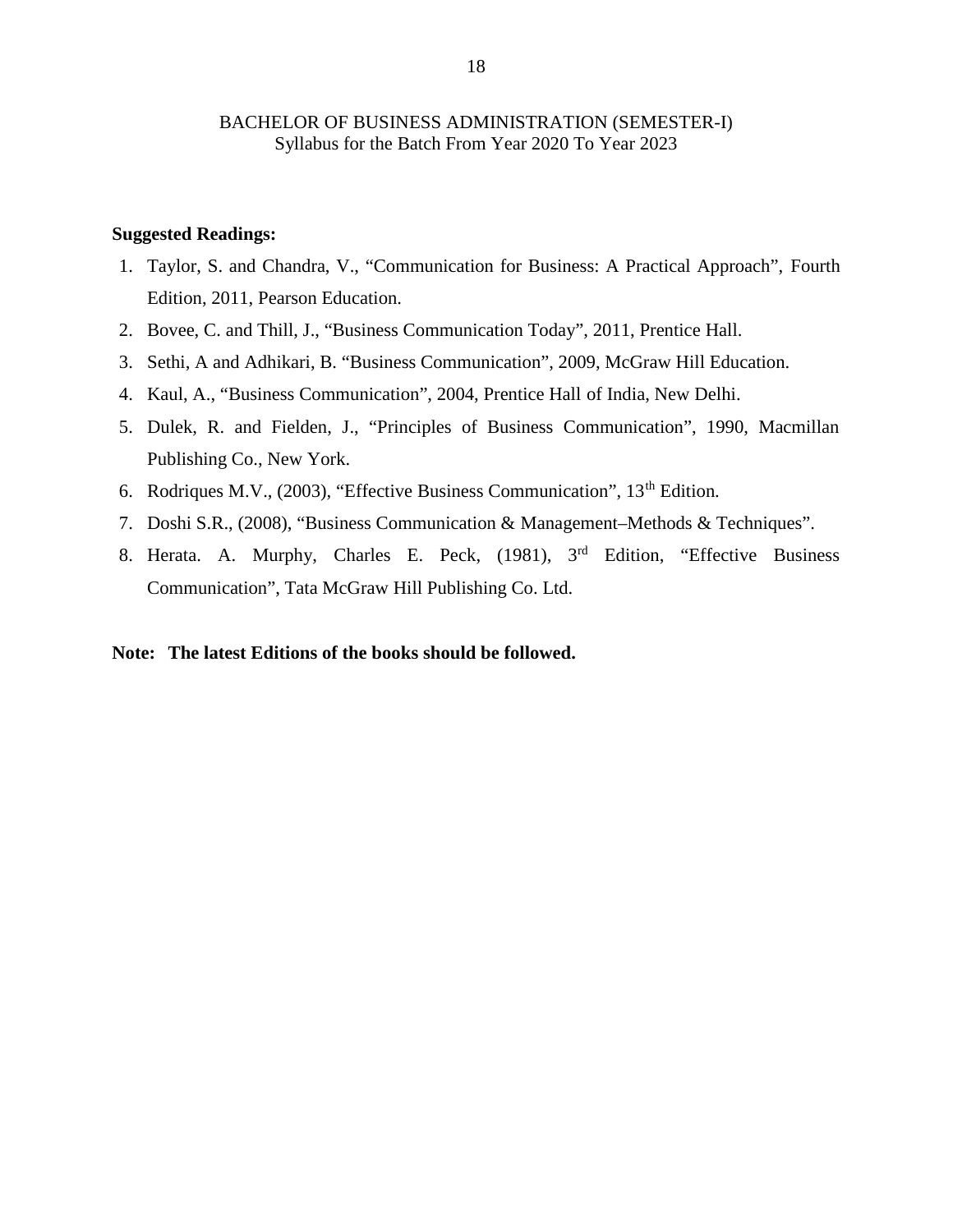#### **BBA–201 ENGLISH (COMPULSORY)**

**Time: 3 Hours Max. Marks: 50** 

#### **Instructions for the Paper Setters:-**

Eight questions of equal marks (Specified in the syllabus) are to be set, two in each of the four Sections (A-D). Questions may be subdivided into parts (not exceeding four). Candidates are required to attempt five questions, selecting at least one question from each Section. The fifth question may be attempted from any Section.

#### **Texts Prescribed:**

- 1. *Tales of Life* (Guru Nanak Dev University, Amritsar) Stories at Sr. No. 7, 9, 10, 11, 12
- 2. *Prose for Young Learners* (Guru Nanak Dev University, Amritsar) Essays at Sr. No. 7, 8, 9, 10, 11
- 3. *English Grammar in Use* (Fourth Edition) by Raymond Murphy, CUP (Units: 49-97)

#### **The syllabus is divided in four sections as mentioned below.**

#### **SECTION–A**

*English Grammar in Use*, 4<sup>th</sup> Edition by Raymond Murphy, CUP (Units: 49-81)

#### **SECTION–B**

Personal letter Writing and *English Grammar in Use* (Units: 82-97)

#### **SECTION–C**

*Tales of Life* (Guru Nanak Dev University, Amritsar) 7, 9, 10, 11, 12

#### **SECTION–D**

*Prose for Young Learners* (Fourth Edition) by Raymond Murphy, CUP 7, 8, 9, 10 and 11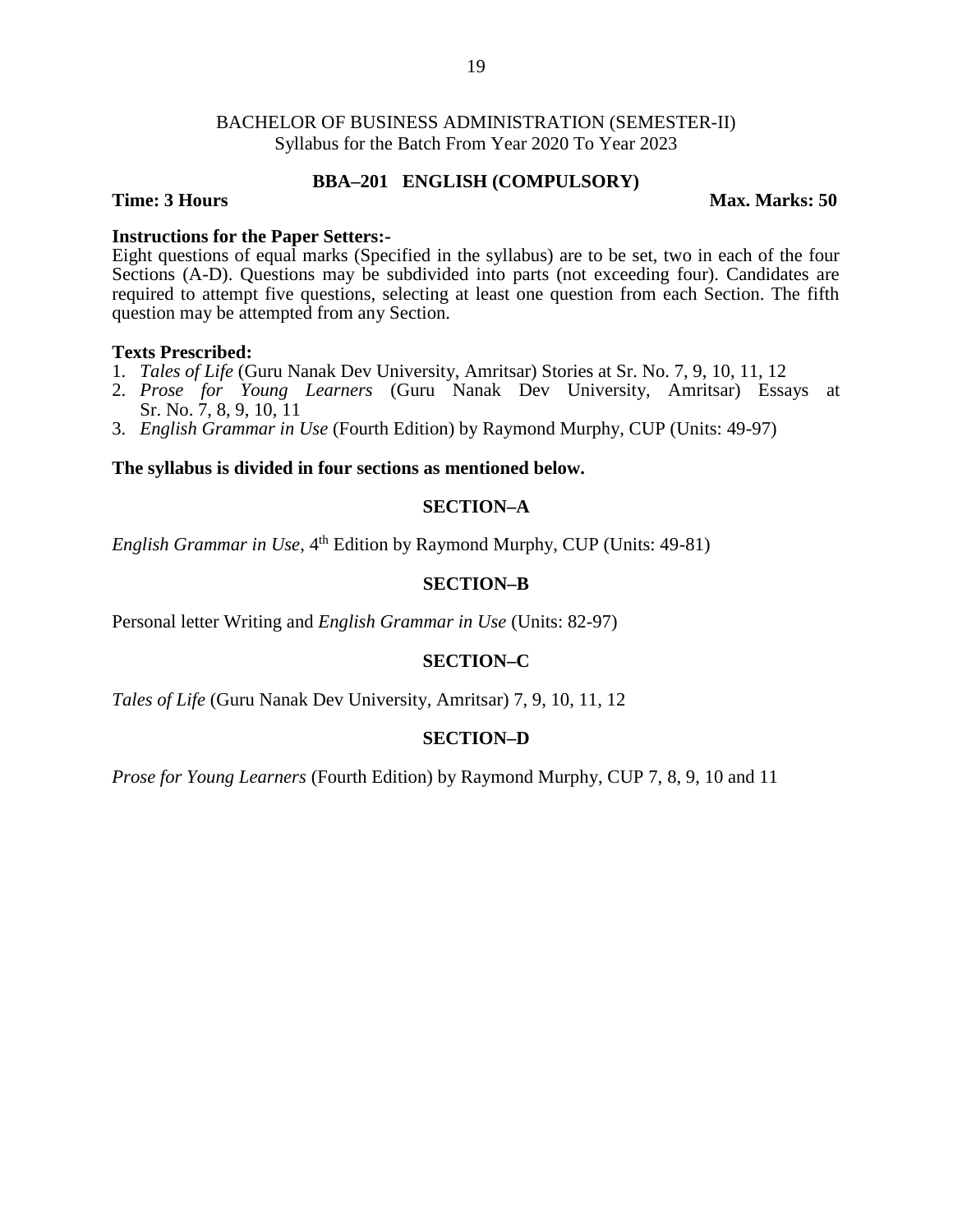# BACHELOR OF BUSINESS ADMINISTRATION (SEMESTER-II) Syllabus for the Batch From Year 2020 To Year 2023  $20$ <br> **BBA**<br> **BBA**–202 ਪੰਜਾਬੀ (ਲਾਜ਼ਮੀ)<br> **BBA–202 ਪੰਜਾਬੀ (ਲਾਜ਼ਮੀ)** BACHELOR OF BUSINESS ADMINISTRATION (SEMESTER-II)<br>
Syllabus for the Batch From Year 2020 To Year 2023<br> **BBA-202 ਪੰਜਾਬੀ (ਲਾਜ਼ਮੀ)**<br> **ਸਮਾਂ: 3 ਘੰਟੇ**<br> **Instructions for the Paper Setters:-**<br> **Instructions for the Paper Setters**

**Instructions for the Paper Setters:-** Eight questions of equal marks (Specified in the syllabus) are to be set, two in each of the four Sections (A-D). Questions may be subdivided into parts (not exceeding four). Candidates are required to attempt five questions, selecting at least one question from each Section. The fifth question may be attempted from any Section. -<br>ecified in the syllabus) are to be set, t<br>subdivided into parts (not exceeding<br>selecting at least one question from e<br>Section.<br>ਪਾਠ-ਕ੍ਰਮ ਅਤੇ ਪਾਠ-ਪੁਸਤਕਾਂ<br>ਜ਼ੋਕਸ਼ਨ - ਏ<br>ਸ਼ਰ ਸਿੰਘ ਢਿੱਲੋਂ ਅਤੇ ਪੀਤਮ ਸਿੰਘ ਸਰਗੋ Eight questions of equal marks (Specified in the syllabus) are to be set, two in each of the four Sections (A-D). Questions may be subdivided into parts (not exceeding four). Candidates are required to attempt five quest

# **ਸੈਕਸ਼ਨ - ਏ**

question may be attempted from any Section.<br>ਪਾਠ-ਕ੍ਰਮ ਅ<br>ਦੋ ਰੰਗ (ਕਹਾਣੀ ਭਾਗ) (ਸੰਪਾ. ਹਰਜਿੰਦਰ ਸਿੰਘ ਸੈਕਾ<br>ਯੂਨੀਵਰਸਿਟੀ, ਅੰਮ੍ਰਿਤਸਰ।<br>(ਵਿਸ਼ਾ-ਵਸਤੂ ⁄ਸਾਰ ⁄ਲੇਖਕ ਦਾ ਜੀਵਨ ਤੇ ਰਚਨਾ)<br>ਸੈਕਸ **ਦੋ ਰੰਗ** (ਕਹਾਣੀ ਭਾਗ) (ਸੰਪਾ ਹਰਜਿੰਦਰ ਸਿੰਘ ਢਿੱਲੋਂ ਅਤੇ ਪ੍ਰੀਤਮ ਸਿੰਘ ਸਰਗੋਧੀਆ), ਗੁਰੂ ਨਾਨਕ ਦੇਵ<br>ਯੂਨੀਵਰਸਿਟੀ, ਅੰਮ੍ਰਿਤਸਰ।<br>(ਵਿਸ਼ਾ-ਵਸਤੂ ਸਾਰ ਲੇਖਕ ਦਾ ਜੀਵਨ ਤੇ ਰਚਨਾ)<br>ਸੰਸਾਰ ਦੀਆਂ ਪ੍ਰਸਿੱਧ ਹਸਤੀਆਂ (ਜੀਵਨੀ ਨੰ 10 ਤੋਂ 18 ਤੱਕ)<br>(ਸੰਪਾ ਪਿੰ ਤੇਜਾ ਸਿੰਘ,

#### **ਸੈਕਸ਼ਨ - ਬੀ**

ਯੂਨੀਵਰਸਿਟੀ, ਅੰਮ੍ਰਿਤਸਰ।<br>(ਵਿਸ਼ਾ-ਵਸਤੂ ਸਾਰ ਲੇਖਕ ਦਾ ਜੀਵਨ ਤੇ ਰਚਨਾ)<br>ਸੰਸਾਰ ਦੀਆਂ ਪ੍ਰਸਿੱਧ ਹਸਤੀਆਂ (ਜੀਵਨੀ ਨੰ 10 ਤੋਂ 18 ਤੱਕ)<br>(ਸੰਪਾ. ਪਿ੍ੰ. ਤੇਜਾ ਸਿੰਘ, ਹਰਨਾਮ ਸਿੰਘ ਸ਼ਾਨ), ਪੰਜਾਬੀ ਸਾਹਿਤ ਪ੍ਰਕਾਸ਼ਨ, ਅੰਮ੍ਰਿਤਸਰ।<br>(ਵਿਸ਼ਾ-ਵਸਤੂ ਸਾਰ ਨਾਇਕ ਬਿੰਬ)<br>) **ਸੈ** (ਵਿਸ਼ਾ–ਵਸੰਤ∠ਸਾਰ∠ਨਾਇਕ ਬਿੰਬ) ਸੰਸਾਰ ਦੀਆਂ ਪ੍ਰਸਿੱਧ ਹਸਤੀਆਂ (ਜੀਵਨੀ ਨੰ: 10 ਤੋਂ 18 ਤੱਕ)<br>(ਸੰਪਾ. ਪ੍ਰਿੰ. ਤੇਜਾ ਸਿੰਘ, ਹਰਨਾਮ ਸਿੰਘ ਸ਼ਾਨ), ਪੰਜਾਬੀ ਸਾਹਿਤ ਪ੍ਰਕਾਸ਼ਨ, ਅੰਮ੍ਰਿਤਸਰ।<br>(ਵਿਸ਼ਾ-ਵਸਤੂ ਸਾਰ ਨਾਇਕ ਬਿੰਬ)<br>(ੳ) ਸ਼ਬਦ-ਬਣਤਰ ਅਤੇ ਸ਼ਬਦ-ਰਚਨਾ : ਪਰਿਭਾਸ਼ਾ, ਮੁੱਢਲੇ ਸੰਕਲਪ।<br>(ਅ) ਸ਼ਬਦ ਸ (ਵਿਸ਼ਾ-ਵਸੇਤੂ ਸਾਰ ਨਾਇਕ ਬਿੰਬ)<br>(ੳ) ਸ਼ਬਦ-ਬਣਤਰ ਅਤੇ ਸ਼ਬਦ-ਰਚਨਾ : ਪਰਿਭ<br>(ਅ) ਸ਼ਬਦ ਸ਼੍ਰੇਣੀਆਂ<br>(ੳ) ਦਫ਼ਤਰੀ ਚਿੱਠੀ ਪੱਤਰ<br>(ਅ) ਅਖਾਣ ਅਤੇ ਮੁਹਾਵਰੇ<br>ਸਹਾਇਕ ਪੁਸਤਕਾਂ

#### **ਸੈਕਸ਼ਨ - ਸੀ**

- (ੳ) ਸ਼ਬਦ-ਬਣਤਰ ਅਤੇ ਸ਼ਬਦ-ਰਚਨਾ : ਪਰਿਭਾਸ਼ਾ, ਮੁੱਢਲੇ ਸੰਕਲਪ।<br>(ਅ) ਸ਼ਬਦ ਸ਼ੇਣੀਆਂ
- 

#### **ਸੈਕਸ਼ਨ - ਡੀ**

- (ੳ) ਦਫ਼ਤਰੀ ਚਿੱਠੀ ਪੱਤਰ<br>(ਅ) ਅਖਾਣ ਅਤੇ ਮਹਾਵਰੇ
- 

#### ਸਹਾਇਕ ਪਸਤਕਾਂ

- (ਅ) ਸ਼ੁਕਦ ਸ੍ਰਣਾਆਂ<br>(ੳ) ਦਫ਼ਤਰੀ ਚਿੱਠੀ ਪੱਤਰ<br>(ਅ) ਅਖਾਣ ਅਤੇ ਮੁਹਾਵਰੇ<br>ਸਹਾਇਕ ਪੁਸਤਕਾਂ<br>1. ਬ੍ਰਹਮਜਗਦੀਸ਼ ਸਿੰਘ, **ਪੰਜਾਬੀ ਕਹਾਣੀ : ਸਿਧਾਂਤ, ਇਤਿਹਾਸ ਤੇ ਪ੍ਰਵਿਰਤੀਆਂ**, ਵਾਰਿਸ ਸ਼ਾਹ<br>2. ਬਲੁਦੇਵ ਸਿੰਘ ਧਾਲੀਵਾਲ, **ਪੰਜਾਬੀ ਕਹਾਣੀ ਦਾ ਇਤਿਹਾਸ**, ਪੰਜਾਬੀ ਅਕਾਦਮੀ, ਦ ਦਫ਼ਤਰੀ ਚਿੱਠੀ ਪੱਤਰ<br>ਅਖਾਣ ਅਤੇ ਮੁਹਾਵਰੇ<br>ਪੁ<mark>ਸਤਕਾਂ</mark><br>ਬ੍ਰਹਮਜਗਦੀਸ਼ ਸਿੰਘ, **ਪੰਜਾਬੀ ਕਹਾਣੀ**<br>ਫਾਉਂਡੇਸ਼ਨ, ਅੰਮ੍ਰਿਤਸਰ।<br>ਬਾਵੇਂਦਰ ਸਿੰਘ ਉੱਪਲ, **ਪੰਜਾਬੀ ਕਹਾ**ਰ<br>ਸਵਿੰਦਰ ਸਿੰਘ ਉੱਪਲ, **ਪੰਜਾਬੀ ਕਹਾ**ਰ (ੳ) ਦਫ਼ਤਰੀ ਚਿੱਠੀ ਪੱਤਰ<br>(ਅ) ਅਖਾਣ ਅਤੇ ਮੁਹਾਵਰੇ<br>ਸਹਾ<mark>ਇਕ ਪੁਸਤਕਾਂ</mark><br>1. ਬਹੁਮਜਗਦੀਸ਼ ਸਿੰਘ, **ਪੰਜਾਬੀ ਕਹਾਣੀ : ਸਿਧਾਂਤ, ਇਤਿਹਾਸ ਤੇ ਪ੍ਰਵਿਰਤੀਆਂ**, ਵਾਰਿਸ ਸ਼ਾਹ<br>2. ਬਲਦੇਵ ਸਿੰਘ ਧਾਲੀਵਾਲ, **ਪੰਜਾਬੀ ਕਹਾਣੀ ਦਾ ਇਤਿਹਾਸ**, ਪੰਜਾਬੀ ਅਕਾਦਮੀ, ਦਿੱਲੀ।<br>3. ਸਵਿੰਦਰ ਸਿ (ਅ) - ਅਖਾਣ ਅਤੇ ਮੁਹਾਵਰੇ<br>**ਸਹਾਇਕ ਪੁਸਤਕਾਂ**<br>1. - ਬ੍ਰਹਮਜਗਦੀਸ਼ ਸਿੰਘ, **ਪੰਜਾਬੀ ਕਹਾਣੀ : ਸਿਧਾਂਤ, ਇਤਿਹਾਸ ਤੇ ਪ੍ਰਵਿਰਤੀਆਂ**, ਵਾਰਿਸ ਸ<br>2. - ਬਲਦੇਵ ਸਿੰਘ ਧਾਲੀਵਾਲ, **ਪੰਜਾਬੀ ਕਹਾਣੀ ਦਾ ਇਤਿਹਾਸ**, ਪੰਜਾਬੀ ਅਕਾਦਮੀ, ਦਿੱਲੀ।<br>3. - ਸਵਿੰਦਰ ਸਿੰਘ ਉੱਪਲ, **ਪੰਜਾਬੀ**
- 
- 
- 
- **ਸਹਾਇਕ ਪੁਸਤਕਾਂ**<br>1. ਬ੍ਰਹਮਜਗਦੀਸ਼ ਸਿੰਘ, **ਪੰਜਾਬੀ ਕਹਾਣੀ : ਸਿਧਾਂਤ, ਇਤਿਹਾਸ ਤੇ ਪ੍ਰਵਿਰਤੀਆਂ**, ਵਾਰਿਸ ਸ਼ਾਹ<br>2. ਬਲਦੇਵ ਸਿੰਘ ਧਾਲੀਵਾਲ, **ਪੰਜਾਬੀ ਕਹਾਣੀ ਦਾ ਇਤਿਹਾਸ**, ਪੰਜਾਬੀ ਅਕਾਦਮੀ, ਦਿੱਲੀ।<br>3. ਸਵਿੰਦਰ ਸਿੰਘ ਉੱਪਲ, **ਪੰਜਾਬੀ ਕਹਾਣੀ ਦਾ ਇਤਿਹਾਸ ਸਹਾਇਕ ਪੁਸਤਕਾਂ**<br>1. ਬ੍ਰਹਮਜਗਦੀਸ਼ ਸਿੰਘ, **ਪੰਜਾਬੀ ਕਹਾਣੀ : ਸਿਧਾਂਤ, ਇਤਿਹਾਸ ਤੇ ਪ੍ਰਵਿਰਤੀਆਂ**, ਵਾਰਿਸ ਸ਼ਾਹ<br>2. ਬਲਦੇਵ ਸਿੰਘ ਧਾਲੀਵਾਲ, **ਪੰਜਾਬੀ ਕਹਾਣੀ ਦਾ ਇਤਿਹਾਸ**, ਪੰਜਾਬੀ ਅਕਾਦਮੀ, ਦਿੱਲੀ।<br>3. ਸਵਿੰਦਰ ਸਿੰਘ ਉੱਪਲ, **ਪੰਜਾਬੀ ਕਹਾਣੀ ਦਾ ਇਤਿਹਾ**
- ਬ੍ਰਹਮਜਗਦੀਸ਼ ਸਿੰਘ, **ਪੰਜਾਬੀ ਕਹਾਣੀ : ਸਿ**<br>ਫਾਉਂਡੇਸ਼ਨ, ਅੰਮ੍ਰਿਤਸਰ।<br>ਬਲਦੇਵ ਸਿੰਘ ਧਾਲੀਵਾਲ, **ਪੰਜਾਬੀ ਕਹਾਣੀ**<br>ਸਵਿੰਦਰ ਸਿੰਘ ਉੱਪਲ, **ਪੰਜਾਬੀ ਕਹਾਣੀ : ਸ**<br>ਗੁਰਬਖ਼ਸ਼ ਸਿੰਘ ਫ਼ਰੈਂਕ, **ਨਿੱਕੀ ਕਹਾਣੀ ਅਤੇ**<br>ਸੁਸਾਇਟੀ, ਲੁਧਿਆਣਾ।<br>ਧਰਮਪਾਲ ਸਿੰਗਲ, **ਪੰਜਾਬੀ ਜੀਵਨੀ :** 1. ਬਹਮਜਗਦੀਸ਼ ਸਿੰਘ, **ਪੰਜਾਬੀ ਕਹਾਣੀ : ਸਿਧਾਂਤ, ਇਤਿਹਾਸ ਤੇ ਪ੍ਰਵਿਰਤੀਆਂ**, ਵਾਰਿਸ ਸ਼ਾਹ<br>2. ਬਲਦੇਵ ਸਿੰਘ ਧਾਲੀਵਾਲ, **ਪੰਜਾਬੀ ਕਹਾਣੀ ਦਾ ਇਤਿਹਾਸ**, ਪੰਜਾਬੀ ਅਕਾਦਮੀ, ਦਿੱਲੀ।<br>3. ਸਵਿੰਦਰ ਸਿੰਘ ਉੱਪਲ, **ਪੰਜਾਬੀ ਕਹਾਣੀ ਦਾ ਇਤਿਹਾਸ**, ਪੰਜਾਬੀ ਅਕਾਦਮੀ, ਦਿੱਲੀ।<br>4. (ਜੀਵਨੀ ਨੰਂ 10 ਤੋਂ 18)।<br>ਸੁਖਵਿੰਦਰ ਸਿੰਘ ਸੰਘਾ, **ਪੰਜਾਬੀ ਭਾਸ਼ਾ ਵਿਗਿਆਨ**, ਪੰਜਾਬੀ ਭਾਸ਼ਾ ਅਕਾਦਮੀ, ਜਲੰਧਰ। 2. ਬਲਦੇਵ ਸਿੰਘ ਧਾਲੀਵਾਲ, **ਪੰਜਾਬੀ ਕਹਾਣੀ ਦਾ ਇਤਿਹਾਸ**, ਪੰਜਾਬੀ ਅਕਾਦਮੀ, ਦਿੱਲੀ।<br>3. ਸਵਿੰਦਰ ਸਿੰਘ ਉੱਪਲ, **ਪੰਜਾਬੀ ਕਹਾਣੀਕਾਰ**, ਨੈਸ਼ਨਲ ਬੁੱਕ ਸ਼ਾਪ, ਦਿੱਲੀ।<br>4. ਸਵਿੰਦਰ ਸਿੰਘ ਉੱਪਲ, **ਪੰਜਾਬੀ ਕਹਾਣੀ : ਸਰੂਪ ਤੇ ਸਿਧਾਂਤ**, ਪੰਜਾਬੀ ਯੂਨੀਵਰਸਿਟੀ, ਪਟਿਆਲਾ।<br>5. 3. ਸਵਿੰਦਰ ਸਿੰਘ ਉਪਲ, **ਪੰਜਾਬੀ ਕਹਾਣੀਕਾਰ**, ਨੈਸ਼ਨਲ ਬੁੱਕ ਸ਼ਾਪ, ਦਿੱਲੀ।<br>4. ਸਵਿੰਦਰ ਸਿੰਘ ਉੱਪਲ, **ਪੰਜਾਬੀ ਕਹਾਣੀ : ਸਰੂਪ ਤੇ ਸਿਧਾਂਤ**, ਪੰਜਾਬੀ ਯੂਨੀਵਰਸਿਟੀ, ਪਟਿਆਲਾ।<br>5. ਗੁਰਬਖ਼ਸ਼ ਸਿੰਘ ਫ਼ਰੈਂਕ, **ਨਿੱਕੀ ਕਹਾਣੀ ਅਤੇ ਪੰਜਾਬੀ ਨਿੱਕੀ ਕਹਾਣੀ**, ਪੰਜਾਬੀ ਰਾਈਟਰ 4. ਸਵਿੰਦਰ ਸਿੰਘ ਉੱਪਲ, **ਪੰਜਾਬੀ ਕਹਾਣੀ : ਸਰੂਪ ਤੇ ਸਿਧਾਂਤ**, ਪੰਜਾਬੀ ਯੂਨੀਵਰਸਿਟੀ, ਪਟਿਆਲਾ।<br>5. ਗੁਰਬਖ਼ਸ਼ ਸਿੰਘ ਫ਼ਰੈਂਕ, **ਨਿੱਕੀ ਕਹਾਣੀ ਅਤੇ ਪੰਜਾਬੀ ਨਿੱਕੀ ਕਹਾਣੀ**, ਪੰਜਾਬੀ ਰਾਈਟਰਜ਼ ਕੋਆਪਰੇਟਿਵ<br>ਸੁਸਾਇਟੀ, ਲੁਧਿਆਣਾ।<br>(ਜੀਵਨੀ ਨੰ: 10 ਤੋਂ 18)।<br>7. ਸੁਖਵਿੰਦ
- 
- 
-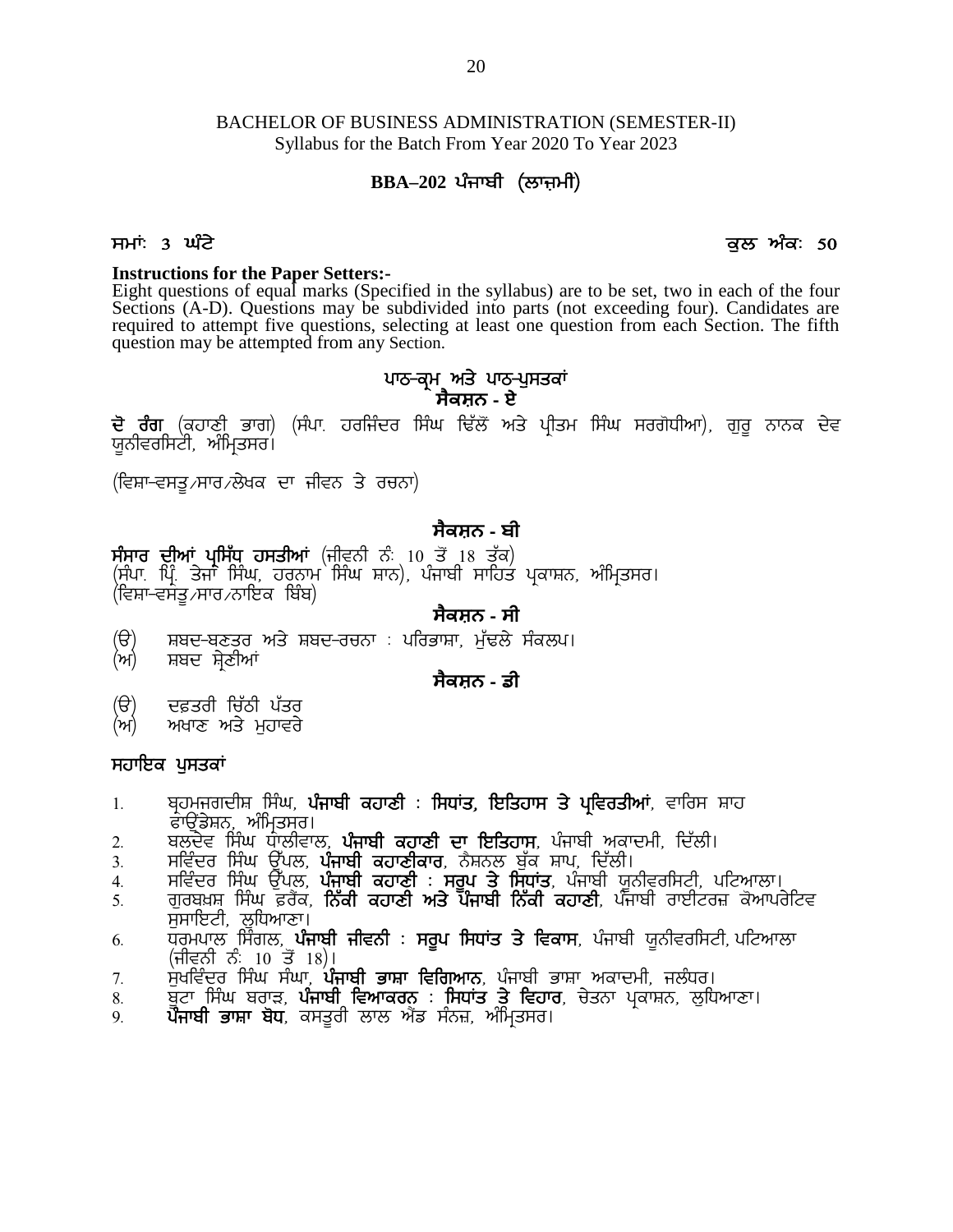### **BBA**–202 ਮੁੱਢਲੀ ਪੰਜਾਬੀ **(In lieu of Compulsory Punjabi)**

#### **smW: 3 GMty kul AMk: 50**

**Instructions for the Paper Setters:-**

Eight questions of equal marks (Specified in the syllabus) are to be set, two in each of the four Sections (A-D). Questions may be subdivided into parts (not exceeding four). Candidates are required to attempt five questions, selecting at least one question from each Section. The fifth question may be attempted from any Section. ed in the syllabus) are to be set, two<br>divided into parts (not exceeding for<br>cting at least one question from eac<br>tion.<br>**ਪਾਠ-ਕ੍ਰਮ**<br>ਸੈਕਸ਼ਨ-ਏ<br>ਸ<sup>ਿ</sup>ਵਿਸ਼ੇਸ਼ਣ, ਸਬੰਧਕ, ਯੋਜਕ ਅਤੇ ਵਿਸ

### ਪਾਠ<del>-</del>ਕ੍ਰਮ

required to attempt five questions, selecting at least one question from each section.<br>question may be attempted from any Section.<br>ਪਾਠ–ਕ੍ਰਮ<br>ਸੋਕਸ਼ਨ–ਏ<br>(ਨਾਂਵ, ਪੜਨਾਂਵ, ਕਿਰਿਆ, ਵਿਸ਼ੇਸ਼ਣ, ਕਿਰਿਆ ਵਿਸ਼ੇਸ਼ਣ, ਸਬੰਧਕ, ਯੋਜਕ ਅਤੇ ਵਿਸਮਿਕ)<br> ਼ **ਸੈਕਸ਼ਨ-ਏ**<br>ਸ਼ਬਦ ਸ਼੍ਰੇਣੀਆਂ : ਪਛਾਣ ਅਤੇ ਵਰਤੋਂ<br>(ਨਾਂਵ, ਪੜਨਾਂਵ, ਕਿਰਿਆ, ਵਿਸ਼ੇਸ਼ਣ, ਕਿਰਿਆ ਵਿਸ਼ੇਸ਼ਣ, ਸ<br>ਪੰਜਾਬੀ ਵਾਕ ਬਣਤਰ : ਮੁੱਢਲੀ ਜਾਣ-ਪਛਾਣ<br>(ੳ) ਸਾਧਾਰਨ ਵਾਕ, ਸੰਯੁਕਤ ਵਾਕ ਅਤੇ ਮਿਸ਼ਰਤ ਵਾਕ<br>(ਅ) ਬਿਆਨੀਆ ਵਾਕ, ਪਸ਼ਨਵਾਚਕ ਵਾਕ ਅਤੇ ਹਕਮੀ ਵ ਸਬਦ ਸ੍ਰੇਣੀਆਂ : ਪਛਾਣ ਅਤੇ ਵਰਤੌਂ<br>(ਨਾਂਵ, ਪੜਨਾਂਵ, ਕਿਰਿਆ, ਵਿਸ਼ੇਸ਼ਣ, ਕਿਰਿਆ ਵਿਸ਼ੇਸ਼ਣ, ਸਬੰਧਕ, ਯੋਜਕ ਅਤੇ ਵਿਸਮਿ<br>ਪੰਜਾਬੀ ਵਾਕ ਬਣਤਰ : ਮੁੱਢਲੀ ਜਾਣ-ਪਛਾਣ<br>(ੳ) ਸਾਧਾਰਨ ਵਾਕ, ਸੰਯੁਕਤ ਵਾਕ ਅਤੇ ਮਿਸ਼ਰਤ ਵਾਕ (ਪਛਾਣ ਅਤੇ ਵਰਤੌਂ)<br>(ਅ) ਬਿਆਨੀਆ ਵਾਕ, ਪ੍ਰਸ਼ਨਵਾਚਕ

### <u>ਸੈਕਸ਼ਨ-ਬੀ</u>

ਪੰਜਾਬੀ ਵਾਕ ਬਣਤਰ : ਮੁੱਢਲੀ ਜਾਣ-ਪਛਾਣ<br>(ੳ) ਸਾਧਾਰਨ ਵਾਕ, ਸੰਯੁਕਤ ਵਾਕ ਅਤੇ ਮਿਸ਼ਰਤ ਵਾਕ (ਪਛਾਣ ਅਤੇ ਵਰਤੋਂ)<br>(ਅ) ਬਿਆਨੀਆ ਵਾਕ, ਪ੍ਰਸ਼ਨਵਾਚਕ ਵਾਕ ਅਤੇ ਹੁਕਮੀ ਵਾਕ (ਪਛਾਣ ਅਤੇ ਵ<br>ਪੈਰ੍ਹਾ ਰਚਨਾ<br>ਸੰਖੇਪ ਰਚਨਾ

(ਅ) ਬਿਆਨੀਆ ਵਾਕ, ਪਸ਼ਨਵਾਚਕ ਵਾਕ ਅਤੇ ਹੁਕਮੀ ਵਾਕ (ਪਛਾਣ ਅਤੇ ਵਰਤੋਂ)

### ਸੈਕਸ਼ਨ<del>-</del>ਸੀ

ਪੈਰ੍ਹਾ ਰਚਨਾ

#### <u>ਸੈਕਸ਼ਨ–</u>ਡੀ

ੰ<br>ਪੈਗ੍ਹਾ ਰਚਨਾ<br>ਸੰਖੇਪ ਰਚਨਾ<br>ਚਿੱਠੀ ਪੱਤਰ (ਘਰੇਲੂ ਅਤੇ ਦਫ਼ਤਰੀ)<br>ਅਖਾਣ ਅਤੇ ਮੁਹਾਵਰੇ ਪੈਰ੍ਹਾ ਰਚਨਾ<br>ਸੰਖੇਪ ਰਚਨਾ<br>ਚਿੱਠੀ ਪੱਤਰ (ਘਰੇਲੂ ਅਤੇ ਦਫ਼ਤਰੀ)<br>ਅਖਾਣ ਅਤੇ ਮੁਹਾਵਰੇ<br>ਸਹਾਇਕ ਪਸਤਕਾਂ ਸੰਖੇਪ ਰਚਨਾ<br>ਚਿੱਠੀ ਪੱਤਰ (ਘਰੇਲੂ ਅਤੇ ਦਫ਼ਤਰੀ)<br>ਅਖਾਣ ਅਤੇ ਮੁਹਾਵਰੇ<br>**ਸਹਾਇਕ ਪੁਸਤਕਾਂ**<br>1. ਕਸਤੂਰੀ ਲਾਲ ਐਂਡ ਸੰਨਜ਼, **ਮੁੱਢਨ**<br>2. ਮਿੰਨੀ ਸਲਵਾਨ, **ਪੰਜਾਬੀ ਵਿਆਕਰ** 

- 
- ਸੈ**ਕਸ਼ਨ-ਡੀ<br>ਰੀ ਪੱਤਰ (ਘਰੇਲੂ ਅਤੇ ਦਫ਼ਤਰੀ)<br>ਖਾਣ ਅਤੇ ਮੁਹਾਵਰੇ<br>1. ਕਸਤੂਰੀ ਲਾਲ ਐਂਡ ਸੰਨਜ਼, <b>ਮੁੰਢਲੀ ਪੰਜਾਬੀ**, ਗੁਰੂ ਨਾਨਕ ਦੇਵ ਯੂਨੀਵਰਸਿਟੀ, ਅਮ੍ਰਿਤਸਰ।<br>2. ਸਿੰਨੀ ਸਲਵਾਨ, **ਪੰਜਾਬੀ ਵਿਆਕਰਨ : ਮੁੱਢਲੇ ਸੰਕਲਪ**, ਰਵੀ ਸਾਹਿਤ ਪ੍ਰਕਾਸ਼ਨ, ਅਮਿਤਸਰ।<br>3. ਬਟਾ ਸ
- ਨੀ ਪੱਤਰ (ਘਰੇਲੂ ਅਤੇ ਦਫ਼ਤਰੀ)<br>ਖਾਣ ਅਤੇ ਮੁਹਾਵਰੇ<br>ਖਾਣ ਅਤੇ ਮੁਹਾਵਰੇ<br>1. ਕਸਤੂਰੀ ਲਾਲ ਐਂਡ ਸੰਨਜ਼, **ਮੁੱਢਲੀ ਪੰਜਾਬੀ**, ਗੁਰੂ ਨਾਨਕ ਦੇਵ ਯੂਨੀਵਰਸਿਟੀ, ਅਮ੍ਰਿਤਸਰ।<br>2. ਮਿੰਨੀ ਸਲਵਾਨ, **ਪੰਜਾਬੀ ਵਿਆਕਰਨ : ਮੁੱਢਲੇ ਸੰਕਲਪ**, ਰਵੀ ਸਾਹਿਤ ਪ੍ਰਕਾਸ਼ਨ, ਅਮਿਤਸਰ।<br>3. ਬ ੱਠੀ ਪੱਤਰ (ਘਰੇਲੂ ਅਤੇ ਦਫ਼ਤਰੀ)<br>ਖਾਣ ਅਤੇ ਮੁਹਾਵਰੇ<br>1. ਕਸਤੂਰੀ ਲਾਲ ਐਂਡ ਸੰਨਜ਼, **ਮੁੱਢਲੀ ਪੰਜਾਬੀ**, ਗੁਰੂ ਨਾਨਕ ਦੇਵ ਯੂਨੀਵਰਸਿਟੀ, ਅਮ੍ਰਿਤਸ<br>2. ਮਿੰਨੀ ਸਲਵਾਨ, **ਪੰਜਾਬੀ ਵਿਆਕਰਨ : ਮੁੱਢਲੇ ਸੰਕਲਪ**, ਰਵੀ ਸਾਹਿਤ ਪ੍ਰਕਾਸ਼ਨ, ਅਮਿਤ<br>3. ਬੂਟਾ ਸਿੰਘ ਬਰਾੜ, **ਪੰਜਾ**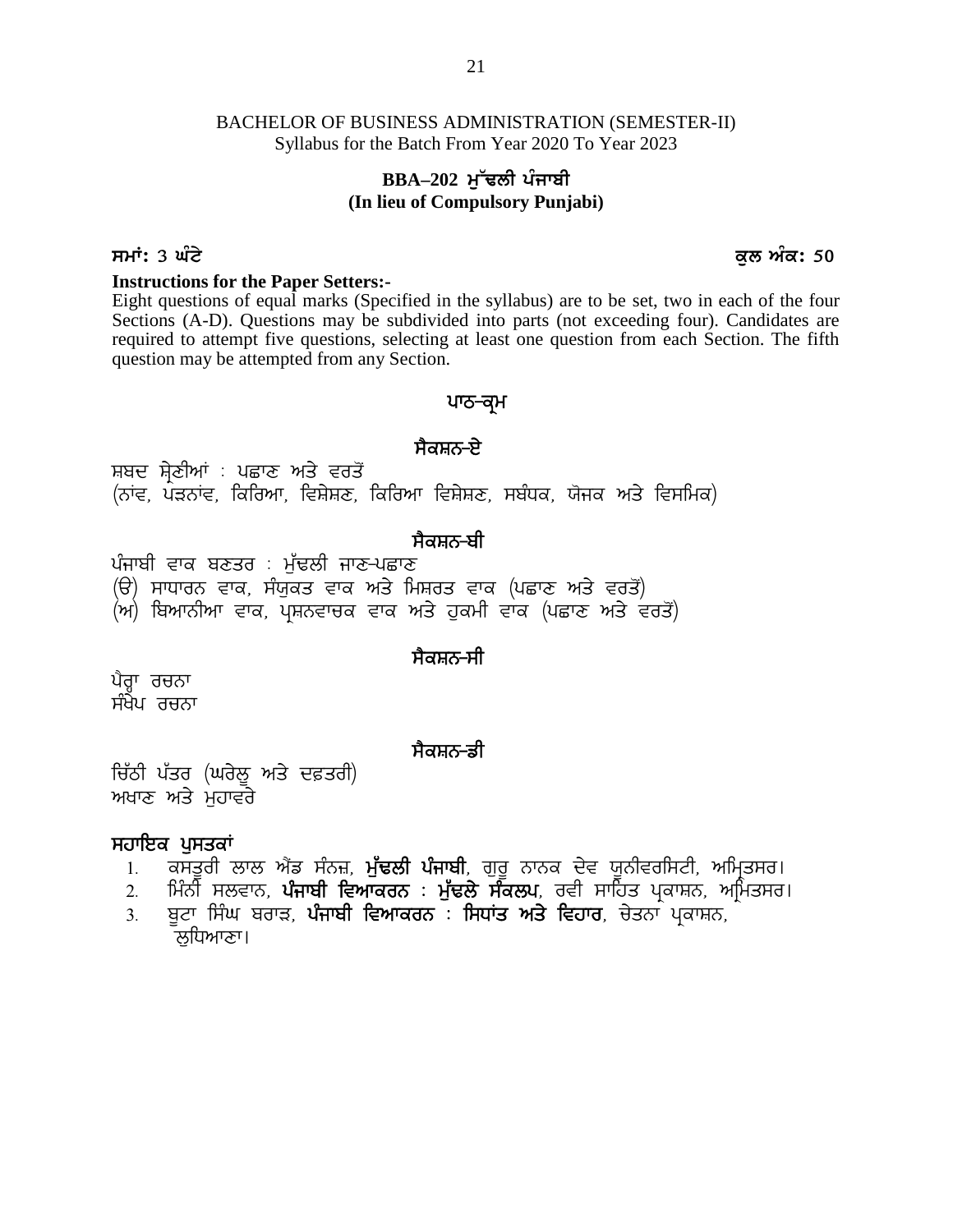#### **BBA–202 Punjab History & Culture (C. 320 to 1000 A. D) (Special Paper in lieu of Punjabi compulsory)**

#### **Time: 3 Hours Max. Marks :50**

#### **Instructions for the Paper Setters**

Eight questions of equal marks (Specified in the syllabus) are to be set, two in each of the four Sections (A-D). Questions may be subdivided into parts (not exceeding four). Candidates are required to attempt five questions, selecting at least one question from each Section. The fifth question may be attempted from any Section.

#### **SECTION- A**

1. Alexander's Invasion and its Impact Punjab under Chandragupta Maurya and Ashoka.

#### **SECTION- B**

- 2. The Kushans and their Contribution to the Punjab.<br>3. The Paniab under the Gupta Empire.
- The Panjab under the Gupta Empire. 4.

- **SECTION- C** 5. The Punjab under the Vardhana Emperors
- 6. Socio-cultural History of Punjab from  $7<sup>th</sup>$  to 1000 A.D.
- 7.

#### **SECTION- D**

- 8. Development of languages and Education with Special reference to Taxila<br>9. Development of Art & Architecture
- Development of Art & Architecture

#### **Suggested Readings**

- 1. L. M Joshi (ed), *History and Culture of the Punjab*, Art-I, Punjabi University, Patiala, 1989 (3<sup>rd</sup> edition)
- 2. L.M. Joshi and Fauja Singh (ed.), *History of Punjab* , Vol.I, Punjabi University, Patiala, 1977.
- 3. Budha Parkash, *Glimpses of Ancient Punjab*, Patiala, 1983.
- 4. B.N. Sharma: *Life in Northern India*, Delhi. 1966.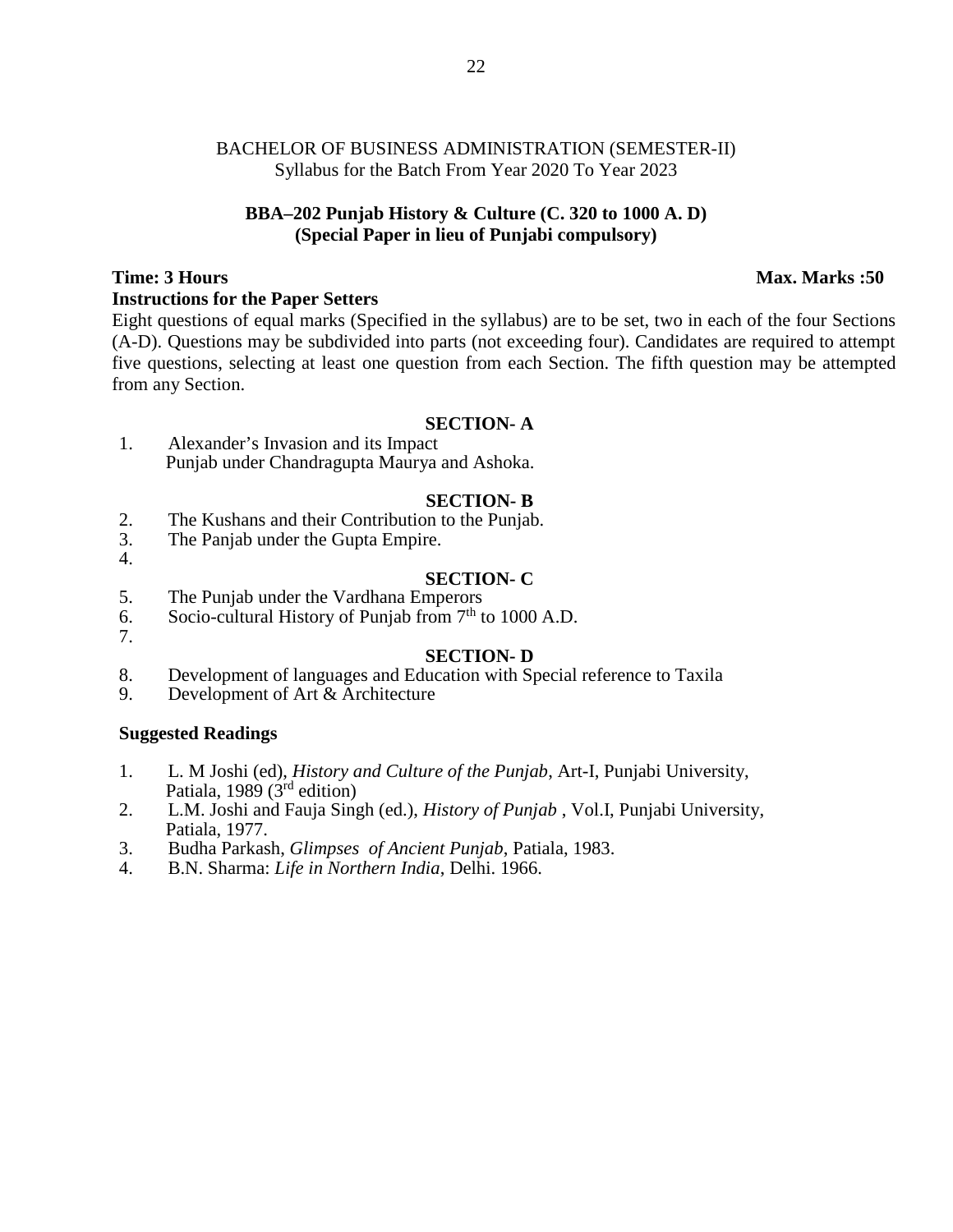#### **BBA-203 BUSINESS LAWS**

#### **Time: 3 Hours Total Marks: 50**

#### **Instructions for the Paper Setters:-**

Eight questions of equal marks (Specified in the syllabus) are to be set, two in each of the four Sections (A-D). Questions may be subdivided into parts (not exceeding four). Candidates are required to attempt five questions, selecting at least one question from each Section. The fifth question may be attempted from any Section.

#### **Section A**

Law of Contract (1872): Nature of contract, Classification, Offer and acceptance, Capacity of parties to contract, Free consent, Consideration.

#### **Section B**

Law of Contract: Legality of object, Agreement declared void, Performance of contract; Discharge of contract, Remedies for contract of contract**.**

**Sales of Goods Act (1930):** Formation of contracts of sale; Goods and their classification, price; conditions and warranties.

#### **Section C**

**Sales of Goods Act :** Transfer of property in goods; Performance of the contact of sales; Unpaid seller and his rights, sale by auction; Hire purchase agreement.

**The Consumer Protection Act (1886):** Definition of consumer, Features, Grievance regressed machinery**.**

#### **Section D**

**Law of Agency:** Meaning, Features of the Contract of Agency, Types of Agency,Creation of Agency, Rights and Duties of Principal and Agent, Personal Liabilities of an Agent, Termination of Agency, Irrevocable Agency.

**Indemnity and Guarantee:** Mcaning of the Contract of Indemnity and Guarantee. Rights of Indemnity Holder and Indemnifier, Essentials and Types of contract of Guarantee, Nature and Wxtent of Surety's Liability, Rights and Discharge of Surety.

#### **Suggested Readings:**

- 1. Singh, Avtar, "The Principles of Mercantile Law", Eastern Book Company, Lucknow.
- 2. Kapoor, N.D., "Business Law", Sultan Chand & Sons, New Delhi.
- 3. Tulsian, P.C., "Business Law", Tata McGraw Hill, New Delhi.
- 4. Usa Tbp Usa, "Indian Business Law", International Business Publications, USA.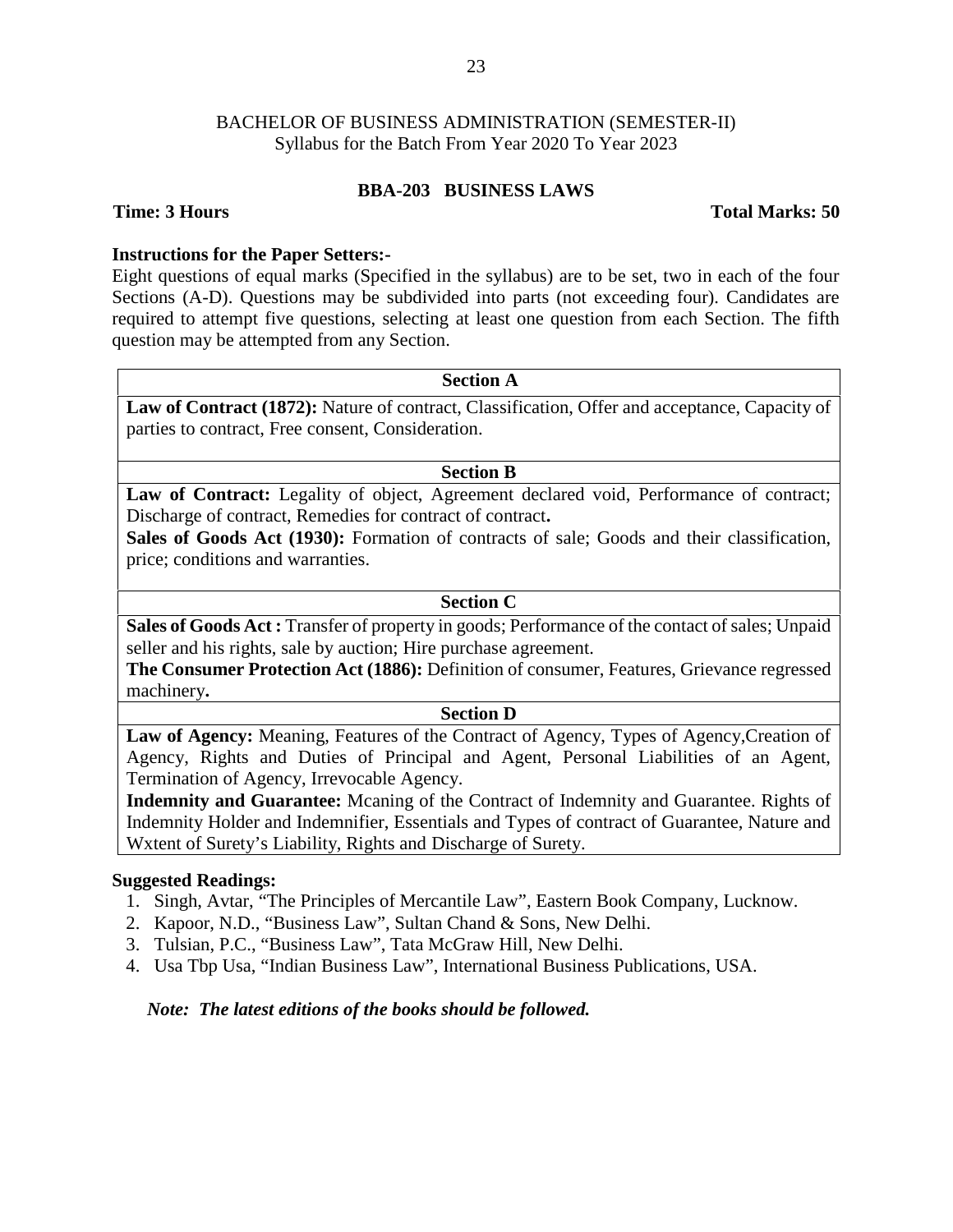#### **BBA-204 PRINCIPLES OF MANAGEMENT**

#### **Time: 3 Hours Total Marks: 50**

**Instructions for the Paper Setters:-**<br>Eight questions of equal marks (Specified in the syllabus) are to be set, two in each of the four Sections (A-D). Questions may be subdivided into parts (not exceeding four). Candidates are required to attempt five questions, selecting at least one question from each Section. The fifth question may be attempted from any Section.

**Objective:** To provide a basis of understanding to the students with reference to working of business organization through the process of management. **Section A**

**Management:** Meaning and definition, nature, purpose, scope, importance and functions, Management as art, science and profession, Management as a social system, Concept of management, administration and organization Principles of management, Scientific Management.

**Evolution of Management Thought:** Contribution of F.W. Taylor, Henri Fayol, Elton Mayo, Chester Barnard & Peter Drucker to the management thought. Various approaches to management (i.e. Schools of Management Thought), Indian management thought.

**Management Techniques:** Management by Objective: Meaning, Process, Benefits, And Weaknesses.

#### **Section B**

Planning: Meaning, Significance, Types of plans, Nature, Elements: Objectives, Policies, Rules, Procedure, Strategy, Decision Making.

**Organizing:** Meaning, Nature and Purpose of organization, Theories of organization, principles of organization, Forms of organization: Line, Functional and Line and Staff, Formal and informal organization, Delegation, Span of Management: Factors determining effective span.

#### **Section C**

**Departmentation:** Definition, Departmentation by function, Territory, Product/service, Customer group and matrix organization, Decentralisation and Departmentation.

**Authority:** Definition, types, responsibility and accountability, delegation; definition, steps in delegation, obstacles to delegation and their elimination, decentralization vs centralization, determinants of effective decentralization

#### **Section D**

**Staffing:** Meaning, nature and functions of HRM, Manpower management, factors affecting staffing, Recruitment, Selection, Training and Development, Performance appraisal: need and process.

**Directing:** Motivation: Meaning, Nature, Importance, Types, Theories of Motivation: Mc. Gregor's, Maslow and Herzberg. Leadership: Meaning, Nature, Styles, Managerial grid, Likert system, Theories: Trait, Behavioural, Situational and Followers.

**Coordination:** Principles and Techniques, Difference between coordination and cooperation. **Controlling:** Meaning, nature, importance, scope, principles, prerequisites, steps, limitations and techniques.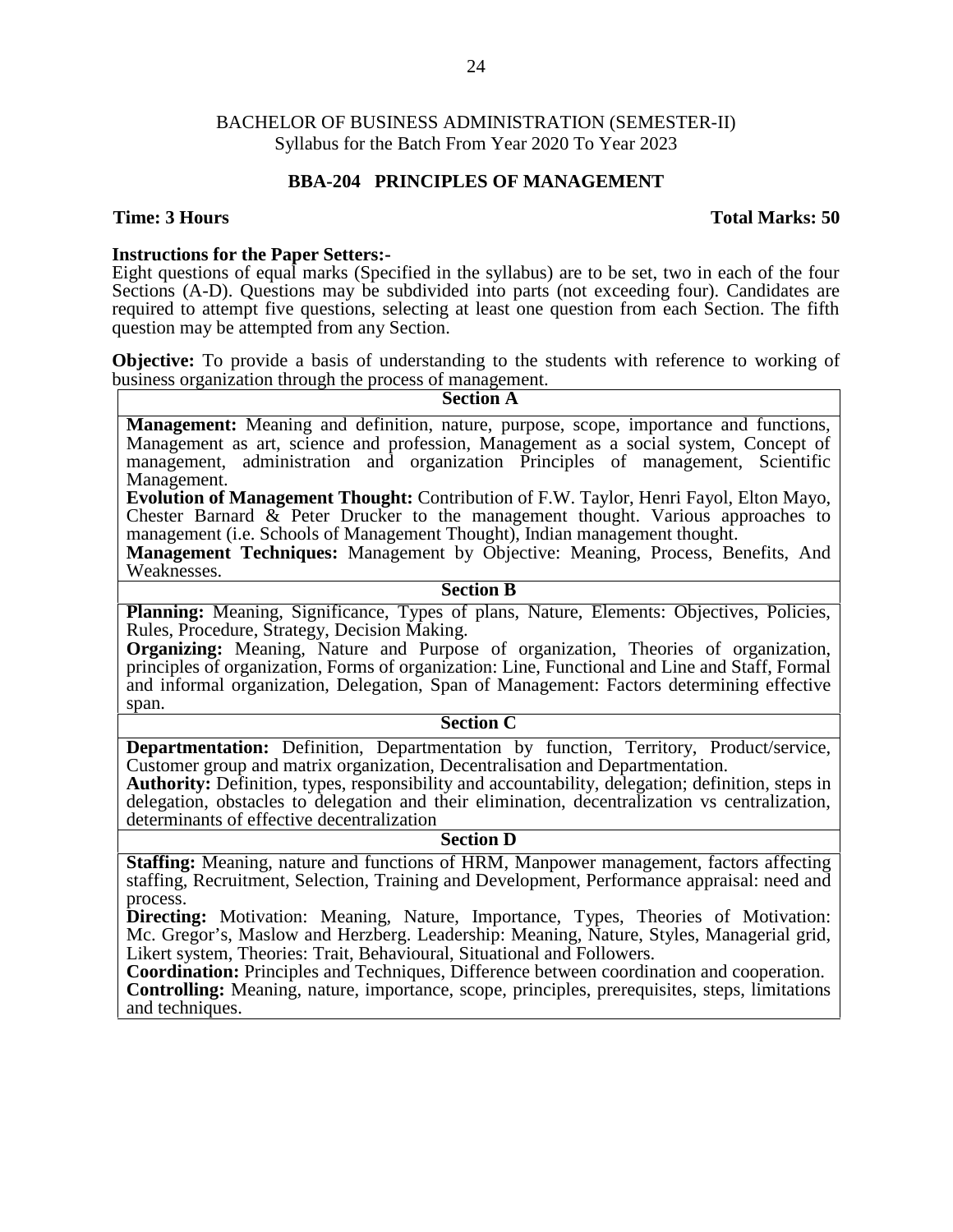#### **Suggested Readings:**

- 1. Robbins, S.P., & Coulter, M.K., "Management", Pearson Education Inc., New Delhi.
- 2. Gupta, Meenakshi, "Principles of Management", PHI Learning Pvt. Ltd., New Delhi.
- 3. Koontz, H., Weihrich, H., & Aryasri, A.R., "Essentials of Management", Tata McGraw-Hill, New Delhi.
- 4. Aswathapa, K. "Essential of Business Administration", Himalaya Publishing House, Mumbai.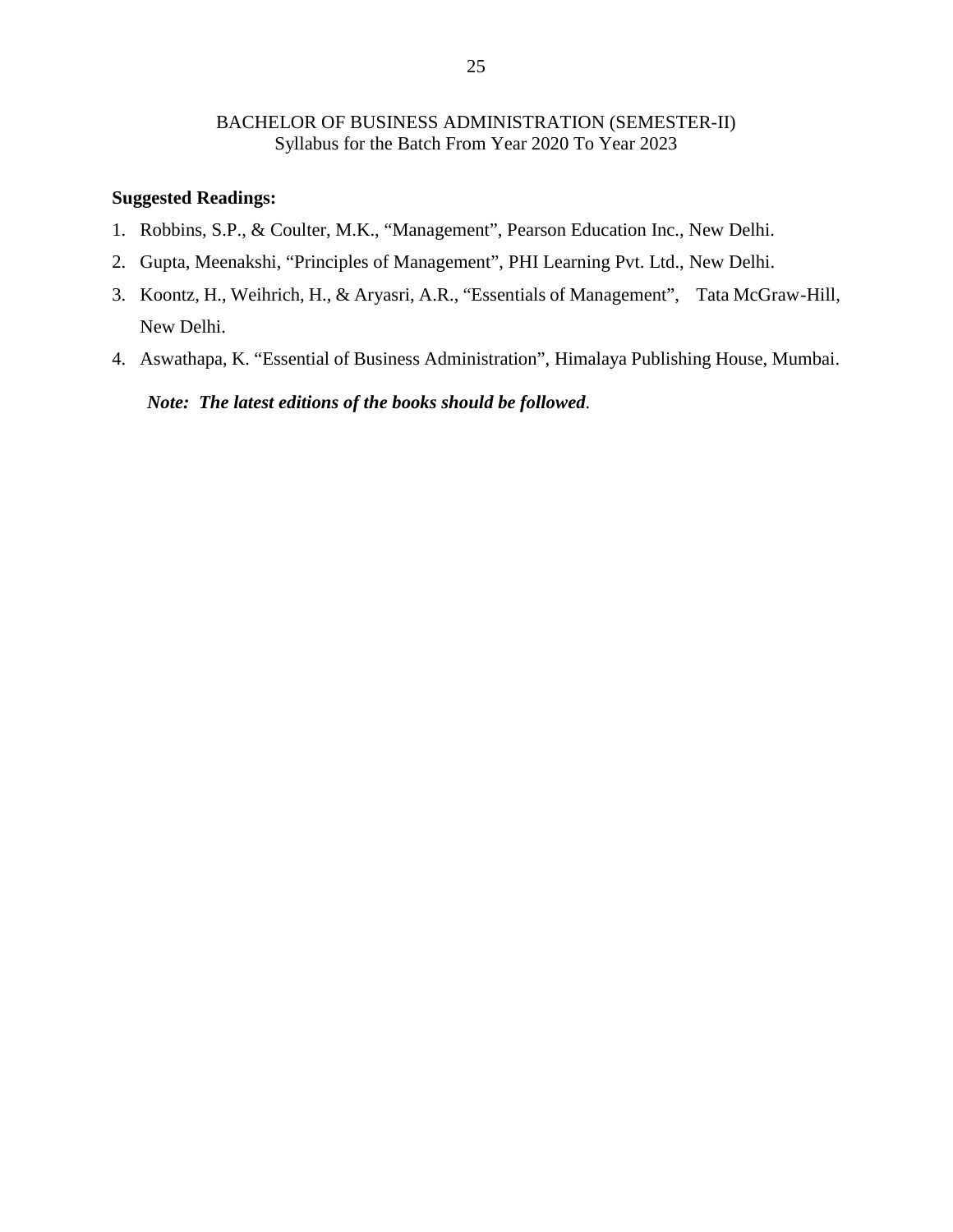#### **BBA-205 MANAGERIAL ECONOMICS-II**

#### **Time: 3 Hours Total Marks: 50**

#### **Instructions for the Paper Setters:-**

Eight questions of equal marks (Specified in the syllabus) are to be set, two in each of the four Sections (A-D). Questions may be subdivided into parts (not exceeding four). Candidates are required to attempt five questions, selecting at least one question from each Section. The fifth question may be attempted from any Section.

**Objective:** To provide a basis of understanding macroeconomics concepts.

| <b>Section A</b>                                                                                                                                                      |
|-----------------------------------------------------------------------------------------------------------------------------------------------------------------------|
| Macroeconomics: Meaning, nature and scope. Basic concepts: Stock and flow variables, static,                                                                          |
| comparative static and dynamic analysis.                                                                                                                              |
| National Income: Concept and Importance of National Income. Gross and Net National<br>Product, Gross and Net Domestic Product; Personal Income and Disposable Income. |
| <b>Measurement of National Income:</b> Income, Output and Expenditure Method, Problems in                                                                             |
| Measurement of National Income.                                                                                                                                       |
| <b>Section B</b>                                                                                                                                                      |
| <b>Consumption Function:</b> Meaning and Nature, Deterimants and Measures to raise Propensity                                                                         |
| to Consume, Keynes Psychological Law of Consumption- Meaning, Properties and                                                                                          |
| Implications.                                                                                                                                                         |
| <b>Section C</b>                                                                                                                                                      |
| <b>Investment:</b> Classical Theory of Investment, Keynesian Theory of Investment, Accelerator                                                                        |
| Theory of Investment.                                                                                                                                                 |
|                                                                                                                                                                       |

**Keynesian Economics**: Theory of Money, Saving and Investment Function.

**Multiplier:** Static and Dynamic Analysis; Balanced Budget Multiplier, Employment Multiplier.

### **Section D**

**Business Cycle:** Keynes's Theory of Trade Cycle, Kaldor's Theory of Trade Cycle, Hicks' Theory of Trade Cycle, Samuelson's Theory of Trade Cycle

**Inflation:** Meaning, Types, Theories, Causes, effects and Context.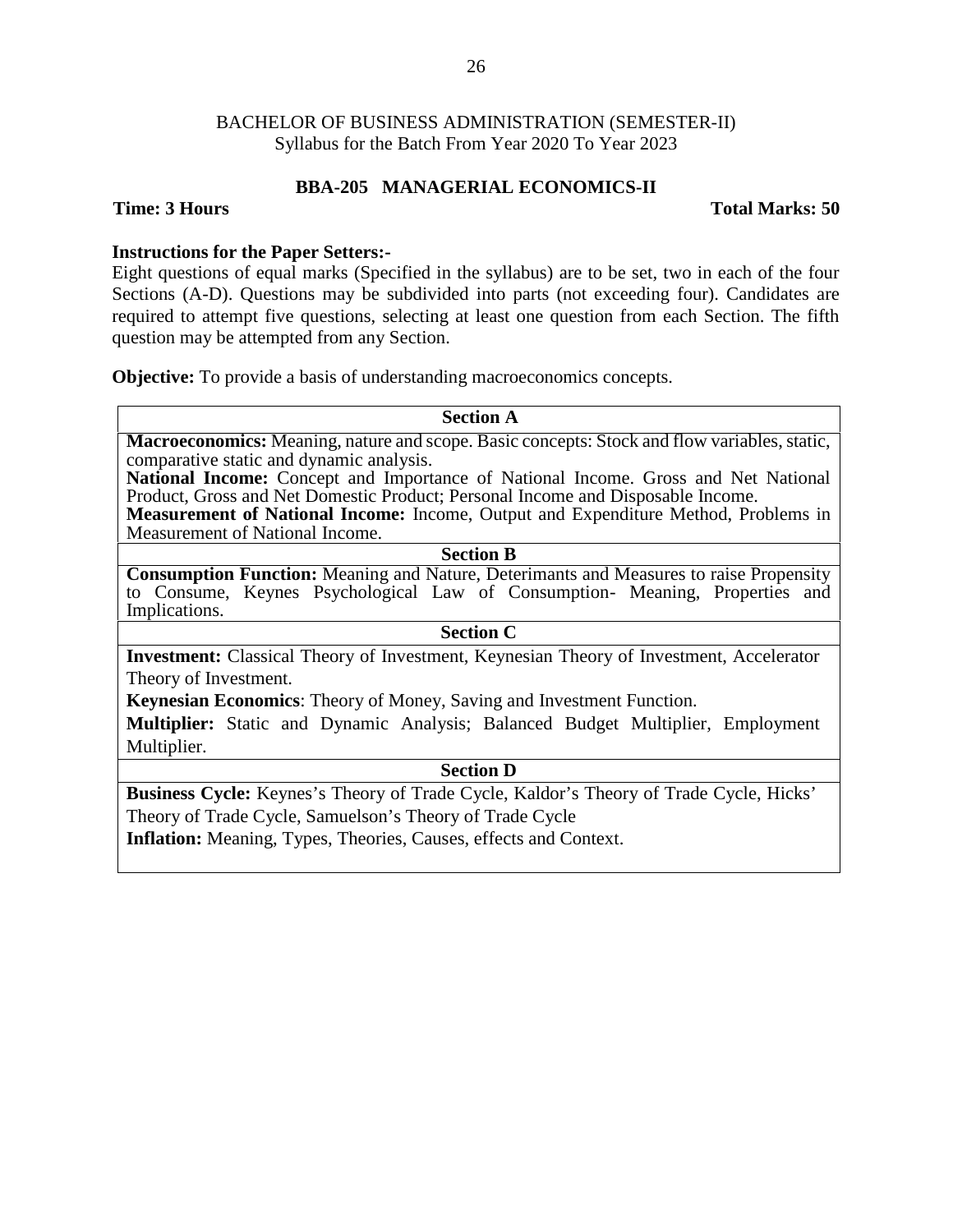#### **Suggested Readings:**

- 1. Ackley, G., "Macroeconomics: Theory and Policy", Macmillan, New York.
- 2. Shapiro, E., "Macroeconomic Analysis", Galgotia Publication, New Delhi.
- 3. Gppdwin Neva, J. A. Nelson & J. Harris, "Macroeconomics in Context", PHI Learining Pvt. Ltd, New Delhi.
- 4. Dornbusch R., S. Ficher & R. Startz, "Macro Economics", Tata McGraw Hill Publishing Company Ltd., New Delhi.
- 5. Agarwal, Vanita, "Macroeconomics: Theory and Policy", Pearson Education, New Delhi.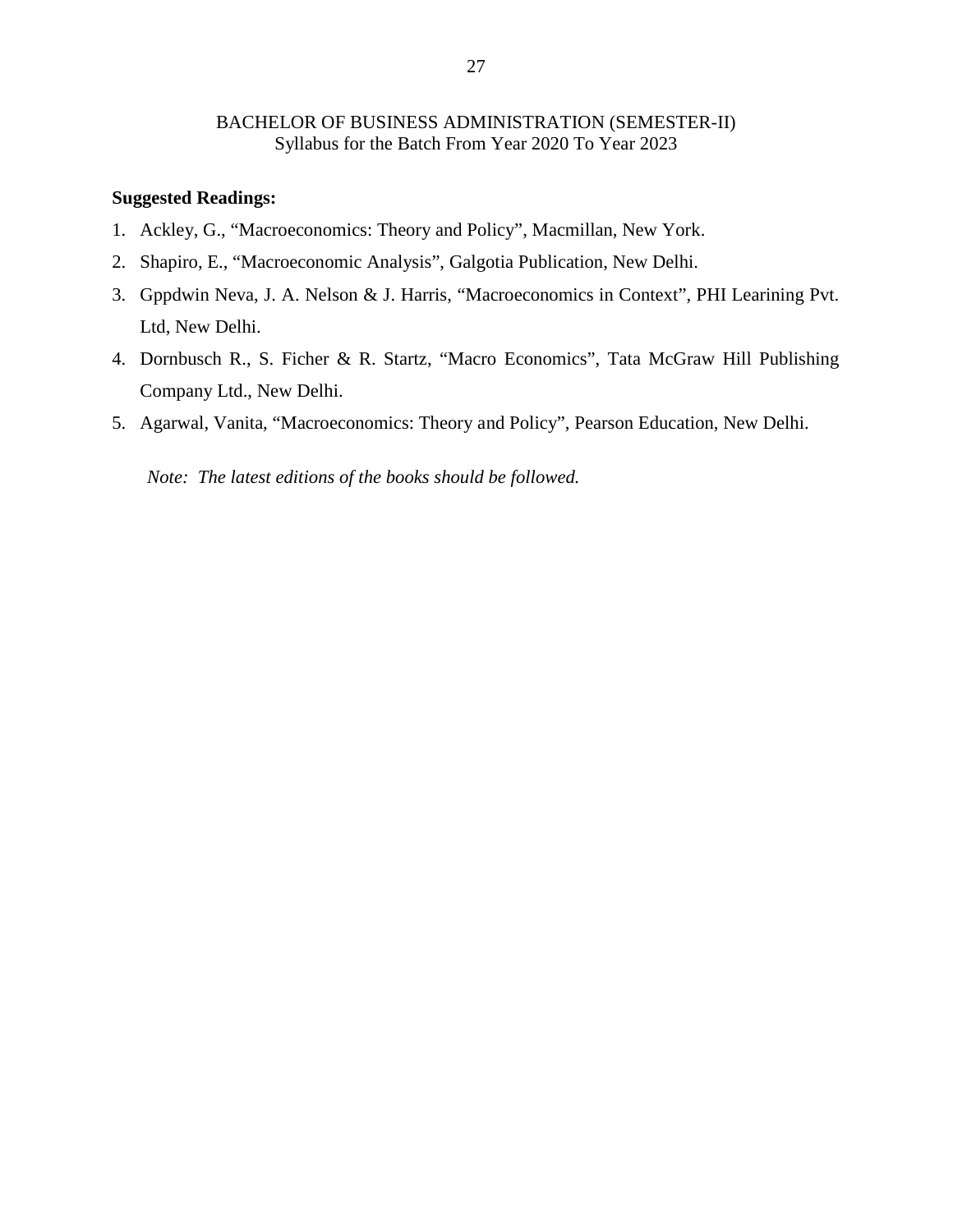#### **BBA-206 COMPUTER BASED ACCOUNTING SYSTEM**

#### **Time: 3 Hours Total Marks: 50**

#### **Instructions for the Paper Setters:-**

Eight questions of equal marks (Specified in the syllabus) are to be set, two in each of the four Sections (A-D). Questions may be subdivided into parts (not exceeding four). Candidates are required to attempt five questions, selecting at least one question from each Section. The fifth question may be attempted from any Section.

#### **Section A**

Computerized Accounting: - Meaning, need, Concepts of Accounting groups, Hierarchy of

accounts, Codification in accounting.

Accounting package - Setting up an accounting entity, Creation of groups and accounts

Designing and creating vouchers; Data Entry operations using the vouchers, Processing for

reports to prepare ledger accounts, trial balance and balance sheet.

#### **Section B**

#### **Database Design for Accounting**

Identifying and appreciating the data content in accounting transactions; overview of database concepts, ER model; creating and implementing RDM for Financial Accounting; SQL to retrieve data and generate accounting information.

#### **Section C**

Documenting transactions using vouchers; System of vouchers and database design for accounting; Storing and maintain transaction data.

#### **Tally**

Financial Accounting Packages: Preparation and online finalization of accounts on Tally, ERP

9.0; Introduction of Tally, ERP 9.0, Phases of Implementation, Aides for implementation. Accounts Management (Using Tally, ERP 9.0 Software Package);

#### **Section D**

Accounts Masters, Accounts Transaction, Accounts Reports. Preparation and Compilation of complete balance sheet of any Industries/Organization/ Firms.

(The mentioned versions of Tally must be replaced with latest available version)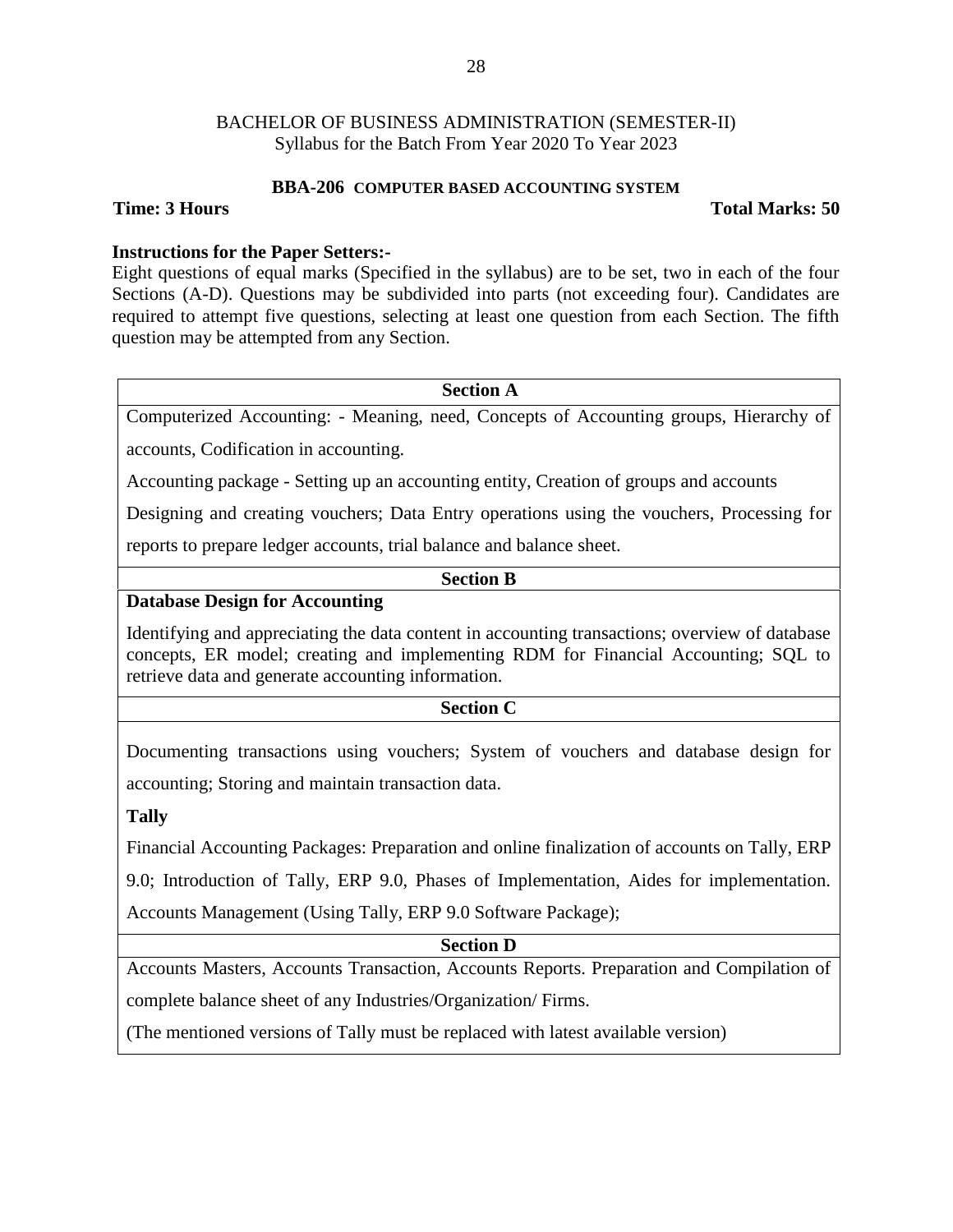### **Suggested Readings:**

- 1. Hall, J.A, "Accounting Information System", South Western College Publishing.
- 2. Gelinas, Ultric, J. and Steve, G. Suffon, "Accounting Information System, South Western Thomson Learning.
- 3. "Tally- ERP 9, Simple Steps of Learning", Kogent Learning.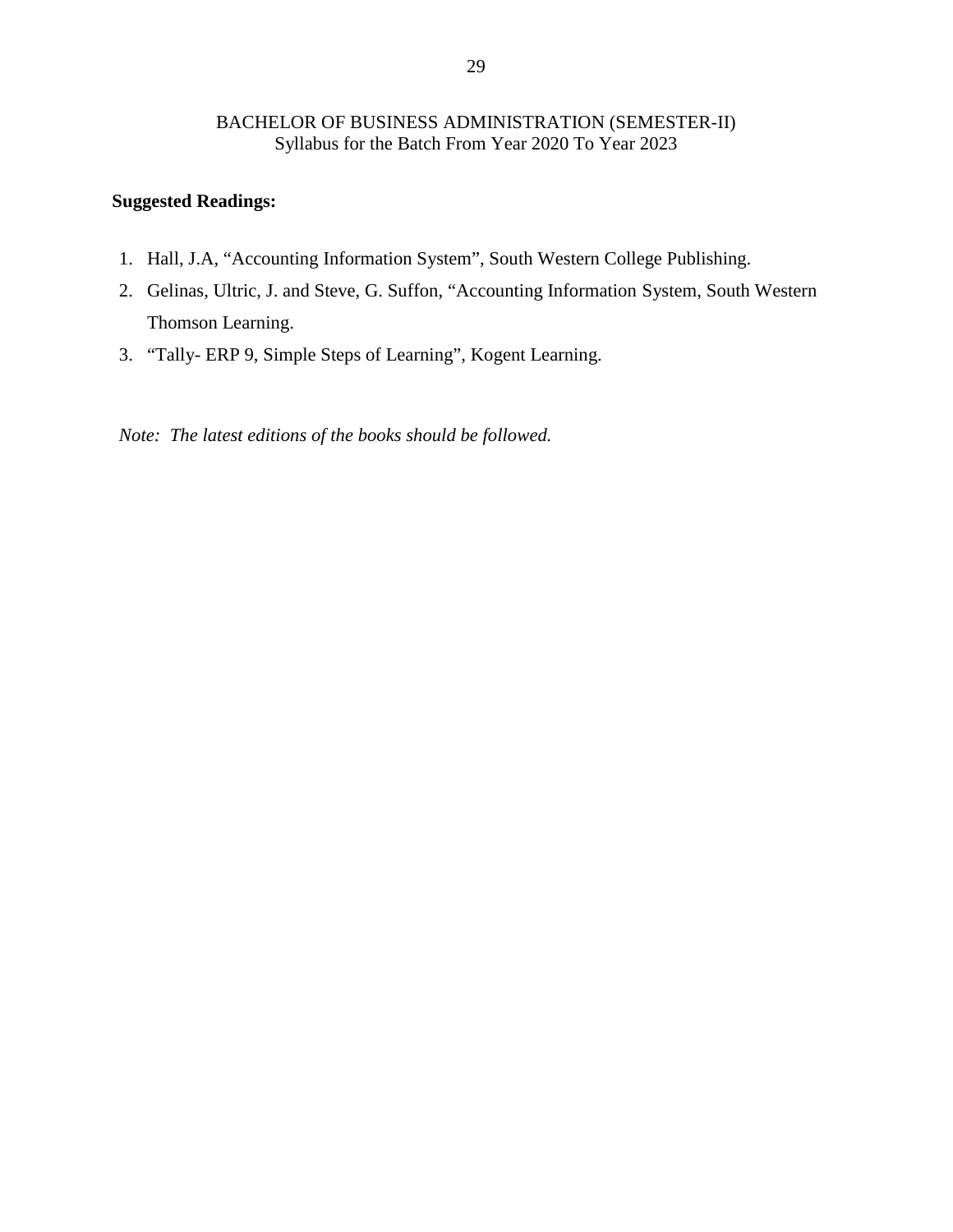#### **BBA- 207 FUNDAMENTALS OF BANKING**

#### **Time: 3 Hours Total Marks: 50**

#### **Instructions for the Paper Setters:-**

Eight questions of equal marks (Specified in the syllabus) are to be set, two in each of the four Sections (A-D). Questions may be subdivided into parts (not exceeding four). Candidates are required to attempt five questions, selecting at least one question from each Section. The fifth question may be attempted from any Section.

#### **Section A**

Commercial Banks—Introduction, evolution, nature, functions, importance and services provided by commercial banks.

Types of Banks-Commercial Bank, Regional Rural Banks, Foreign Banks, Cooperative Banks, Public bank and Private bank, difference between public and private banks.

### **Section B**

Central Bank—meaning and functions, Techniques of credit control**,** mechanism of Credit Creation.

Practical Aspect of Banking- Negotiable Instruments— Cheques, bills of exchange and promissory notes, endorsements, difference between cheques and bills of exchange.

#### **Section C**

Customer's Pass Book-Entries in Pass Book, Effects of errors favourable to the Banker and Customer.

Clearing House System

#### **Section D**

Systems of Banking- Group and Chain Banking, Unit and Branch Banking, Investment Banking and Mixed Banking.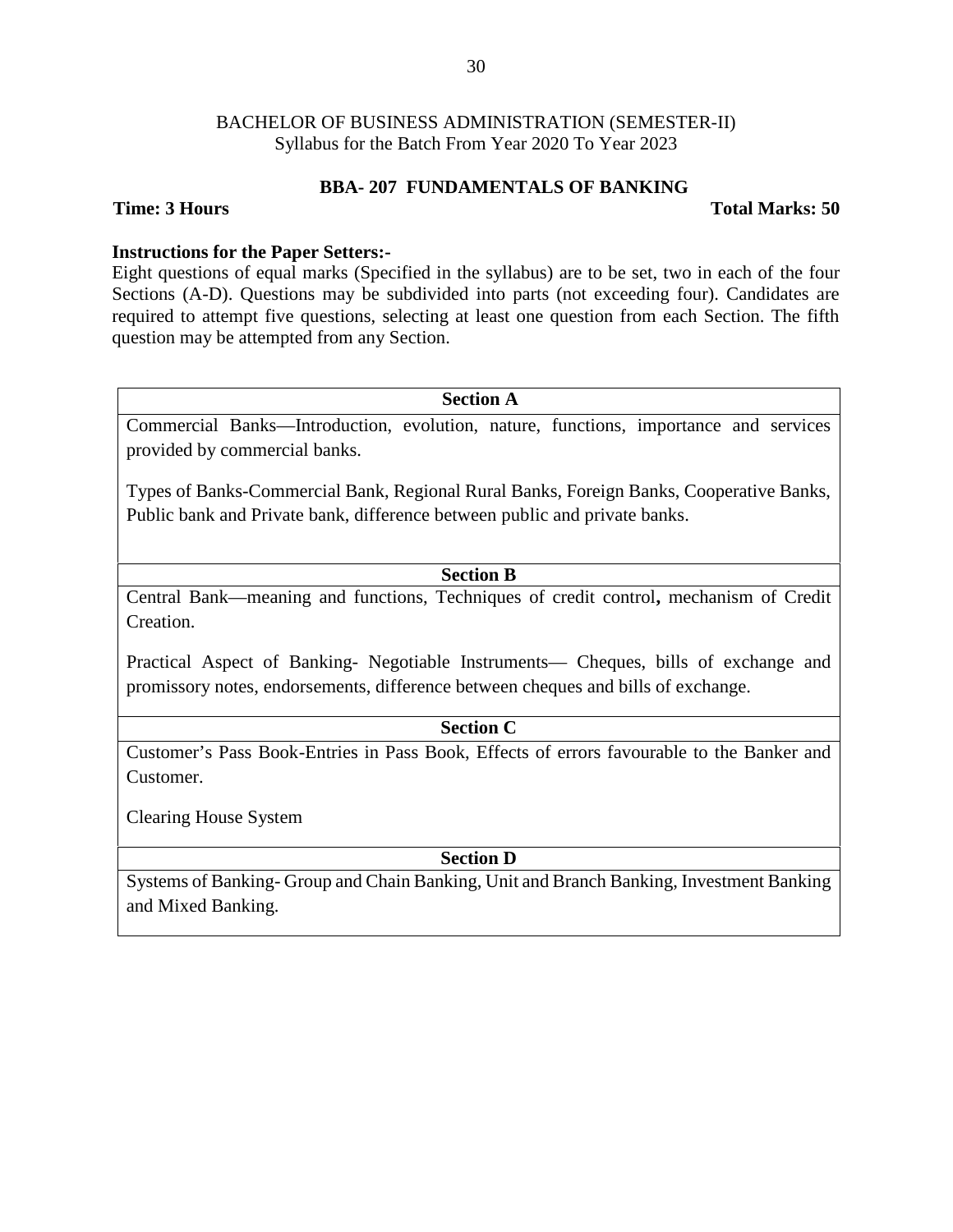#### **Suggested Readings:**

- 1. Sundharam, Varsheney, "Banking Theory, Law & Practice", Sultan Chand & Co.
- 2. Shekhar, K.C; Shekhar, Lekshmy, "Banking Theory and Practice", Vikas Publishing House.
- 3. Sethi, Jyotsana; Bhatia, Nishwan, "Elements of Banking and Insurance", PHI Learning Private Limited, New Delhi
- 4. www.rbi.org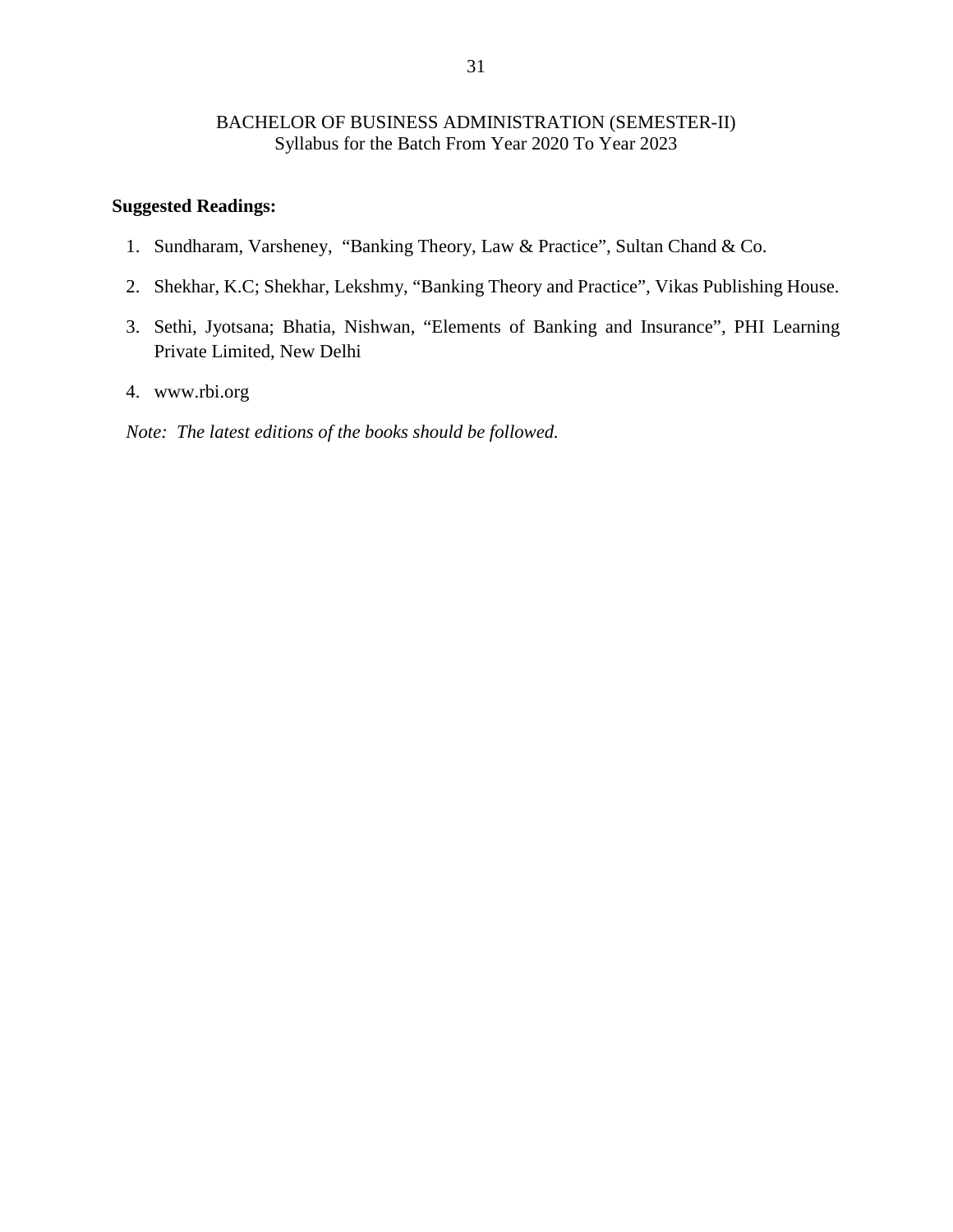#### **DRUG ABUSE: PROBLEM, MANAGEMENT AND PREVENTION (Compulsory For All UG Classes in College)**

#### **Time: 3 Hours Max.** Marks: 100

**Instructions for the Paper Setters:-** Eight questions of equal marks (Specified in the syllabus) are to be set, two in each of the four Sections (A-D). Questions may be subdivided into parts (not exceeding four). Candidates are required to attempt five questions, selecting at least one question from each Section. The fifth question may be attempted from any Section. **Section – A**

## **Meaning of Drug Abuse:**<br>**1)** Meaning, Nature

- **1)** Meaning, Nature and Extent of Drug Abuse in India and Punjab.
- - **2)** Consequences of Drug Abuse for:<br>
	Individual : Education, En Individual : Education, Employment, Income.<br>
	Family : Violence. Violence.<br>Crime. Society<br>Nation Law and Order problem. **Section – B**

#### **Management of Drug Abuse:**

- (i) Medical Management: Medication for treatment and to reduce withdrawal effects.<br>(ii) Psychiatric Management: Counselling, Behavioural and Cognitive therapy.
- Psychiatric Management: Counselling, Behavioural and Cognitive therapy.
- (iii) Social Management: Family, Group therapy and Environmental Intervention.

#### **Section – C**

- **Prevention of Drug abuse:**
- (i) Role of family: Parent child relationship, Family support, Supervision, Shaping values, Active Scrutiny.
- (ii) School: Counselling, Teacher as role-model. Parent-teacher-Health Professional Coordination, Random testing on students.

#### **Section – D**

- **Controlling Drug Abuse:** (i) Media: Restraint on advertisements of drugs, advertisements on bad effects of drugs, Publicity and media, Campaigns against drug abuse, Educational and awareness program
- (ii) Legislation: NDPs act, Statutory warnings, Policing of Borders, Checking Supply/Smuggling of Drugs, Strict enforcement of laws, Time bound trials.

#### **References:**

- 1. Ahuja, Ram (2003), *Social Problems in India*, Rawat Publication, Jaipur.
- 2. Extent, Pattern and Trend of Drug Use in India, Ministry of Social Justice and Empowerment, Government of India, 2004.
- 3. Inciardi, J.A. 1981. *The Drug Crime Connection.* Beverly Hills: Sage Publications.
- 4. Kapoor. T. (1985) *Drug epidemic among Indian Youth*, New Delhi: Mittal Pub.
- 5. Kessel, Neil and Henry Walton. 1982, *Alcohalism. Harmond Worth:* Penguin Books.
- 6. Modi, Ishwar and Modi, Shalini (1997) *Drugs: Addiction and Prevention*, Jaipur: Rawat Publication.
- 7. National Household Survey of Alcohol and Drug abuse. (2003) New Delhi, Clinical Epidemiological Unit, All India Institute of Medical Sciences, 2004.
- 8. Ross Coomber and Others. 2013, *Key Concept in Drugs and Society.* New Delhi: Sage Publications.
- 9. Sain, Bhim 1991, *Drug Addiction Alcoholism,* Smoking obscenity New Delhi: Mittal Publications.
- 10. Sandhu, Ranvinder Singh, 2009, *Drug Addiction in Punjab*: A Sociological Study. Amritsar: Guru Nanak Dev University.
- 11. Singh, Chandra Paul 2000. *Alcohol and Dependence among Industrial Workers*: Delhi: Shipra.
- 12. Sussman, S and Ames, S.L. (2008). *Drug Abuse: Concepts, Prevention and Cessation,* Cambridge University Press.
- 13. Verma, P.S. 2017, "*Punjab's Drug Problem: Contours and Characterstics",* Economic and Political Weekly, Vol. LII, No. 3, P.P. 40-43.
- 14. World Drug Report 2016, United Nations office of Drug and Crime.
- 15. World Drug Report 2017, United Nations office of Drug and Crime.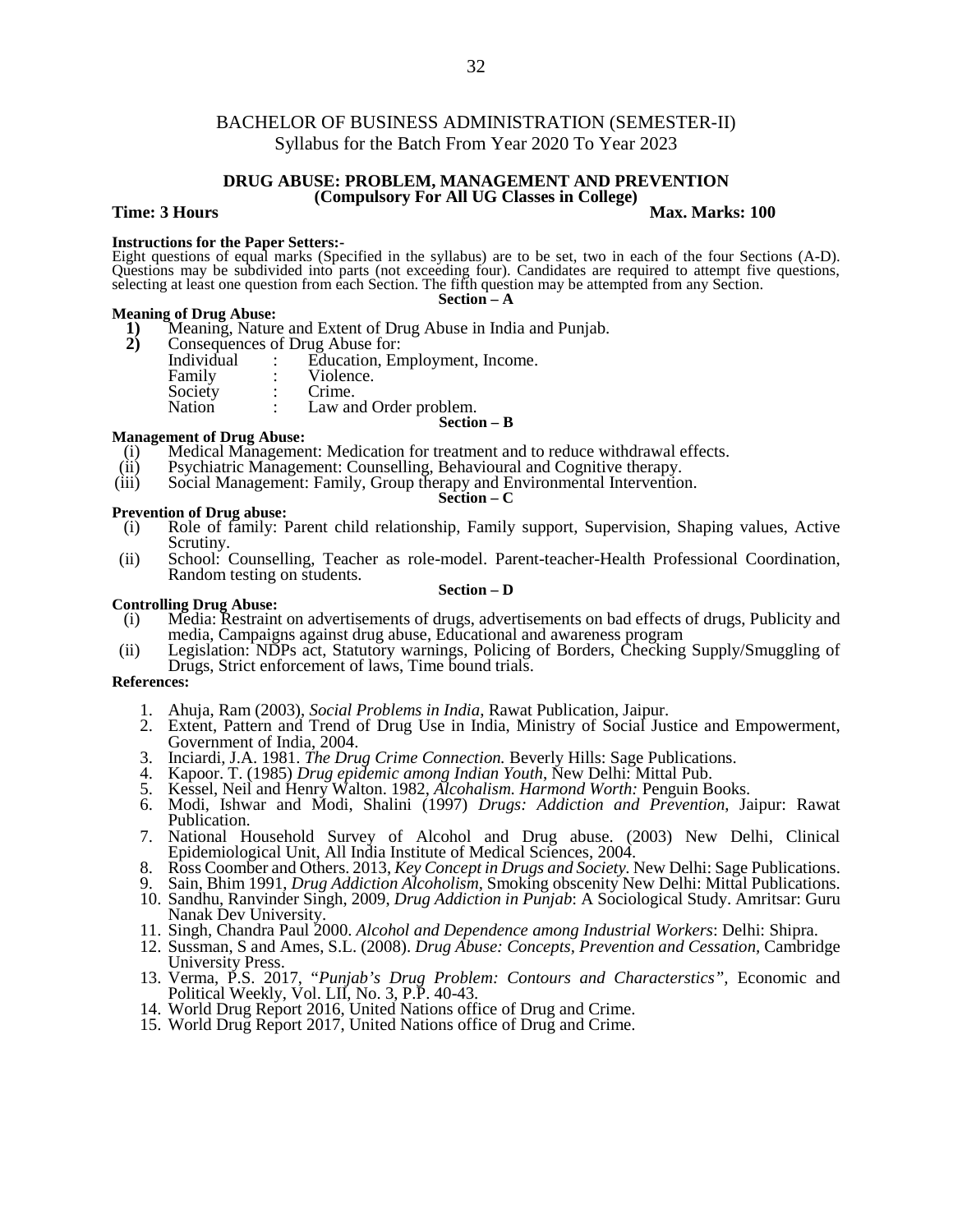#### **BBA-301 ENGLISH (COMPULSORY)**

#### **Time: 3 Hours Max. Marks: 50**

#### **Instructions for the Paper Setters:-**

Eight questions of equal marks (Specified in the syllabus) are to be set, two in each of the four Sections (A-D). Questions may be subdivided into parts (not exceeding four). Candidates are required to attempt five questions, selecting at least one question from each Section. The fifth question may be attempted from any Section.

**Important Note:** The textbook *Making Connections* (3<sup>rd</sup> edition) is significantly different from its 2<sup>nd</sup> edition. The third edition (by Kenneth J Pakenham, Jo EcEntire, Jessica Williams) is to be followed for this course.

#### **Texts Prescribed:**

- 1. *Making Connections* by Kenneth J. Pakenham, Jo McEntire, Jessica Williams, 3rd Edition. CUP.
- 2. *Moments in Time: An Anthology of Poems*, GNDU, Amritsar.
- 3. *English Grammar in Use* (Fourth Edition) by Raymond Murphy, CUP

#### **Syllabus is divided into four sections as mentioned below:**

**Section A**

*English Grammar in Use* (Fourth Edition) by Raymond Murphy, CUP: Units 98-130

#### **Section B**

Essay writing and *English Grammar in Use*: Units 131-145

#### **Section C**

*Moments in Time*: Poems at Sr. No. 1-6

#### **Section D**

*Making Connections* by Kenneth J. Pakenham, 3rd Edn. CUP: Unit-I (Global Health) and Unit-II (Multicultural Societies)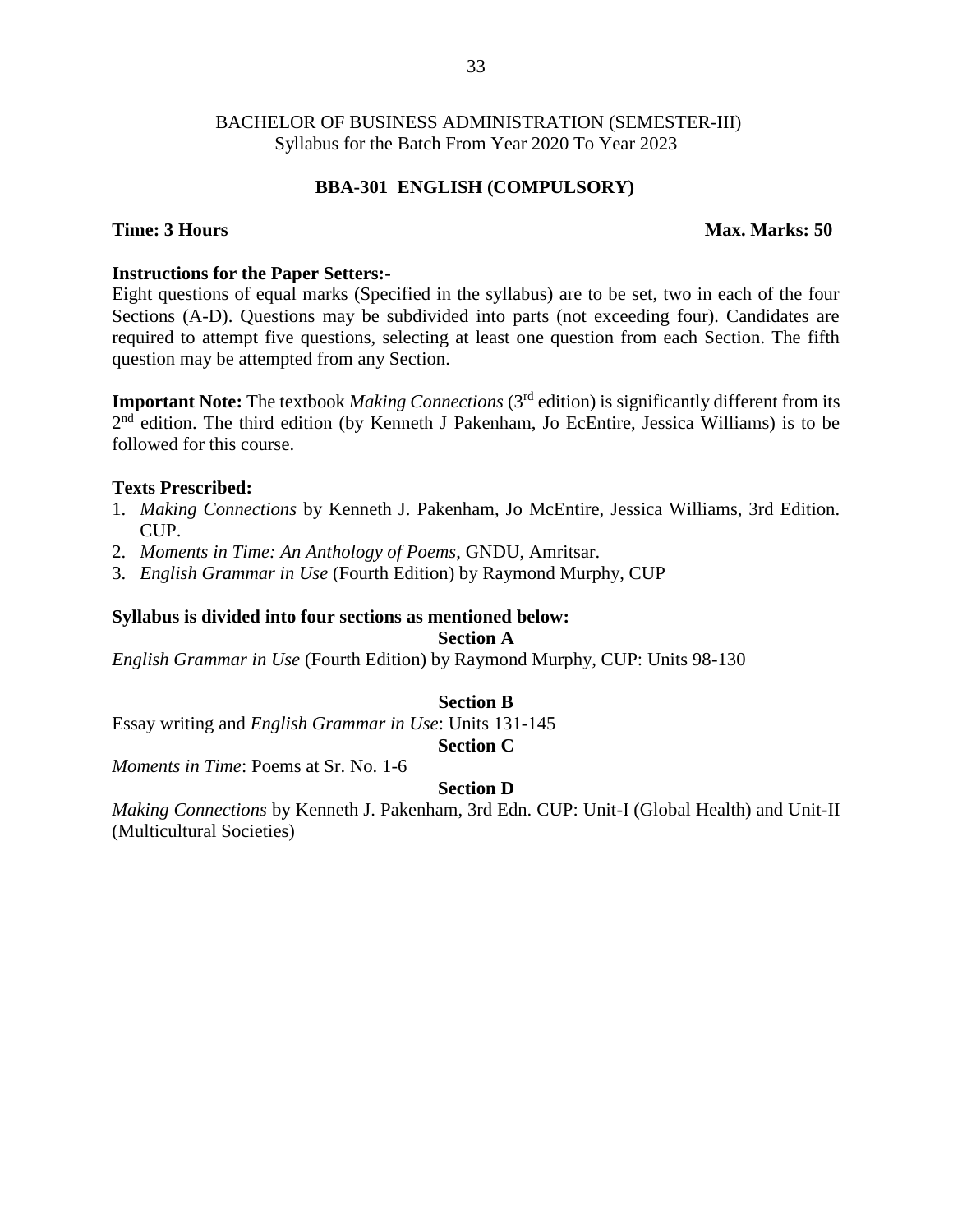# BACHELOR OF BUSINESS ADMINISTRATION (SEMESTER-III) Syllabus for the Batch From Year 2020 To Year 2023 BACHELOR OF BUSINESS ADMINISTRATION (SEMESTER-III)<br>Syllabus for the Batch From Year 2020 To Year 2023<br>**BBA-302** PUNJABI (COMPULSORY)<br>Instructions for the Paper Setters:-

#### **BBA-302 PUNJABI (COMPULSORY)**

#### **Instructions for the Paper Setters:-**

Eight questions of equal marks (Specified in the syllabus) are to be set, two in each of the four Sections (A-D). Questions may be subdivided into parts (not exceeding four). Candidates are required to attempt five questions, selecting at least one question from each Section. The fifth question may be attempted from any Section. ges means of the syllabus) are to be set, two in each of the four S<br>ito parts (not exceeding four). Candidates are required to<br>stion from each Section. The fifth question may be attempt<br>ਪਾਠ–ਕ੍ਰਮ ਅਤੇ ਪਾਠ–ਪੁਸਤਕਾਂ<br>ਸੈਕਸ਼ਨ - ਏ

#### **ਸੈਕਸ਼ਨ - ਏ**

(A-D). Questions may be subdivided into parts (not exceeding four). Candidates are required to attempt<br>five questions, selecting at least one question from each Section. The fifth question may be attempted from<br>any Secti ಗೇ questions, sciecting at icast one question homicach section.<br>any Section.<br>**आयुठिव ਪੰਜਾਬੀ ਵਾਰਤਕ** (ਸੰਪਾ. ਡਾ. ਗੁਰਬਚਨ ਸਿੰਘ ਤਾਲਿਬ), ਪੰਜਾਬੀ ਸਾਹਿਤ ਪ੍ਰਕਾਸ਼ਨ, ਅੰਮ੍ਰਿਤਸਰ।<br>(ਮਨ ਦੀ ਮੌਜ, ਗੁਰੂ ਸੰਗਤ ਬਾਣੀ, ਕਾਠ ਦੀ ਰੋਟੀ, ਬੁਲ੍ਹੇ ਸ਼ਾਹ ਦ **ਪਾਠ–ਕ੍ਰਮ ਅਤੇ ਪਾਠ-ਪੁਸਤਕਾਂ**<br>ਅ**ਧੁਨਿਕ ਪੰਜਾਬੀ ਵਾਰਤਕ** (ਸੰਪਾ ਡਾ ਗੁਰਬਚਨ ਸਿੰਘ ਤਾਲਿਬ), ਪੰਜਾਬੀ ਸਾਹਿਤ ਪ੍ਰਕਾਸ਼ਨ, ਅੰਮ੍ਰਿਤਸਰ।<br>(ਮਨ ਦੀ ਮੌਜ, ਗੁਰੂ ਸੰਗਤ ਬਾਣੀ, ਕਾਠ ਦੀ ਰੋਟੀ, ਬੁਲ੍ਹੇ ਸ਼ਾਹ ਦੀ ਕਾਵਿ ਕਲਾ ਪਾਠਕ੍ਰਮ ਦਾ ਹਿੰਸਾ ਨ<br>(ਵਿਸ਼ਾ–ਵਸਤ ਸਾਰ ਕਲਾ ਪੱਖ) **ਅਧੁਨਿਕ ਪੰਜਾਬੀ ਵਾਰਤਕ** (ਸੰਪਾ. ਡਾ. ਗੁਰਬਚਨ ਸਿੰਘ ਤਾਲਿਬ), ਪੰਜਾਬੀ ਸਾਹਿਤ ਪ੍ਰਕਾਸ਼ਨ, ਅੰਮ੍ਰਿਤਸਰ।<br>(ਮਨ ਦੀ ਮੋਜ, ਗੁਰੂ ਸੰਗਤ ਬਾਣੀ, ਕਾਠ ਦੀ ਰੋਟੀ, ਬੁਲ੍ਹੇ ਸ਼ਾਹ ਦੀ ਕਾਵਿ ਕਲਾ ਪਾਠਕ੍ਰਮ ਦਾ ਹਿੰਸਾ ਨਹੀਂ ਹਨ)<br>(ਵਿਸ਼ਾ-ਵਸਤੂ ਸਾਰ ਕਲਾ ਪੱਖ)<br>ਚੋ**ਣਵੇਂ ਪੰਜਾਬੀ ਇ** ਅਾਧੁਨਿਕ ਪੰਜਾਬੀ ਵਾਰਤਕ (ਸੰਪਾ ਡਾ. ਗੁਰਬਚਨ ਸਿੰਘ ਤਾਲਿਬ), ਪੰਜਾਬੀ<br>(ਮਨ ਦੀ ਮੌਜ, ਗੁਰੂ ਸੰਗਤ ਬਾਣੀ, ਕਾਠ ਦੀ ਰੋਟੀ, ਬੁਲ੍ਹੇ ਸ਼ਾਹ ਦੀ ਕਾਵਿ<br>(ਵਿਸ਼ਾ-ਵਸਤੂ*/*ਸਾਰ*/ਕਲਾ ਪੱਖ)*<br>ਚੋਣਵੇਂ ਪੰਜਾਬੀ ਇਕਾਂਗੀ (ਇਕਾਂਗੀ ਸੰਗ੍ਰਹਿ) ਸੰਪਾ. ਡਾ. ਰਮਿੰਦਰ ਕੋਰ, ਕਸ<br>1. ਸੁਹਾਗ 2H **BtK ukBD** jouoB f; zx

#### **ਸੈਕਸ਼ਨ - ਬੀ**

(ਵਿਸ਼ਾ–ਵਸਤੂ<sub>⁄</sub>ਸਾਰ ਕਲਾ ਪੱਖ)<br>**ਚੋਣਵੇਂ ਪੰਜਾਬੀ ਇਕਾਂਗੀ** (ਇਕਾਂਗੀ ਸੰਗ੍ਰਹਿ) ਸੰਪਾ. ਡਾ. ਰਮਿੰਦਰ ਕੋਰ, ਕਸ<br>1. **ਸੁਹਾਗ ਅ**ਾਈ.ਸੀ.ਨੰਦਾ<br>2. **ਨਵਾਂ ਚਾਨਣ ਹਰਚਰਨ ਸਿੰਘ**<br>3. **ਅੰਨ੍ਹੇ ਨਿਸ਼ਾਨਚੀ ਅ**ਜਮੇਰ ਔਲਖ<br>4. **ਅਰਮਾਨ ਜਤਿੰ**ਦਰ ਬਰਾੜ<br>5. **ਚਾਬੀਆਂ ਅਾਤਮਜੀਤ ਸਿੰਘ ਚੋਣਵੇਂ ਪੰਜਾਬੀ ਇਕਾਂਗੀ** (ਇਕਾਂਗੀ ਸੰਗ੍ਰਹਿ) ਸੰਪਾ ਡਾ ਰਮਿੰਦਰ ਕੌਰ, ਕਸਤੂਰ<br>1. **ਸੁਹਾਗ ਆ**ਈ.ਸੀ.ਨੰਦਾ<br>2. **ਨਵਾਂ ਚਾਨਣ ਹਰਚਰਨ ਸਿੰਘ**<br>3. **ਅੰਨ੍ਹੇ ਨਿਸ਼ਾਨਚੀ ਅਜਮੇਰ ਔਲਖ**<br>4. **ਅਰਮਾਨ ਜਤਿੰਦਰ ਬਰਾੜ**<br>5. **ਚਾਬੀਆਂ ਆਤਮਜੀਤ ਸਿੰਘ**<br>6. **ਮਿੰਟੀ ਦਾ ਬਾਵਾ** 6H **fw`Nh dk pktk** gkbh G[fg zdo

- 
- 
- 
- 4H **nowkB** ifszdo pokV
- 
- 
- 

1. **ਸੁਹਾਗ** ਆਈ.ਸੀ.ਨੰਦਾ<br>2. **ਨਵਾਂ ਚਾਨਣ** ਹਰਚਰਨ ਸਿੰਘ<br>3. **ਅੰਨ੍ਹੇ ਨਿਸ਼ਾਨਚੀ** ਅਜਮੇਰ ਔਲਖ<br>4. **ਅਰਮਾਨ ਜ**ਤਿੰਦਰ ਬਰਾੜ<br>5. **ਚਾਬੀਆਂ ਆਤਮਜੀਤ ਸਿੰਘ**<br>6. **ਮਿੱਟੀ ਦਾ ਬਾਵਾ** ਪਾਲੀ ਭੁਪਿੰਦਰ<br>7. ਸੱਧਰਾਂ ਕੇਵਲ ਧਾਲੀਵਾਲ<br>ਵਿਸ਼ਾ ਵਸਤੂ<sub>⁄</sub>ਪਾਤਰ ਚਿਤਰਨ ਰੰਗ ਮੰਚ ਦੇ ਪੱਖ ਤ 2. ਨਵਾਂ ਚਾਨਣ ਹਰਚਰਨ ਸਿੰਘ<br>3. **ਅੰਨ੍ਹੇ ਨਿਸ਼ਾਨਚੀ ਅ**ਜਮੇਰ ਔਲਖ<br>4. **ਅਰਮਾਨ ਜ**ਤਿੰਦਰ ਬਰਾੜ<br>5. ਚਾਬੀਆਂ ਆਤਮਜੀਤ ਸਿੰਘ<br>6. ਮਿੱਟੀ ਦਾ ਬਾਵਾ ਪਾਲੀ ਭੁਪਿੰਦਰ<br>7. ਸੱਧਰਾਂ ਕੇਵਲ ਧਾਲੀਵਾਲ<br>ਵਿਸ਼ਾ ਵਸਤੂ<sub>/</sub>ਪਾਤਰ ਚਿਤਰਨ ਰੰਗ ਮੰਚ ਦੇ ਪੱਖ ਤੋਂ

**ਸੈਕਸ਼ਨ - ਸੀ**

(6. **ਮਿੰਟੀ ਦਾ ਬਾਵਾ ਤ**ਾ ਪਾਲੀ ਭੁਪਿੰਦਰ<br>7. **ਸੱਧਰਾਂ ਤਾਰ ਕੁ**ਵਲ ਧਾਲੀਵਾਲ<br>**ਵਿਸ਼ਾ ਵਸਤੂ ਪਾਤਰ ਚਿਤਰਨ ਰੰਗ ਮੰਚ ਦੇ ਪੱਖ ਤੋਂ<br>(ੳ) ਸੰਖੇਪ ਰਚਨਾ (ਪ੍ਰੈਸੀ)<br>(ਅ) ਦਿੱਤੇ ਪੈਰ੍ਹੇ ਵਿਚੋਂ ਅਸ਼ੱਧ ਸ਼ਬਦ ਜੋੜਾਂ ਨੰ ਸ਼ੱਧ ਕਰਨਾ** (n) fd`s/ g?oQ / ftu' \_ nF[`X Fpd i'VK ~ F[`X eoBk

#### **ਸੈਕਸ਼ਨ - ਡੀ**

(ੳ) ਸੰਖੇਪ ਰਚਨਾ (ਪ੍ਰੈਸੀ)<br>(ਅ) ਦਿੱਤੇ ਪੈਰ੍ਹੇ ਵਿਚੋਂ ਅਸ਼ੁੱਧ ਸ਼ਬਦ ਜੋੜਾਂ ਨੂੰ ਸ਼ੁੱਧ ਕਰਨਾ<br>ਸੈਕਸ਼ਨ - ਡੀ<br>ਮੂਲ ਵਿਆਕਰਨਕ ਇਕਾਈਆਂ : ਪਰਿਭਾਸ਼ਾ ਅਤੇ ਵੰਨਗੀਆਂ<br>(ਭਾਵੰਸ਼, ਸ਼ਬਦ, ਵਾਕੰਸ਼, ਉਪ-ਵਾਕ ਅਤੇ ਵਾਕ)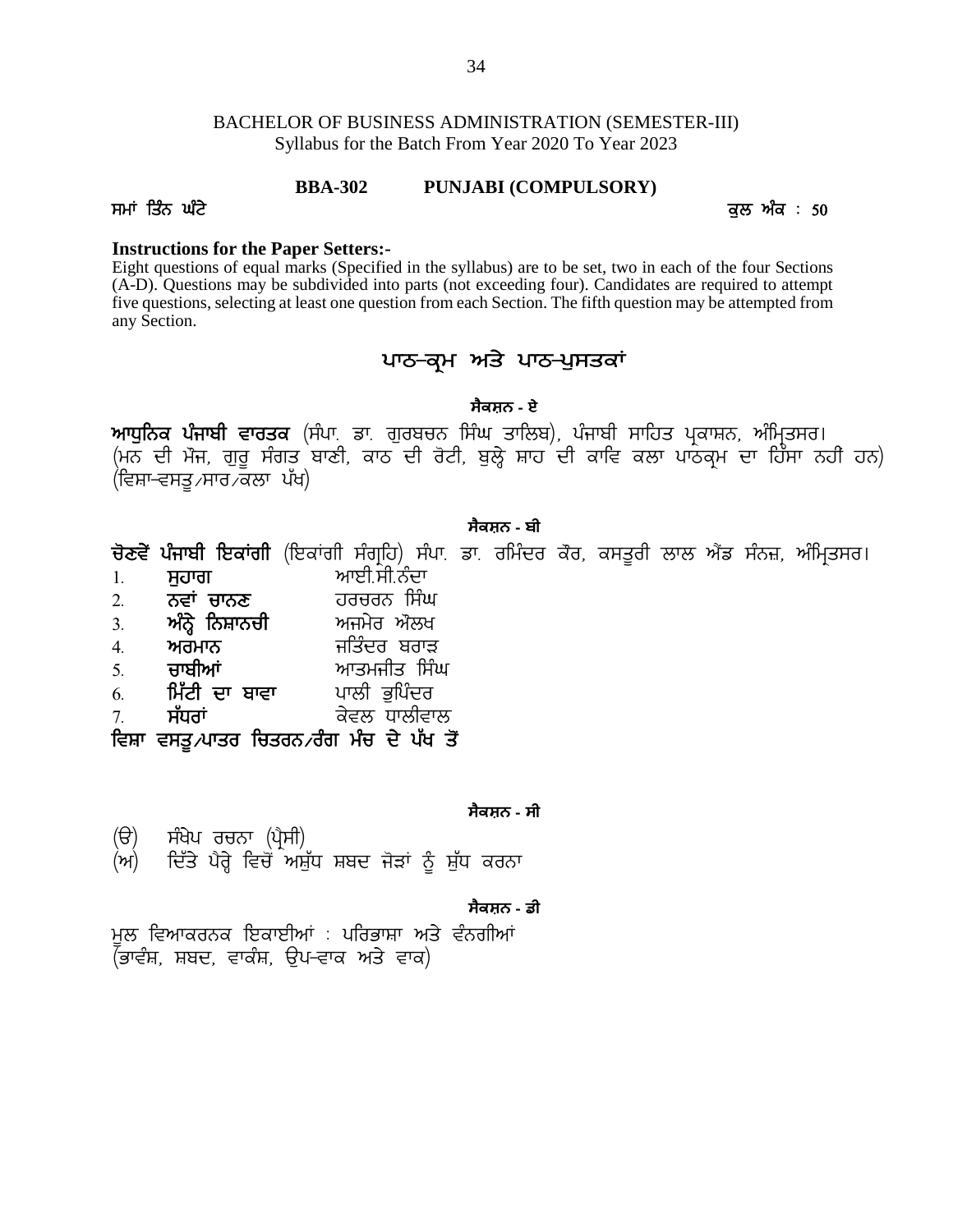# BACHELOR OF BUSINESS ADMINISTRATION (SEMESTER-III) Syllabus for the Batch From Year 2020 To Year 2023 **BACHELOR OF BUSIN**<br>Syllabus for the<br>ਸਹਾਇਕ ਪੁਸਤਕਾਂ<br>1 ਜੀਤ ਸਿੰਘ ਸੀਟਲ ਵਾਰਤਕ ਤੇ ਵਾਰ BACHELOR OF BUSINESS ADMINISTRATION (SEMESTER-III)<br>1. ਸੀਤ **ਪੁਸਤਕਾਂ**<br>1. ਜੀਤ ਸਿੰਘ ਸੀਤਲ, **ਵਾਰਤਕ ਤੇ ਵਾਰਤਕ ਸੈਲੀ**, ਪੰਜਾਬ ਸਟੇਟ ਯੂਨੀਵਰਸਿਟੀ ਟੈਕਸਟ ਬੁੱਕ ਬੋਰਡ, ਚੰਡੀਗੜ੍ਹ।<br>2. ਗੋਬਿੰਦ ਸਿੰਘ ਲਾਂਬਾ, **ਪੰਜਾਬੀ ਵਾਰਤਕ ਤੇ ਵਾਰਤਕਕਾਰ**, ਅਮਰਜੀਤ ਸਾਹਿਤ

- Syllabus for the Batch From Year 2020 To Year 2023<br>ਸਹਾ<mark>ਇਕ ਪੁਸਤਕਾਂ</mark><br>1. ਜੀਤ ਸਿੰਘ ਸੀਤਲ, **ਵਾਰਤਕ ਤੇ ਵਾਰਤਕ ਸੈਲੀ**, ਪੰਜਾਬ ਸਟੇਟ ਯੂਨੀਵਰਸਿਟੀ ਟੈਕਸਟ ਬੁੱਕ ਬੋਰਡ, ਚੰਡੀਗੜ੍ਹ<br>2. ਗੋਬਿੰਦ ਸਿੰਘ ਲਾਂਬਾ, **ਪੰਜਾਬੀ ਵਾਰਤਕ ਤੇ ਵਾਰਤਕਕਾਰ**, ਅਮਰਜੀਤ ਸਾਹਿਤ ਪ
- **ਸਹਾਇਕ ਪੁਸਤਕਾਂ**<br>1. ਜੀਤ ਸਿੰਘ ਸੀਤਲ, **ਵਾਰਤਕ ਤੇ ਵਾਰਤਕ ਸੈਲੀ**, ਪੰਜਾਬ ਸਟੇਟ ਯੂਨੀਵਰਸਿਟੀ ਟੈਕਸਟ ਬੁੱਕ ਬੋਰਡ<br>2. ਗੋਬਿੰਦ ਸਿੰਘ ਲਾਂਬਾ, **ਪੰਜਾਬੀ ਵਾਰਤਕ ਤੇ ਵਾਰਤਕਕਾਰ**, ਅਮਰਜੀਤ ਸਾਹਿਤ ਪ੍ਰਕਾਸ਼ਨ, ਪਟਿਆਲਾ।<br>3. ਸਤਿੰਦਰ ਸਿੰਘ ਨੁਰ, **ਆਧੁਨਿਕ ਪੰਜਾਬੀ ਵਾਰਤਕ ਦਾ**
- 
- 1. ਜੀਤ ਸਿੰਘ ਸੀਤਲ, **ਵਾਰਤਕ ਤੇ ਵਾਰਤਕ ਸੈਲੀ**, ਪੰਜਾਬ ਸਟੇਟ ਯੂਨੀਵਰਸਿਟੀ ਟੈਕਸਟ ਬੁੱਕ ਬੋਰਡ, ਚੰਡੀਗੜ੍ਹ।<br>2. ਗੋਬਿੰਦ ਸਿੰਘ ਲਾਂਬਾ, **ਪੰਜਾਬੀ ਵਾਰਤਕ ਤੇ ਵਾਰਤਕਕਾਰ**, ਅਮਰਜੀਤ ਸਾਹਿਤ ਪ੍ਰਕਾਸ਼ਨ, ਪਟਿਆਲਾ।<br>3. ਸਤਿੰਦਰ ਸਿੰਘ ਨੂਰ, **ਆਧੁਨਿਕ ਪੰਜਾਬੀ ਵਾਰਤਕ ਦਾ ਇਤਿਹਾ** ਯੂਨੀਵਰਸਿਟੀ, ਪਟਿਆਲਾ। 4. ਡਾ. ਜਸਵਿੰਦਰ ਸਿੰਘ, ਡਾ. ਮਾਨ ਸਿੰਘ ਢੀਂਡਸਾ, **ਪੰਜਾਬੀ ਸਾਹਿਤ ਦਾ ਇਤਿਹਾਸ (ਆਧੁਨਿਕ ਕਾਲ)**, ਪੰਜਾਬੀ<br>ਯੂਨੀਵਰਸਿਟੀ, ਪਟਿਆਲਾ।<br>5. ਸਤੀਸ਼ ਕੁਮਾਰ ਵਰਮਾ, **ਪੰਜਾਬੀ ਨਾਟਕ ਦਾ ਇਤਿਹਾਸ**, ਪੰਜਾਬੀ ਅਕਾਦਮੀ, ਦਿੱਲੀ।<br>6. ਗੁਰਦਿਆਲ ਸਿੰਘ ਫੁੱਲ, **ਪੰਜਾਬੀ ਇਕਾਂਗੀ : ਸਰੂਪ,** <sub>5:</sub> ਸਤਿਦਰ ਜਿਕ ਦੂਰ, ਸੰਪ੍ਰੋਲੈਕ ਪੰਜਾਬੀ ਵਾਰਤਕਾਂ ਦਾ ਦਿਤਿ**ਰਾਜ, ਬਜ਼ਾਬੀ ਸਾਹਿਤ ਦਾ ਇਤਿਹਾਸ (ਆਧੁਨਿਕ ਕਾਲ)**, ਪੰਜਾਬੀ<br>4. ਡਾ. ਜਸਵਿੰਦਰ ਸਿੰਘ, ਡਾ. ਮਾਨ ਸਿੰਘ ਢੀਂਡਸਾ, **ਪੰਜਾਬੀ ਸਾਹਿਤ ਦਾ ਇਤਿਹਾਸ (ਆਧੁਨਿਕ ਕਾਲ)**, ਪੰਜਾਬੀ<br>5. ਸਤੀਸ਼ ਕੁਮਾਰ ਵਰਮਾ, **ਪੰਜਾਬੀ**
- 
- 
- <del>-</del> ਡਾ. ਜਸਵਿਦਰ ਜਿਕ, ਡਾ. ਸਾਰ ਜਿਕ ਫੈਡਸ, ਬਜ਼ਾਬਜ ਸਾਹਿਤ ਦਾ ਵਿਤਿਹਾਸ (ਸਾਬੁਨਿਕ ਕਾਰ), ਬਜ਼ਾਬਜ<br>ਯੂਨੀਵਰਸਿਟੀ, ਪਟਿਆਲਾ।<br>6. ਗੁਰਦਿਆਲ ਸਿੰਘ ਫੁੱਲ, **ਪੰਜਾਬੀ ਨਾਟਕ ਦਾ ਇਤਿਹਾਸ**, ਪੰਜਾਬੀ ਅਕਾਦਮੀ, ਦਿੱਲੀ।<br>7. ਬ੍ਰਹਮਜਗਦੀਸ਼ ਸਿੰਘ, **ਪੰਜਾਬੀ ਨਾਟਕ ਤੇ ਇਕਾਂਗੀ : ਸ** ckT[ \_v /FB, n zfw qs;o. <sub>3.</sub> ਸੰਤਾਸ਼ਾ ਕੁੰਸਾਰ ਵਰਸ, ਪੰਜਾਬੀ ਦਿਕਾਂਗੀ : ਸਰੂਪ, ਸਿਧਾਂਤ ਤੇ ਵਿਕ<br>6. ਗੁਰਦਿਆਲ ਸਿੰਘ ਫੁੱਲ, <mark>ਪੰਜਾਬੀ ਇਕਾਂਗੀ : ਸਰੂਪ, ਸਿਧਾਂਤ ਤੇ ਵਿਕ</mark><br>7. ਬ੍ਰਹਮਜਗਦੀਸ਼ ਸਿੰਘ, <mark>ਪੰਜਾਬੀ ਨਾਟਕ ਤੇ ਇਕਾਂਗੀ : ਸਿਧਾਂਤ, ਇਤਿਹਾ</mark><br>8. **ਖੋਜ ਪਤ੍ਰਿਕਾ** (ਨਾਟ ਸੈਲੀਆਂ ਵਿਸ਼ੇਸ਼ <sub>0.</sub> ਯੁਗਦਸਾਲ ਜਿਲ ਫੁਲ, ਬਜਾਬਜਾਇਕਾਗਾ : ਸੰਬੂਬ, ਜਿਬਾਂਤ ਤੇ ਵਿਕਾਸ, ਬਜਾਬਜਾ ਯੂਨਾਵਰਸਿਟਾ, ਬੰਦਾਸ<br>7. ਬ੍ਰਹਮਜਗਦੀਸ਼ ਸਿੰਘ, **ਪੰਜਾਬੀ ਨਾਟਕ ਤੇ ਇਕਾਂਗੀ : ਸਿਧਾਂਤ, ਇਤਿਹਾਸ ਤੇ ਪ੍ਰਵਿਰਤੀਆਂ**, ਵਾਰਿਸ ਸ਼ਾਹ<br>8. **ਖੋਜ ਪਤ੍ਰਿਕਾ** (ਨਾਟ ਸ਼ੈਲੀਆਂ ਵਿਸ਼ੇਸ਼ ਅੰਕ),<br>9. : ਪ੍ਰਤਸਜਗਦਸ਼ਾ ਸਾਕ, ਪਜਾਬੀ ਲਾਦਕ ਤਾਂ ਦਿਕਾਂਗੀ : ਜਿਬਾਤ, ਜ਼ਿਤਤਾਜ ਤਾਂ ਪ੍ਰਵਰਤਸ਼ਾ, ਵਾਰਸ ਸ਼ਾਂਤ<br>ਫਾਉਂਡੇਸ਼ਨ, ਅੰਮ੍ਰਿਤਸਰ।<br>8. <mark>ਖੋਜ ਪਤ੍ਰਿਕਾ</mark> (ਨਾਟ ਸ਼ੈਲੀਆਂ ਵਿਸ਼ੇਸ਼ ਅੰਕ),<br>9. ਬੂਟਾ ਸਿੰਘ ਬਰਾੜ, **ਪੰਜਾਬੀ ਵਿਆਕਰਨ : ਸਿਧਾਂਤ ਤੇ ਵਿਹਾਰ**, ਚੇਤਨਾ ਪ੍ਰਕਾਸ਼ਨ,
- 
- ਚਾਰੁਭਸ਼ਲ, ਸੰਸਾਰਸਤਾ<br>8. **ਖੋਜ ਪਤ੍ਰਿਕਾ** (ਨਾਟ ਸ਼ੈਲੀਆਂ ਵਿਸ਼ੇਸ਼ ਅੰਕ),<br>9. ਬੂਟਾ ਸਿੰਘ ਬਰਾੜ, **ਪੰਜਾਬੀ ਵਿਆਕਰਨ : ਸਿਧਾਂਤ ਤੇ ਵਿਹਾਰ**, ਚੇਤਨਾ ਪ੍ਰਕਾਸ਼ਨ, ਲੁ<br>10. ਹਰਕੀਰਤ ਸਿੰਘ ਤੇ ਗਿਆਨ ਲਾਲ ਸਿੰਘ, **ਕਾਲਜ ਪੰਜਾਬੀ ਵਿਆਕਰਨ**, ਪੰਜਾਬ ਯੂ<br>11. **ਪੰਜਾਬੀ ਭਾਸ਼ਾ**
- 
-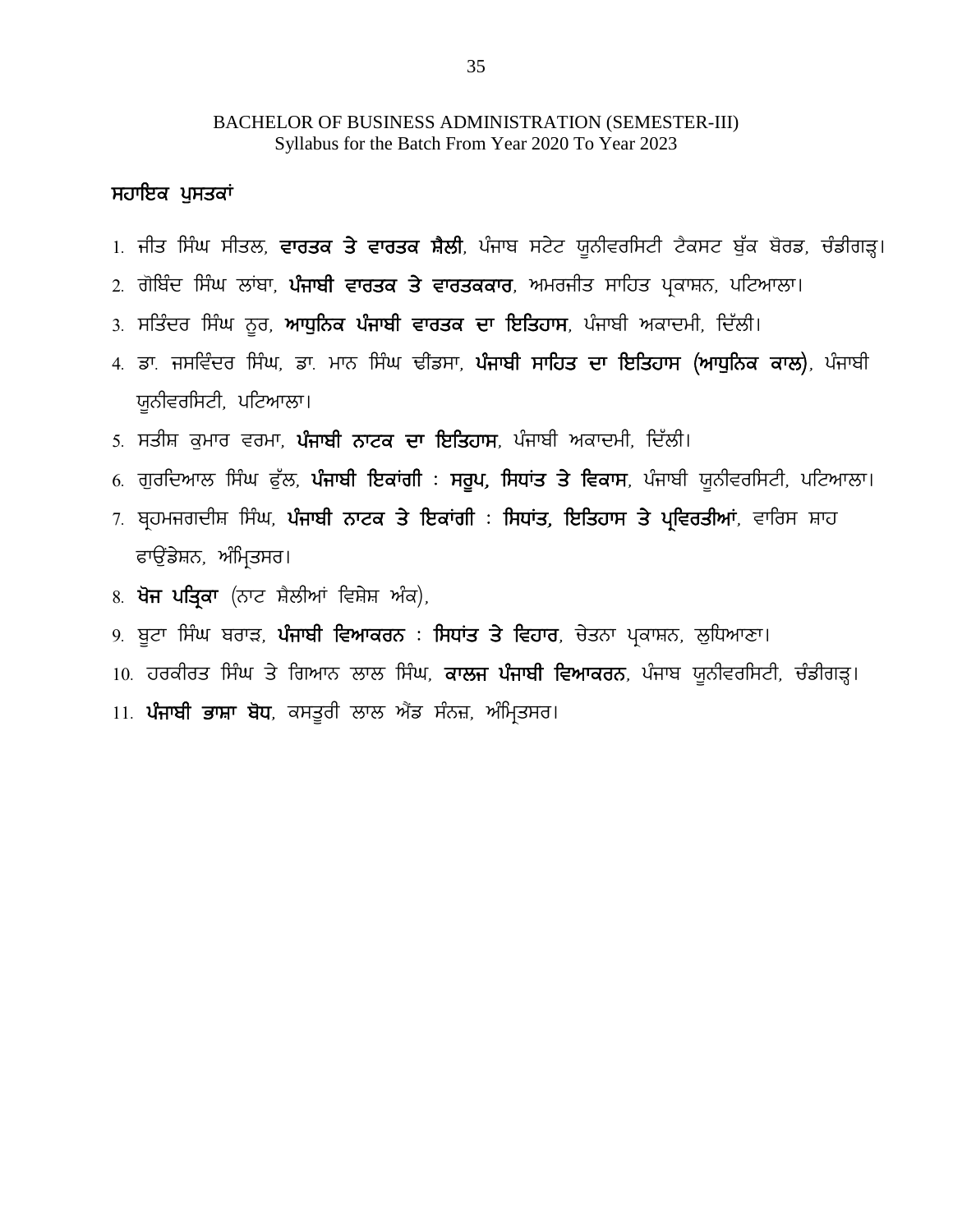# **BBA-302** ਮੱਢਲੀ ਪੰਜਾਬੀ **(In lieu of Compulsory Punjabi)**

### ਪਾਠ**-ਕੁ**ਮ

ਸਮਾਂ: ਤਿੰਨ ਘੰਟੇ ਕਿਹਾ ਕਿ ਇਹ ਕਿਸੇ ਵਿੱਚ ਕਿਹਾ ਕਿ ਇਹ ਕਿਸੇ ਵਿੱਚ ਕਿਸੇ ਵਿੱਚ ਕਿਸੇ ਵਿੱਚ ਕਿਸੇ ਵਿੱਚ ਕਿਸੇ ਵਿੱਚ ਕਿਸੇ ਵਿੱਚ ਕਿਸੇ

**Instructions for the Paper Setters:-**<br>Eight questions of equal marks (Specified in the syllabus) are to be set, two in each of the four<br>Sections (A-D). Questions may be subdivided into parts (not exceeding four). Candida Sections (A-D). Questions may be subdivided into parts (not exceeding four). Candidates are required to attempt five questions, selecting at least one question from each Section. The fifth question may be attempted from any Section. the syllabus) are to be set, two<br>led into parts (not exceeding for at least one question from each<br>**थाठ-व्यू** में<br>मैवम्<del>नठ-ष्टे</del> destions of equal marks (specified in the synals of A-D). Questions may be subdivided into j<br>a) to attempt five questions, selecting at least<br>in may be attempted from any Section.<br>a)<br>ਪਾਠ–ਕ੍ਰਮ<br>ਪੈਰ੍ਹਾ ਪੜ੍ਹ ਕੇ ਪ੍ਰਸ਼ਨਾਂ ਦੇ ਉੱ

(J) n zph dkp{Nk (gq'H w'jB f;zx)

# <sup>:</sup> ਪਾਠ–ਕ੍ਰਮ<br>ਮੈਕਸ਼ਨ–ਏ<br>ਸੈਕਸ਼ਨ–ਏ<br>ਸੈਕਸ਼ਨ–ਬੀ

- ਕਵਿਤਾਵਾਂ<br>*(*ੳ) ਸਮਾਂ (ਭਾਈ ਵੀਰ ਸਿੰਘ)
- (ਅ) ਖ਼ੈਰ ਪੰਜਾਬੀ ਦੀ (ਫ਼ੀਰੋਜ਼ਦੀਨ ਸਰਫ਼)
- 
- (ਸ) ਬਿਰਹੋਂ ਦੀ ਰੜਕ (ਸ਼ਿਵ ਕੁਮਾਰ)
	- (ਪਸੰਗ ਸਹਿਤ ਵਿਆਖਿਆ; ਸਾਰ)

# **; ?eff**<br>ਸੈਕਸ਼ਨ<del>-</del>ਸੀ<br><sup>ਸੈਕਸ਼ਨ-ਸੀ</sup>

# ਕਹਾਣੀਆਂ<br>(ੳ) ਭ

- 
- (ੳ) ਭੂਆ (ਨਾਨਕ ਸਿੰਘ)<br>(ਅ) ਦੱਧ ਦਾ ਛੱਪੜ (ਕਲਵੰਤ ਸਿੰਘ ਵਿਰਕ)
- (ੲ) ਸਾਂਝੀ ਕੰਧ (ਸੰਤੋਖ ਸਿੰਘ ਧੀਰ)
- (c) ਅੰਬੀ ਦਾਕੂਟਾਂ (ਪ੍ਰ. ਸੋਹਨ ਜਿੰਘ)<br>(ਸ) ਬਿਰਹੋਂ ਦੀ ਰੜਕ (ਸ਼ਿਵ ਕੁਮਾਰ)<br>- (ਪ੍ਰਸੰਗ ਸਹਿਤ ਵਿਆਖਿਆ, ਸਾਰ)<br>ਕਹਾਣੀਆਂ<br>(ੳ) ਭੂਆ (ਨਾਨਕ ਸਿੰਘ)<br>(ਅ) ਦੁੱਧ ਦਾ ਛੱਪੜ (ਕੁਲਵੰਤ ਸਿੰਘ ਵਿਰਕ)<br>(ਸ) ਉਹ ਸੋਚਦੀ (ਦਲੀਪ ਕੌਰ ਟਿਵਾਣਾ)<br>(ਸ) ਉਹ ਸੋਚਦੀ (ਦਲੀਪ ਕੌਰ (ਸ) ਉਹ ਸੋਚਦੀ (ਦਲੀਪ ਕੋਰ ਟਿਵਾਣਾ)<br>(ਵਿਸ਼ਾ-ਵਸਤ: ਸਾਰ) <sub>-</sub><br>ਭੂਆ (ਨਾਨਕ ਸਿੰਘ)<br>ਦੁੱਧ ਦਾ ਛੱਪੜ (ਕੁਲਵੰਤ ਸਿੰਘ ਵਿਰਕ)<br>ਸਾਂਝੀ ਕੰਧ (ਸੰਤੋਖ ਸਿੰਘ ਧੀਰ)<br>ਉਹ ਸੋਚਦੀ (ਦਲੀਪ ਕੌਰ ਟਿਵਾਣਾ)<br>(ਵਿਸ਼ਾ-ਵਸਤੂ<sub>;</sub> ਸਾਰ)<br>ਘਰ ਦਾ ਪਿਆਰ (ਤੇਜਾ ਸਿੰਘ)<br>ਘਰ ਦਾ ਪਿਆਰ (ਤੇਜਾ ਸਿੰਘ)

- ਨਿਬੰਧ<br>(ੳ)
- (ੳ) ਘਰ ਦਾ ਪਿਆਰ (ਤੇਜਾ ਸਿੰਘ)<br>(ਅ) ਖ਼ਸ਼ਾਮਦੀ ਨਾਲ (ਹਰਿੰਦਰ ਸਿੰਘ (ਅ) ਮੁਸ਼ਾਮਦੀ ਨਾਲ (ਹਰਿੰਦਰ ਸਿੰਘ ਰੂਪ) <sub>ਪ</sub>
- 
- (ੲ) ਅਾਓ, ਗੱਲਾਂ ਕਰੀਏ (ਨਰਿੰਦਰ ਸਿੰੰਘ ਕਪੂਰ)<br>(ਸ) ਮਨੁੱਖ ਕੁਦਰਤ ਦੀ 'ਨੇਕ ਔਲਾਦ' ਨਹੀਂ (ਸੁਰਿੰਦਰ ਮੰਡ) (ਸ) ਦੂਹ ਸਚਦਾ (ਦਲਾਕ ਕਰ ਵਿਵਾਣਾ)<br>(ਵਿਸ਼ਾ–ਵਸਤੂ; ਸਾਰ) **ਸੈਕਸ਼ਨ–ਡੀ**<br>ਨਿਬੰਧ<br>(ੳ) ਘਰ ਦਾ ਪਿਆਰ (ਤੇਜਾ ਸਿੰਘ)<br>(ਅ) ਖ਼ੁਸ਼ਾਮਦੀ ਨਾਲ (ਹਰਿੰਦਰ ਸਿੰਘ ਰੂਪ)<br>(ੲ) ਆਓ, ਗੱਲਾਂ ਕਰੀਏ (ਨਰਿੰਦਰ ਸਿੰਘ ਕਪੂਰ)<br>(ਸ) ਮਨੁੱਖ ਕੁਦਰਤ ਦੀ 'ਨੇਕ ਔਲਾਦ' ਨਹੀਂ (ਸੁਰਿੰਦਰ ਮੰਡ)<br>ਸਹਾਇਕ (ਵਿਸ਼ਾ–ਵਸਤ; ਸਾਰ) ਨਿਬੰਧ<br>(ੳ) ਘਰ ਦਾ ਪਿਆਰ (ਤੇਜਾ ਸਿੰਘ)<br>(ਅ) ਖ਼ੁਸ਼ਾਮਦੀ ਨਾਲ (ਹਰਿੰਦਰ ਸਿੰਘ<br>(ੲ) ਆਓ, ਗੱਲਾਂ ਕਰੀਏ (ਨਰਿੰਦਰ ਸ਼ਿੰ<br>(ਸ) ਮਨੁੱਖ ਕੁਦਰਤ ਦੀ 'ਨੇਕ ਔਲਾਦ<br>ਸ**ਹਾਇਕ ਪੁਸਤਕਾਂ**<br>ਸ**ਹਾਇਕ ਪੁਸਤਕਾਂ**<br>1. ਰਾਜਿੰਦਰਪਾਲ ਸਿੰਘ ਬਰਾੜ, **ਪੰਜਾਬੀ** (ਅ) - ਬੁਸ਼ਾਸਦਾ ਨਾਲ (ਹੀਰਦਰ ਸਿੰਘ ਰੂਪ)<br>(ੲ) - ਆਓ, ਗੱਲਾਂ ਕਰੀਏ (ਨਰਿੰਦਰ ਸਿੰਘ ਕਪੂਰ)<br>(ਸ) - ਮਨੁੱਖ ਕੁਦਰਤ ਦੀ 'ਨੋਕ ਔਲਾਦ' ਨਹੀਂ (ਸੁਰਿੰਦਰ ਮੰਡ)<br>**ਸਹਾਇਕ ਪੁਸਤਕਾਂ**<br>1. - ਰਾਜਿੰਦਰਪਾਲ ਸਿੰਘ ਬਰਾੜ, **ਪੰਜਾਬੀ ਕਵਿਤਾ ਦਾ ਇਤਿਹਾਸ**, ਪੰਜਾਬੀ ਅਕਾਦਮੀ, ਦਿੱਲੀ।<br>2. (ੲ) ਆਓ, ਗਲਾ ਕੋਗੋੲ (ਨੀਰਦੋਰ ਸਿੰਘ ਕਪੂਰੇ)<br>(ਸ) ਮਨੁੱਖ ਕੁਦਰਤ ਦੀ 'ਨੋਕ ਔਲਾਦ' ਨਹੀਂ (ਸੁਰਿੰਦਰ ਮੰਡ)<br>ਸ**ਹਾਇਕ ਪੁਸਤਕਾਂ**<br>1. ਰਾਜਿੰਦਰਪਾਲ ਸਿੰਘ ਬਰਾੜ, **ਪੰਜਾਬੀ ਕਵਿਤਾ ਦਾ ਇਤਿਹਾਸ**, ਪੰਜਾਬੀ ਅਕਾਦਮੀ, ਦਿੱਲੀ।<br>2. ਬਲਦੇਵ ਧਾਲੀਵਾਲ, **ਪੰਜਾਬੀ ਕਹਾਣੀ ਦਾ ਇ** (ਸ) ਮਨੁਖ ਕੁਦਰਤ ਦਾ ਨਕ ਅਲਾਦ ਨਹਾ (ਸੁਰਿਦਰ ਮਡ)<br>ਸ**ਹਾਇਕ ਪੁਸਤਕਾਂ**<br>ਸ**ਹਾਇਕ ਪੁਸਤਕਾਂ**<br>1. ਰਾਜਿੰਦਰਪਾਲ ਸਿੰਘ ਬਰਾੜ, **ਪੰਜਾਬੀ ਕਵਿਤਾ ਦਾ ਇਤਿਹਾਸ**, ਪੰਜਾਬੀ ਅਕਾਦਮੀ, ਦਿੱਲੀ।<br>2. ਜਸਵਿੰਦਰ ਸਿੰਘ ਉੱਪਲ, **ਪੰਜਾਬੀ ਕਹਾਣੀਕਾਰ**, ਨੈਸ਼ਨਲ ਬੁੱਕ ਸ਼ਾਪ, ਦਿੱਲ

- 
- 
- 
- (ਵਿਸ਼ਾ–ਵਸਤੂ; ਸਾਰ)<br>**ਸਹਾਇਕ ਪੁਸਤਕਾਂ**<br>1. ਗਜੰਦਰਪਾਲ ਸਿੰਘ ਬਰਾੜ, **ਪੰਜਾਬੀ ਕਵਿਤਾ ਦਾ ਇਤਿਹਾਸ**, ਪੰਜਾਬੀ ਅਕਾਦਮੀ, ਦਿੱਲੀ।<br>2. ਬਲਦੇਵ ਧਾਲੀਵਾਲ, **ਪੰਜਾਬੀ ਕਹਾਣੀਕਾਰ,** ਨੈਸ਼ਨਲ ਬੁੱਕ ਸ਼ਾਪ, ਦਿੱਲੀ।<br>3. ਜਸਵਿੰਦਰ ਸਿੰਘ ਉੱਪਲ, **ਪੰਜਾਬੀ ਕਹਾਣੀਕਾਰ**, ਨ **ਸਹਾਇਕ ਪੁਸਤਕਾਂ**<br>1. ਰਾਜਿੰਦਰਪਾਲ ਸਿੰਘ ਬਰਾੜ, **ਪੰਜਾਬੀ ਕਵਿਤਾ ਦਾ ਇਤਿਹਾਸ**, ਪੰਜਾਬੀ ਅਕਾਦਮੀ, ਦਿੱਲੀ।<br>2. ਬਲਦੇਵ ਧਾਲੀਵਾਲ, **ਪੰਜਾਬੀ ਕਹਾਣੀ ਦਾ ਇਤਿਹਾਸ**, ਪੰਜਾਬੀ ਅਕਾਦਮੀ, ਦਿੱਲੀ।<br>3. ਜਸਵਿੰਦਰ ਸਿੰਘ ਉੱਪਲ, **ਪੰਜਾਬੀ ਕਹਾਣੀਕਾਰ**, ਨੈਸ਼ਨਲ ਬੁੱਕ
-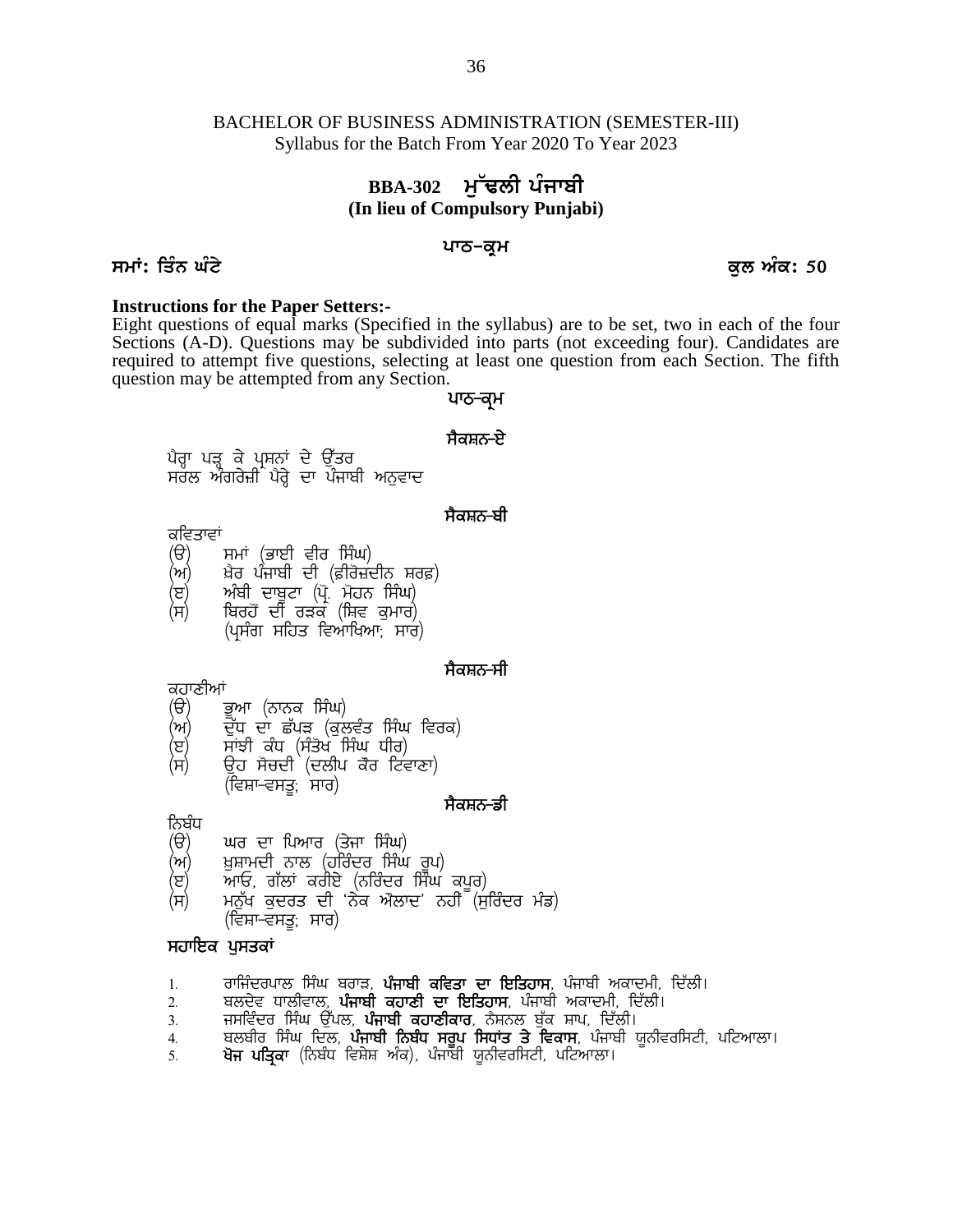### **BBA-302 Punjab History & Culture (From 1000 to 1605 A. D) (Special Paper in lieu of Punjabi compulsory)**

### **Instructions for the Paper Setters**

Eight questions of equal marks (Specified in the syllabus) are to be set, two in each of the four Sections (A-D). Questions may be subdivided into parts (not exceeding four). Candidates are required to attempt five questions, selecting at least one question from each Section. The fifth question may be attempted from any Section.

### **SECTION- A**

- 1. Society and Culture of Punjab during the Turko-Afghan rule.
- 2. The Punjab under the Mughals

### **SECTION- B**

- 3. Bhakti movement and its impact on Society of Punjab
- 4. Sufism in Punjab with special reference to Baba Farid.

### **SECTION--C**

- 5. Guru Nanak-Life and travels
- 6. Teachings of Guru Nanak, Concept of Sangat, Pangat and dharmsal.

### **SECTION--D**

- 7. Contribution of Guru Angad Dev, Guru Amar Das and Guru Ram Das.
- 8. Compilation of Adi Granth and martyadom of Guru Arjun Dev

### **Suggested Readings**

- 1. Chopra, P.N., Puri, B.N., & Das, M.N.(1974). *A Social, Cultural & Economic History of India,* Vol. II. New Delhi: Macmillan India.
- 2. Grewal, J.S. (1994). *The Sikhs of the Punjab*, Cambridge University Press, New Delhi.
- 3. Singh, Fauja (1972). *A History of the Sikhs*, Vol. II, I. Patiala: Punjabi University.
- 4. Singh, Kushwant (2011). *A History of the Sikhs-* Vol. I (1469-1839). New Delhi: Oxford University Press.
- 5. Singh,Kirpal (1990). *History and Culture of the Punjab*-Part II (Medieval Period). Patiala: Publication Bureau, Punjabi University.

### **Time: 3 Hours Max. Marks :50**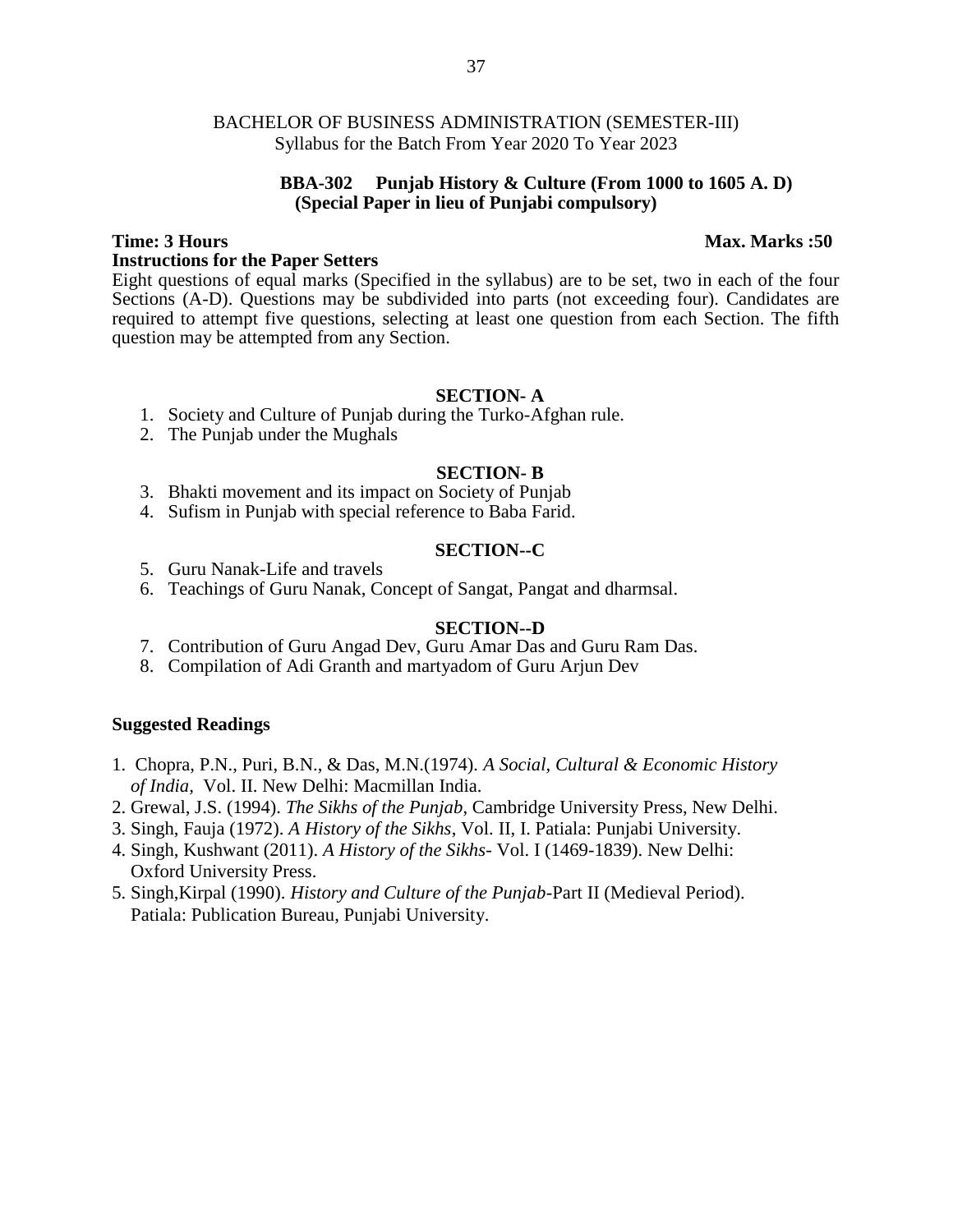### **BBA-303 STATISTICS FOR BUSINESS**

### **Time: 3 Hours Total Marks: 50**

# **Instructions for the Paper Setters:-**

Eight questions of equal marks (Specified in the syllabus) are to be set, two in each of the four Sections (A-D). Questions may be subdivided into parts (not exceeding four). Candidates are required to attempt five questions, selecting at least one question from each Section. The fifth question may be attempted from any Section.

**Section A**

**Matrix Algebra:** Types of matrices; basic operations of matrices; determinant of a matrix and its properties; rank and inverse of a matrix; solution of simultaneous linear equations – Cramer's rule and matrix inversion, method, application of matrices.

# **Section B**

Introduction and Methods of Presentation of Statistical Information, Collection and Presentation of Data. Frequency distribution. Concept of sampling and sampling Designs. **Measures of Central Tendency**:- Mean, Median, Mode, Measure of dispersion. Range quartile deviation, Average deviation and Standard deviation.

# **Section C**

**Simple Correlation and Regression Analysis:** Assumptions; Pearsons product moment and Spearmen's rank correlation method; least squares technique; properties of correlations and regression coefficients .

**Time Series Analysis:** Trend analysis using moving average and regression analysis, seasonal, cyclic and regular fluctuations, Index number construction of unweighted and weighted index numbers, quantity Index.

### **Section D**

**Elementary Probability Theory:** Deterministic and non–deterministic experiments; different types of events; a priori and empirical definition of probability.

Conditional probability, laws of addition and multiplication of probability.

properties of binomial, Poisson and normal distributions.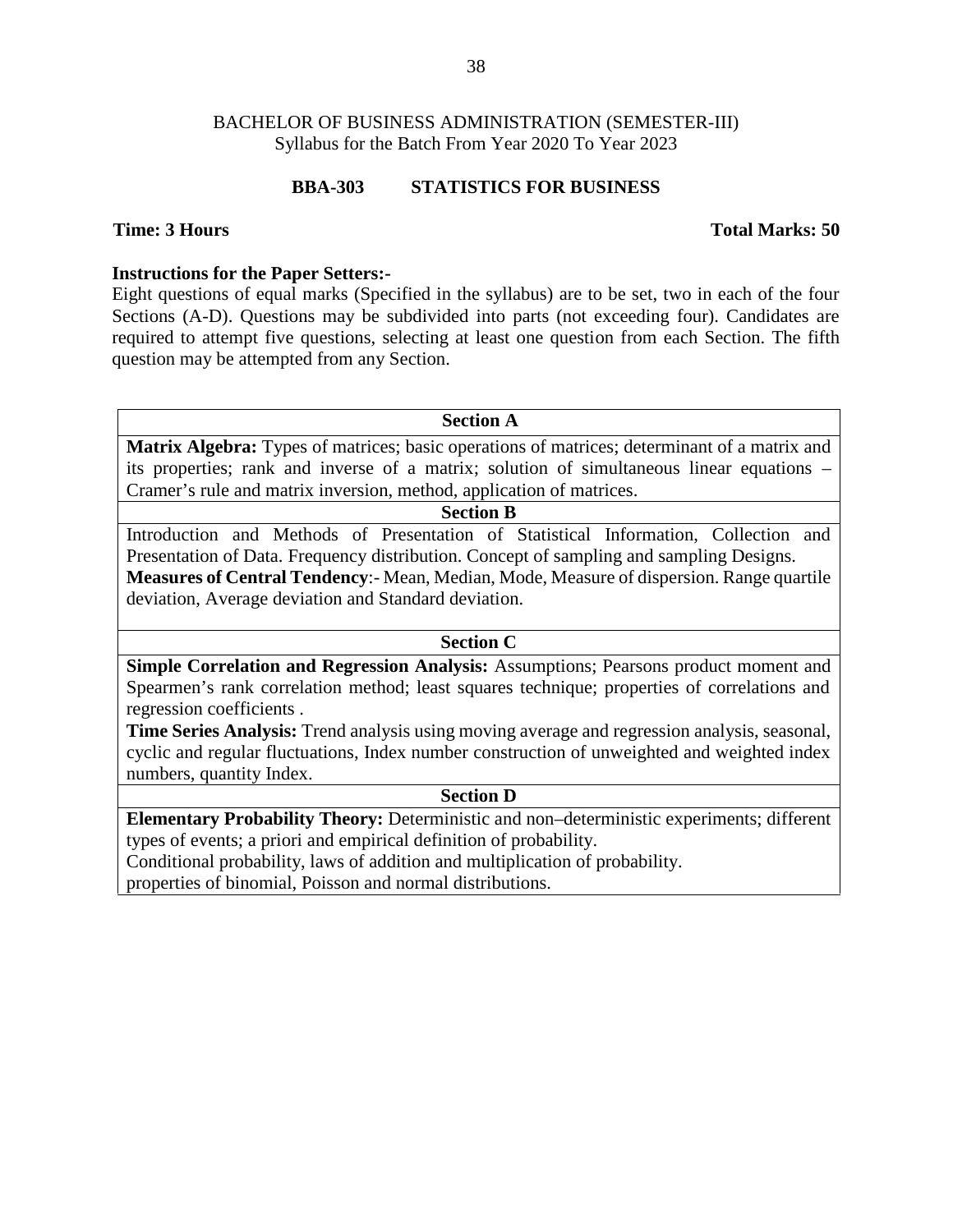### **Suggested Readings:**

- 1. Chiang A.C., "Fundamental Methods of Mathematical Economics", McGraw Hill, Kogakusha.
- 2. Hopfe, M.M., Mathematics "Foundations for Business Science, Research Association".
- 3. Mizrahi, A. and Sullivan M., "Mathematics for Business and Social Sciences", John Wiley and Sons.
- 4. Raghawachari, M., "Mathematics for Management An Introduction", Tata McGraw Hill, New Delhi.
- 5. Webber, J.E., "Mathematical Analysis: Business and Economic Applications", Harper & Row,
- 6. Yamuna, T., "Mathematics for Economics An Elements Survey", Prentice Hall of India Pvt.Ltd., New Delhi.
- 7. Chou, Y. "Statistical Analysis", Holt, Rinehart and Winston, New York.
- 8. Croxton, F.E., Cowden, D.J. and Klien, S., "Applied General Statistics", Prentice Hall of India Pvt. Ltd.
- 9. Karmel, P.H. and Polar, K.M., "Applied Statistics for Economists", Pitman London.
- 10. Wetherill, G.B., "Elementary Statistical Methods", Chapman and Hall, London. *Note: The latest editions of the books should be followed.*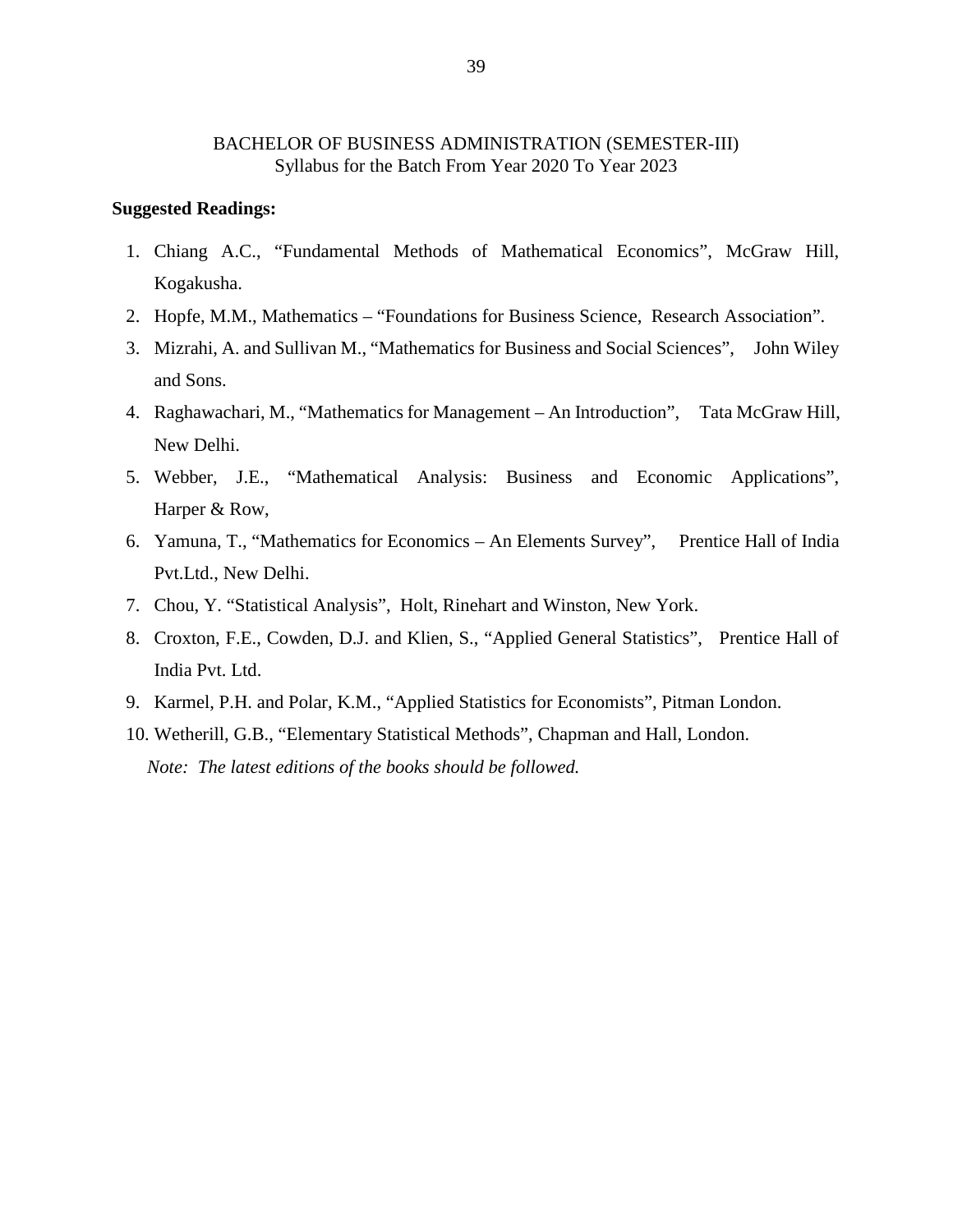# **BBA-304 FUNDAMENTALS OF HUMAN RESOURCE MANAGEMENT**

### **Time: 3 Hours Total Marks: 50**

# **Instructions for the Paper Setters:-**

Eight questions of equal marks (Specified in the syllabus) are to be set, two in each of the four Sections (A-D). Questions may be subdivided into parts (not exceeding four). Candidates are required to attempt five questions, selecting at least one question from each Section. The fifth question may be attempted from any Section.

**Section A**

**Human Resource Management (HRM):** Nature, Scope, Objectives and Functions of HRM, Evolution of HRM, Changing Trends in HRM.Status and competencies of HR manager. **Human Resource Planning (HRP):** Concept, Need and Importance of HRP, Factors affecting

HRP, Human Resource Planning Process.

**Job Analysis:** Meaning and Objective, Process, Methods of Collecting job data, Uses of Job Analysis, Problems of Job Analysis.

### **Section B**

**Recruitment and Selection:** Meaning and Factors governing Recruitment, Recruitment Sources and Techniques. Meaning and Process of Selection, Problems associated with Recruitment and Selection.

**Employee Retention:** Meaning, Factors Responsible for High Employee Turnover, Employee Retention Strategies.

# **Section C**

**HR Training and Development:** Concept and Need, Process of Training and

Development Programme: - Identification of Training and Development Needs, Objectives, Strategy & Designing of Training and Development, Implementation and Methods of Training Programme and Levels of Training Evaluation.

**Performance Appraisal:** Meaning, Purpose, Essentials of Effective Performance Appraisal System, Various Components of Performance Appraisal, Methods and Techniques of Performance Appraisal.

### **Section D**

**Managing Compensation and Employee Remuneration:** Concept, Objectives, Components of Employee Remuneration, Factors Influencing Employee Remuneration, Challenges of Remuneration. Incenive plans , fringe benefits, employee health and safety and employee grievance system.

**Job Evaluation:** Meaning, Process and Methods of Job Evaluation.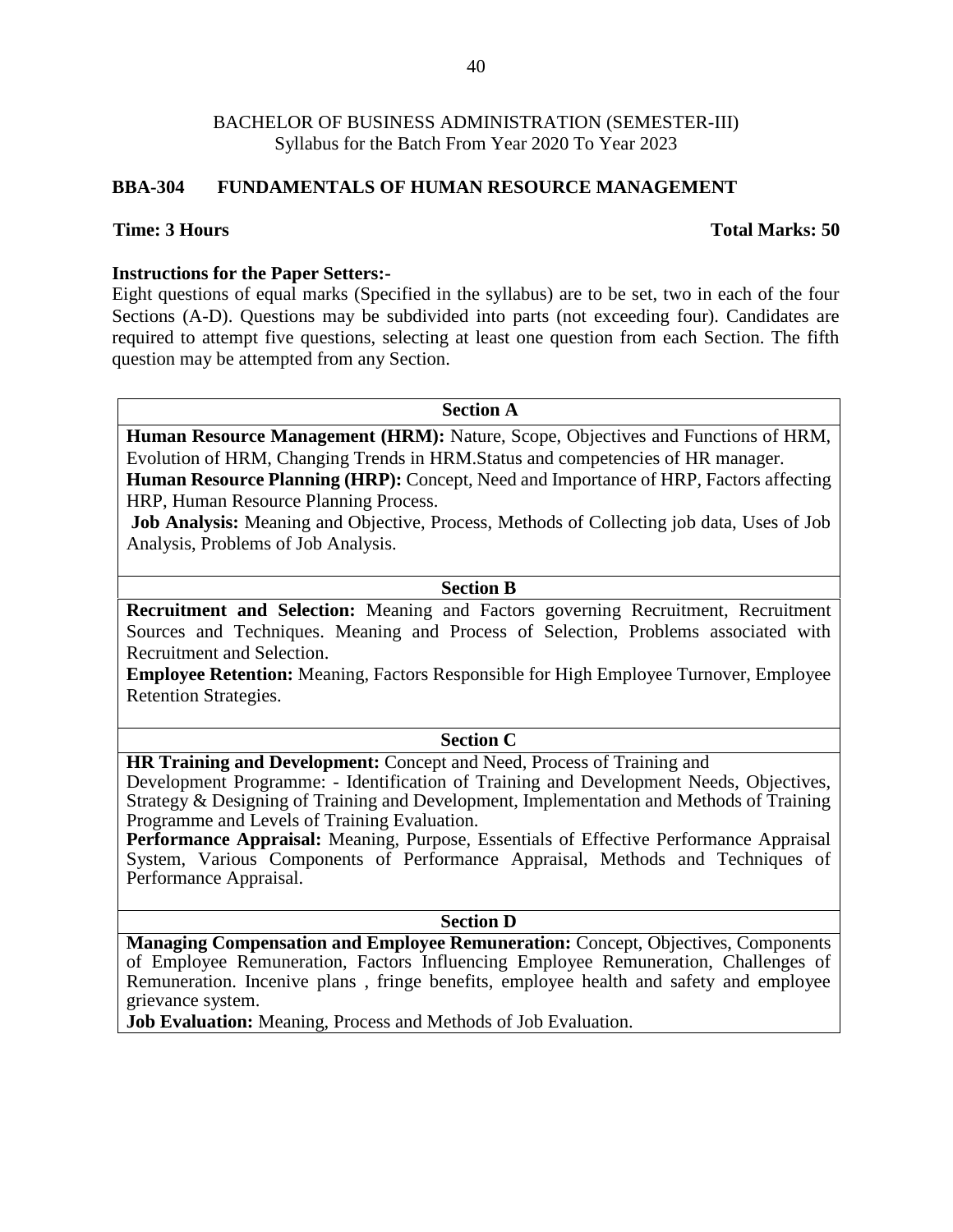### **Suggested Readings:**

- 1. Dessler, Gary, "Human Resource Management", New Delhi, Pearson Education Asia.
- 2. Durai, Pravin, "Human Resource Management," New Delhi, Pearson.
- 3. Noe, Raymond A., Hollenbeck, John R, Gerhart, Barry, Wright, Patrick M., "Human Resource Management: Gaining a Competitive Advantage," New Delhi, McGraw-Hill.
- 4. Mathis, Robert L. and Jackson, John H, "Human Resource Management," New Delhi, Thomson Publishing.
- 5. Gomez, Mejia, Balkin, Cardy, "Managing Human Resources," New Delhi, Pearson Education.
- 6. Aswathappa, K., "Human Resource Management", Text and Cases. New Delhi, Tata McGraw – Hill.
- 7. Snell, Scott, and Bohlander, George, "Human Resource Management," New Delhi, Cengage Learning.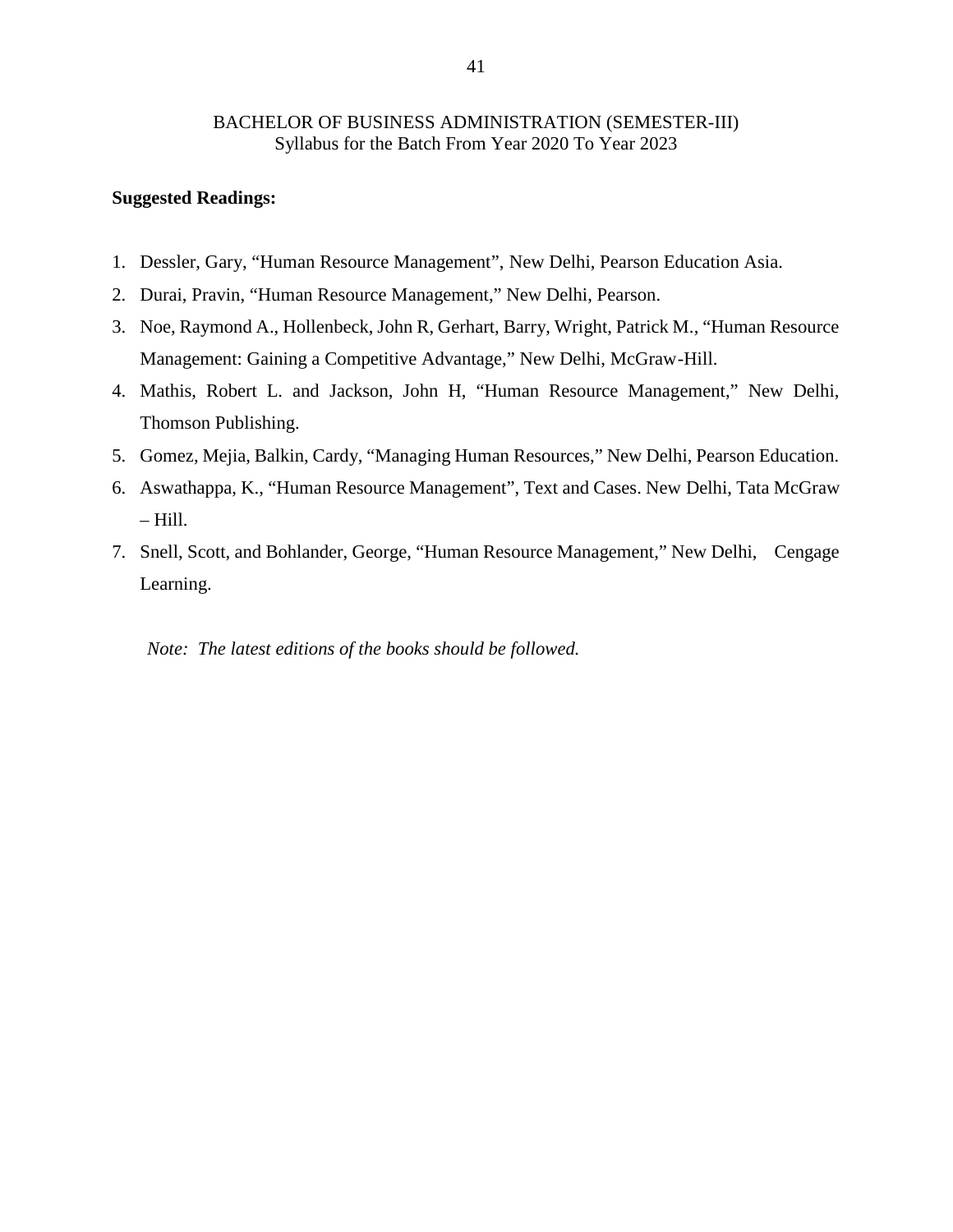# **BBA-305 FUNDAMENTALS OF MARKETING MANAGEMENT**

### **Time: 3 Hours Total Marks: 50**

# **Instructions for the Paper Setters:-**

Eight questions of equal marks (Specified in the syllabus) are to be set, two in each of the four Sections (A-D). Questions may be subdivided into parts (not exceeding four). Candidates are required to attempt five questions, selecting at least one question from each Section. The fifth question may be attempted from any Section.

**Section A**

**Marketing:** Concepts, Philosophies and Importance, Scope of Marketing, the selling concept, the Marketing concept, Components of a modern marketing information system, Marketing Intelligence.

Analyzing the Microenvironment; Needs and Trends, The Demographic Environment, Economic, Social-Cultural and Natural, Technological, Political-Legal Environment.

### **Section B**

The Buying Decision Process: The Five Stage Model. Levels of Marketing Segmentation, Bases for segmenting consumer markets: Market Targeting, Bases for segmenting business markets.

**Product Life Cycle Marketing Strategies: -** Introduction stage and the Pioneer advantage, Growth, Maturity and Declining Stage.

### **Section C**

Product Characteristics and Classifications; Product levels; The Customer value hierarchy, Product Classification, Differentiation.

Packaging, Labeling, Branding. Understanding Pricing; Setting the Price.

### **Section D**

# **Marketing Communications:-**

Advertising: - Evolution, Definition, Features, Importance, Advertising and Publicity, Functions of advertising. Advertising media, advertising copy, Objections against advertising. Sales Promotions: Direct Marketing, Personnel Selling, Interactive Marketing and Word of Mouth marketing and Channels of distributions.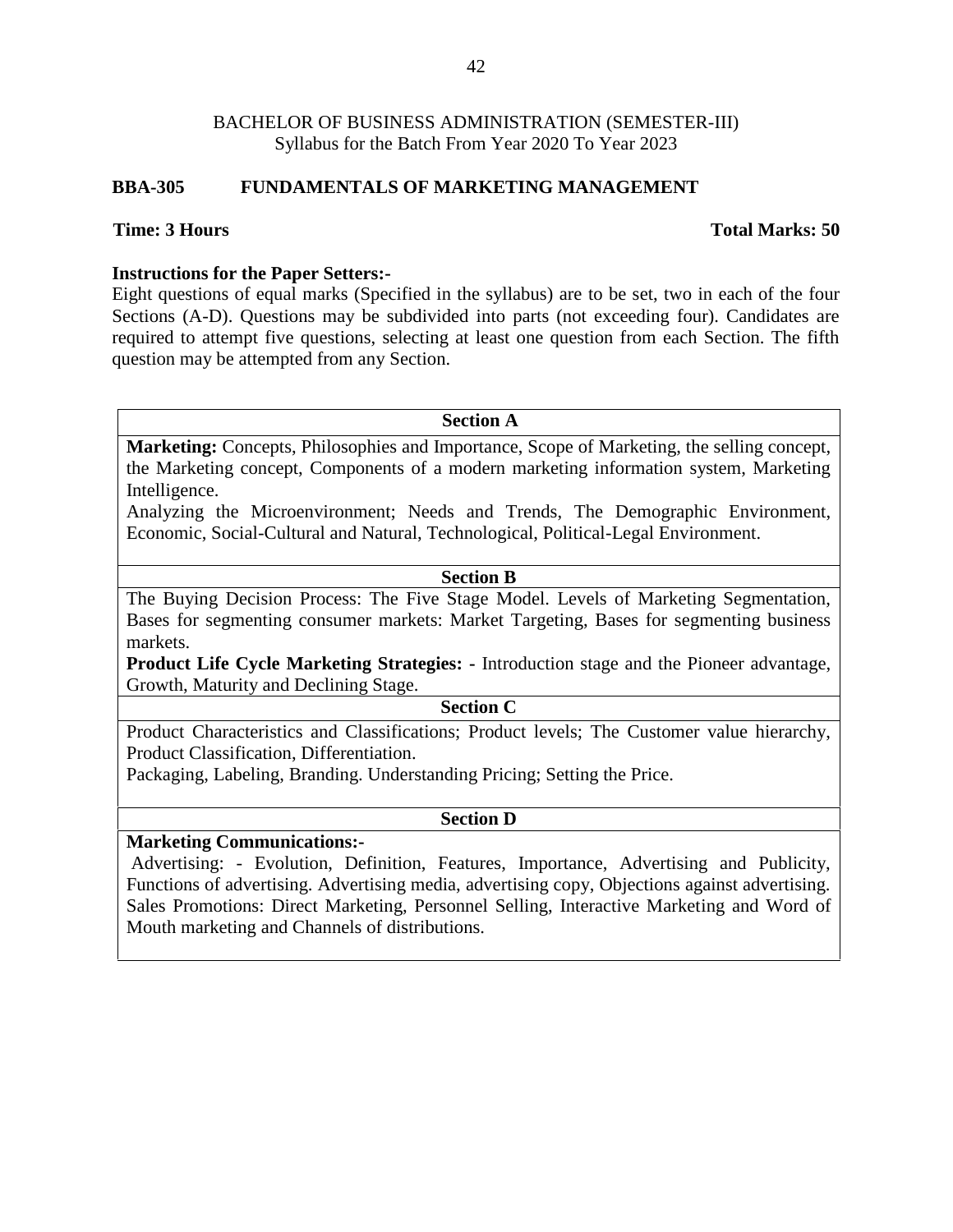### **Suggested Readings:**

- 1. Kotler, Philip; Keller, Kevin; Koshey, Abraham; and Jha, Mithileshwar, "Marketing Management: South Asian Perspective", Pearson Education New Delhi.
- 2. Ramaswamy, V.S. and Namakumari, S., "Marketing Management: Global Perspective, Indian Context", MacMillan.
- 3. Kurtz, David L. and Boone, Louis E., "Principles of Marketing, Thomson South-Western".
- 4. Enis, B. M., "Marketing Classics: A Selection of Influential Articles", New York, McGraw- Hill.
- 5. Saxena, Rajan, "Marketing Management", Tata McGraw-Hill, New Delhi.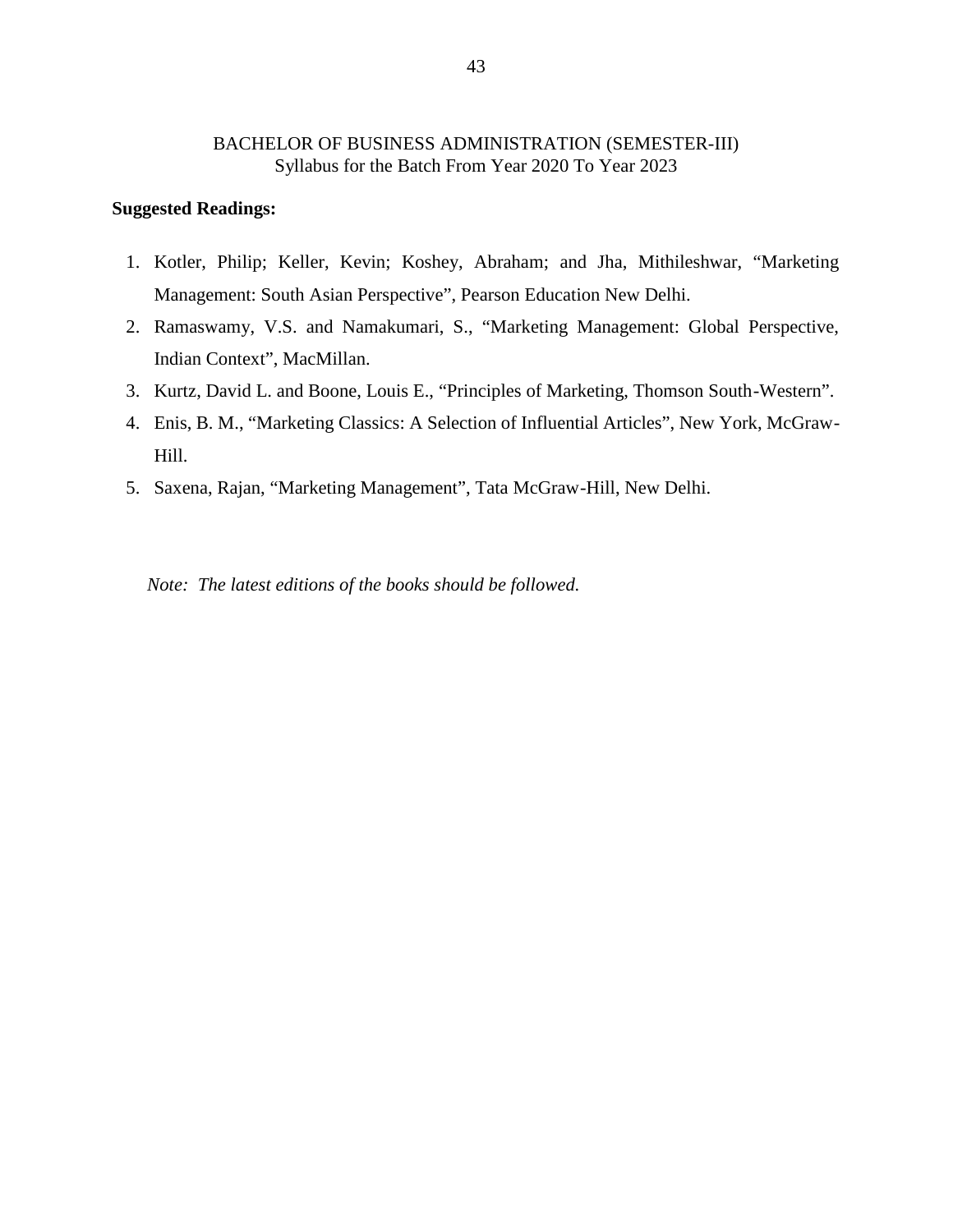### **BBA-306 INDIAN FINANCIAL SYSTEM**

### **Time: 3 Hours Total Marks: 50**

### **Instructions for the Paper Setters:-**

Eight questions of equal marks (Specified in the syllabus) are to be set, two in each of the four Sections (A-D). Questions may be subdivided into parts (not exceeding four). Candidates are required to attempt five questions, selecting at least one question from each Section. The fifth question may be attempted from any Section.

### **Section A**

**Financial System: -** Functions, organisation/structure and an overview of Indian Financial

System.

**Financial Markets: -** Functions, organisation and types of financial markets, Securities Contract (Regulations) Rules, SEBI (Securities Exchange Board of India).

### **Section B**

An Overview of Primary and Secondary Market. Money Market Organisation & RBI (Role and

functions).

Non Banking financial companies

**Section C**

Mutual Funds: - Its Introduction and guidelines, schemes and products .

IRDA Act of Insurance Companies

### **Section D**

An Introduction to FII's and FDI's and is importance.

**Financial Assets/Instruments: -** An Overview of Capital Market instruments.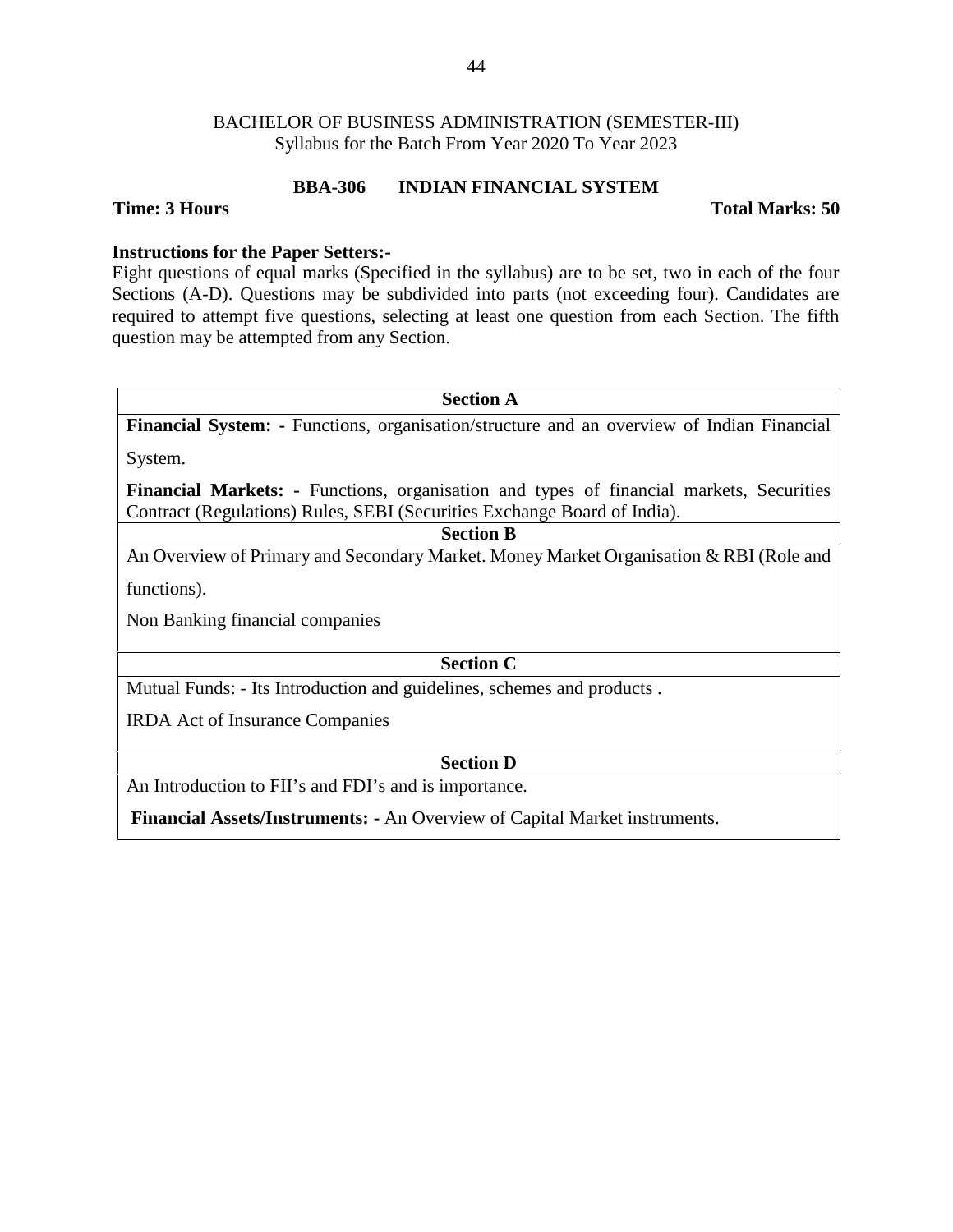### **Suggested Readings:-**

- 1. Khan, M.Y, "Indian Financial System" fifth edition by Tata McGraw Hill Publishing Co.Ltd.
- 2. Vasant Desai, "The Indian Financial System & Development", Himalaya Publishing House.
- 3. Dr.K.Ravichandran, "Merchant Banking & Financial Services", Himalaya Publishing House.
- 4. Bhole, L.M , "Indian Financial Institutions and Market", Tata McGraw Hill Publishing Co. Ltd.
- 5. Avadhani V.A., "Capital Market Management", Himalaya Publishing House.
- 6. SEBI Guidelines, Nabhi Publication.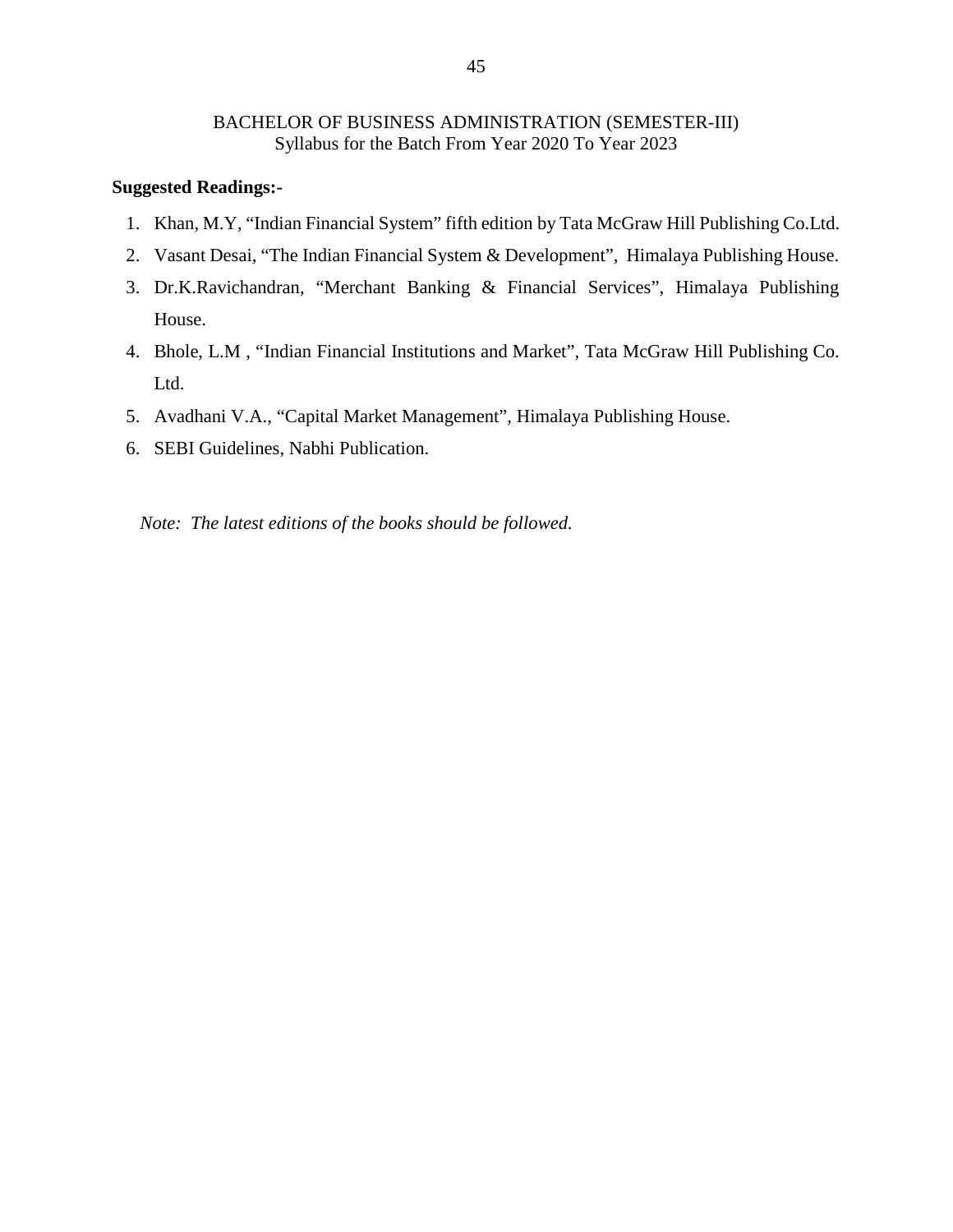### **BBA 307 MANAGEMENT ACCOUNTING**

### **Time: 3 Hours Total Marks: 50**

### **Instructions for the Paper Setters:-**

Eight questions of equal marks (Specified in the syllabus) are to be set, two in each of the four Sections (A-D). Questions may be subdivided into parts (not exceeding four). Candidates are required to attempt five questions, selecting at least one question from each Section. The fifth question may be attempted from any Section.

### **Section A**

Origin, Concept, nature and Scope of Management Accounting. Need and Importance of Management Accounting, Tools & techniques of Management Accounting, Limitations, Management Accountant duties, functions, Distinction between management accounting & Financial Accounting.

### **Section B**

Financial statement Analysis:- meaning, types, Comparative Statements, Common Size, Trend analysis, Introduction of EVA.

Tools of Financial Analysis – Ratio Analysis (Liquidity, Activity, Solvency and Profitability ratios)

# **Section C**

Fund flow and Cash flow analysis

Responsibility Accounting: - Meaning, features, steps, types of responsibility centers, transfer price; meaning, methods, selection of transfer pricing method

### **Section D**

Management Reporting – Importance Needs, Types, Requirements of good report preparation including prewriting and form of final draft, Working Capital Management: - Meaning, importance, need, advantages and disadvantages, factors affecting working capital requirements, principles of working capital management, Financing of working capital, Approaches for determining working capital mix, Trends in financing working capital by banks.

### **Suggested Readings:**

- 1. Jain, P.K and Khan M.Y "Management Accounting", Tata Mc Graw Hill Publishing Co. Ltd. New Delhi.
- 2. Horngren Charles, Gary, Sundem, Stratton William, " Introduction to Management Accounting", Pearson Education Publishers,
- 3. Jawaharlal, "Accounting for Management", Himalaya Publishing House, New Delhi.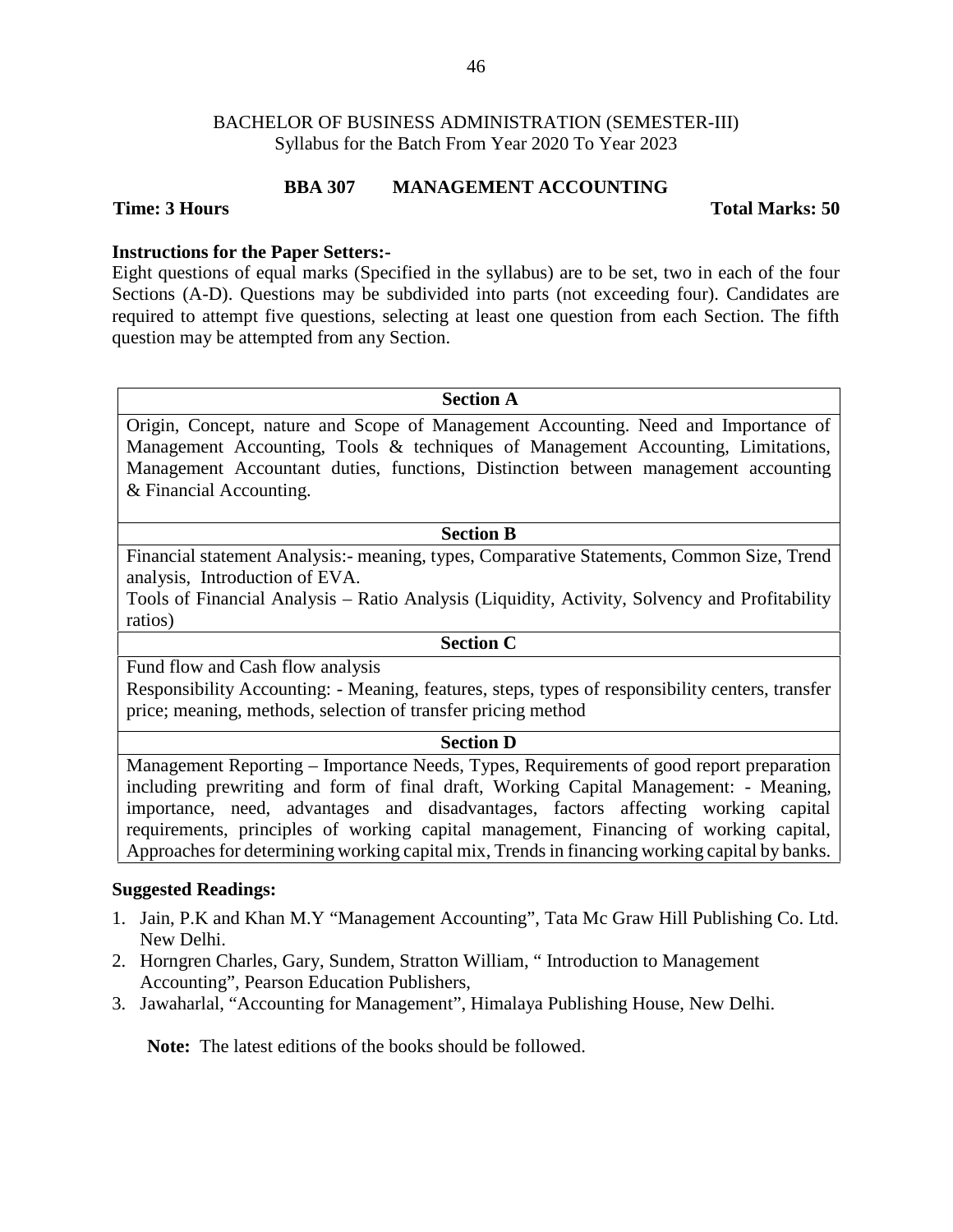### **BBA–401: ENGLISH (COMPULSORY)**

### **Time: 3 Hours Max. Marks: 50**

### **Instructions for the Paper Setters:-**

Eight questions of equal marks (Specified in the syllabus) are to be set, two in each of the four Sections (A-D). Questions may be subdivided into parts (not exceeding four). Candidates are required to attempt five questions, selecting at least one question from each Section. The fifth question may be attempted from any Section.

**Important Note:** The textbook *Making Connections* (3rd edition) is significantly different from its 2<sup>nd</sup> edition. The third edition (by Kenneth J Pakenham, Jo EcEntire, Jessica Williams) is to be followed for this course.

### **Texts Prescribed:-**

- 1. *Making Connections* by Kenneth J. Pakenham, Jo McEntire, Jessica Williams, 3rd Edition. CUP.
- 2. *Moments in Time: An Anthology of Poems*, GNDU, Amritsar.
- 3. *English Grammar in Use* (Fourth Edition) by Raymond Murphy, CUP.

### **Syllabus is divided into four sections as mentioned below:**

### **SECTION–A**

*English Grammar in Use* (Fourth Edition) by Raymond Murphy, CUP: Revision of Units 26-37, 42-48, 92- 97, 113-120.

### **SECTION–B**

*Moments in Time*: Poems at Sr. No. 7-12

### **SECTION–C**

*Making Connections* by Kenneth J. Pakenham, 3rd Edn. CUP: SECTION–III (Aspects of Language) and SECTION–IV (Sustaining Planet Earth)

### **SECTION–D**

Essay type question based on the SECTION–"Beyond the reading" from the text, *Making Connections.*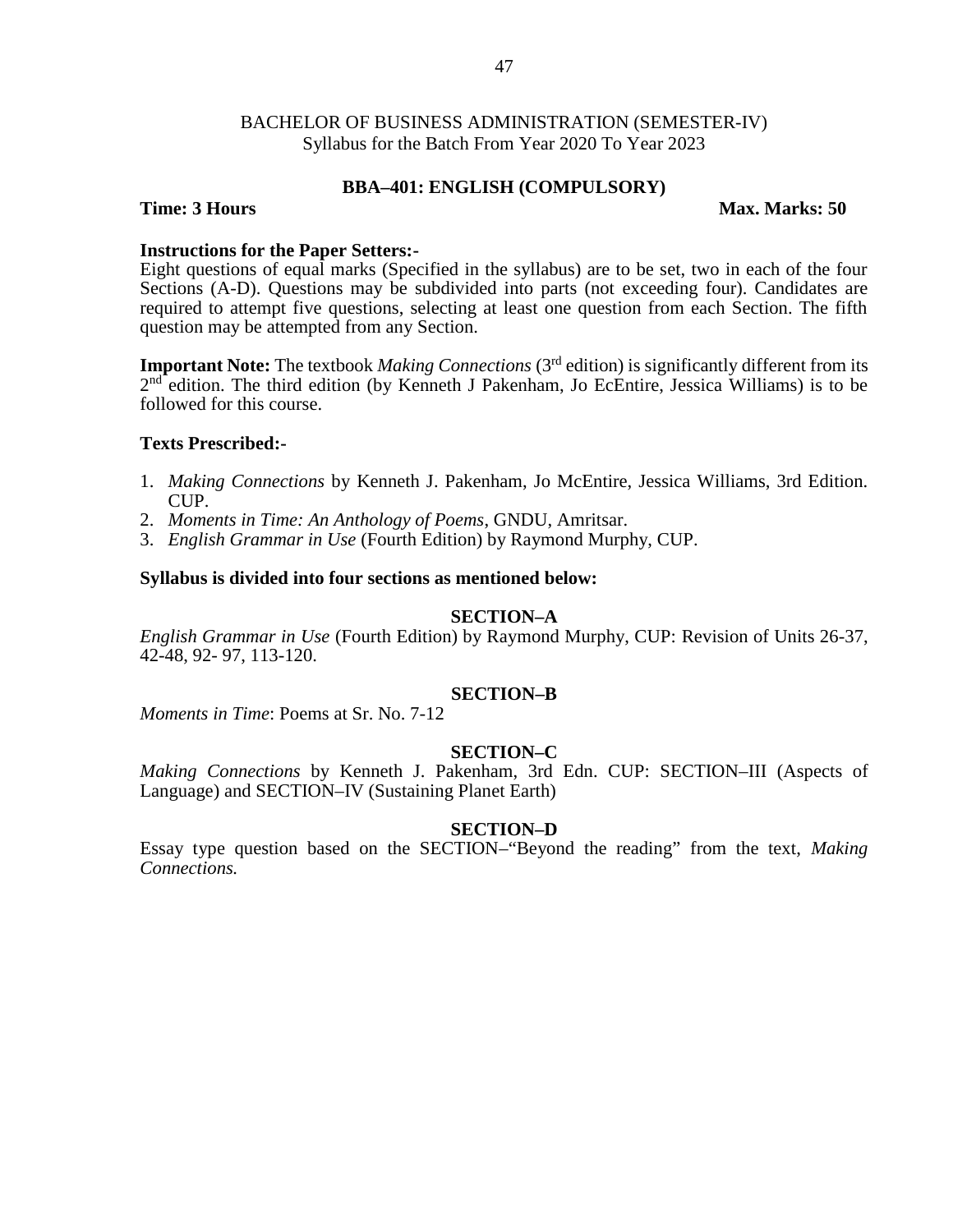# BACHELOR OF BUSINESS ADMINISTRATION (SEMESTER-IV) Syllabus for the Batch From Year 2020 To Year 2023 **BBA-402: g zikph (bk}wh) EXECUTE BUSINESS ADMINISTRATION (SEMESTER-IV)**<br>Syllabus for the Batch From Year 2020 To Year 2023<br>**BBA-402:** ਪੰਜਾਬੀ (ਲਾਜ਼ਮੀ)<br>**PHI** : ਤਿੰਨ ਘੰਟੇ<br>**Eight questions for the Paper Setters:-**<br>Eight questions of equal marks (Spe

### **Instructions for the Paper Setters:-**

Eight questions of equal marks (Specified in the syllabus) are to be set, two in each of the four Sections (A-D). Questions may be subdivided into parts (not exceeding four). Candidates are required to attempt five questions, selecting at least one question from each Section. The fifth question may be attempted from any Section. -<br>ied in the syllabus) are to be set, two in a<br>to parts (not exceeding four). Candidates<br>stion from each Section. The fifth questio<br>ਪਾਠ-ਕ੍ਰਮ ਅਤੇ ਪਾਠ-ਪੁਸਤਕਾਂ<br>ਸੈਕਸ਼ਨ - ਏ<br>ਦੀਵਾਨ ਸਿੰਘ ਕਸਤਰੀ ਲਾਲ ਐਂਡ ਸੰਨਜ  $\frac{L_2}{L_1}$  duestions of equal marks (specified in the synaous) are to be set, two in each of the four sections<br>(A-D). Questions may be subdivided into parts (not exceeding four). Candidates are required to attempt<br>fiv

# **ਸੈਕਸ਼ਨ - ਏ**

**ਪਾਠ-ਕ੍ਰਮ ਅਤ**<br>ਸੈਕਸ਼ਨ<br>(ਗਾਇਕ ਬਿੰਬ/ਸਵੈ ਜੀਵਨੀ ਦੇ ਤੇਰ ਤੇ ਪਰਖ/ਵਾਰਤਕ ਸ਼ੈਲੀ)<br>(ਨਾਇਕ ਬਿੰਬ/ਸਵੈ ਜੀਵਨੀ ਦੇ ਤੇਰ ਤੇ ਪਰਖ/ਵਾਰਤਕ ਸ਼ੈਲੀ)<br>ਅਸਲੇ (ਨਾਟਕ) : ਜਤਿੰਦਰ ਬਰਾਤ ਨਾਨਕ ਸਿੰਘ ਪਸਤਰ ਪਾਠ-ਕ੍ਰਮ ਅਤੇ ਪਾਠ-ਪੁਸਤਕਾਂ<br>ਮੈਰੀ ਜੀਵਨ ਗਾਥਾ (ਸਵੈ-ਜੀਵਨੀ) : ਡਾ. ਦੀਵਾਨ ਸਿੰਘ, ਕਸਤੂਰੀ ਲਾਲ ਐਂਡ ਸੰਨਜ਼,<br>(ਨਾਇਕ ਬਿੰਬ/ਸਵੈ ਜੀਵਨੀ ਦੇ ਤੇਰ ਤੇ ਪਰਖ/ਵਾਰਤਕ ਸ਼ੈਲੀ)<br>ਫ਼ਾਸਲੇ (ਨਾਟਕ) : ਜਤਿੰਦਰ ਬਰਾੜ, ਨਾਨਕ ਸਿੰਘ ਪੁਸਤਕਮਾਲਾ, ਅਮ੍ਰਿਤਸਰ<br>(ਵਿਸ਼ਾ/ਸਾਰ/ਨਾਟਕ ਕਲਾ)<br>

# **ਸੈਕਸ਼ਨ - ਬੀ**

**(ਿਵਸ਼ਾ/ਸਾਰ/ਨਾਟਕ ਕਲਾ)**

### **ਸੈਕਸ਼ਨ - ਸੀ**

ਮਗ ਜ਼ਿਵਨ ਗਾਂਧਾ (ਸੰਵਜ਼ਜ਼ਿਵਨ) : ਡਾ. ਦਵਿਸ਼ਨ ਸਿੰਘ, ਕੰਸਤੂਗ ਲਾਲ ਅੰਡ ਸਨਜ਼, ਅਮ੍ਰਿਤਸਰ<br>(**ਨਾਇਕ ਬਿੰਬ/ਸਵੈ ਜੀਵਨੀ ਦੇ ਤੈਰ ਤੇ ਪਰਖ/ਵਾਰਤਕ ਸ਼ੈਲੀ)<br>ਫ਼ਾਸਲੇ (ਨਾਟਕ) : ਜਤਿੰਦਰ ਬਰਾੜ, ਨਾਨਕ ਸਿੰਘ ਪੁਸਤਕਮਾਲਾ, ਅਮ੍ਰਿਤਸਰ<br>(ਵਿਸ਼ਾ<mark>/ਸਾਰ/ਨਾਟਕ ਕਲਾ)</mark><br>(***ਚੋ***) ਲੇਖ ਰ (ਅ) ਅਖ਼ਬਾਰ ਨੂੰ ਇਸ਼ਤਿਹਾਰ** (ਨਿੱਜੀ, ਦਫ਼ਤਰੀ) (**ੳ) ਲੇਖ ਰਚਨਾ** (ਸਮਾਜਕ, ਸਭਿਆਚਾਰਕ, ਇਤਿਗ<br>(ਅ) ਅਖ਼<mark>ਬਾਰ ਨੂੰ ਇਸ਼ਤਿਹਾਰ</mark> (ਨਿੱਜੀ, ਦਫ਼ਤਰੀ)<br>ਵਿਆਕਰਨ<br>(ੳ) ਸ਼ਬਦ-ਜੋੜਾਂ ਦੇ ਨਿਯਮ<br>(ਅ) ਗੁਰਮੁਖੀ ਲਿਪੀ ਦੀਆਂ ਵਿਸ਼ੇਸਤਾਵਾਂ

### **ਸੈਕਸ਼ਨ - ਡੀ**

- **ਵਿਆਕਰਨ**<br>*(*ੳ) ਸ਼ਬਦ<del>-ਜੋ</del>ੜਾਂ ਦੇ ਨਿਯਮ
- (ਅ) ਗਰਮਖੀ ਲਿਪੀ ਦੀਆਂ ਵਿਸ਼ੇਸਤਾਵਾਂ

### ਸਹਾਇਕ ਪਸਤਕਾ<u>ਂ</u>

- 
- **ਵਿਆਕਰਨ**<br>(ੳ) ਸ਼ਬਦ-ਜੋੜਾਂ ਦੇ ਨਿਯਮ<br>(ਅ) ਗੁਰਮੁਖੀ ਲਿਪੀ ਦੀਆਂ ਵਿਸ਼ੇਸਤਾਵਾਂ<br>1. ਰਾਜਵਿੰਦਰ ਕੋਰ, **ਸਵੈ-ਜੀਵਨੀ : ਸਿਧਾਂਤ ਤੇ ਵਿਹਾਰ**, ਰਵੀ ਸਾਹਿਤ ਪ੍ਰਕਾਸ਼ਨ, ਅੰਮ੍ਰਿਤਸਰ।<br>2. ਗੁਰਦਿਆਲ ਸਿੰਘ ਫੁੱਲ, **ਪੰਜਾਬੀ ਨਾਟਕ : ਸਰੂਪ, ਸਿਧਾਂਤ ਤੇ ਵਿਕਾਸ**, ਪੰਜਾਬੀ ਯੂਨੀਵਰਸ (ੳ) ਸ਼ਬਦ-ਜੋੜਾਂ ਦੇ ਨਿਯਮ<br>(ਅ) ਗੁਰਮੁਖੀ ਲਿਪੀ ਦੀਆਂ ਵਿਸ਼ੇਸਤਾਵਾਂ<br>1. ਰਾਜਵਿੰਦਰ ਕੋਰ, **ਸਵੈ-ਜੀਵਨੀ : ਸਿਧਾਂਤ ਤੇ ਵਿਹਾਰ**, ਰਵੀ ਸਾਹਿਤ ਪ੍ਰਕਾਸ਼ਨ, ਅੰਮ੍ਰਿਤਸਰ।<br>2. ਗੁਰਦਿਆਲ ਸਿੰਘ ਫੁੱਲ, **ਪੰਜਾਬੀ ਨਾਟਕ : ਸਰੂਪ, ਸਿਧਾਂਤ ਤੇ ਵਿਕਾਸ**, ਪੰਜਾਬੀ ਯੂਨੀਵਰਸਿਟੀ, ਪਟਿ (ਅ) ਗੁਰਮੁਖੀ ਲਿਪੀ ਦੀਆਂ ਵਿਸ਼ੇਸਤਾਵਾਂ<br>**1. ਰਾਜਵਿੰਦਰ ਕੋਰ, ਸਵੈ<del>-ਜੀਵ</del>ਨੀ : ਸਿਧਾਂਤ ਤੇ ਵਿਹਾਰ, ਰ**ਵੀ ਸਾਹਿਤ ਪ੍ਰਕਾਸ਼ਨ, ਅੰਮ੍ਰਿਤਸਰ।<br>2. ਗੁਰਦਿਆਲ ਸਿੰਘ ਫੁੱਲ, **ਪੰਜਾਬੀ ਨਾਟਕ : ਸਰੂਪ, ਸਿਧਾਂਤ ਤੇ ਵਿਕਾਸ**, ਪੰਜਾਬੀ ਯੂਨੀਵਰਸਿਟੀ, ਪਟਿਆਲਾ।<br>3. ਸਤੀਸ਼ ਕੁਮਾਰ ਵਰ ਮ ਰਾਜਵਿੰਦਰ ਕੌਰ, **ਸਵੈ-ਜੀਵਨੀ : ਸਿਧਾਂਤ ਤੇ ਵਿਹਾਰ**, ਰਵੀ ਸਾਹਿਤ ਪ੍ਰਕਾਸ਼ਨ, ਅੰਮ੍ਰਿਤਸਰ।<br>1. ਰਾਜਵਿੰਦਰ ਕੌਰ, **ਸਵੈ-ਜੀਵਨੀ : ਸਿਧਾਂਤ ਤੇ ਵਿਹਾਰ, ਰ**ਵੀ ਸਾਹਿਤ ਪ੍ਰਕਾਸ਼ਨ, ਅੰਮ੍ਰਿਤਸਰ।<br>3. ਸਤੀਸ਼ ਕੁਮਾਰ ਵਰਮਾ, **ਪੰਜਾਬੀ ਨਾਟ-ਮੰਚ ਦਾ ਨਿਕਾਸ ਤੇ ਵਿਕਾਸ**, ਨੰਸ਼ਨਲ **ਸਹਾਇਕ ਪੁਸਤਕਾਂ**<br>1. ਰਾਜਵਿੰਦਰ ਕੋਰ, **ਸਵੈ-ਜੀਵਨੀ : ਸਿਧਾਂਤ ਤੇ ਵਿਹਾਰ**, ਰਵੀ ਸਾਹਿਤ ਪ੍ਰਕਾਸ਼ਨ, ਅੰਮ੍ਰਿਤਸਰ।<br>2. ਗੁਰਦਿਆਲ ਸਿੰਘ ਫੁੱਲ, **ਪੰਜਾਬੀ ਨਾਟ-ਮੰਚ ਦਾ ਨਿਕਾਸ ਤੇ ਵਿਕਾਸ**, ਪੰਜਾਬੀ ਯੂਨੀਵਰਸਿਟੀ, ਪਟਿਆਲਾ।<br>4. ਕਮਲੇਸ਼ ਉੱਪਲ, **ਨਾਟਕ ਕਲਾ ਸਰੂਪ ਤੇ ਸਿਧਾਂਤ** 1. ਰਾਜਵਿੰਦਰ ਕੋਰ, **ਸਵ<del>ੈ ਜ</del>ੀਵਨੀ : ਸਿਧਾਂਤ ਤੇ ਵਿਹਾਰ**, ਰਵੀ ਸਾਹਿਤ ਪ੍ਰਕਾਸ਼ਨ, ਅੰਮ੍ਰਿਤਾ<br>2. ਗੁਰਦਿਆਲ ਸਿੰਘ ਫੁੱਲ, **ਪੰਜਾਬੀ ਨਾਟਕ : ਸਰੂਪ, ਸਿਧਾਂਤ ਤੇ ਵਿਕਾਸ**, ਪੰਜਾਬੀ ਯੂਨੀ<br>3. ਸਤੀਸ਼ ਕੁਮਾਰ ਵਰਮਾ, **ਪੰਜਾਬੀ ਨਾਟ-ਮੰਚ ਦਾ ਨਿਕਾਸ ਤੇ ਵਿਕਾਸ**, ਨੈਸ਼ਨਲ ਬੁੱਕ
- 
- 
- 
-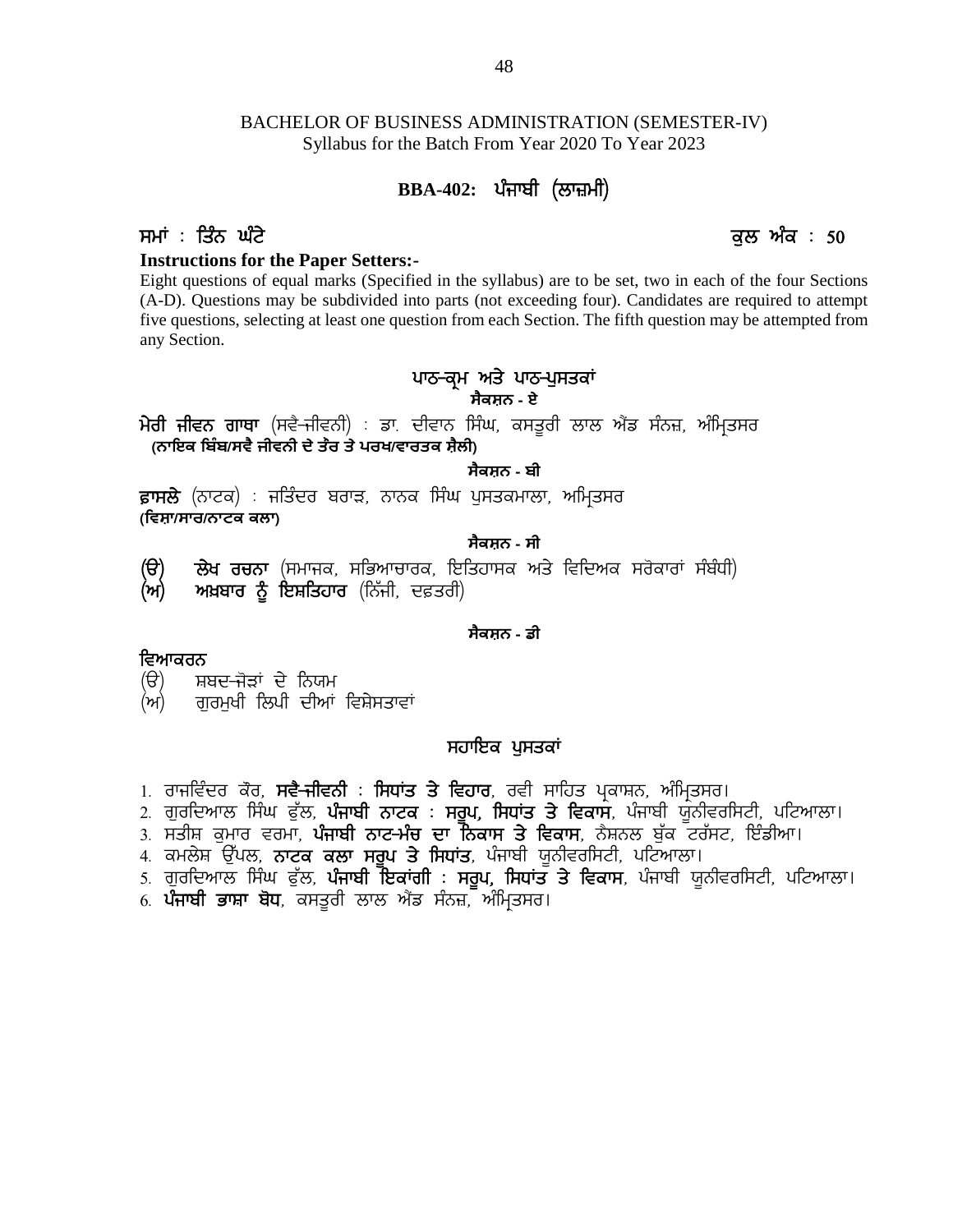# **BBA-402: ਮਢੱਲੀ ਪੰਜਾਬੀ**

### **(In lieu of Compulsory Punjabi)**

# **smW: 3 GMty kul AMk: 50**

**Instructions for the Paper Setters:-**

Eight questions of equal marks (Specified in the syllabus) are to be set, two in each of the four Sections (A-D). Questions may be subdivided into parts (not exceeding four). Candidates are required to attempt five questions, selecting at least one question from each Section. The fifth question may be attempted from any Section. led into parts (not exceee<sub>)</sub><br>i at least one question from<br>**-<br>भारा-न्यूभ**<br>मैवम्नर<del>ु रे</del><br>मिंथ मँयू)

# ਪਾਠ<del>-</del>ਕਮ

**ਆਤਮ ਅਨਾਤਮ** (ਕਵਿਤਾ ਭਾਗ)<br>(ਸੰਪਾਦਕ ਡਾ. ਸਹਿੰਦਰ ਬੀਰ ਅਤੇ ਡਾ. ਵਰਿਆਮ ਸਿੰਘ ਸੰਧ<u>)</u> h may be attempted nom any section.<br>• ਪਾਠ–ਕ੍ਰਮ<br>ਅਾਤਮ ਅਨਾਤਮ (ਕਵਿਤਾ ਭਾਗ)<br>(ਸੰਪਾਦਕ ਡਾ. ਸੁਹਿੰਦਰ ਬੀਰ ਅਤੇ ਡਾ. ਵਰਿਆਮ ਸਿੰਘ ਸੰਧ੍ਰ)<br>ਗੁਰੂ ਨਾਨਕ ਦੇਵ ਯੂਨੀਵਰਸਿਟੀ, ਅੰਮ੍ਰਿਤਸਰ।<br>ਪ੍ਰਸੰਗ ਸਹਿਤ ਵਿਆਖਿਆ ਸੈਕਸ਼ਨ<del>-ਏ</del><br>ਸਿੰਘ ਸੰਧ੍ਰ<sup>)</sup><br>ਸੈਕਸ਼ਨ<del>-ਬੀ</del><br>ਸਿੰਘ ਸੰਧ੍ਰ<sup>)</sup>

**ਆਤਮ ਅਨਾਤਮ** (ਕਵਿਤਾ ਭਾਗ)<br>(ਸੰਪਾਦਕ ਡਾ. ਸੁਹਿੰਦਰ ਬੀਰ ਅਤੇ ਡਾ. ਵਰਿਆਮ ਸਿੰਘ ਸੰਧ<u>)</u> (ਸੰਪਾਦਕ ਡਾ. ਸੁਹਿੰਦਰ ਬੀਰ ਅਤੇ ਡਾ. ਵਰਿਆਮ ਸਿੰਘ ਸੰਧ੍ਰ)<br>ਗੁਰੂ ਨਾਨਕ ਦੇਵ ਯੂਨੀਵਰਸਿਟੀ, ਅੰਮ੍ਰਿਤਸਰ।<br>ਪ੍ਰਸੰਗ ਸਹਿਤ ਵਿਆਖਿਆ<br>**ਅਾਤਮ ਅਨਾਤਮ** (ਕਵਿਤਾ ਭਾਗ)<br>(ਸੰਪਾਦਕ ਡਾ. ਸੁਹਿੰਦਰ ਬੀਰ ਅਤੇ ਡਾ. ਵਰਿਆਮ ਸਿੰਘ ਸੰਧ੍ਰ)<br>ਗੁਰੂ ਨਾਨਕ ਦੇਵ ਯੂਨੀਵਰਸਿਟੀ, ਅੰਮ੍ਰਿਤਸਰ।<br>ਵਿ ਗੁਰੂ ਨਾਨਕ ਦੇਵ ਯੂਨੀਵਰਸਿਟੀ, ਅੰਮ੍ਰਿਤਸਰ।<br>ਵਿਸ਼ਾ–ਵਸਤ ਅਤੇ ਸਾਰ ਸੈਕਸ਼ਨ<del>-ਬੀ</del><br>ਸਿੰਘ ਸੰਧ੍ਰ<sup>)</sup><br>ਸੈਕਸ਼ਨ<del>-</del>ਸੀ<br>ਸਿੰਘ ਸੰਧ੍ਰ<sup>)</sup>

**ਆਤਮ ਅਨਾਤਮ** (ਕਵਿਤਾ ਭਾਗ)<br>(ਸੰਪਾਦਕ ਡਾ. ਸੁਹਿੰਦਰ ਬੀਰ ਅਤੇ ਡਾ. ਵਰਿਆਮ ਸਿੰਘ ਸੰਧ<u>)</u> (ਸੰਪਾਦਕ ਡਾ. ਸੁਹਿੰਦਰ ਬੀਰ ਅਤੇ ਡਾ. ਵਰਿਆਮ ਸਿੰਘ ਸੰਧ੍ਰ)<br>ਗੁਰੂ ਨਾਨਕ ਦੇਵ ਯੂਨੀਵਰਸਿਟੀ, ਅੰਮ੍ਰਿਤਸਰ।<br>ਵਿਸ਼ਾ-ਵਸਤੂ ਅਤੇ ਸਾਰ<br>(ਸੰਪਾਦਕ ਡਾ. ਸੁਹਿੰਦਰ ਬੀਰ ਅਤੇ ਡਾ. ਵਰਿਆਮ ਸਿੰਘ ਸੰਧ੍ਰ)<br>ਗੁਰੂ ਨਾਨਕ ਦੇਵ ਯੂਨੀਵਰਸਿਟੀ, ਅੰਮ੍ਰਿਤਸਰ।<br>ਕਵੀਆਂ ਦੇ ਜੀਵਨ ਅਤੇ ਰਚਨਾ ਬਾਰੇ ਸੈਕਸ਼ਨ<del>-</del>ਸੀ<br>ਸਿੰਘ ਸੰਧ੍ਰ<sup>)</sup><br>ਜਾਣਕਾਰੀ<br>ਸੈਕਸ਼ਨ<del>-ਡੀ</del> **ਅ'ਤਮ ਅਨਾਤਮ** (ਕੀਵਤਾ ਭਾਗ)<br>(ਸੰਪਾਦਕ ਡਾ. ਸੁਹਿੰਦਰ ਬੀਰ ਅਤੇ ਡਾ. ਵਰਿਆਮ ਸਿੰਘ ਸੰਧ੍ਰ)<br>ਗੁਰੂ ਨਾਨਕ ਦੇਵ ਯੂਨੀਵਰਸਿਟੀ, ਅੰਮ੍ਰਿਤਸਰ।<br>ਕਵੀਆਂ ਦੇ ਜੀਵਨ ਅਤੇ ਰਚਨਾ ਬਾਰੇ ਮੁੱਢਲੀ ਜਾਣਕਾਰੀ<br>ਲੇਖ ਰਚਨਾ<br>ਅਸ਼ੁੱਧ ਸ਼ਬਦ-ਜੋੜਾਂ ਨੂੰ ਸ਼ੁੱਧ ਕਰਕੇ ਲਿਖਣਾ<br>**ਪੁਸਤਕਾਂ** 

ਲੇਖ ਰਚਨਾ<br>ਅਸ਼ੁੱਧ ਸ਼ਬਦ<del>-</del>ਜੋੜਾਂ ਨੂੰ ਸ਼ੁੱਧ ਕਰਕੇ ਲਿਖਣਾ ਗੁਰੂ ਨਾਨਕ ਦਵ ਯੂਨਾਵਗਸਟਾ, ਅ<br>ਕਵੀਆਂ ਦੇ ਜੀਵਨ ਅਤੇ ਰਚਨਾ<br>ਅਸ਼ੁੱਧ ਸ਼ਬਦ-ਜੋੜਾਂ ਨੂੰ ਸ਼ੁੱਧ ਕਰਕੇ<br>ਸ**ਹਾਇਕ ਪੁਸਤਕਾਂ**<br>1. ਡਾ. ਸੁਹਿੰਦਰਬੀਰ ਅਤੇ ਡਾ. ਵਰਿਆਮ 1<br>2. ਡਾ. ਹਰਕੀਰਤ ਸਿੰਘ ਅਤੇ ਗਿਆਨੀ ਲੂ

**ੱ**ਲੇਖ ਰਚਨਾ<br>ਅਸ਼ੁੱਧ ਸ਼ਬਦ-ਜੋੜਾਂ ਨੂੰ ਸ਼ੁੱਧ ਕਰਕੇ ਲਿਖਣਾ<br>ਸ**ਹਾਇਕ ਪੁਸਤਕਾਂ**<br>1. ਡਾ. ਸੁਹਿੰਦਰਬੀਰ ਅਤੇ ਡਾ. ਵਰਿਆਮ ਸਿੰਘ ਸੰਧੂ (ਸੰਪਾ.), **ਆਤਮ ਅਨਾਤਮ**, ਗੁਰੂ ਨਾਨਕ ਦੇਵ ਯੂਨੀਵਰਸਿਟੀ, ਅੰਮ੍ਰਿਤਸਰ।<br>2. ਡਾ. ਹਰਕੀਰਤ ਸਿੰਘ ਅਤੇ ਗਿਆਨੀ ਲਾਲ ਸਿੰਘ (ਸੰਪਾ.), **ਕਾ** ਼ ਲੇਖ ਰਚਨਾ<br>ਅਸ਼ੁੱਧ ਸ਼ਬਦ-ਜੋੜਾਂ ਨੂੰ ਸ਼ੁੱਧ ਕਰਕੇ ਲਿਖਣਾ<br>1. ਡਾ. ਸੁਹਿੰਦਰਬੀਰ ਅਤੇ ਡਾ. ਵਰਿਆਮ ਸਿੰਘ ਸੰਧੂ (ਸੰਪਾ.), **ਆਤਮ ਅਨਾਤਮ**, ਗੁਰੂ ਨਾਨਕ ਦੇਵ ਯੂਨੀਵਰਸਿਟੀ, ਅੰਮ੍ਰਿਤਸਰ।<br>2. ਡਾ. ਸੁਹਿੰਦਰਬੀਰ ਅਤੇ ਡਾ. ਵਰਿਆਮ ਸਿੰਘ ਸੰਧੂ (ਸੰਪਾ.), **ਕਾਲਜ ਪੰਜਾਬੀ ਵਿਆਕਰ** ਲੇਖ ਰਚਨਾ<br>ਅਸ਼ੁੱਧ ਸ਼ਬਦ-ਜੋੜਾਂ ਨੂੰ ਸ਼ੁੱਧ ਕਰਕੇ ਲਿਖਣਾ<br>1. ਡਾ. ਸੁਹਿੰਦਰਬੀਰ ਅਤੇ ਡਾ. ਵਰਿਆਮ ਸਿੰਘ ਸੰਧੂ (ਸੰਪਾ.), **ਆਤਮ ਅਨਾਤਮ**, ਗੁਰੂ ਨਾਨਕ ਦੇਵ ਯੂਨੀ<br>2. ਡਾ. ਹਰਕੀਰਤ ਸਿੰਘ ਅਤੇ ਗਿਆਨੀ ਲਾਲ ਸਿੰਘ (ਸੰਪਾ.), **ਕਾਲਜ ਪੰਜਾਬੀ ਵਿਆਕਰਨ**, ਪੰਜਾਬੀ ਯੂਨੀ<u>ਂ</u><br>3. ਕਸ ਅਸੁੱਧ ਸ਼ਬਦ-ਜੋੜਾਂ ਨੂੰ ਸ਼ੁੱਧ ਕਰਕੇ ਲਿਖਣਾ<br>ਸ**ਹਾਇਕ ਪੁਸਤਕਾਂ**<br>1. ਡਾ. ਸੁਹਿੰਦਰਬੀਰ ਅਤੇ ਡਾ. ਵਰਿਆਮ ਸਿੰਘ ਸੰਧੂ (ਸੰਪਾ.), **ਆਤਮ ਅਨਾਤਮ,** ਗੁਰੂ ਨਾਨਕ ਦੇਵ ਯੂ<br>2. ਡਾ. ਹਰਕੀਰਤ ਸਿੰਘ ਅਤੇ ਗਿਆਨੀ ਲਾਲ ਸਿੰਘ (ਸੰਪਾ.), **ਕਾਲਜ ਪੰਜਾਬੀ ਵਿਆਕਰਨ**, ਪੰਜਾਬੀ ਯੂ<br>3. ਕਸਤ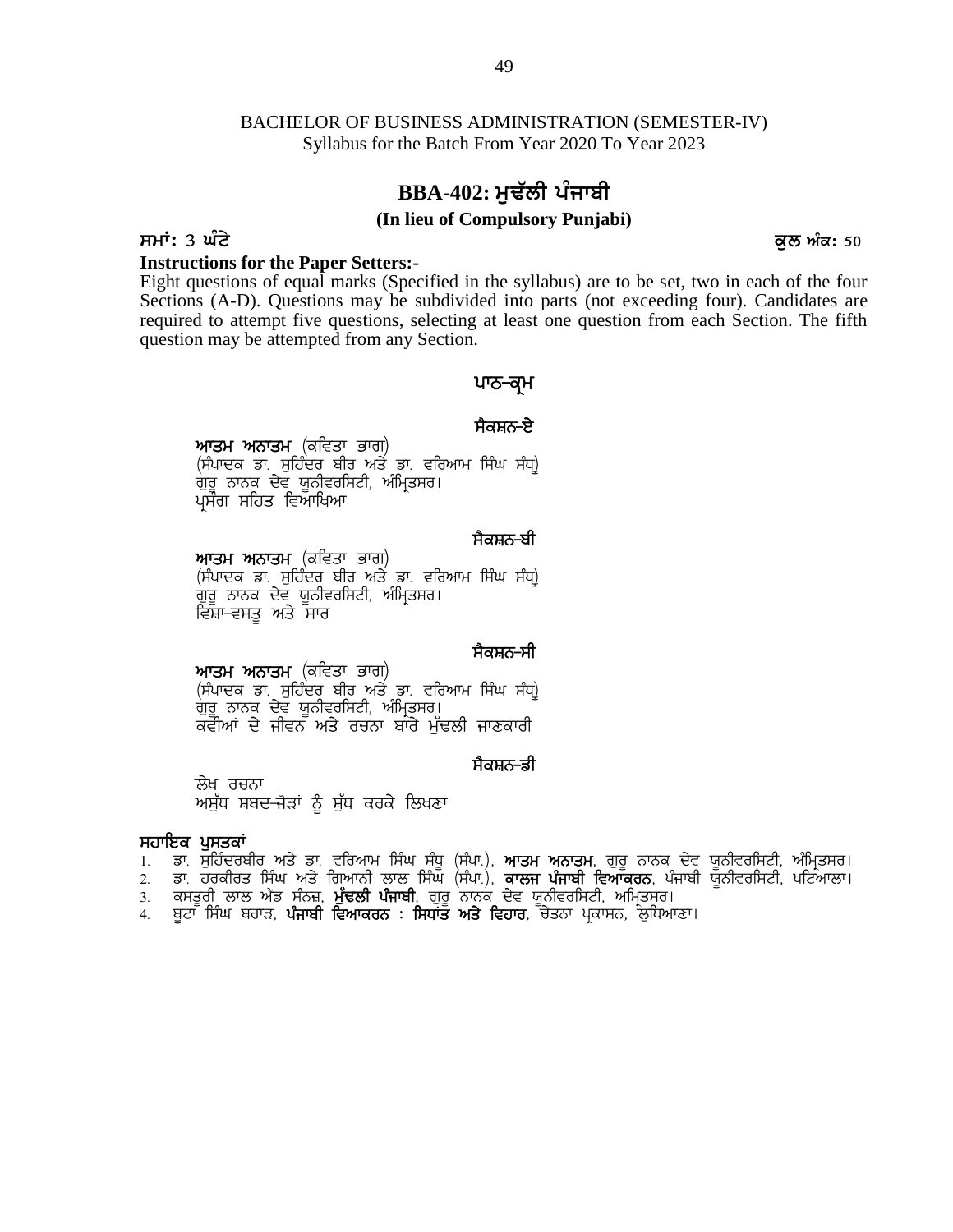### **BBA-402: Punjab History & Culture (From 1605 to 1849 A.D) (Special Paper in lieu of Punjabi compulsory)**

### **Time: 3 Hours Max. Marks : 50**

### **Instructions for the Paper Setters**

Eight questions of equal marks (Specified in the syllabus) are to be set, two in each of the four Sections (A-D). Questions may be subdivided into parts (not exceeding four). Candidates are required to attempt five questions, selecting at least one question from each Section. The fifth question may be attempted from any Section.

### **SECTION- A**

- 1. Politicization of Sikhism under Guru Hargobind.<br>2. Martydom of Guru Teg Bahadur
- **2.** Martydom of Guru Teg Bahadur

### **SECTION--B**

- **3.** Creation of Khalsa
- **4.** Khalsa and its impact on the Punjab

### **SECTION--C**

- **5.** Rise of Banda Bahadur and his achievements.
- **6.** Rise of Misls.

### **SECTION--D**

- **7.** Ranjit Singh's rise to power; Civil, Military and Land Revenue Administration.
- **8.** Art and Architecture, Fair, Festivals and Folk Music in the Punjab during the medieval period.

### **Suggested Readings**

- 1. Chopra P.N., Puri, B.N., & Das, M.N.( 1974), *A Social, Cultural & Economic History of India.* Vol.II, Macmillan India Limited, New Delhi.
- 2. Grewal, J.S. (1994). *The Sikhs of the Punjab*, Cambridge University Press, New Delhi.
- 3. Singh, Fauja (1972). *A History of the Sikhs*, Vol. III, Patiala: Punjabi University.
- 4. Singh, Kushwant (2011). *A History of the Sikhs-* Vol. I (1469-1839). New Delhi: Oxford University Press.

5. Singh,Kirpal (1990). *History and Culture of the Punjab*-Part II (Medieval Period). Patiala: Publication Bureau, Punjabi University.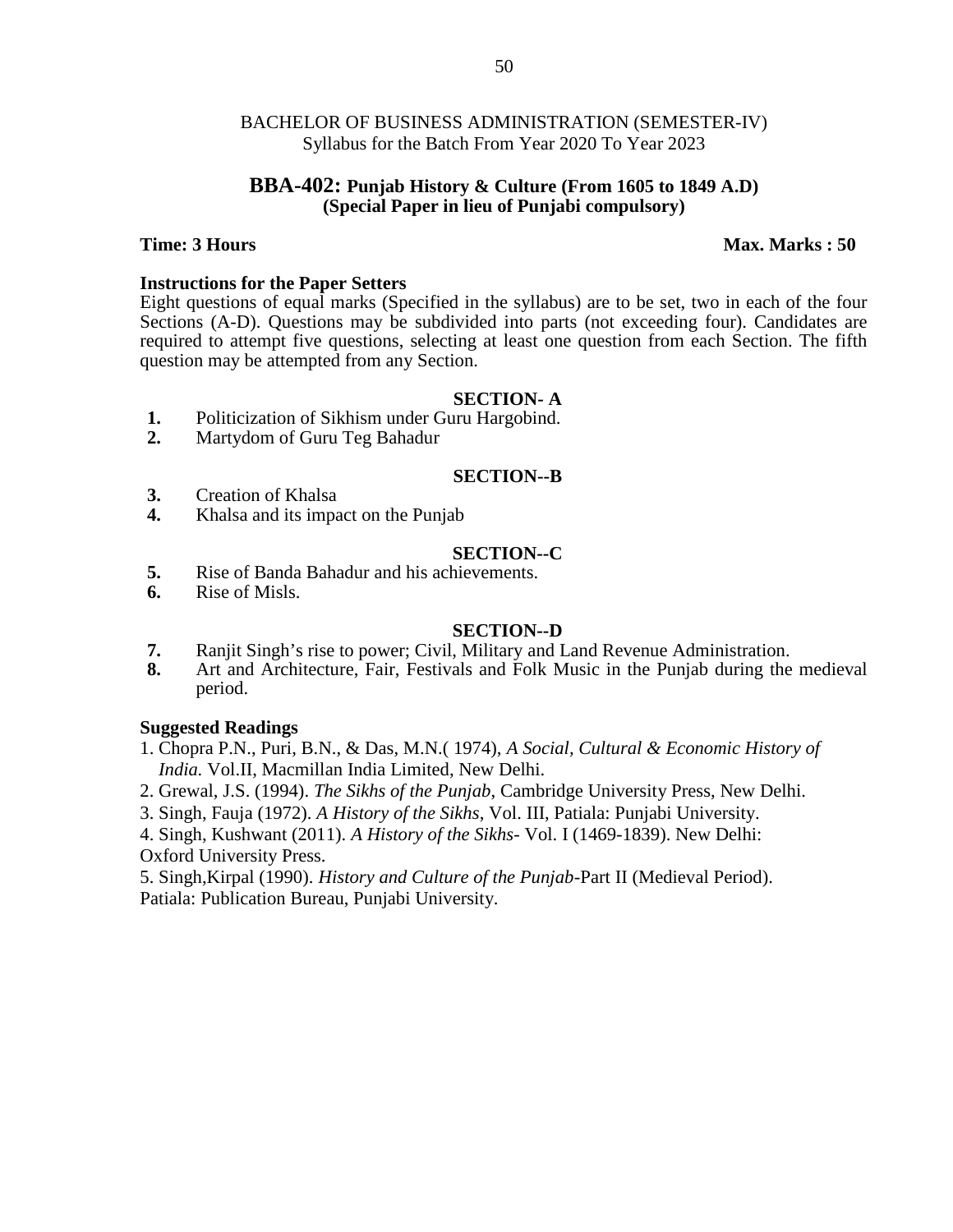### **BBA-403 FINANCIAL MANAGEMENT**

### **Time: 3 Hours Total Marks: 50**

### **Instructions for the Paper Setters:-**

Eight questions of equal marks (Specified in the syllabus) are to be set, two in each of the four Sections (A-D). Questions may be subdivided into parts (not exceeding four). Candidates are required to attempt five questions, selecting at least one question from each Section. The fifth question may be attempted from any Section.

**Section A Finance & Financial Management:** Meaning and nature; Financial goal-profit vs. wealth maximization; Finance functions-investment, Financing, Liquidity and dividend decisions. Theories of capitalization. **Capital Structure Theories:** Conceptual framework. Determinants. Net income approach, Net operating income approach, Intermediary approach and M.M.approach. **Section B Cost of Capital:** Meaning and significance of cost of capital; Calculation of cost of debt, Preference capital, Equity capital and retained earnings; Combined cost of' capital. **Sources of finance:** Long term and short term. **Section C Capital Budgeting:** Nature of investment decisions; Investment evaluation criteria on-discounted cash flow criteria, Discounted cash flow criteria; Risk analysis in capital budgeting .

**Dividend Policies:** Issues in dividend decisions. Forms of dividends; Theories of relevance and irrelevance of dividends.

### **Section D**

**Operating and Financial Leverage:** Measurement of leverages; Financial and operating leverage, combined leverage.

**Management of Working Capital:** Meaning, Significance and types of working capital; Approaches of working capital.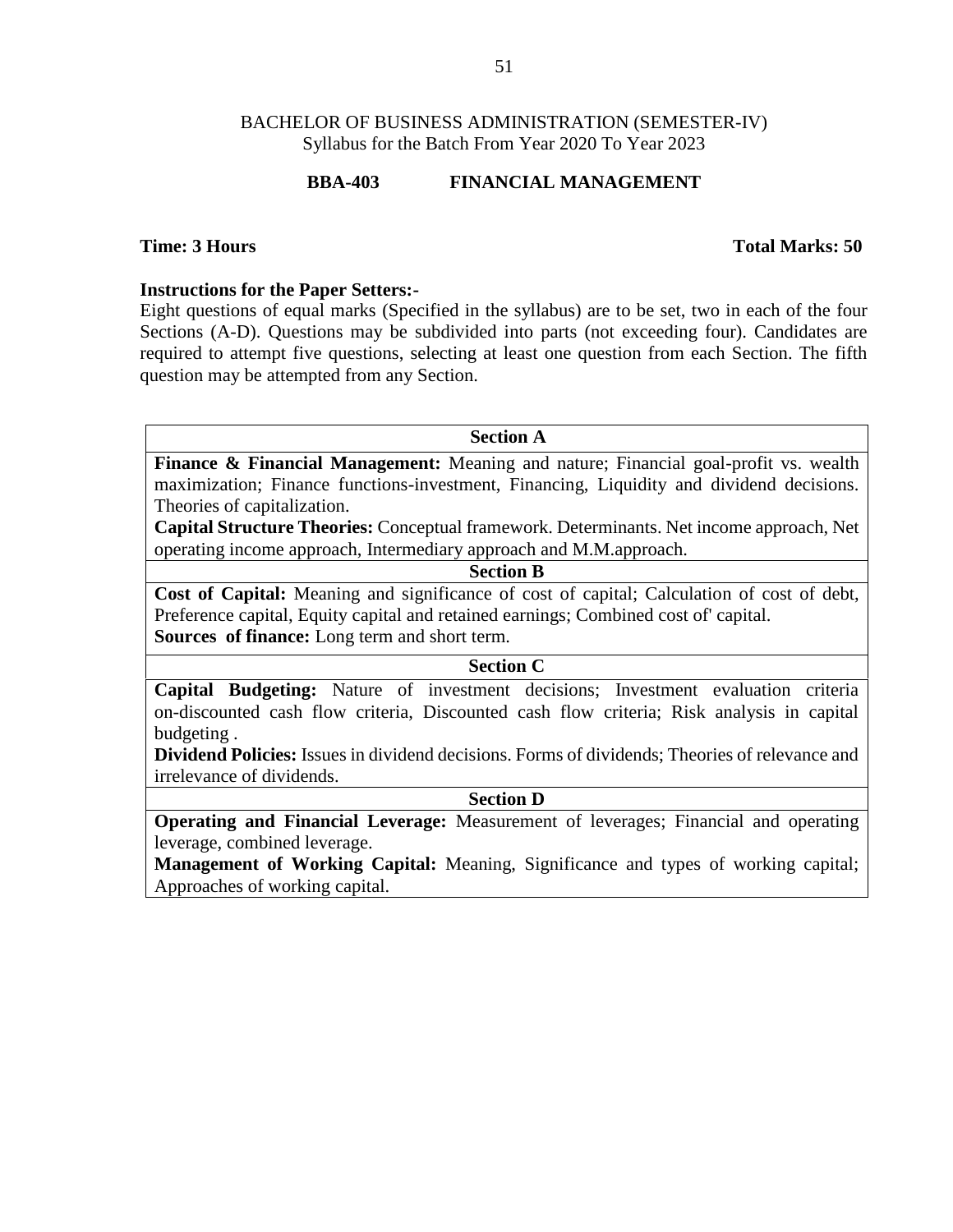### **Suggested Readings:**

- 1. Berk, Jonathan and DeMarzo, Peter, "Financial Management", Person Education, Dorling Kindersley (India) Pvt Ltd.
- 2. Bhattacharya, Hrishlkas, "Working Capital Management: Strategies and Techniques". Prentice Hall, New Delhi.
- 3. Brealey, Richard A and Stewart C. Myers, "Corporate Finance", McGraw Hill. Int. Ed, New York.
- 4. Chandra, Prasanna, "Financial Management", Tata McGraw Hill, Delhi
- 5. Hampton, John, "Financial Decision Making", Prentice Hall, Delhi
- 6. Pandey, I, M: "Financial Management", Vikas Publishing House, Delhi.
- 7. Van Horne. J.G. and J.M. Wachowicz Jr, "Fundamentals of Financial Management". Prentice-Hall, Delhi.
- 8. Van Horne, James G , "Financial Management and Policy", Prentice Hall, Delhi,
- 9. Khan MY, Jain PK, "Financial Management", Tata McGraw Hill, New Delhi.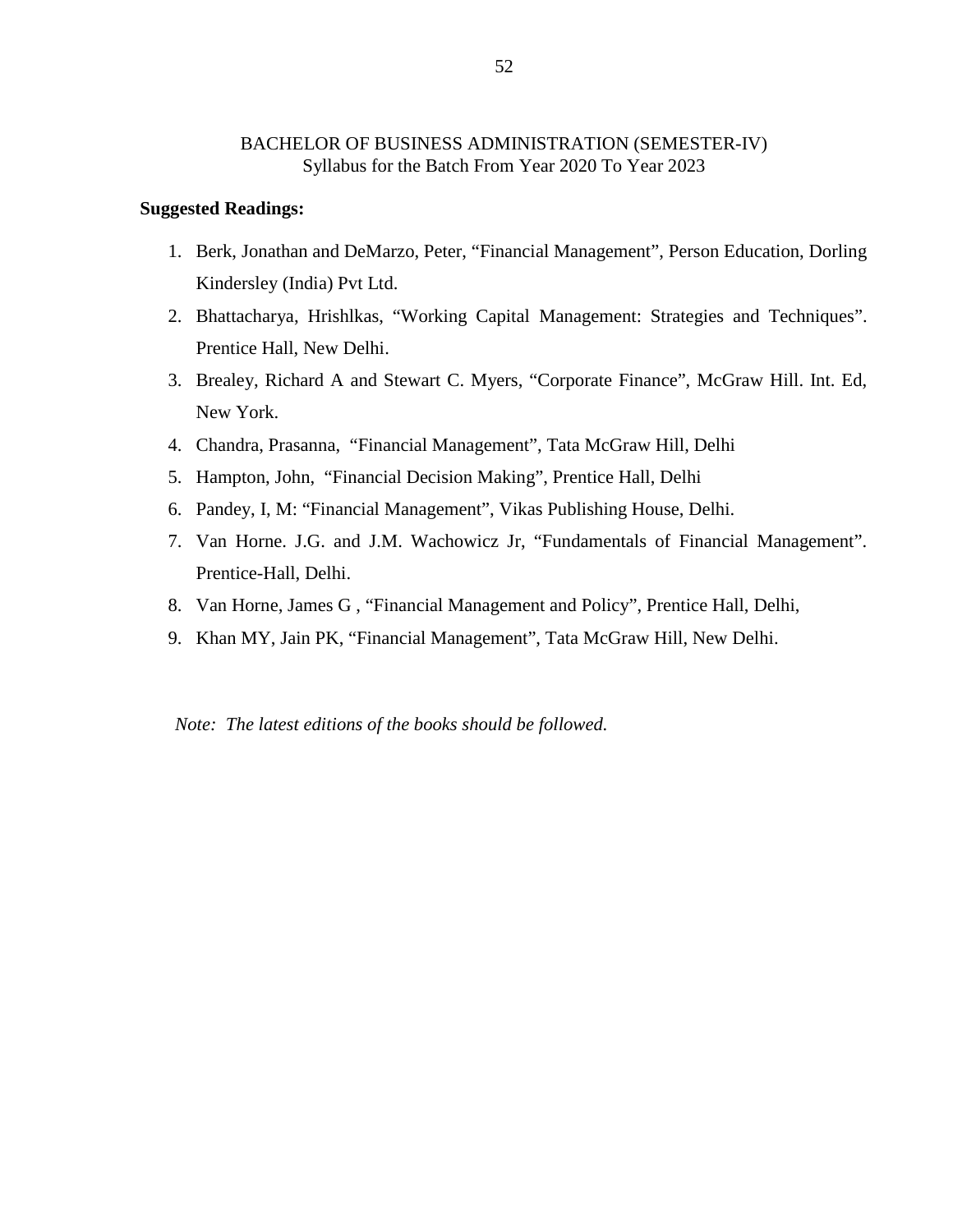# **BBA-404 PRODUCTION AND OPERATIONS MANAGEMENT**

# **Time: 3 Hours Total Marks: 50**

# **Instructions for the Paper Setters:-**

Eight questions of equal marks (Specified in the syllabus) are to be set, two in each of the four Sections (A-D). Questions may be subdivided into parts (not exceeding four). Candidates are required to attempt five questions, selecting at least one question from each Section. The fifth question may be attempted from any Section.

| <b>Section A</b>                                                                                     |
|------------------------------------------------------------------------------------------------------|
| Introduction: - Concept of Production & Operations management, Market Analysis,                      |
| Competitive Priorities and capabilities. New Product Design and development. Plant location          |
| and Plant layout. Scheduling for Manufacturing Systems: Production Scheduling Techniques -           |
| Sequencing.                                                                                          |
| Economic Batch Quantity with Joint Production Runs, Gantt. Charts. Network Analysis.                 |
| <b>Section B</b>                                                                                     |
| <b>Productivity:</b> Concept and Importance, Factors Affecting Productivity, Methods to improve      |
| productivity. Value Analysis.                                                                        |
| <b>Work study:</b> Methods Analysis – Various Charts, Principles of Motion Economy. Work             |
| Measurement.                                                                                         |
| <b>Section C</b>                                                                                     |
| Inventory Management: Concept and Classification of Inventory, Relevant Costs for                    |
| Inventory Decisions:- Inventory Control Models, Reorder level, Lead Time and Safety Stock.           |
| <b>Section D</b>                                                                                     |
| <b>Supply Chain Management:</b> Concept & Components of Supply Chain, Activities in Supply           |
| Chain Management, Logistics Management.                                                              |
| <b>Quality Issues:</b> Concept of Quality and Total Quality Management, Statistical Quality Control. |
| Just in Time Manufacturing Systems.                                                                  |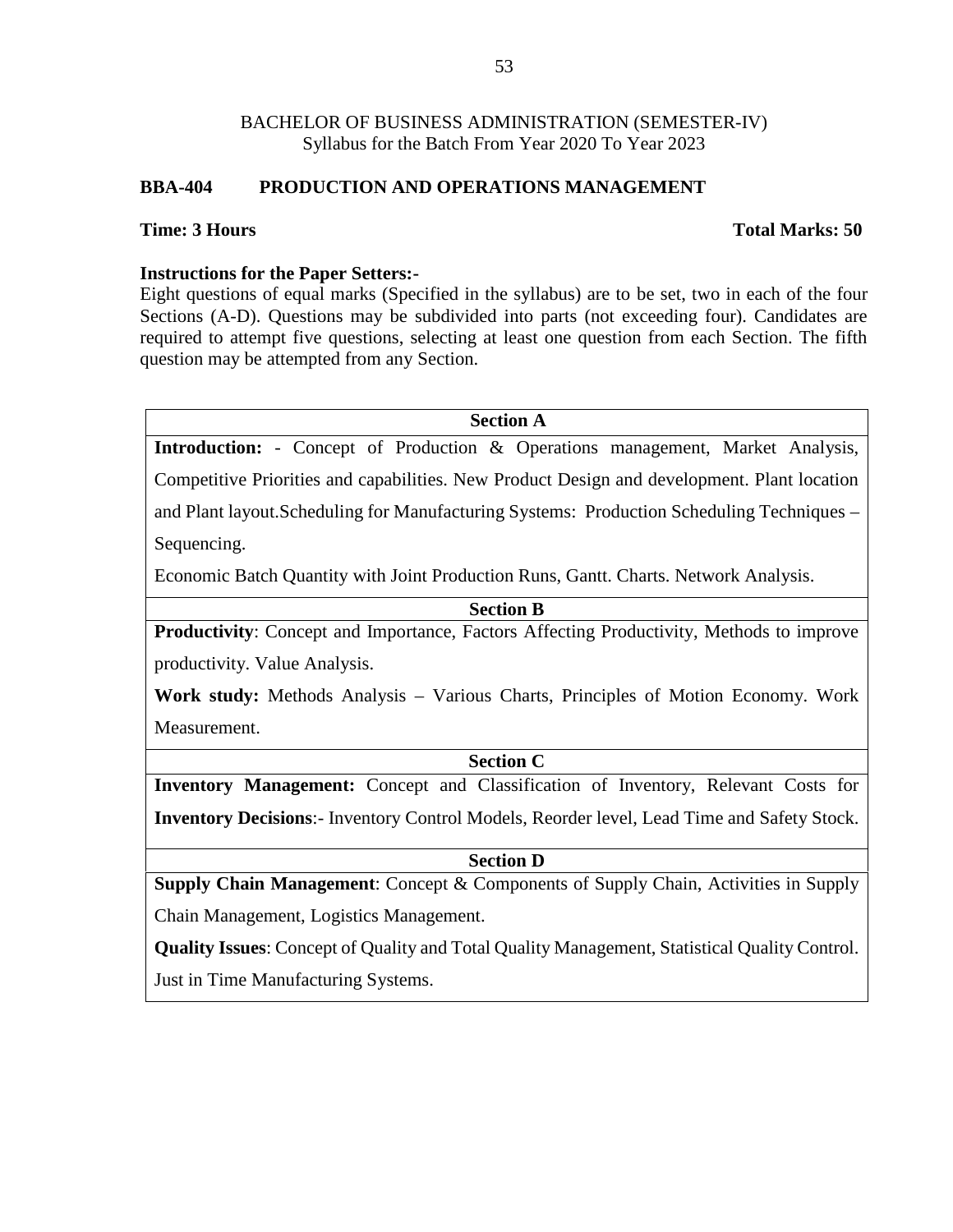### **Suggested Readings:**

- 1. B. Mahadevan "Operations Management Theory & Practice", Pearson Education.
- 2. Kanishka Bedi , "Production & Operations Management", Oxford Higher Education.
- 3. L.J. Krajewski & L.P. Ritzman "Operations Management Processes & Value Chains", Pearson Education.
- 4. B.S. Goel "Production Operation Management".
- 5. Richard B Chase, F Robert Jacobs, Nicholas J Aquilano and Nitin K Agarwal , "Operations Management – For Competitive Advantage", The McGraw Hill Companies.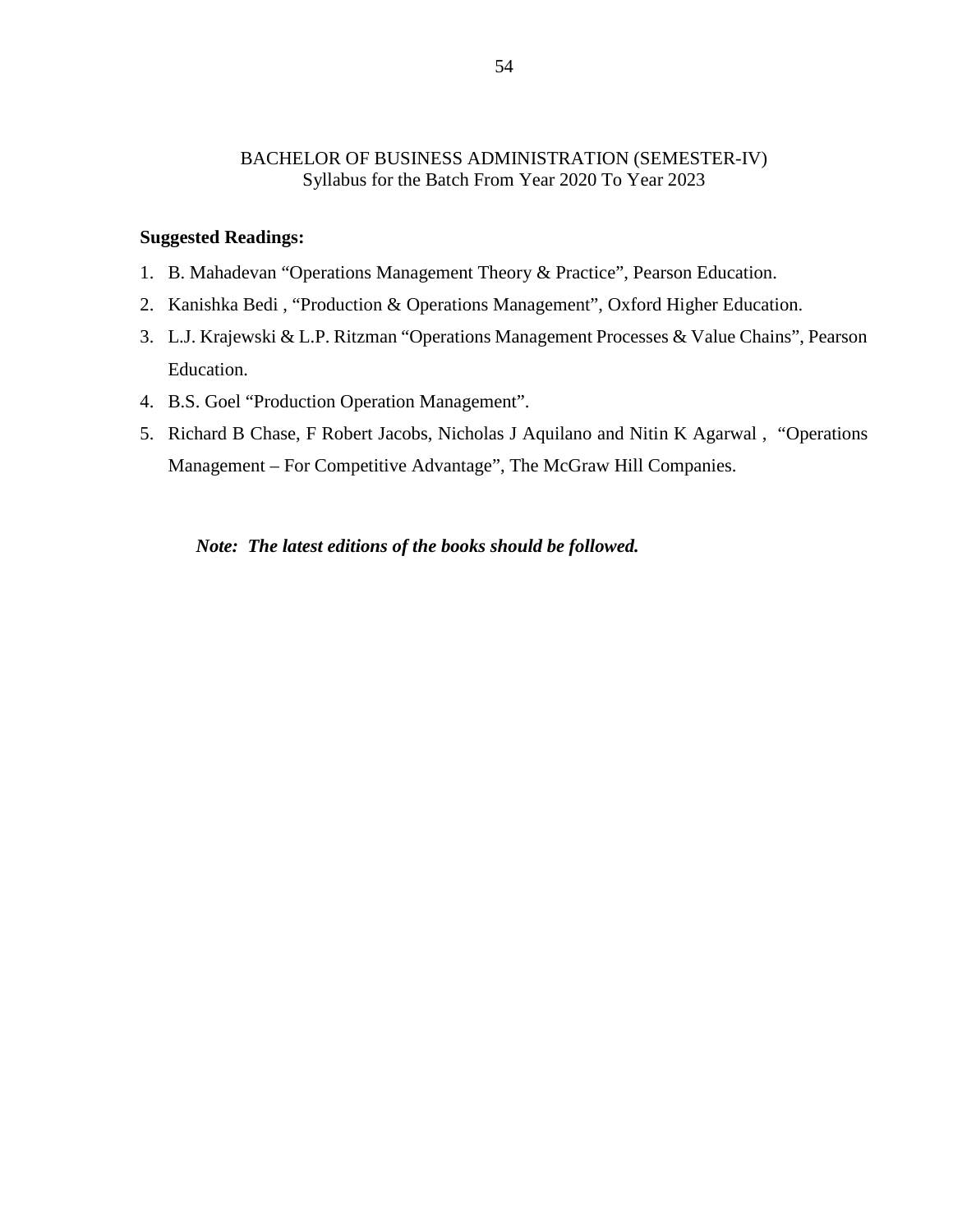### **BBA-405 BUSINESS ENVIRONMENT**

### **Time: 3 Hours M. Marks: 50**

### **Instructions for the Paper Setters:-**

Eight questions of equal marks (Specified in the syllabus) are to be set, two in each of the four Sections (A-D). Questions may be subdivided into parts (not exceeding four). Candidates are required to attempt five questions, selecting at least one question from each Section. The fifth question may be attempted from any Section.

### **Section A**

**Introduction:** The Concept, Nature and Significance of business environment. Influence of environmental factors like economic, political, legal, social, technological and International upon business. The relationship of various environmental forces on business. The need for environmental analysis and diagnosis.

**Description of environmental analysis**: Techniques for environmental analysis, the role of business manager in analysis and diagnosis of environment.

### **Section B**

The process of environmental scanning and its importance. Environmental Threats and Opportunity Profile (ETOP) and SWOT analysis of some important industries.

Aspects of Economic Reforms: Liberalisation; Privatisation; Globalisation and its Implications for India.

### **Section C**

Economic Planning in India: objectives, Strategies and Evaluation of Xth plan and Strategy and priorities of XIth plan.

Analysis of Current Annual Budget.The Social responsibility of business, social audit, business ethics & corporate governance

### **Section D**

Deficit Financing and its implications for the Indian Economy; Disinvestment of Public Enterprises: Rationale; Objectives and Implications.

Fiscal and Monetary Policy Changes in India, Salient Features of FEMA.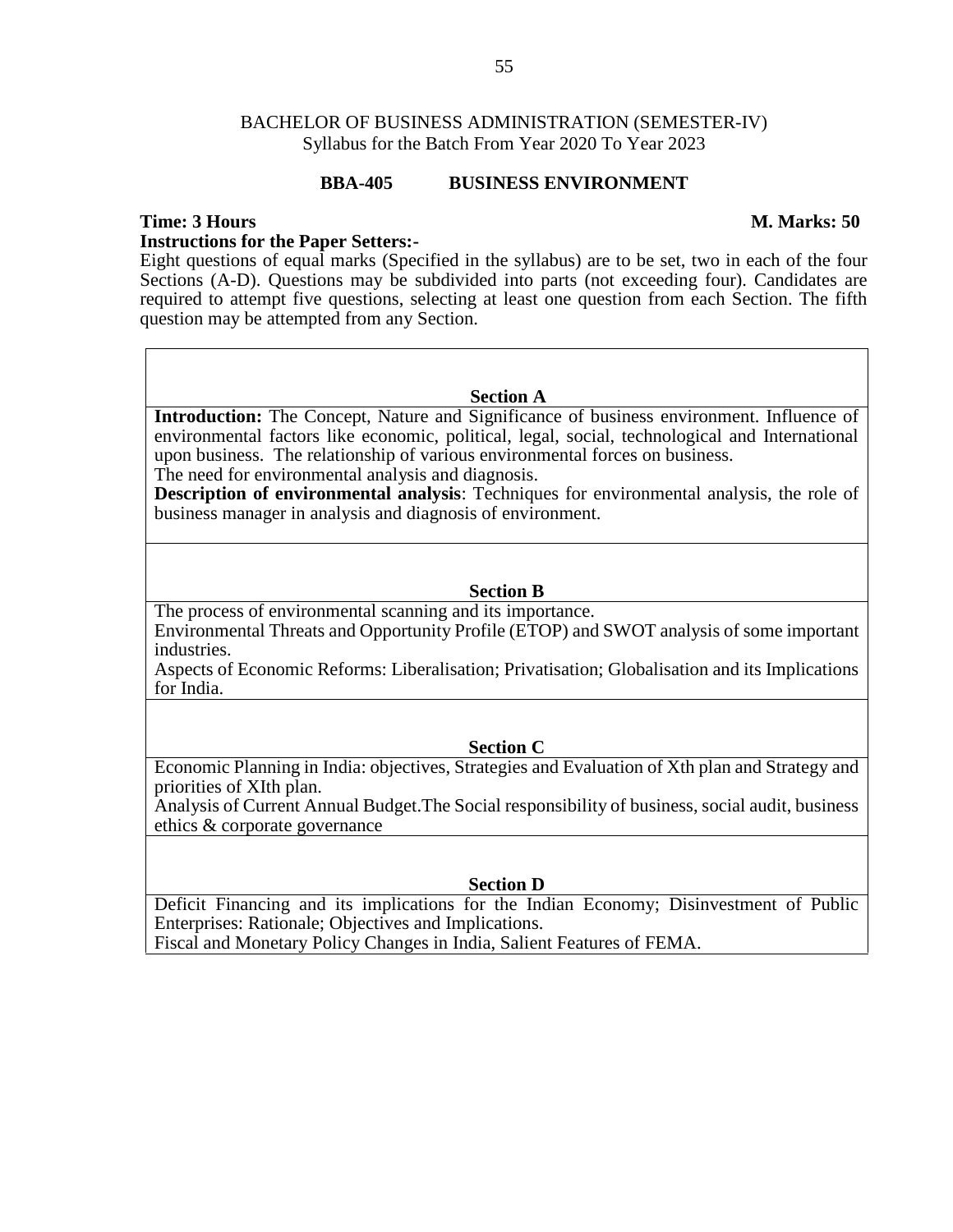### **Suggested Readings:**

- 1. Francis Cherunilam, "Business Environment", Himalaya Publishing House, New Delhi.
- 2. K Aswathappa, "Legal Environment of Business", Himalaya Publishing House. New Delhi.
- 3. M. Adhikary, "Economic Environment for Business", Sultan Chand & Sons, New Delhi.
- 4. Ruddar Dutt and KPM Sundharam, "Indian Economy", S. Chand and Company Ltd., New Delhi,
- 5. P.K. Ghosh and G.K. Kapoor, "Business Policy and Environment", Sultan Chand and Sons, Delhi.
- 6. Paul Justin, "Business Environment Text and Cases", Tata McGraw Hills Pvt. Ltd., New Delhi
- 7. Govt. of India, Five Years Plan Documents.
- 8. Govt. of India, Various Issues of Annual Economic Survey of India.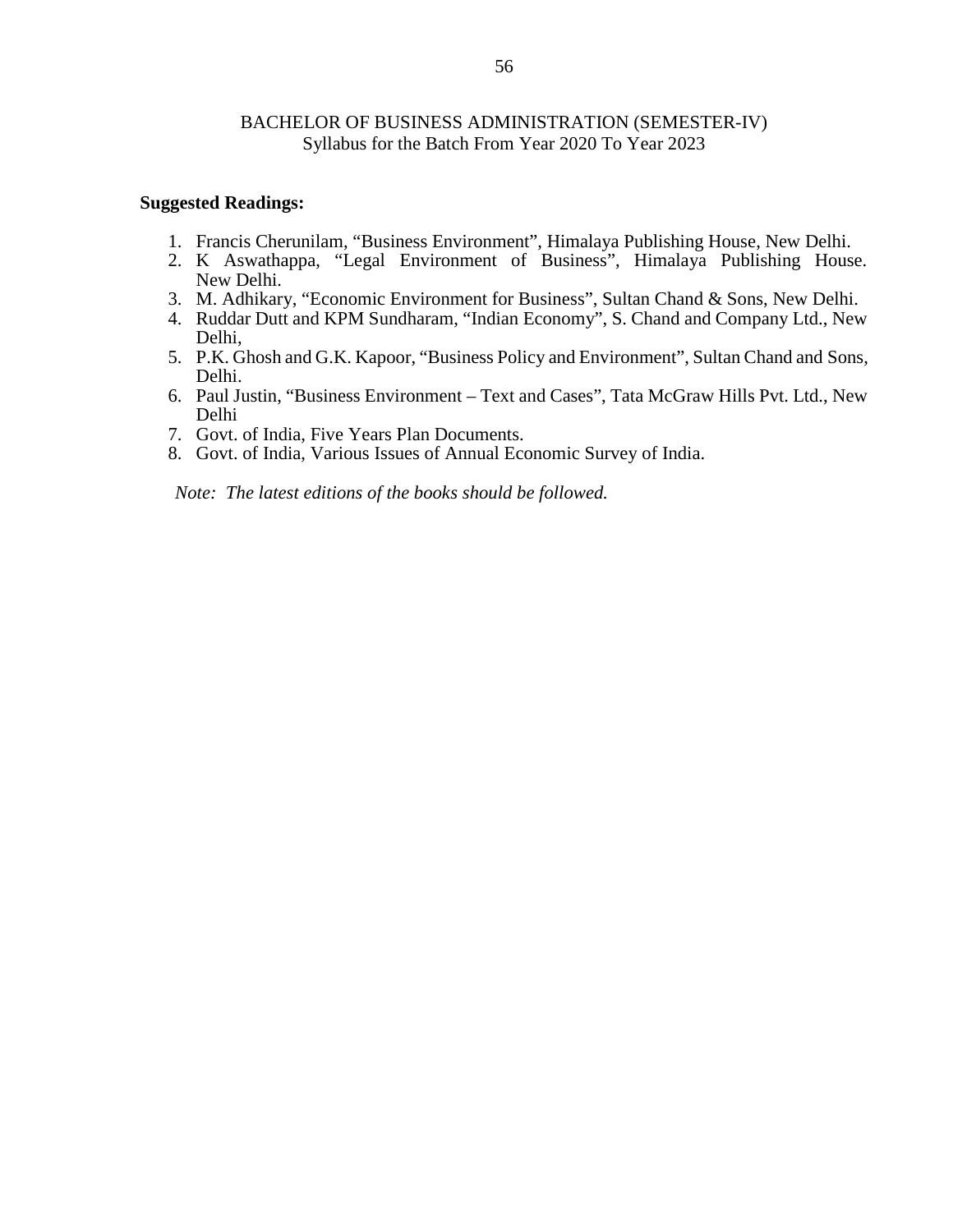### **BBA-406 OPERATIONS RESEARCH**

### **Time: 3 Hours M. Marks: 50**

# **Instructions for the Paper Setters:-**

Eight questions of equal marks (Specified in the syllabus) are to be set, two in each of the four Sections (A-D). Questions may be subdivided into parts (not exceeding four). Candidates are required to attempt five questions, selecting at least one question from each Section. The fifth question may be attempted from any Section.

**Section A Operations Research**: Meaning, significance and scope. Introduction to linear programming, formation of Linear Programming Problem, Graphical method Simplex Method, Two Phase Simplex Method. Duality in Linear Programming

Definition of Dual Problem, general rules of converting primal into its dual. Transportation Problem, Assignment Problem.

**Section B**

### **Section C**

Games Theory: Two persons zero sum games, pure strategies, mixed strategies, Dominance. Inventory-Types, Nature and classification Economic lot size models, quantity discounts.

### **Section D**

**CPM/PERT**-Basic concepts of Network Models, Preparation of the Network diagram, project duration and critical path, probability of Project completion

### **Suggested Readings:**

- 1. V.K. Kapoor, "Operation Research".
- 2. N.D. Vohra, "Quantitative Techniques in Management".
- 3. Narinder K. Sethi, "Operation Management".
- 4. Gordon/Pressman, "Quantitative Decision Making for Business".
- 5. C.R. Kothari, "Quantitative Methods".
- 6. Barry Shore, "Quantitative Method for Research".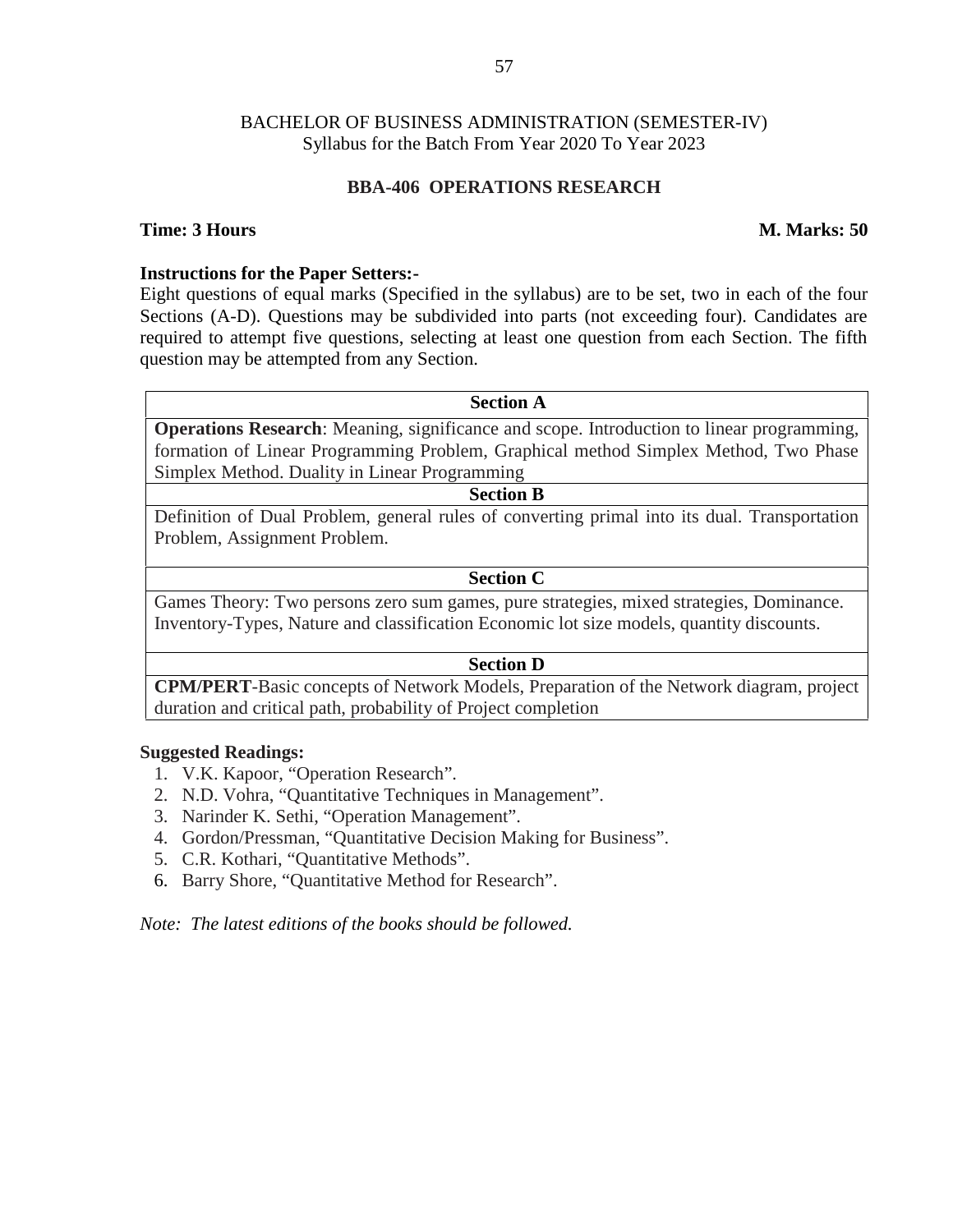### **BBA- 407 FUNDAMENTALS OF INSURANCE**

### **Time: 3 Hours M. Marks: 50**

### **Instructions for the Paper Setters:-**

Eight questions of equal marks (Specified in the syllabus) are to be set, two in each of the four Sections (A-D). Questions may be subdivided into parts (not exceeding four). Candidates are required to attempt five questions, selecting at least one question from each Section. The fifth question may be attempted from any Section.

| <b>Section A</b>                                                                               |
|------------------------------------------------------------------------------------------------|
| Insurance- Concept of Insurance, Need, Purpose, Principles of Insurance-Principle of           |
| Indemnity, Principle of Insurable Interest, Principle of Subrogation, Principle of Utmost Good |
| Faith, Principle of Proximate Cause, Principle of Contribution.                                |
| Reforms In Indian Insurance Sector-meaning, need and its Implications                          |
| <b>Section B</b>                                                                               |
| Legal Framework-Insurance Act 1938, LIC Act 1956, GIC Act 1972 and IRDA 1999                   |
| An overview of Insurance Industry- Types of Insurance - Life Insurance, Marine Insurance,      |
| Motor Vehicle Insurance, Health Insurance, Liability Insurance                                 |
| <b>Section C</b>                                                                               |
| Underwriting-Meaning, Purpose and Process of Underwriting                                      |
| Reinsurance-Meaning, Features of reinsurance, difference between reinsurance and double        |
| insurance, Essentials of Reinsurance Programs as per IRDA.                                     |
| <b>Section D</b>                                                                               |

Distribution Channels in Insurance- Role and Code of Conduct by IRDA for Agents, Direct Marketing, Bancassurance and Brokers

Insurance Specialists- Underwriters, Surveyors and Loss Assessors, Actuaries, Third Party Administrators

### **Suggested Readings:**

- 1. Sethi, Jyotsana and Bhatia, Nishwan, "Elements of Banking and Insurance".<br>2. Emmett J. Vaughan and Therese Vaughan "Fundamentals of Risk and Insurance".
- 2. Emmett J.Vaughan and Therese Vaughan "Fundamentals of Risk and Insurance"
- 3. Agarwal, O.P "Banking and Insurance"
- 4. Periasamy,P; Veeraselvam,M., "Risk and Insurance Management", Tata Mc Graw Hill
- 5. www.irda.org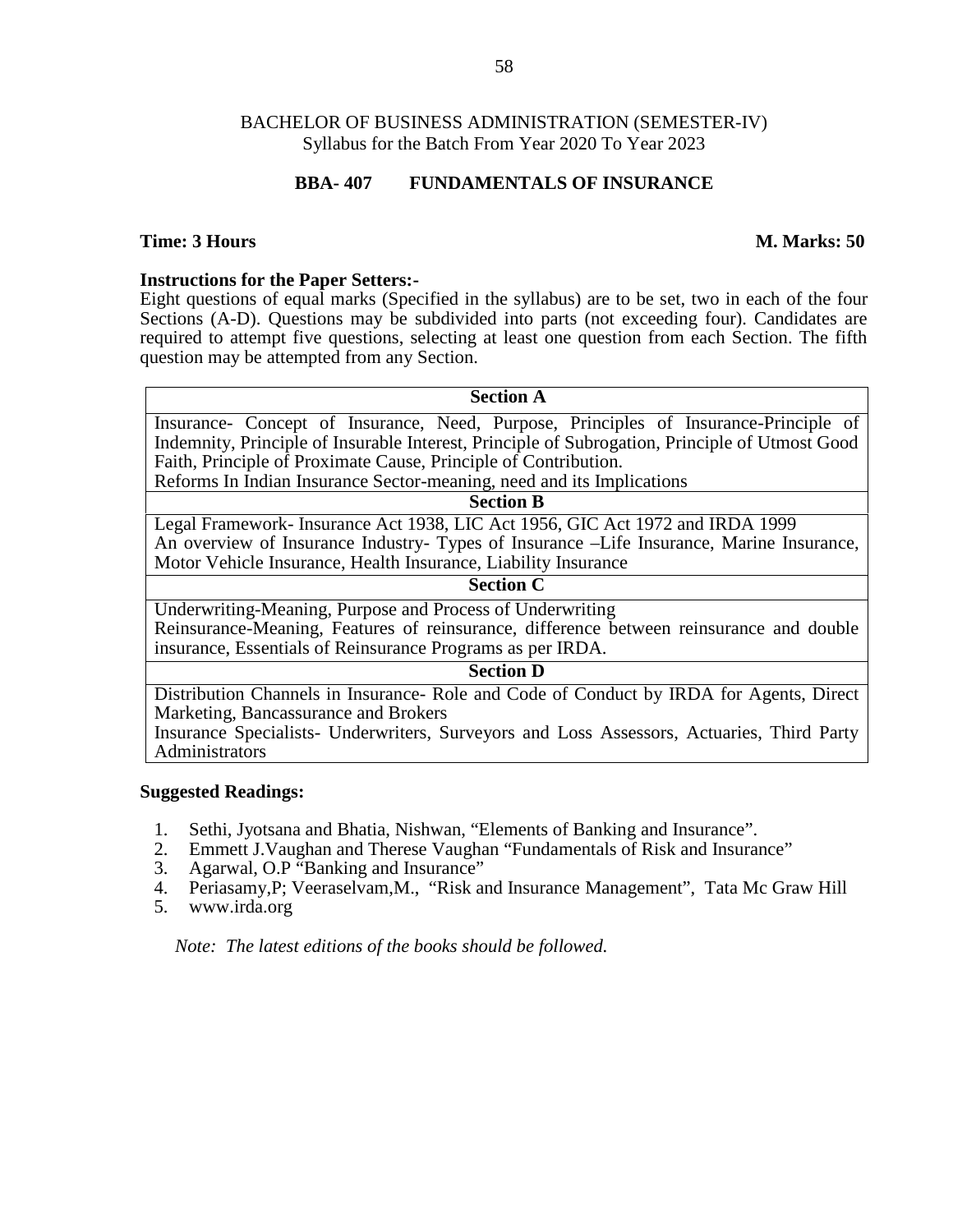**BBA-408 SEMINAR Max. Marks: 50**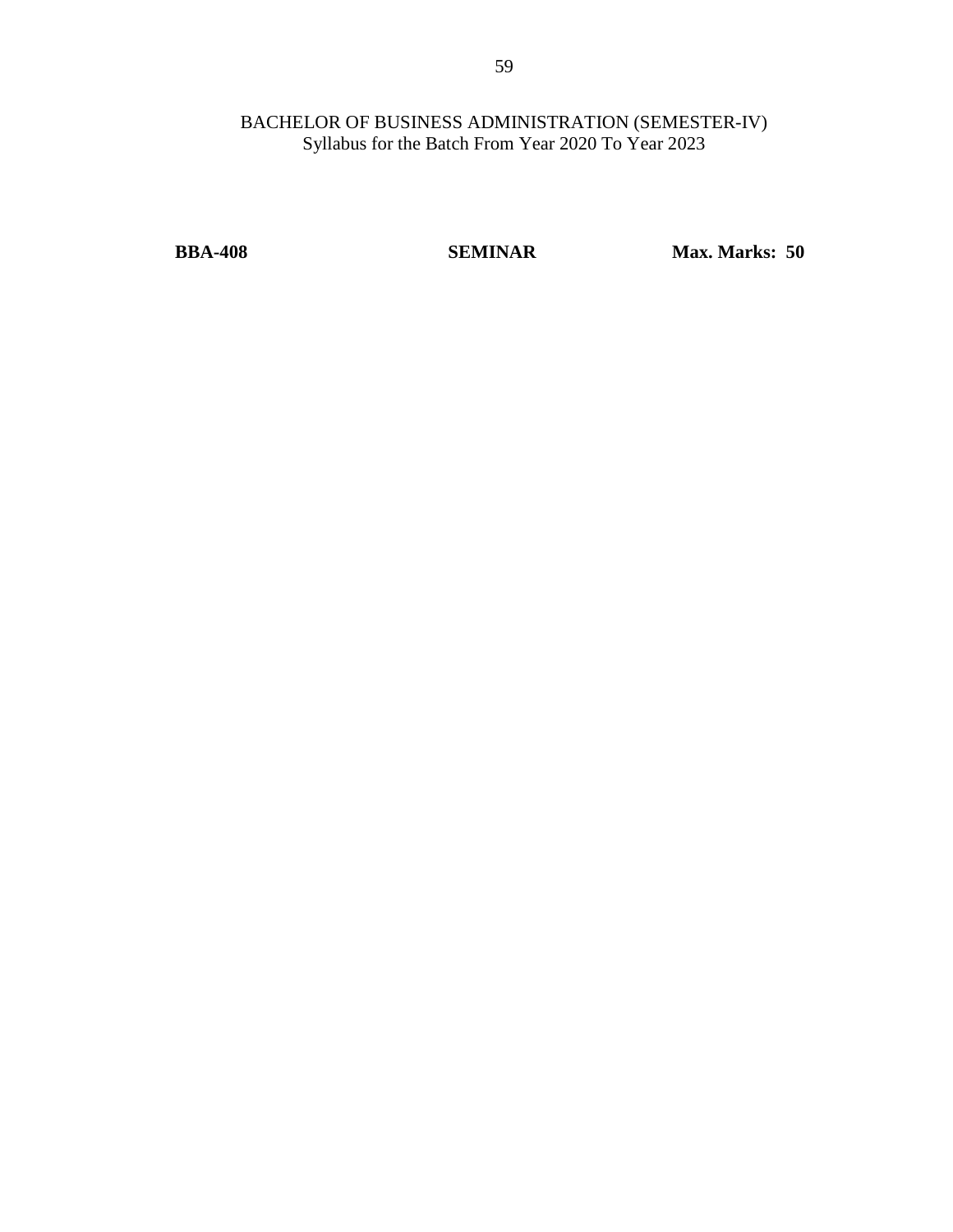### **ESL-221 : Environmental Studies (Compulsory Paper)**

### **Time: 3 Hrs. Max. Marks: 100 Teaching Methodologies**

The Core Module Syllabus for Environmental Studies includes class room teaching and field work. The syllabus is divided into 8 Units [Unit-1 to Unit-VII] covering 45 lectures + 5 hours for field work [Unit-VIII]. The first 7 Units will cover 45 lectures which are class room based to enhance knowledge skills and attitude to environment. Unit-VIII comprises of 5 hours field work to be submitted by each candidate to the Teacher in-charge for evaluation latest by 15 December, 2020.

### **Exam Pattern: End Semester Examination- 75 marks Project Report/Field Study- 25 marks [based on submitted report] Total Marks- 100**

The structure of the question paper being:

**Part-A,** Short answer pattern with inbuilt choice – **25 marks** Attempt any five questions out of seven distributed equally from Unit-1 to Unit-VII. Each question carries 5 marks. Answer to each question should not exceed 2 pages.

**Part-B**, Essay type with inbuilt choice – **50 marks**

Attempt any five questions out of eight distributed equally from Unit-1 to Unit-VII. Each question carries 10 marks. Answer to each question should not exceed 5 pages.

### **Project Report / Internal Assessment:**

### **Part-C**, Field work – **25 marks [Field work equal to 5 lecture hours]**

The candidate will submit a hand written field work report showing photographs, sketches, observations, perspective of any topic related to Environment or Ecosystem. The exhaustive list for project report/area of study are given just for reference:

- 1. Visit to a local area to document environmental assets: River / Forest/ Grassland / Hill / Mountain / Water body / Pond / Lake / Solid Waste Disposal / Water Treatment Plant / Wastewater Treatment Facility etc.
- 2. Visit to a local polluted site Urban / Rural / Industrial / Agricultural
- 3. Study of common plants, insects, birds
- 4. Study of tree in your areas with their botanical names and soil types
- 5. Study of birds and their nesting habits
- 6. Study of local pond in terms of wastewater inflow and water quality
- 7. Study of industrial units in your area. Name of industry, type of industry, Size (Large, Medium or small scale)
- 8. Study of common disease in the village and basic data from community health centre
- 9. Adopt any five young plants and photograph its growth
- 10. Analyze the Total dissolved solids of ground water samples in your area.
- 11. Study of Particulate Matter ( $PM_{2.5}$  or  $PM_{10}$ ) data from Sameer website. Download from Play store.
- 12. Perspective on any field on Environmental Studies with secondary data taken from Central Pollution Control Board, State Pollution Control Board, State Science & Technology Council etc.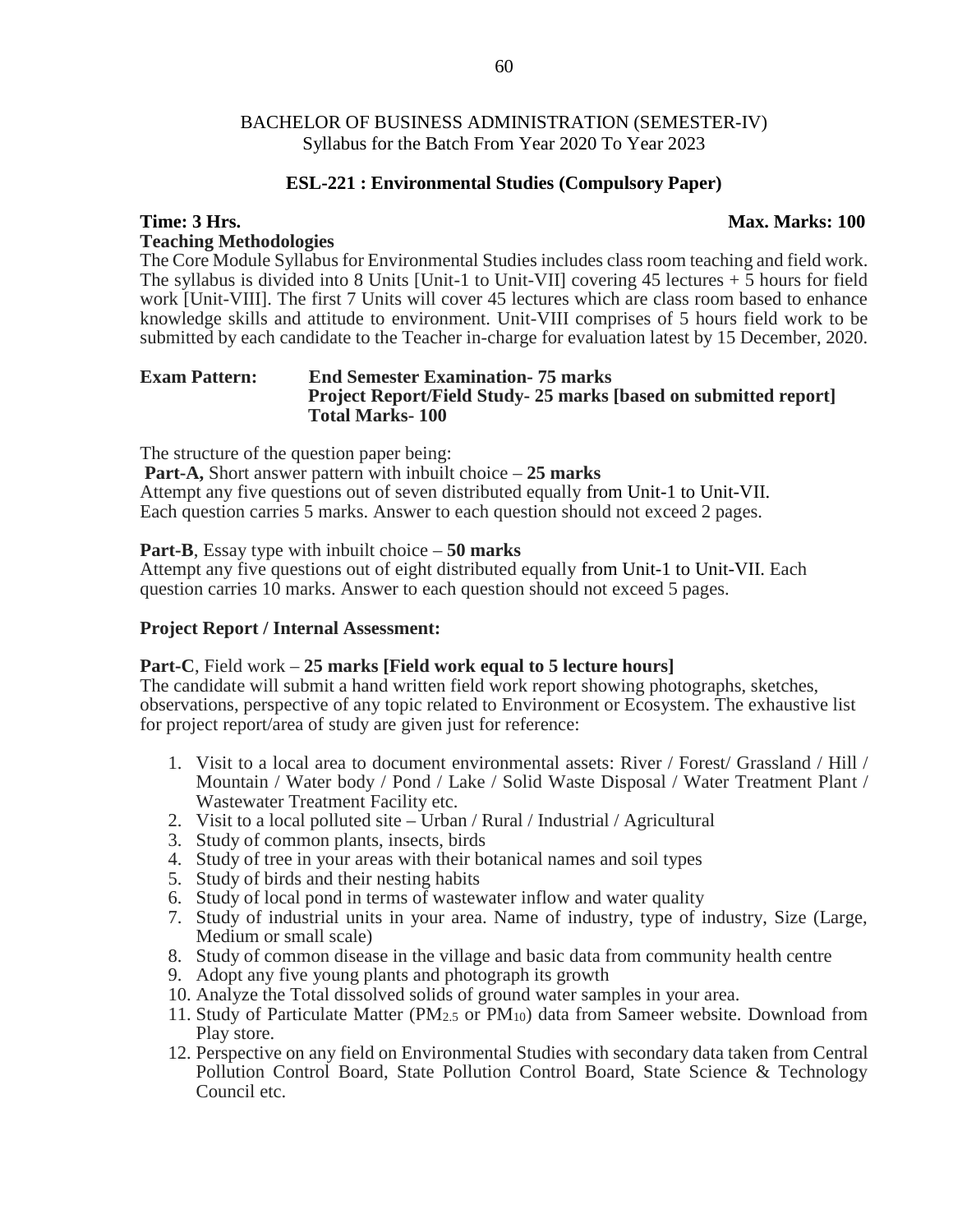# BACHELOR OF BUSINESS ADMINISTRATION (SEMESTER-IV)

Syllabus for the Batch From Year 2020 To Year 2023

### **Unit-I**

### **The multidisciplinary nature of environmental studies**

Definition, scope and importance, Need for public awareness

### **Unit-II**

### **Natural Resources: Renewable and non-renewable resources:**

Natural resources and associated problems.

- (a) Forest resources: Use and over-exploitation, deforestation, case studies. Timber extraction, mining, dams and their effects on forests and tribal people.
- (b) Water resources: Use and over-utilization of surface and ground water, floods, drought, conflicts over water, dams-benefits and problems.
- (c) Mineral resources: Use and exploitation, environmental effects of extracting and using mineral resources, case studies.
- (d) Food resources: World food problems, changes caused by agriculture and overgrazing, effects of modern agriculture, fertilizer-pesticide problems, water logging, salinity, case studies.
- (e) Energy resources: Growing energy needs, renewable and non-renewable energy sources, use of alternate energy sources, case studies.
- (f) Land resources: Land as a resource, land degradation, man induced landslides, soil erosion and
	- Role of an individual in conservation of natural resources.<br>
	 Equitable use of resources for sustainable lifestyles.
	-

**(8 Lectures)**

**(2 lectures)**

### **Unit-III**

- **Ecosystems**<br>
 Concept of an ecosystem
	- Structure and function of an ecosystem
	- Producers, consumers and decomposers<br>• Energy flow in the ecosystem
	-
	-
	- Ecological succession<br>• Food chains, food webs and ecological pyramids
	- Introduction, types, characteristic features, structure and function of the following ecosystem: Forest ecosystem, Grassland ecosystem, Desert ecosystem, Aquatic ecosystems (ponds, streams, lakes, rivers, ocean estuaries)

### **(6 Lectures)**

### **Unit-IV**

### **Biodiversity and its conservation**

- Introduction Definition: genetic, species and ecosystem diversity<br>• Biogeographical classification of India
- 
- Value of biodiversity: consumptive use, productive use, social, ethical aesthetic and option values
- Biodiversity at global, national and local levels India as a mega-diversity nation
- 
- Hot-spots of biodiversity
- Threats to biodiversity: habitat loss, poaching of wildlife, man wildlife conflicts Endangered and endemic species of India Conservation of biodiversity: In-situ and Ex-situ conservation of biodiversity
- 
- 

### **(8 Lectures)**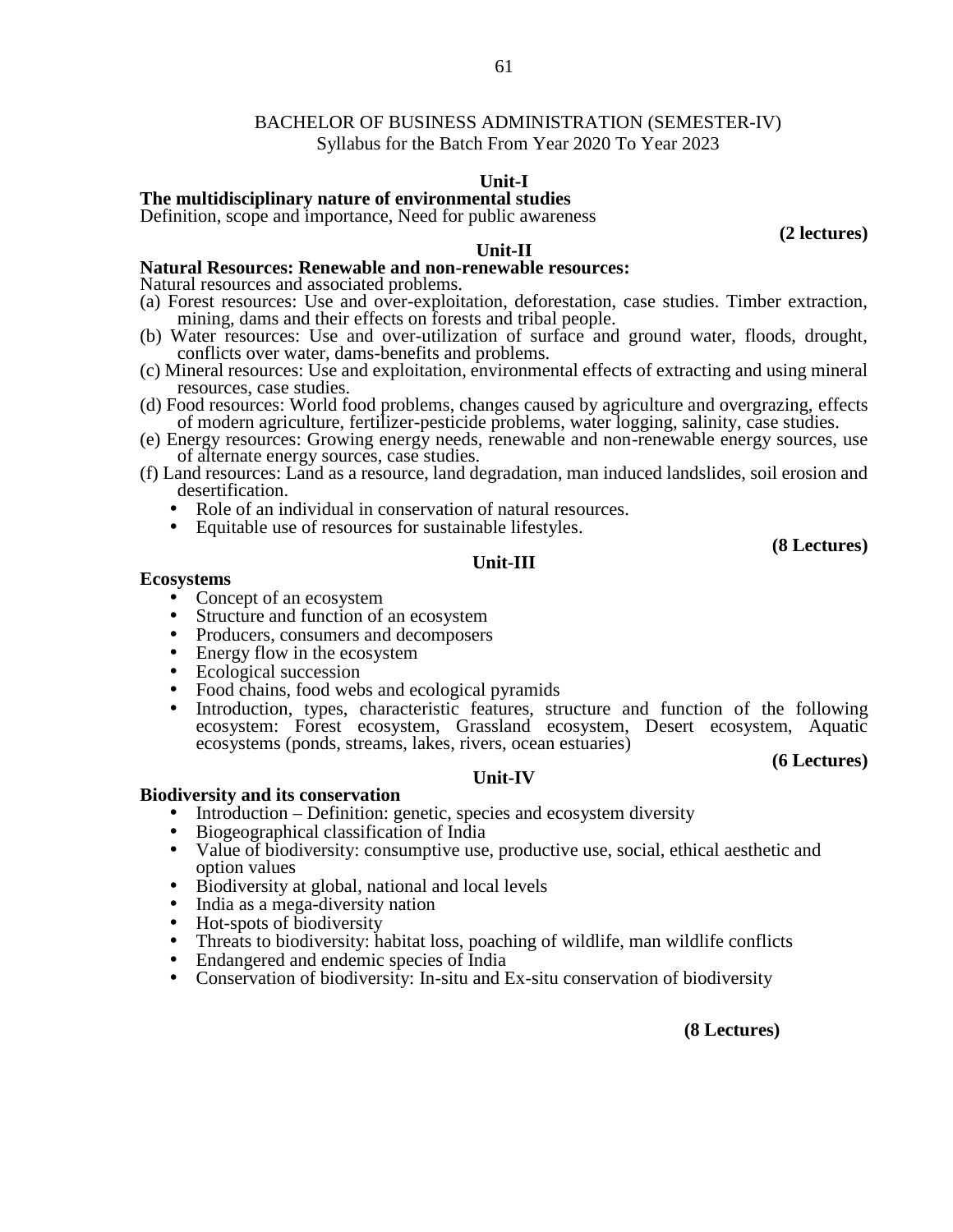### 62

### BACHELOR OF BUSINESS ADMINISTRATION (SEMESTER-IV) Syllabus for the Batch From Year 2020 To Year 2023

### **Unit-V**

### **Environmental Pollution**

**Definition** 

- Causes, effects and control measures of Air pollution, Water pollution, Soil pollution, Marine pollution, Noise pollution, Thermal pollution, Nuclear pollution
- Solid waste management: Causes, effects and control measures of urban and industrial
- Role of an individual in prevention of pollution<br>• Pollution case studies
- 
- $\bullet$  Disaster management: floods, earthquake, cyclone and landslides

**(8 Lectures)**

### **Unit-VI**

- 
- 
- **Social Issues and the Environment**<br>
 From unsustainable to sustainable development<br>
 Urban problems and related to energy<br>
 Water conservation, rain water harvesting, watershed management
	-
	-
	- Resettlement and rehabilitation of people; its problems and concerns. Case studies.<br>• Environmental ethics: Issues and possible solutions<br>• Climate change, global warming, acid rain, ozone layer depletion, nuclear accide
	- Wasteland reclamation
	-
	- Consumerism and waste products Environmental Protection Act, 1986
	- Air (Prevention and Control of Pollution) Act, 1981
	- Water (Prevention and control of Pollution) Act, 1974<br>• Wildlife Protection Act
	-
	-
	- Forest Conservation Act **Forest Conservation Act I**ssues involved in enforcement of environmental legislation
	- Public awareness

# **Unit-VII**<br>Human Population and the Environment

- **•** Population growth, variation among nations<br>
 Population explosion Family Welfare Programmes<br>
 Environment and human health
- 
- 
- Human Rights<br>• Value Education
- 
- 
- HIV / AIDS<br>• Women and Child Welfare
- Role of Information Technology in Environment and Human Health
- Case Studies

**(6 Lectures)**

**(7 Lectures)**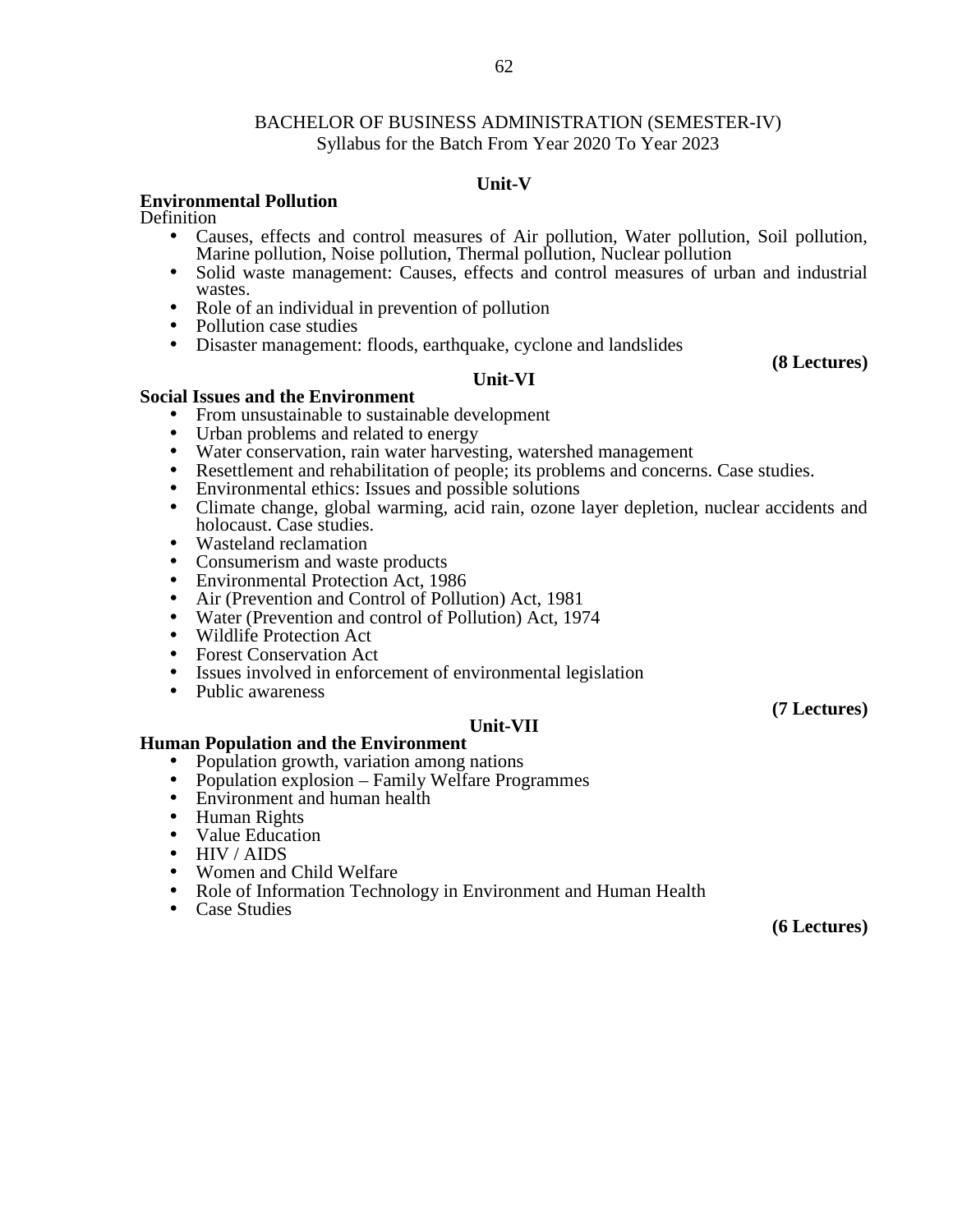# **Unit-VIII**

# **Field Work**

- Visit to a local area to document environmental assets river/forest/grassland/hill/mountain
- Visit to a local polluted site Urban / Rural / Industrial / Agricultural<br>
Study of common plants, insects, birds<br>
Study of simple ecosystems-pond, river, hill slopes, etc
- 
- 

# **(Field work equal to 5 lecture hours)**

# **ADVISORY FOR PUSHPA GUJRAL SCIENCE CITY, KAPURTHALA :**

The Under Graduate students studying Environmental Studies (Compulsory Paper for All UG College Courses) may be taken to Pushpa Gujral Science City, Kapurthala in lieu of Field study report of 25 marks.

Although students will submit a hand written reports with pictures/ graphs/ tables related to biodiversity, ecology, health, biotechnology, energy, water etc. in about 10 pages to the teacher in-charge.

Above advisory is issued to promote scientific temperament in undergraduate classes and is optional. Further, the report will only be considered if there will be a minimum strength of 25 students along with deputed teacher by the college**.**

# **References:**

- 1. Bharucha, E. 2005. Textbook of Environmental Studies, Universities Press, Hyderabad.
- 2. Down to Earth, Centre for Science and Environment, New Delhi.
- 3. Heywood, V.H. & Waston, R.T. 1995. Global Biodiversity Assessment, Cambridge House, Delhi.
- 4. Joseph, K. & Nagendran, R. 2004. Essentials of Environmental Studies, Pearson Education (Singapore) Pte. Ltd., Delhi.
- 5. Kaushik, A. & Kaushik, C.P. 2004. Perspective in Environmental Studies, New Age International (P) Ltd, New Delhi.
- 6. Rajagopalan, R. 2011. Environmental Studies from Crisis to Cure. Oxford University Press, New Delhi.
- 7. Sharma, J. P., Sharma. N.K. & Yadav, N.S. 2005. Comprehensive Environmental Studies, Laxmi Publications, New Delhi.
- 8. Sharma, P. D. 2009. Ecology and Environment, Rastogi Publications, Meerut.
- 9. State of India's Environment 2018 by Centre for Sciences and Environment, New Delhi
- 10. Subramanian, V. 2002. A Text Book in Environmental Sciences, Narosa Publishing House, New Delhi.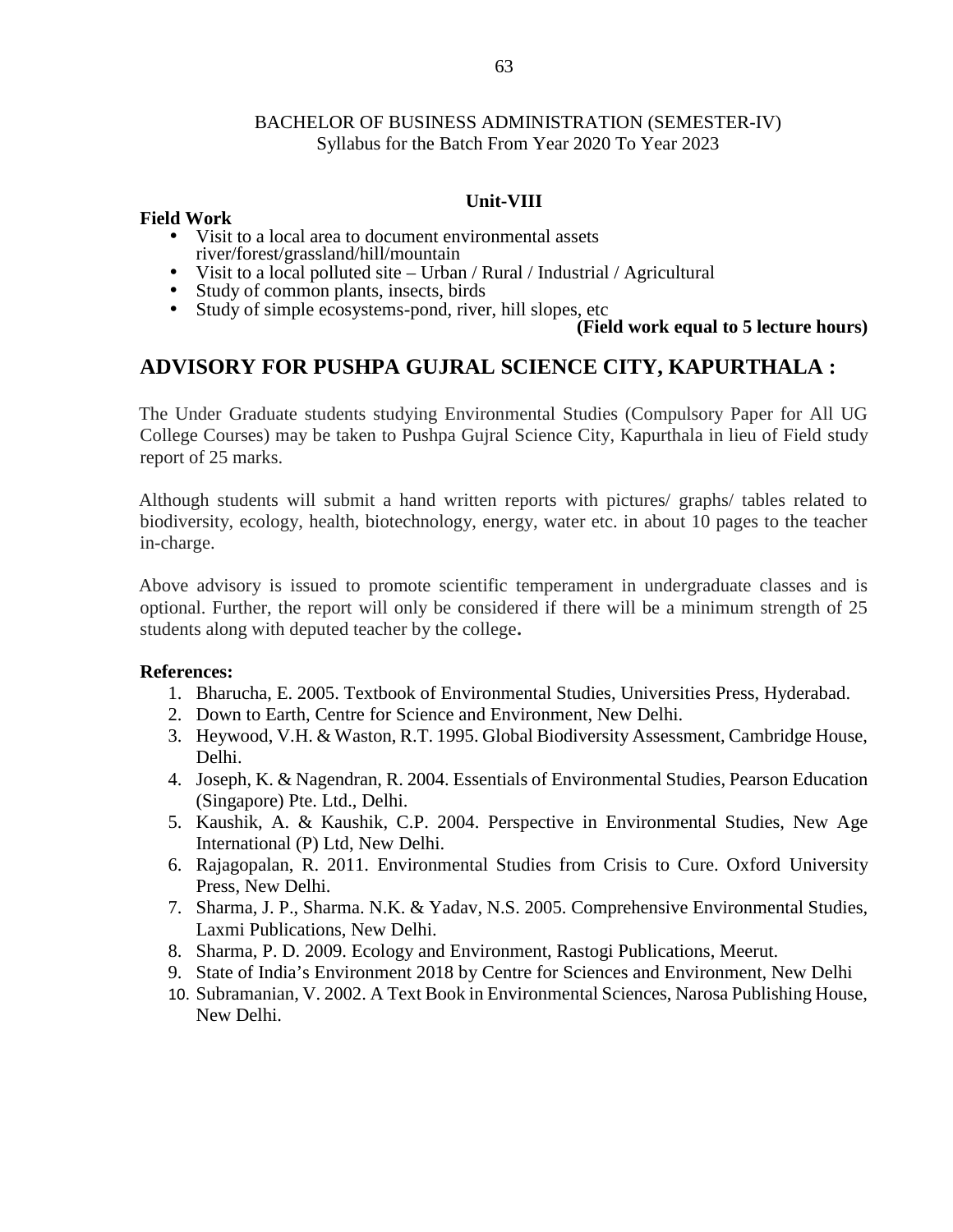### **BBA–501: ENGLISH COMPULSORY**

**Time: 3 Hours Max. Marks: 50**

### **Instructions for the Paper Setters:-**

Eight questions of equal marks (Specified in the syllabus) are to be set, two in each of the four Sections (A-D). Questions may be subdivided into parts (not exceeding four). Candidates are required to attempt five questions, selecting at least one question from each Section. The fifth question may be attempted from any Section.

### **Texts Prescribed:**

1. *All My Sons* by Arthur Miller

2. *Poems of Nature and Culture,* Guru Nanak Dev University, Amritsar

*Poems of Nature and Culture*

William Wordsworth: "The World is Too Much with Us"

Gordon Lord Byron: "She Walks in Beauty"

P.B. Shelly: "Ozymandias"

Alfred Lord Tennyson: "In Memoriam"

Robert Browning: "Meeting at Night"

Mathew Arnold: "Dover Beach"

W.B. Yeats: "Words"

Wilfred Owen: "Strange Meeting"

Robert Graves: "The Portrait"

W.H. Auden: "The Unknown Citizen"

Dylan Thomas: "Do not Go Gentle into That Good Night"

Ted Hughes: "The Thought-Fox"

Sylvia Plath: "Mirror"

Seamus Heaney: "Honeymoon Flight"

Rabindranath Tagore: "False Religion"

Nissim Ezekiel: "Night of Scorpion"

3. Formal letter and application writing, Resume Writing, Business Writing and Report writing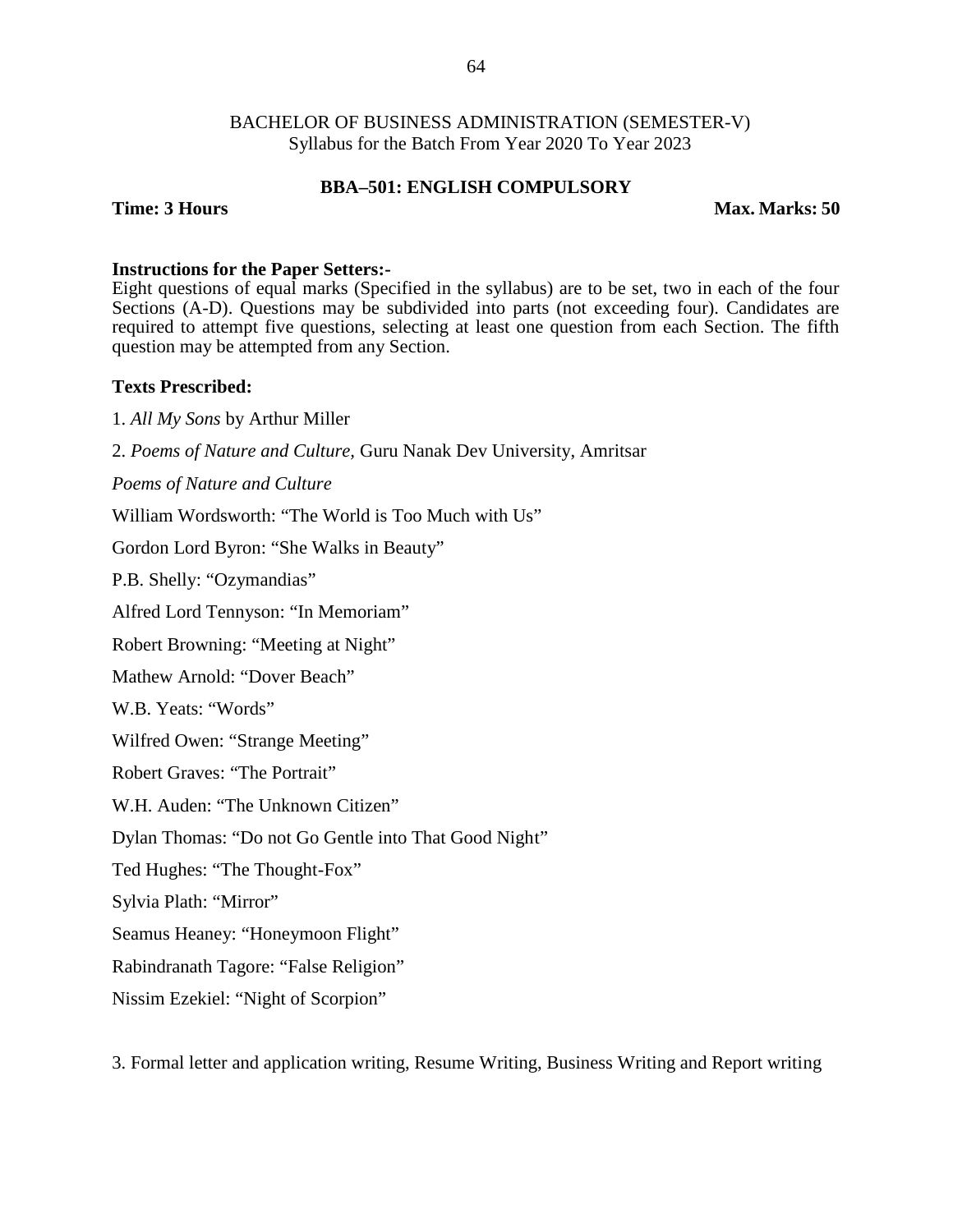### **The syllabus is divided into four sections as mentioned below:**

Section A- *All My Sons* by Arthur Miller the whole text.

Section B- Poems of Nature and Culture Guru Nanak University, Amritsar.

Section C- Formal Letter and Application Writing.

Section D- Business Writing and Report Writing, Resume Writing

### **Instructions for the paper-setter and distribution of marks:**

**The question paper will consist of four sections and distribution of marks will be as under:**

**The question paper will be divided into four sections:**

# **SECTION–A**

Section A will consist of two questions. Question one will consist of three short answer questions and the students are required to attempt any two. Each question will carry 4 marks. (2X4=8). Total weightage of this section is 15 marks.

Question two, an essay type question with internal choice will be set. It will carry 7 marks.  $(1X7=7)$ 

### **SECTION–B**

Three short answer type questions based on the central idea, theme, tone or style etc. of the prescribed poems will be set. The students are required to attempt any two. Each question carries three marks.  $(2x3=6)$  One question with internal choice requiring the students to explain a stanza with reference to the context will be set. (1x4=4) It carries four marks. One essay- type question with internal choice from the poems prescribed will be set. It carries five marks.  $(1x5=5)$ . Total weighage of this section is 15 marks.

### **SECTION–C**

Two questions will be set in this section. One question will be set on Formal Letter Writing. It carries five marks. Another question on Application Writing will be set. It also carries five marks.  $(5+5=10)$ 

### **SECTION–D**

Two questions will be set in this section. One question will be on Resume Writing/ Business Writing. It carries five marks. Another question based on ReportWriting will be set. It carries five marks.  $(5+5=10)$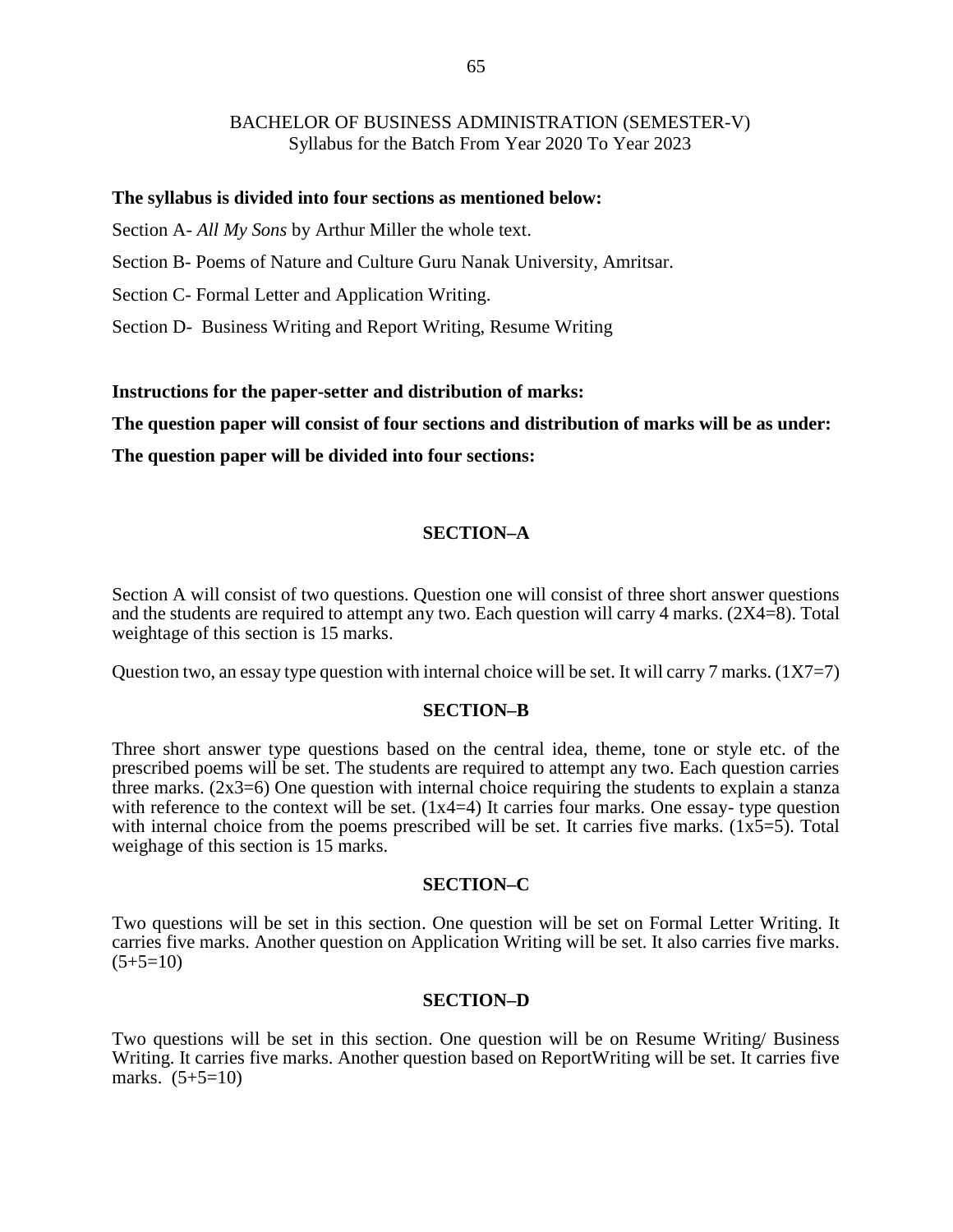# BACHELOR OF BUSINESS ADMINISTRATION (SEMESTER-V) Syllabus for the Batch From Year 2020 To Year 2023 BINESS ADMINISTRATION (the Batch From Year 2020 To Yo<br>**BBA-502 ਪੰ**ਜਾਬੀ (ਲਾਜ਼ਮੀ) BACHELOR OF BUSINESS ADMINISTRATION (SEMESTER-V)<br>Syllabus for the Batch From Year 2020 To Year 2023<br>**BBA-502 ਪੰ**ਜਾਬੀ (ਲਾਜ਼ਮੀ)<br>ਸਮਾਂ : 3 ਘੰਟੇ<br>Instructions for the Paper Setters:-

### **Instructions for the Paper Setters:-**

Eight questions of equal marks (Specified in the syllabus) are to be set, two in each of the four Sections (A-D). Questions may be subdivided into parts (not exceeding four). Candidates are required to attempt five questions, selecting at least one question from each Section. The fifth question may be attempted from any Section. ਕੁਲ<br>in the syllabus) are to be set, two in each of the fo<br>oot exceeding four). Candidates are required to atter<br>ection. The fifth question may be attempted from any<br>ਪਾਠ–ਕ੍ਰਮ ਅਤੇ ਪਾਠ–ਪੁਸਤਕਾਂ<br>ਸੈਕਸ਼ਨ - ਏ

# **ਸੈਕਸ਼ਨ - ਏ**

### ਚੋਣਵੀਆਂ ਪੰਜਾਬੀ ਕ**ਹਾਣੀਆਂ**

Questions may be subdivided into parts (not exceeding four). Candidates are required to attempt five questions,<br>selecting at least one question from each Section. The fifth question may be attempted from any Section.<br> **ਪਾ** (ਵਿਸ਼ਾ ਵਸਤੂ ∕ਸਾਰ ∕ਕਹਾਣੀ ਕਲਾ) (ਸੰਪਾ. ਡਾ. ਰਮਿੰਦਰ ਕੋਰ, ਪਬਲੀਕੇਸ਼ਨ ਬਿਊਰੋ, ਗੁਰੂ ਨਾਨਕ ਦੇਵ ਯੂਨੀਵਰਸਿਟੀ, ਅਮ੍ਰਿਤਸਰ, 2018)<br>(ਵਿਸ਼ਾ ਵਸਤੂ<sub>∕</sub>ਸਾਰ ਕਹਾਣੀ ਕਲਾ)<br>**ਏਹੁ ਹਮਾਰਾ ਜੀਵਣਾ** (ਨਾਵਲ) : ਦਲੀਪ ਕੋਰ ਟਿਵਾਣਾ (ਲੇਖਕ ਦਾ ਜੀਵਨ ਤੇ ਰਚਨਾ ਵਿਸ਼ਾ–<br>ਵਸਤ ⁄ਪਾਤਰ–ਚਿਤਰਨ)

# **ਸੈਕਸ਼ਨ - ਬੀ**

(ਵਿਸ਼ਾ ਵਸਤੂ<sub>৴</sub>ਸਾਰ৴ਕਹਾਣੀ ਕਲਾ)<br>**ਏਹੁ ਹਮਾਰਾ ਜੀਵਣਾ** (ਨਾਵਲ) : ਦਲੀਪ ਕੌਰ ਟਿਵਾਣਾ (ਲੇਖਕ ਦਾ ਜ<br>ਵਸਤੂ৴ਪਾਤਰ-ਚਿਤਰਨ)<br>(ੳ) ਲਗਪਗ 200 ਸ਼ਬਦਾਂ ਵਿਚ ਪੈਰ੍ਹਾ ਰਚਨਾ<br>(ਅ) ਸਰਲ ਅੰਗਰੇਜ਼ੀ ਪੈਰ੍ਹੇ ਦਾ ਪੰਜਾਬੀ ਵਿਚ ਅਨੁਵਾਦ<br>ਸੈਕਸ਼ਨ - ਡੀ

# **ਸੈਕਸ਼ਨ - ਸੀ**

- ੂੰ ਲਗਪਗ 200 ਸ਼ਬਦਾਂ ਵਿਚ ਪੈਰ੍ਹਾ ਰਚਨਾ<br>(ਸ਼) ਸਰਲ ਅੰਗਰੇਜ਼ੀ ਪੈਰ੍ਹੇ ਦਾ ਪੰਜਾਬੀ ਵਿਚ ਅ<br>ਵਿਆਕਰਨ :<br>(ੳ) ਪੰਜਾਬੀ ਧੁਨੀ ਵਿਉਂਤ<br>(ਅ) ਵਾਕਾਤਮਕ ਜੁਗਤਾਂ : ਮੇਲ ਤੇ ਅਧਿਕਾਰ<br>(ੲ) ਕਾਰਕ ਤੇ ਕਾਰਕੀ ਸੰਬੰਧ
- (ੳ) ਲਗਪਗ 200 ਸ਼ਬਦਾਂ ਵਿਚ ਪੈਰ੍ਹਾ ਰਚਨਾ<br>(ਅ) ਸਰਲ ਅੰਗਰੇਜ਼ੀ ਪੈਰ੍ਹੇ ਦਾ ਪੰਜਾਬੀ ਵਿਚ ਅਨੁਵਾਦ<br>ਵਿਆਕਰਨ :<br>(ੳ) ਪੰਜਾਬੀ ਧੁਨੀ ਵਿਉਂਤ<br>(ਅ) ਵਾਕਾਤਮਕ ਜੁਗਤਾਂ : ਮੇਲ ਤੇ ਅਧਿਕਾਰ<br>(ੲ) ਕਾਰਕ ਤੇ ਕਾਰਕੀ ਸੰਬੰਧ (ੳ) ਲਗਪਗ 200 ਸ਼ਬਦਾਂ ਵਿਚ ਪੈਰ੍ਹਾ ਰਚਨਾ<br>(ਅ) ਸਰਲ ਅੰਗਰੇਜ਼ੀ ਪੈਰ੍ਹੇ ਦਾ ਪੰਜਾਬੀ ਵਿਚ ਅਨੁਵਾਦ<br>ਵਿਆਕਰਨ :<br>(ੳ) ਪੰਜਾਬੀ ਧੁਨੀ ਵਿਉਂਤ<br>(ਅ) ਵਾਕਾਤਮਕ ਜੁਗਤਾਂ : ਮੇਲ ਤੇ ਅਧਿਕਾਰ<br>(ੲ) ਕਾਰਕ ਤੇ ਕਾਰਕੀ ਸੰਬੰਧ<br>ਸਹਾਇਕ ਪਸਤਕਾਂ

**ਸੈਕਸ਼ਨ - ਡੀ**

- **ਵਿਆਕਰਨ :**<br>(ੳ) ਪੰਜਾਬੀ ਧੁਨੀ ਵਿਉਂਤ
- (ਜ) ਜੁਲਤ ਜੁਲਾਤਸ਼ਜ <sub>ਗ</sub>ਹੂ ਤਾ ਪ੍ਰਜ<br>**ਵਿਆਕਰਨ :**<br>(ੳ) ਪੰਜਾਬੀ ਧੁਨੀ ਵਿਉਂਤ<br>(ਅ) ਵਾਕਾਤਮਕ ਜੁਗਤਾਂ : ਮੇਲ ਤੇ<br>(ੲ) ਕਾਰਕ ਤੇ ਕਾਰਕੀ ਸੰਬੰਧ<br>ਸਹਾਇਕ ਪੁਸਤਕਾਂ<br>1. ਬਲਦੇਵ ਸਿੰਘ ਧਾਲੀਵਾਲ, **ਪੰਜਾਬੀ**<br>2. ਡਾ. ਰਮਿੰਦਰ ਕੌਰ, ਪੰਜਾਬੀ ਕਹਾਣ
- 

- 
- 1. ਬਲਦੇਵ ਸਿੰਘ ਧਾਲੀਵਾਲ, **ਪੰਜਾਬੀ ਕਹਾਣੀ ਦਾ ਇਤਿਹਾਸ**, ਪੰਜਾਬੀ ਅਕਾਦਮੀ, ਦਿੱਲੀ।<br>2. ਡਾ. ਰਮਿੰਦਰ ਕੋਰ, **ਪੰਜਾਬੀ ਕਹਾਣੀ ਦੀ ਸ਼ਾਹਰਾਹ** (ਭੂਮਿਕਾ), ਰਵੀ ਸਾਹਿਤ ਪ੍ਰਕਾਸ਼ਨ, ਅੰਮ੍ਰਿਤਸਰ।<br>3. ਜੋਗਿੰਦਰ ਸਿੰਘ ਰਾਹੀ, ਰਮਿੰਦਰ ਕੋਰ, **ਪੰਜਾਬੀ ਕਹਾਣੀ ਦਾ ਸਫ਼**
- ਵਿਆਕਰਨ :<br>(ੳ) ਪੰਜਾਬੀ ਧੁਨੀ ਵਿਉਂਤ<br>(ਅ) ਵਾਕਾਤਮਕ ਜੁਗਤਾਂ : ਮੇਲ ਤੇ ਅਧਿਕਾਰ<br>(ੲ) ਕਾਰਕ ਤੇ ਕਾਰਕੀ ਸੰਬੰਧ<br>1. ਬਲਦੇਵ ਸਿੰਘ ਧਾਲੀਵਾਲ, **ਪੰਜਾਬੀ ਕਹਾਣੀ ਦਾ ਇਤਿਹਾਸ**, ਪੰਜਾਬੀ ਅਕਾਦਮੀ, ਦਿੱਲੀ।<br>2. ਡਾ. ਰਮਿੰਦਰ ਕੌਰ, **ਪੰਜਾਬੀ ਕਹਾਣੀ ਦੀ ਸ਼ਾਹਰਾਹ** (ਭੂਮਿਕਾ), ਰਵੀ ੱਨ) ਕਾਰਕਾਤਮਕ ਜੁਗਤਾਂ : ਮੇਲ ਤੇ ਅਧਿਕਾਰ<br>(ਅ) ਵਾਕਾਤਮਕ ਜੁਗਤਾਂ : ਮੇਲ ਤੇ ਅਧਿਕਾਰ<br>1. ਬਲਦੇਵ ਸਿੰਘ ਧਾਲੀਵਾਲ, **ਪੰਜਾਬੀ ਕਹਾਣੀ ਦਾ ਇਤਿਹਾਸ**, ਪੰਜਾਬੀ ਅਕਾਦਮੀ, ਦਿੱਲੀ।<br>1. ਬਲਦੇਵ ਸਿੰਘ ਧਾਲੀਵਾਲ, **ਪੰਜਾਬੀ ਕਹਾਣੀ ਦਾ ਇਤਿਹਾਸ**, ਪੰਜਾਬੀ ਅਕਾਦਮੀ, ਦਿੱਲੀ।<br>2. ਡਾ. ਮ**ਹਾਇਕ ਪੁਸਤਕਾਂ**<br>1. ਬਲਦੇਵ ਸਿੰਘ ਧਾਲੀਵਾਲ, **ਪੰਜਾਬੀ ਕਹਾਣੀ ਦਾ ਇਤਿਹਾਸ**, ਪੰਜਾਬੀ ਅਕਾਦਮੀ, ਦਿੱਲੀ।<br>2. ਡਾ. ਰਮਿੰਦਰ ਕੌਰ, **ਪੰਜਾਬੀ ਕਹਾਣੀ ਦੀ ਸ਼ਾਹਰਾਹ (ਭੂ**ਮਿਕਾ), ਰਵੀ ਸਾਹਿਤ ਪ੍ਰਕਾਸ਼ਨ, ਅੰਮ੍ਰਿਤਸਰ।<br>3. ਜੋਗਿੰਦਰ ਸਿੰਘ ਰਾਹੀ, ਰਮਿੰਦਰ ਕੌਰ, **ਪੰਜਾਬੀ** 1. ਬਲਦੇਵ ਸਿੰਘ ਧਾਲੀਵਾਲ, **ਪੰਜਾਬੀ ਕਹਾਣੀ ਦਾ ਇਤਿਹਾਸ**, ਪੰਜਾਬੀ ਅਕਾਦਮੀ, ਦਿੱਲੀ।<br>2. ਡਾ. ਰਮਿੰਦਰ ਕੋਰ, **ਪੰਜਾਬੀ ਕਹਾਣੀ ਦੀ ਸ਼ਾਹਰਾਹ** (ਭੂਮਿਕਾ), ਰਵੀ ਸਾਹਿਤ ਪ੍ਰਕਾਸ਼ਨ, ਅੰਮ੍ਰਿਤਸਰ।<br>3. ਜੋਗਿੰਦਰ ਸਿੰਘ ਰਾਹੀ, ਰਮਿੰਦਰ ਕੋਰ, **ਪੰਜਾਬੀ ਕਹਾਣੀ ਦਾ ਸਫ਼ਰ ਤੇ ਸ਼** 3. ਜੋਗਿੰਦਰ ਸਿੰਘ ਰਾਹੀ, ਰਮਿੰਦਰ ਕੋਰ, **ਪੰਜਾਬੀ ਕਹਾਣੀ ਦਾ ਸਫ਼ਰ ਤੇ ਸ਼ਾਸਤ੍ਰ** ਸਿੰਘ ਬ੍ਰਦਰਜ਼, ਅੰ<br>(ਭਾਗ ਦੂਜਾ)<br>4. ਬ੍ਰਹਮਜਗਦੀਸ਼ ਸਿੰਘ, **ਦਲੀਪ ਕੋਰ ਟਿਵਾਣਾ ਦੀ ਗਲਪ ਚੇਤਨਾ**, ਪੰਜਾਬੀ ਰਾਈਟਰਜ਼ ਕੋਆਪਰੇਟਿਵ<br>5. ਪ੍ਰੈਟੀ ਸੋਢੀ, **ਦਲੀਪ ਕੋਰ ਟਿਵਾਣਾ ਦੇ ਨਾ**
- (ਭਾਗ ਦੂਜਾ)<br>ਬਹਮਜਗਦੀਸ਼ ਸਿੰਘ, **ਦਲੀਪ ਕੌਰ ਟਿਵਾਣਾ ਦੀ ਗਲਪ ਚੇਤਨਾ**, ਪੰਜਾਬੀ ਰਾਈਟਰਜ਼ ਕੋਆਪਰੇਟਿਵ ਸੋਸਾਇਟੀ ਲਿਮਟਿਡ, ਲੁਧਿਆਣਾ।<br>ਪੈਟੀ ਸੋਢੀ, **ਦਲੀਪ ਕੋਰ ਟਿਵਾਣਾ ਦੇ ਨਾਵਲ : ਮਨੋਵਿਗਿਆਨਕ ਪਾਸਾਰ**, ਰਵੀ ਸਾਹਿਤ ਪਕਾਸ਼ਨ,
- 
- 
- 
- (ਭਾਗ ਦੂਜਾ)<br>4. ਬ੍ਰਹਮਜਗਦੀਸ਼ ਸਿੰਘ, **ਦਲੀਪ ਕੌਰ ਟਿਵਾਣਾ ਦੀ ਗਲਪ ਚੇਤਨਾ**, ਪੰਜਾਬੀ ਰਾਈਟਰਜ਼ ਕੋਆਪਰੇਟਿਵ<br>ਸੰਸਾਇਟੀ ਲਿਮਟਿਡ, ਲੁਧਿਆਣਾ।<br>5. ਪ੍ਰੀਟੀ ਸੋਢੀ, **ਦਲੀਪ ਕੌਰ ਟਿਵਾਣਾ ਦੇ ਨਾਵਲ : ਮਨੋਵਿਗਿਆਨਕ ਪਾਸਾਰ**, ਰਵੀ ਸਾਹਿਤ ਪ੍ਰਕਾਸ਼ਨ,<br>ਅੰਮ੍ਰਿਤਸਰ<br>7. ਮਿੰਨੀ ਸਲਵ 4. ਬ੍ਰਹਮਜਗਦੀਸ਼ ਸਿੰਘ, **ਦਲੀਪ ਕੌਰ ਟਿਵਾਣਾ ਦੀ ਗਲਪ ਚੇਤਨਾ**, ਪੰਜਾਬੀ ਰਾਈਟਰਜ਼ ਕੌਆਪਰੇਟਿਵ<br>ਸੰਸਾਇਟੀ ਲਿਮਟਿਡ, ਲੁਧਿਆਣਾ।<br>5. ਪ੍ਰੀਟੀ ਸੋਢੀ, **ਦਲੀਪ ਕੌਰ ਟਿਵਾਣਾ ਦੇ ਨਾਵਲ : ਮਨੋਵਿਗਿਆਨਕ ਪਾਸਾਰ**, ਰਵੀ ਸਾਹਿਤ ਪ੍ਰਕਾਸ਼ਨ,<br>ਅੰਮ੍ਰਿਤਸਰ<br>7. ਮਿੰਨੀ ਸਲਵਾਨ, **ਪੰਜਾਬੀ ਵ** ਜਲੰਧਰ।<br>**ਪੰਜਾਬੀ ਭਾਸ਼ਾ ਬੋਧ**, ਕਸਤੁਰੀ ਲਾਲ ਐਂਡ ਸੰਨਜ਼, ਅੰਮਿਤਸਰ। 5. ਪ੍ਰੋਟੀ ਸੋਢੀ, **ਦਲੀਪ ਕੌਰ ਟਿਵਾਣਾ ਦੇ ਨਾਵਲ : ਮਨੋਵਿਗਿਆਨਕ ਪਾਸਾਰ**, ਰਵੀ ਸਾਹਿਤ ਪ੍ਰਕਾਸ਼ਨ,<br>6. ਪ੍ਰੀਤਮ ਕੌਰ, **ਦਲੀਪ ਕੌਰ ਟਿਵਾਣਾ ਦੀ ਨਾਵਲ ਕਲਾ**, ਨੈਸ਼ਨਲ ਬੁੱਕ ਸ਼ਾਪ, ਦਿੱਲੀ।<br>7. ਮਿੰਨੀ ਸਲਵਾਨ, **ਪੰਜਾਬੀ ਵਿਆਕਰਨ : ਮੁੱਢਲੇ ਸੰਕਲਪ**, ਰਵੀ ਸਾਹਿਤ ਪ੍ਰਕਾਸ਼
-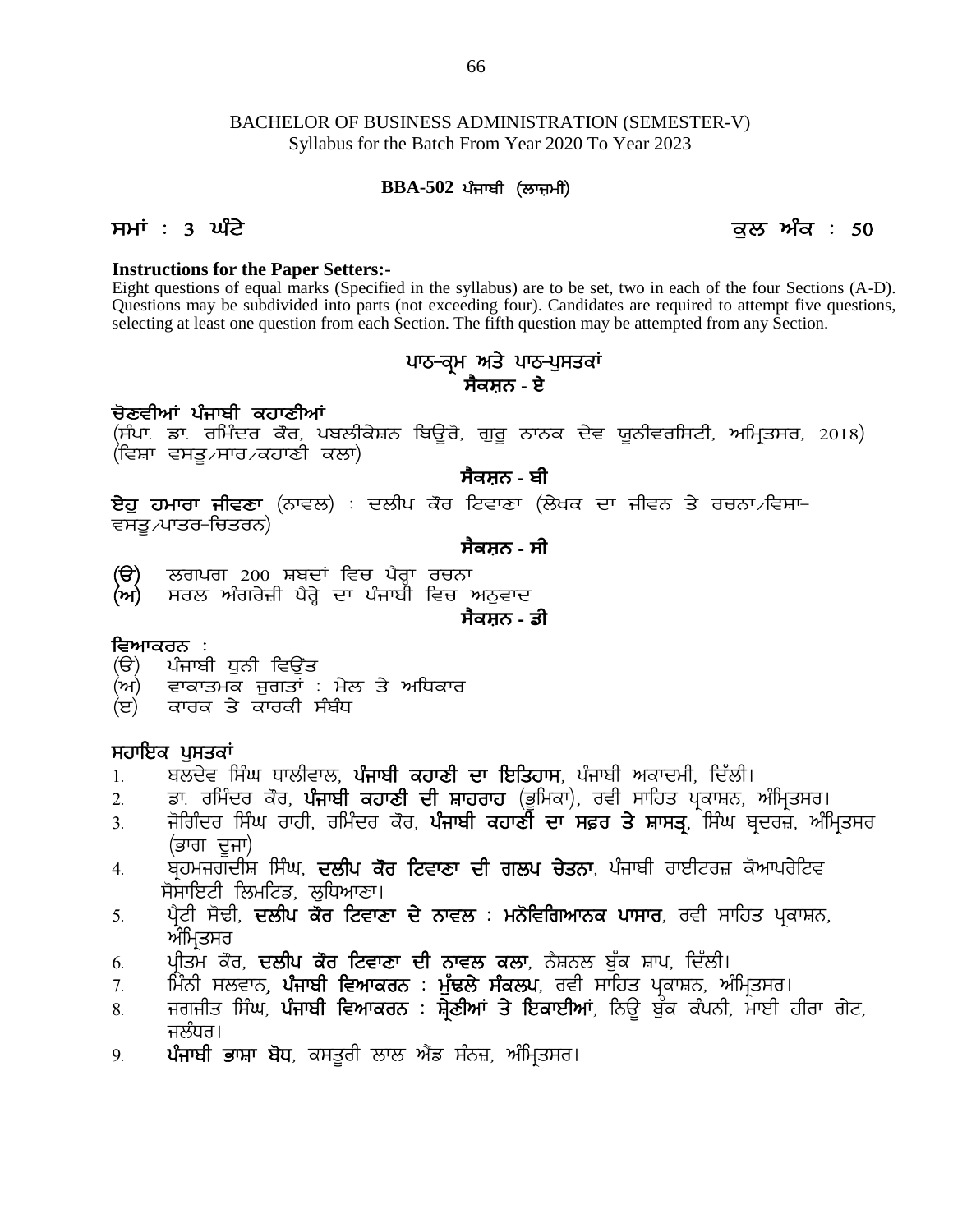# **BBA-502: ਮੁਢੱਲੀ ਪੰਜਾਬੀ (In Lieu of Punjabi Compulsory)**

### **Time: 3 Hrs. Marks: 50**

**Instructions for the Paper Setters:-** Eight questions of equal marks (Specified in the syllabus) are to be set, two in each of the four Sections (A-D). Questions may be subdivided into parts (not exceeding four). Candidates are required to attempt five questions, selecting at least one question from each Section. The fifth question may be attempted from any Section. the syllabus) are to be set, two<br>led into parts (not exceeding for at least one question from each<br>**थाठ-बू**भ<br>मैवम्<del>नठ-ष्टे</del> n the syllabus) are to be s<br>led into parts (not exceed)<br>i at least one question fro<br>**under**<br>**under**<br>**प्रोवसेट-पेंट**<br>स्ट्रे

s (A-D). Questions may be subdivided into pair<br>different tive questions, selecting at least on<br>may be attempted from any Section.<br>**ਪਾਠ-ਕ੍ਰਮ**<br>ਸਾਹਿਤ ਅਤੇ ਲੋਕ ਸਾਹਿਤ (ਮੁੱਢਲੀ ਜਾਣ ਪਛਾਣ)<br>ਲੋਕ ਕਾਵਿ (ਮੁੱਢਲੀ ਜਾਣ ਪਛਾਣ)<br>ਲੋਕ ਵਾਰਤਕ ਬਿਰਤਾ **ਖ-੦ ਪ੍ਰ**ਸ<br>ਸੈਕਸ਼ਨ<del>-</del>ਏ<br>ਾਣ)<br>)<br>ਸੈਕਸ਼ਨ<del>-</del>ਬੀ ਸਾਹਿਤ ਅਤੇ ਲੋਕ ਸਾਹਿਤ (ਮੁੱਢਲੀ ਜਾਣ<br>ਲੋਕ ਕਾਵਿ (ਮੁੱਢਲੀ ਜਾਣ ਪਛਾਣ)<br>ਲੋਕ ਵਾਰਤਕ ਬਿਰਤਾਂਤ (ਮੁੱਢਲੀ ਜਾਣ ਪਛ<br>ਸੁਹਾਗ (ਮੁੱਢਲੀ ਜਾਣ ਪਛਾਣ)<br>ਘੋੜੀਆਂ (ਮੁੱਢਲੀ ਜਾਣ ਪਛਾਣ)<br>ਸਿੱਠਣੀਆਂ (ਮੁੱਢਲੀ ਜਾਣ ਪਛਾਣ) ਸਾਹਿਤ ਅਤੇ ਲੋਕ ਸਾਹਿਤ (ਸੁਫਲੀ ਜਾਣ ਪ<br>ਲੋਕ ਕਾਵਿ (ਮੁੱਢਲੀ ਜਾਣ ਪਛਾਣ)<br>ਲੋਕ ਵਾਰਤਕ ਬਿਰਤਾਂਤ (ਮੁੱਢਲੀ ਜਾਣ ਪਛਾ<br>ਸੁਹਾਗ (ਮੁੱਢਲੀ ਜਾਣ ਪਛਾਣ)<br>ਘੋੜੀਆਂ (ਮੁੱਢਲੀ ਜਾਣ ਪਛਾਣ)<br>ਸਿੱਠਣੀਆਂ (ਮੁੱਢਲੀ ਜਾਣ ਪਛਾਣ)

ਸੁਹਾਗ (ਮੁੱਢਲੀ ਜਾਣ ਪਛਾਣ)<br>ਘੋੜੀਆਂ (ਮੁੱਢਲੀ ਜਾਣ ਪਛਾਣ)<br>ਸਿੱਠਣੀਆਂ (ਮੁੱਢਲੀ ਜਾਣ ਪਛਾਣ)<br>ਗਿੱਧਾ (ਮੁੱਢਲੀ ਜਾਣ ਪਛਾਣ)<br>ਭੁੰਸਰ (ਮੁੱਢਲੀ ਜਾਣ ਪਛਾਣ)<br>ਝੂਮਰ (ਮੁੱਢਲੀ ਜਾਣ ਪਛਾਣ)

# <sup>,</sup><br>ਸੈਕਸ਼ਨ<del>-</del>ਬੀ<br>ਸੈਕਸ਼ਨ<del>-</del>ਸੀ

# ਸੈਕਸ਼ਨ<del>-</del>ਸੀ<br>ਸੈਕਸ਼ਨ<del>-</del>ਸੀ<br>ਸੈਕਸ਼ਨ<del>-ਡੀ</del>

ਰਿੱਧਾ (ਮੁੱਢਲੀ ਜਾਣ ਪਛਾਣ)<br>ਭੰਗੜਾ (ਮੁੱਢਲੀ ਜਾਣ ਪਛਾਣ)<br>ਝੂਮਰ (ਮੁੱਢਲੀ ਜਾਣ ਪਛਾਣ)<br>ਲੋਕ ਖੇਡਾਂ (ਮੁੱਢਲੀ ਜਾਣ ਪਛਾਣ)<br>ਲੋਕ ਕਲਾਵਾਂ (ਮੁੱਢਲੀ ਜਾਣ ਪਛਾਣ)<br>ਪੁਸਤਕਾਂ ਤੂਜਰ (ਸੁਫ਼ਲਮ ਜਾਣ ਖਛਾਣ*)*<br>ਲੋਕ ਖੇਡਾਂ (ਮੁੱਢਲੀ ਜਾਣ ਪਛਾਣ<br>ਲੋਕ ਤਮਾਸ਼ੇ (ਮੁੱਢਲੀ ਜਾਣ ਪਛਾਨ<br>ਲੋਕ ਕਲਾਵਾਂ (ਮੁੱਢਲੀ ਜਾਣ ਪਛਾ<br>ਸਹਾਇਕ ਪੁਸਤਕਾਂ<br>1. ਸੋਹਿੰਦਰ ਸਿੰਘ ਬੇਦੀ, **ਲੋਕਧਾਰਾ ਅਤੇ ਸ**<br>2. ਸੁਹਿੰਦਰ ਸਿੰਘ ਬੇਦੀ, **ਪੰਜਾਬ ਦੀ ਲੋਕਧਾ** 

- 1. ਸੋਹਿੰਦਰ ਸਿੰਘ ਬੇਦੀ, **ਲੋਕਧਾਰਾ ਅਤੇ ਸਾਹਿਤ**, ਪੰਜਾਬੀ ਰਾਈਟਰਜ਼, ਨਵੀਂ ਦਿੱਲੀ।<br>2. ਸਹਿੰਦਰ ਸਿੰਘ ਬੇਦੀ. **ਪੰਜਾਬ ਦੀ ਲੋਕਧਾਰਾ**. ਨੈਸ਼ਨਲ ਬੱਕ ਟਰੱਸਟ, ਦਿੱਲੀ।
- 2. ਸੁਹਿੰਦਰ ਸਿੰਘ ਬੇਦੀ, **ਪੰਜਾਬ ਦੀ ਲੋਕਧਾਰਾ**, ਨੈਸ਼ਨਲ ਬੁੱਕ ਟਰੱਸਟ, ਦਿੱਲੀ।<br>3. ਕਰਨਜੀਤ ਸਿੰਘ**. ਪੰਜਾਬੀ ਲੋਕਧਾਰਾ ਅਤੇ ਲੋਕ ਜੀਵਨ.** ਨਵਯੱਗ ਪਬਲਿਸ਼ਰ
- ਕਰਨਜੀਤ ਸਿੰਘ, **ਪੰਜਾਬੀ ਲੋਕਧਾਰਾ ਅਤੇ ਲੋਕ ਜੀਵਨ**, ਨਵਯੁੱਗ ਪਬਲਿਸ਼ਰਜ਼, ਦਿੱਲੀ।
- 4. ਕਰਨੈਲ ਸਿੰਘ ਥਿੰਦ, **ਲੋਕਯਾਨ ਤੇ ਮੱਧਕਾਲੀਨ ਸਾਹਿਤ**, ਰਵੀ ਸਾਹਿਤ ਪ੍ਰਕਾਸ਼ਨ, ਅੰਮ੍ਰਿਤਸਰ।<br>5. ਨਵਰਤਨ ਕਪਰ, **ਪੰਜਾਬ ਦੇ ਲੋਕ ਤਿਓਹਾਰ**, ਪੰਜਾਬੀ ਯੂਨੀਵਰਸਿਟੀ, ਪਟਿਆਲਾ।
- ਨਵਰਤਨ ਕਪੂਰ, **ਪੰਜਾਬ ਦੇ ਲੋਕ ਤਿਓਹਾਰ**, ਪੰਜਾਬੀ ਯੂਨੀਵਰਸਿਟੀ, ਪਟਿਆਲਾ।
- 6. ਜੀਤ ਸਿੰਘ ਜੋਸ਼ੀ, **ਲੋਕਧਾਰਾ ਤੇ ਪੰਜਾਬੀ ਲੋਕਧਾਰਾ**, ਵਾੱਰਿਸ ਸ਼ਾਹ ਫਾਉਂਡੇਸ਼ਨ, ਅੰਮ੍ਰਿਤਸਰ।<br>7. ਜੋਗਿੰਦਰ ਸਿੰਘ ਕੈਰੋਂ. **ਪੰਜਾਬੀ ਕਹਾਣੀਆਂ ਦਾ ਸੰਰਚਨਾਤਮਕ ਅਧਿਐਨ.** ਪੰਜਾਬੀ ਯੂਨੀਵਰੀ
- 2. ਮੁਸ਼ਹਦਰ ਸਿਘ ਬਦਾ, **ਪਜਾਬ ਦਾ ਲਕਧਾਰਾ**, ਨਸ਼ਨਲ ਬੁਕ ਟਰਸਟ, ਦਿਲਾ।<br>3. ਕਰਨਜੀਤ ਸਿੰਘ, **ਪੰਜਾਬੀ ਲੋਕਧਾਰਾ ਅਤੇ ਲੋਕ ਜੀਵਨ**, ਨਵਯੁੱਗ ਪਬਲਿਸ਼ਰਜ਼, ਦਿੱਲੀ।<br>4. ਕਰਨੈਲ ਸਿੰਘ ਥਿੰਦ, **ਲੋਕਯਾਨ ਤੇ ਮੱਧਕਾਲੀਨ ਸਾਹਿਤ**, ਰਵੀ ਸਾਹਿਤ ਪ੍ਰਕਾਸ਼ਨ, ਅੰਮ੍ਰਿਤਸਰ।<br>5. ਨਵਰਤਨ 3. ਕਰਨਜੀਤ ਸਿਘ, **ਪੰਜਾਬੀ ਲਕਧਾਰਾ ਅਤੇ ਲੋਕ ਜੀਵਨ**, ਨਵਯੁੰਗ ਪਬੀਲੇਸ਼ਰਜ਼, ਦਿਲੀ।<br>4. ਕਰਨੈਲ ਸਿੰਘ ਥਿੰਦ, **ਲੋਕਯਾਨ ਤੇ ਮੱਧਕਾਲੀਨ ਸਾਹਿਤ**, ਰਵੀ ਸਾਹਿਤ ਪ੍ਰਕਾਸ਼ਨ, ਅੰਮ੍ਰਿਤਸਰ।<br>5. ਨਵਰਤਨ ਕਪੂਰ, **ਪੰਜਾਬ ਦੇ ਲੋਕ ਤਿਓਹਾਰ**, ਪੰਜਾਬੀ ਯੂਨੀਵਰਸਿਟੀ, ਪਟਿਆਲਾ।
- 
- 9. ਭੁਪਿੰਦਰ ਸਿੰਘ ਖਹਿਰਾ, **ਲੋਕਯਾਨ ਭਾਸ਼ਾ ਤੇ ਸਭਿਆਚਾਰ**, ਪੈਂਪਸੂ ਬੁੱਕ ਸ਼ਾਪ, ਪਟਿਆਲਾ।<br>10. ਨਾਹਰ ਸਿੰਘ, **ਲੋਕ ਕਾਵਿ ਦੀ ਸਿਰਜਣ ਪਕਿਆ**, ਲੋਕਗੀਤ ਪਕਾਸ਼ਨ, ਚੰਡੀਗੜ।
- 10. ਨਾਹਰ ਸਿੰਘ, **ਲੋਕ ਕਾਵਿ ਦੀ ਸਿਰਜਣ ਪ੍ਰਕ੍ਰਿਆ**, ਲੋਕਗੀਤ ਪ੍ਰਕਾਸ਼ਨ, ਚੰਡੀਗੜ੍ਹ।<br>11. ਗਰਮੀਤ ਸਿੰਘ. **ਪੰਜਾਬੀ ਲੋਕਧਾਰਾ ਦੇ ਕੁਝ ਪੱਖ**. ਦੀ ਪੰਜਾਬੀ ਰਾਈਟਰਜ਼ ਕੋਆਪ
- ਗੁਰਮੀਤ ਸਿੰਘ, **ਪੰਜਾਬੀ ਲੋਕਧਾਰਾ ਦੇ ਕੁੰਝ ਪੇਂਖ**, ਦੀ ਪੰਜਾਬੀ ਰਾਈਟਰਜ਼ ਕੋਆੱਪਰੇਟਿਵ ਸੁਸਾਇਟੀ ਲਿਮਟਿਡ, ਲਧਿਆਣਾ।
- 12. <sup>ੱ</sup> ਦਰਿਆ, **ਪੰਜਾਬੀ ਲੋਕਧਾਰਾ ਅਧਿਐਨ : ਵਿਭਿੰਨ ਪਾਸਾਰ**, ਰਵੀ ਸਾਹਿਤ ਪਕਾਸ਼ਨ, ਅੰਮਿਤਸਰ।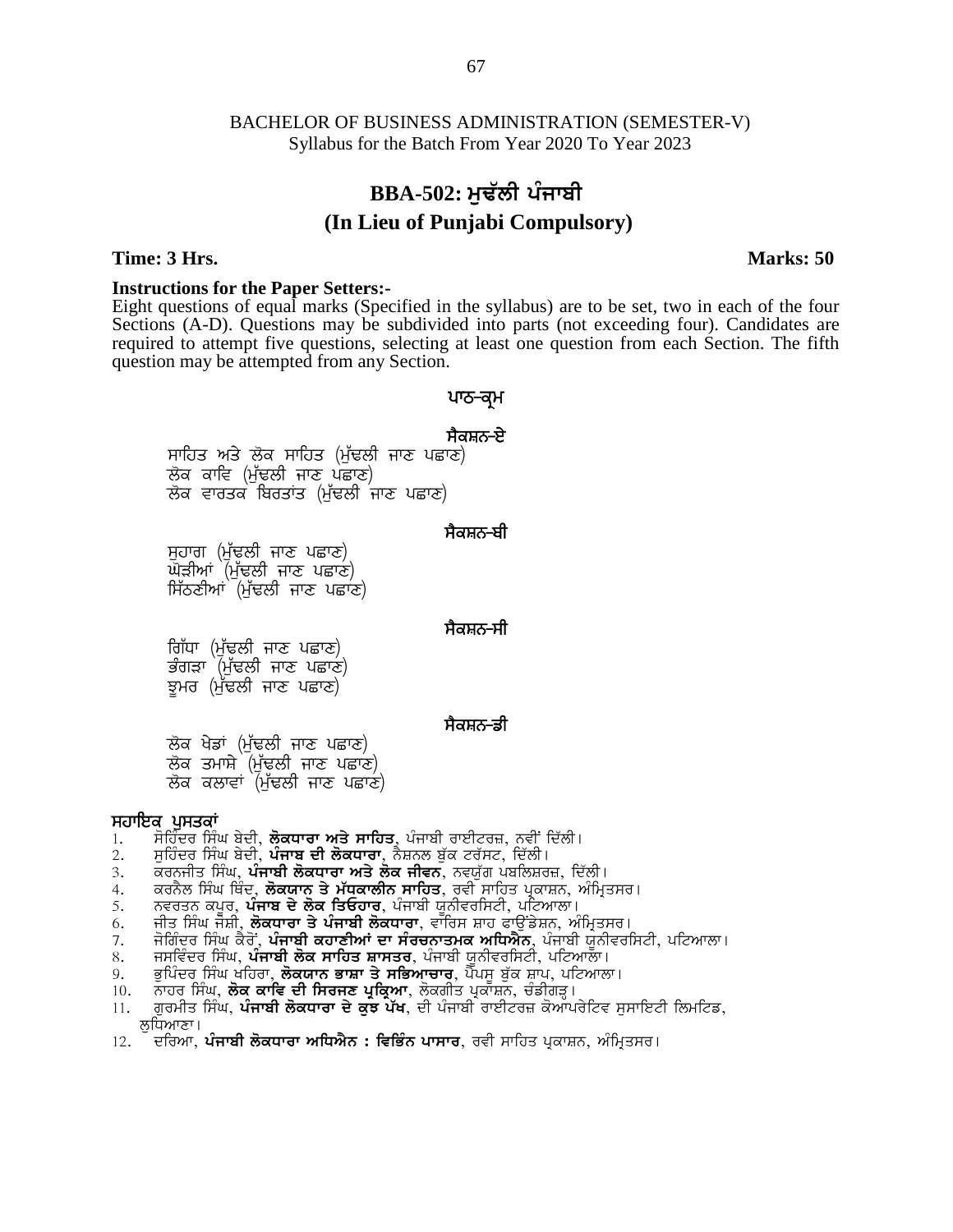### **BBA-502: Punjab History & Culture (From 1849-1947 A.D) (Special Paper in lieu of Punjabi compulsory)**

### **Instructions for the Paper Setters**

Eight questions of equal marks (Specified in the syllabus) are to be set, two in each of the four Sections (A-D). Questions may be subdivided into parts (not exceeding four). Candidates are required to attempt five questions, selecting at least one question from each Section. The fifth question may be attempted from any Section.

### **SECTION- A**

- 1. First Anglo-Sikh War.
- 2. Annexation of Punjab by the British and Board of Administration

### **SECTION--B**

- 3. British Policy towards agriculture, industry, trade and commerce.
- 4. Spread of modern education

### **SECTION--C**

- 5. Social religious reform movements: Namdhari, Singh Sabha and Arya Samaj
- 6. Gadhar Movement and Jallianwala Bagh tragedy

### **SECTION--D**

- 7. Gurdwara Reform Movement
- 8. Contribution to freedom struggle: Non-cooperation; HSRA and Quit India Movement.

### **Suggested Readings**

- 1. Singh, Fauja, *History and Culture of the Punjab*, Part II, Publication Bureau, Punjabi University, Patiala, 1987.
- 2. Singh, Fauja , *Freedom Struggle in the Punjab*, Publication Bureau, Punjabi University, Patiala, 1974.
- 3. Grewal, J.S., *The Sikhs of the Punjab*, New Cambridge House, New Delhi, 2005.
- 4. Singh,Kushwant , *A History of the Sikhs*. Vol. II (1839-1998), Oxford University Press, Delhi, 1991.
- 5. Rai, Satya. M (1978), *Heroic Tradition in the Punjab (1900-1947*). Punjabi University, Patiala, 1978.
- 6. Chopra, P.N.& Das, M.N. (1974), *A Social, Cultural & Economic History of India.* Vol.III, Macmillan India, 1974.
- 7. Yadav, K.C. , *Haryana Aitihasik Simhavalokan* (Hindi). Haryana Sahitya Akademy, Chandigarh, 1991.
- 8. Saini B. S, *The Social & Economic History of the Punjab 1901-1939,* Ess Ess Publications, Delhi, 1975.
- 9. Mittal, S.C, *Freedom Movement in the Punjab (1905-29),* Concept Publishing Company Delhi, 1977.

# **Time: 3 Hours Max. Marks : 50**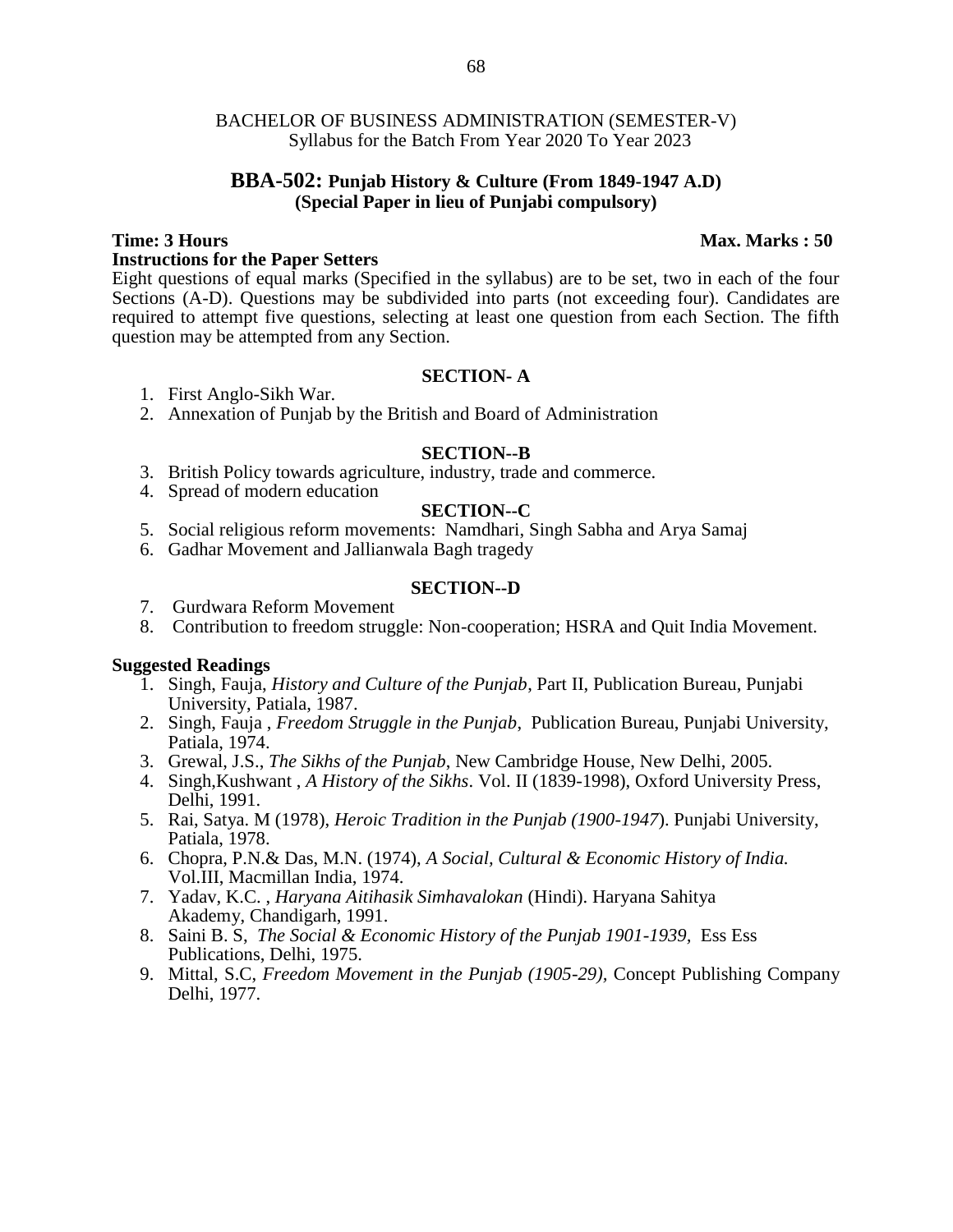### **BBA- 503 COMPANY LAW**

### **Time: 3 Hours Max. Marks : 50**

**Instructions for the Paper Setters** Eight questions of equal marks (Specified in the syllabus) are to be set, two in each of the four Sections (A-D). Questions may be subdivided into parts (not exceeding four). Candidates are required to attempt five questions, selecting at least one question from each Section. The fifth question may be attempted from any Section.

# **Section A**

**Company** – Meaning, Latest Amendments, Features, Types , Formation: Promotion and Registration, Preliminary contracts, Limited Liability Partnership, One Person Company. **Memorandum of Association**: Meaning, Importance, Contents, Alteration, Doctrine of Ultra Vires.

### **Section B**

**Article of Association**: Meaning, Contents, Alteration, Differences between Memorandum of Association and Articles of Association, Constructive notice of Memorandum and Article, Doctrine of Indoor Management.

**Prospectus**: Definition, Dating and Registration of Prospectus, Kind of Prospectus: Shelf Prospectus, Deemed Prospectus, Abridged Prospectus, Red herring Prospectus, Liability for Misstatement in prospectus.

# **Section C**

**Share Capital**: Kinds, Classes of Capital, Alteration of Capital, Further issue of Capital, Voting Rights. Transfer and transmission of shares

**Board of Directors**: Directors Powers, duties, appointment, removal, legal position, Borrowing Powers, Managerial Remuneration. Women Directors.

### **Section D**

**Company Meetings**:-Rules of Meetings, Annual general meeting, extraordinary general meeting, Meeting of BOD, Quorum for different meetings, Kinds of resolutions, dividend, Procedure for Conducting Meetings (including Board meetings).

**Winding Up**- Modes of Winding up, Commencement and Procedure of Winding up and Consequences of Winding up order.

### **Suggested Readings:**

1. Avtar Singh, "Company Law".

2. N. D. Kapoor, "Company Law & Secretarial Practice".

### *Note I:* **The latest editions of the books should be followed***.*

*Note II:* **The teacher will use simulation method and will hold at least one statutory meeting, one Annual General Meeting, one Extraordinary Meeting and one Board Meeting.**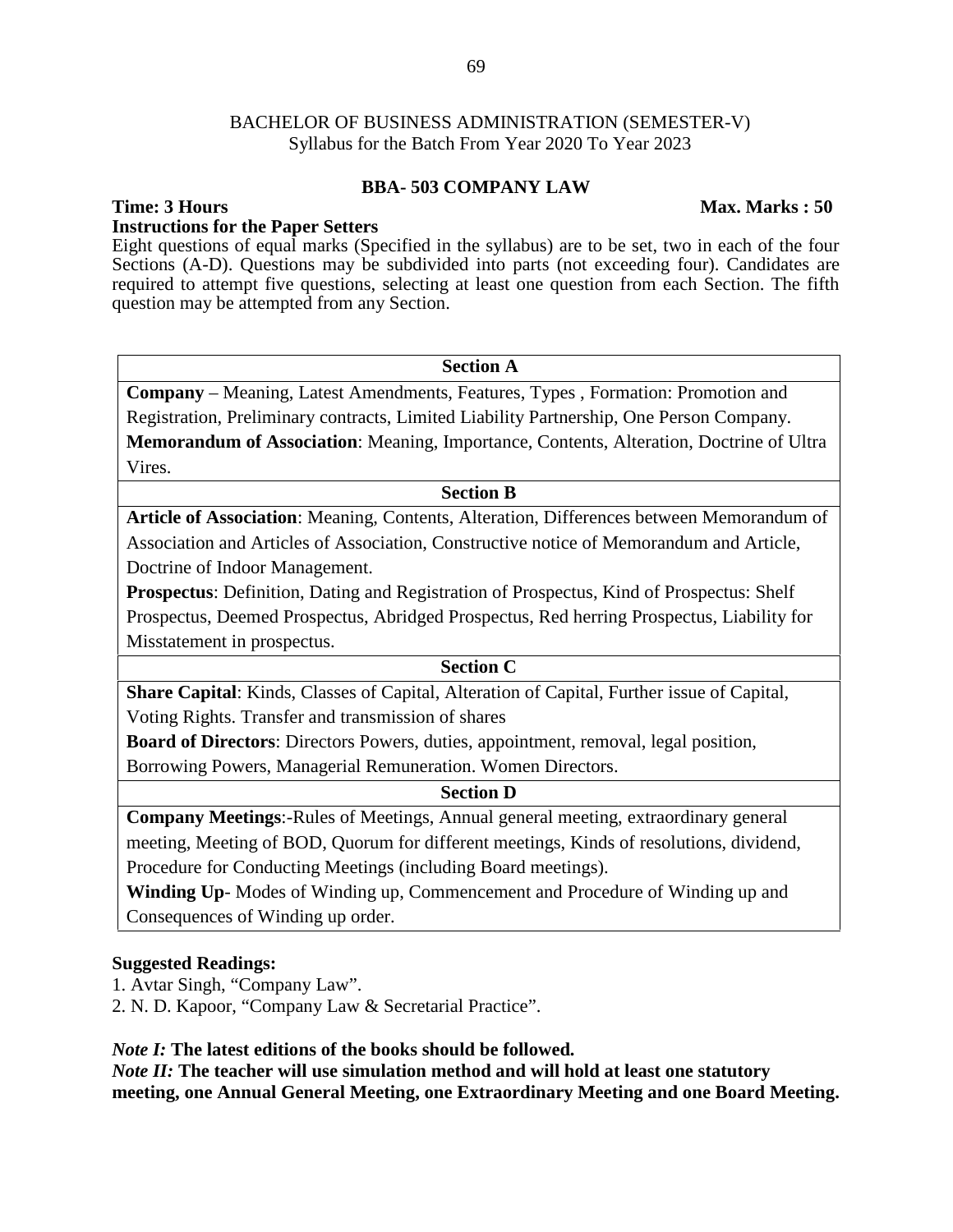### **BBA-504 ENTERPRENEURSHIP AND SMALL BUSINESS**

### **Instructions for the Paper Setters**

Eight questions of equal marks (Specified in the syllabus) are to be set, two in each of the four Sections (A-D). Questions may be subdivided into parts (not exceeding four). Candidates are required to attempt five questions, selecting at least one question from each Section. The fifth question may be attempted from any Section.

### **Section A**

**Concept of Entrepreneurship:** The Entrepreneur: Definition, nature, and characteristics of entrepreneurship. Emergence of entrepreneurial class including women entrepreneurs. The concept of joint stock company, public company, private company, government company, partnership company, Hindu undivided family

### **Section B**

Theories of entrepreneurship; Characteristics of Entrepreneur Leadership risk taking, decision making and business planning. Innovation and entrepreneurship, entrepreneurial behavior and motivation. Socio-economic environment and the entrepreneur.

### **Section C**

**Entrepreneurial Development Programmes-**Their relevance and achievements, Role of government in organising such programmes. Critical Evaluation

**Small Business as a Seed Bed of Entrepreneurship:** Concept of business venture. The start-up process: Concept, Plan, Implementation, Initial Strategic Planning, Product and Marketing Scope, Legal and tax consideration, risk analysis and financial considerations.

### **Section D**

Profit Planning in Small Enterprise: Growth Strategies and diversification. Finance Management in current operations and expansion of capital.

Role of Small Business in the national economy. National Policies for small business development. Government and Non-Governmental assistance.

Contribution of Commercial Banks in Promoting and servicing small business. Small business and modern technology.

### **Time: 3 Hours Max. Marks : 50**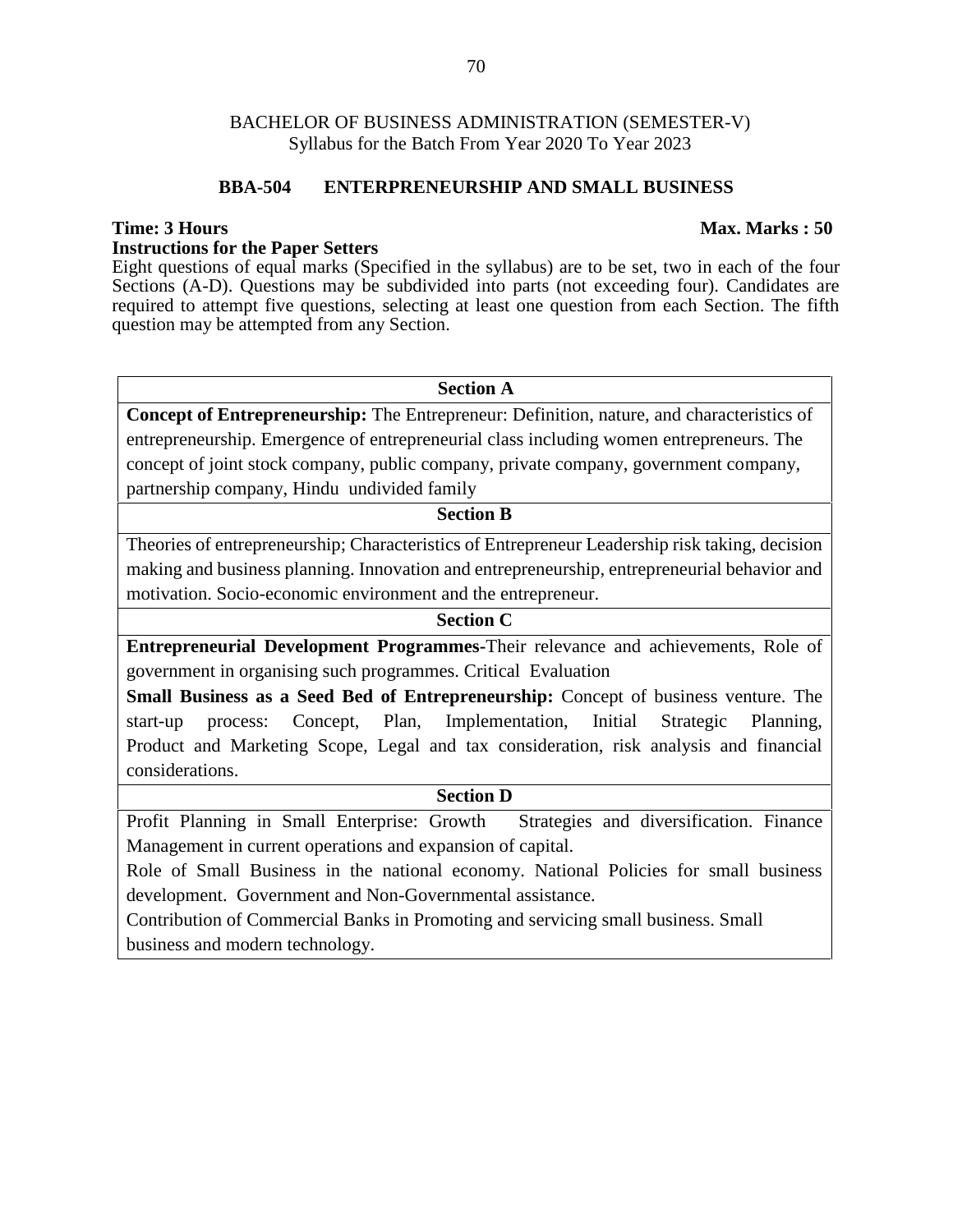### **Suggested Readings:**

- 1. Hall, B. Pricke; and Royce L. Brahamson, "Small Business Management".
- 2. Kenneth R., Van Voorthis, "Enterpreneurship and Small Business Management".
- 3. Hans Schollhammer and Arthur H. Kuriloff, "Enterpreneurship and Small Business Management".
- 4. Joseph R. Mancuso, "How to Start, Finance and Manage Your Own Small Business".
- 5. Sharma, R.A, "Enterpreneurial Change in Indian Industries".
- 6. Dhar, P.N. and Lydall H.F.,"The Role of Small Enterprises in Indian Economic Development".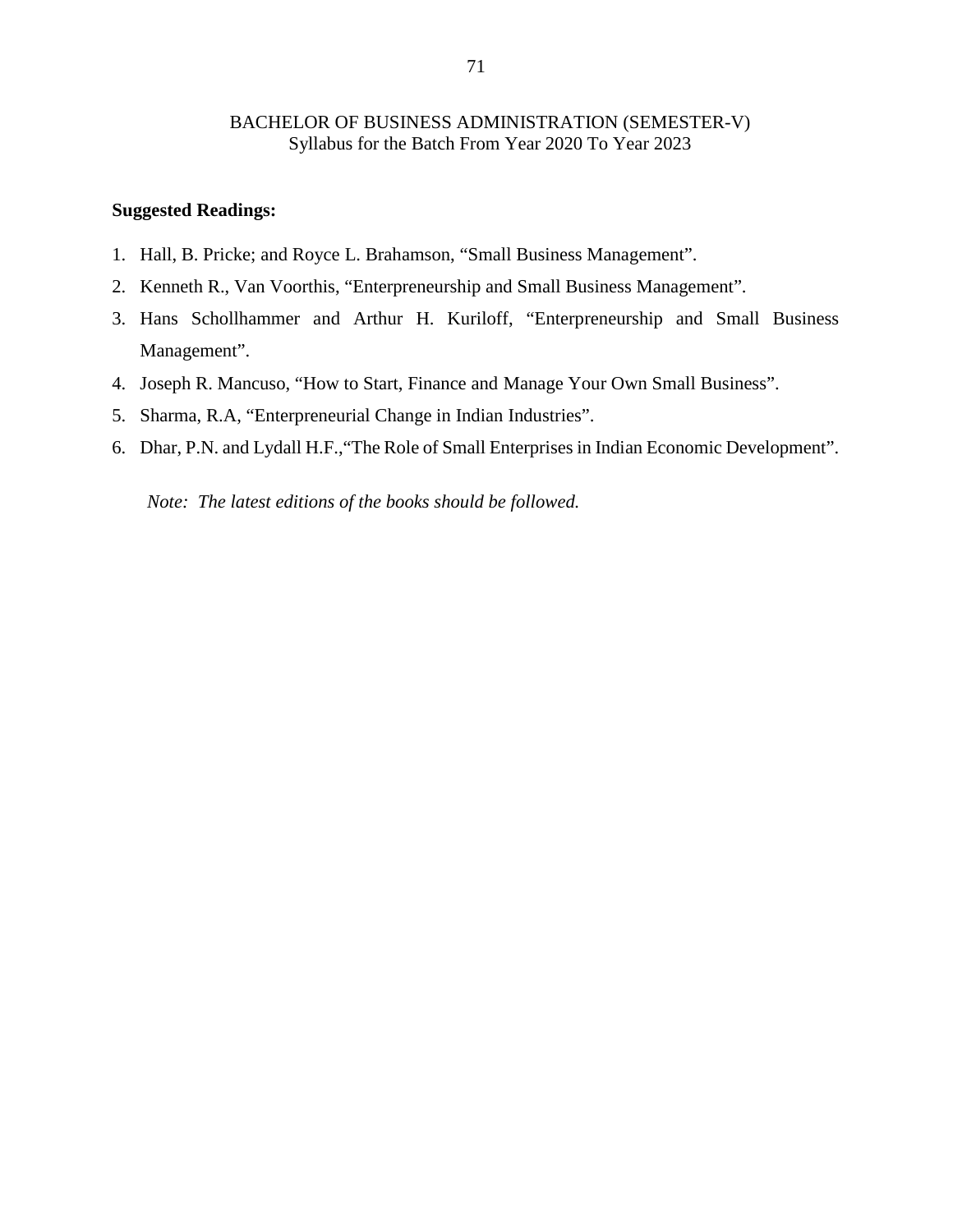# **BBA- 505 COST ACCOUNTING**

# **Instructions for the Paper Setters**

Eight questions of equal marks (Specified in the syllabus) are to be set, two in each of the four Sections (A-D). Questions may be subdivided into parts (not exceeding four). Candidates are required to attempt five questions, selecting at least one question from each Section. The fifth question may be attempted from any Section.

#### **Section A**

Introduction:- Concept of cost, costing, cost Accounting & Cost Accountancy, Limitations of Financial Accounting, Origin and Objectives of cost Accounting, Advantages and limitations of Cost Accounting, Difference between Financial and Cost Accounting , Cost Unit & Cost Centre,

#### **Section B**

Elements of cost, Material, Labour and other Expenses Classification of cost. **Cost Sheet:**

Types of Costs and Preparation of Cost Sheet

# **Methods of Costing**

Contract Costing , Process Costing - Meaning, Features, Normal and Abnormal Loss/ Gains

#### **Section C**

**Marginal Costing** – Meaning and various concepts - Fixed Cost Variable Cost, Contribution, P/V Ratio, Break Event Point, Margin of Safety.

**Standard Costing**- Definition and Meaning of Various Concepts Advantages and Limitations of Standard Costing

# **Section D**

Variance Analysis – Material and Labour Variances only.

**Budget and Budgetary Control**- Definition, Meaning and objectives of Budgetary control Advantages and disadvantages of Budgetary Control Types of Budget

### **Suggested Readings:**

- 1. Vasistha and Saxena, "Advanced Cost Accounting",
- 2. Jain. S.P. and Narang, "Advanced Cost Accounting".
- 3. Maheshwari, S.N. "Cost Accounting"
- 4. Arora, M.N " Cost Accounting Principles & Practices", Vikas Publishing House, New Delhi
- 5. Dev, Prabhu "Cost Accounting", Himalaya Publication, New Delhi
- 6. Horngreen, Charles, T., Datar and Rajan, Madav. V, "Cost Accounting", Dorling Kindersley (India) Pvt. Ltd, Pearson Publishers Ltd. *Note: The latest editions of the books should be followed*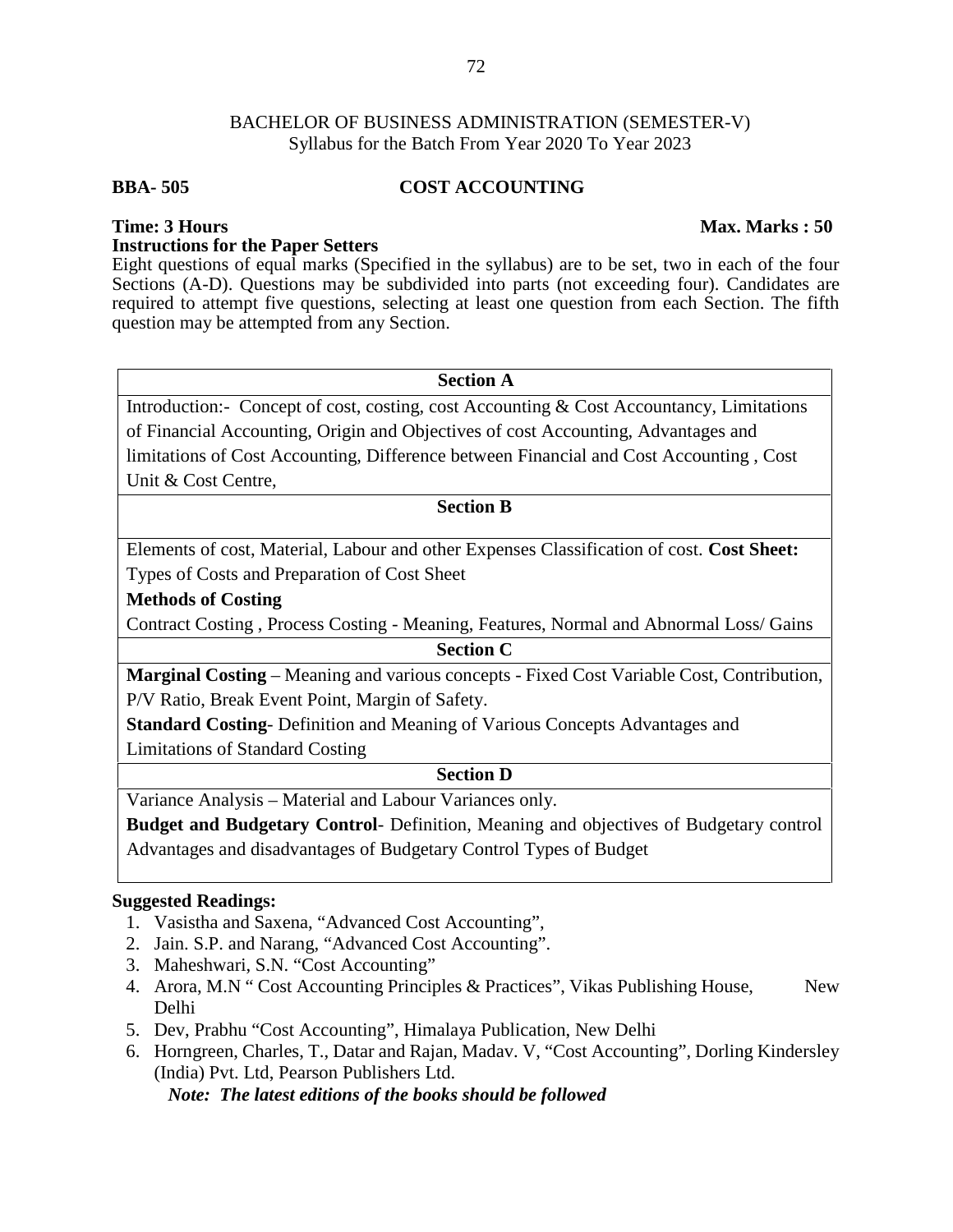### **BBA-511 GROUP A- CONSUMER BEHAVIOUR**

### **Instructions for the Paper Setters**

Eight questions of equal marks (Specified in the syllabus) are to be set, two in each of the four Sections (A-D). Questions may be subdivided into parts (not exceeding four). Candidates are required to attempt five questions, selecting at least one question from each Section. The fifth question may be attempted from any Section.

# **Section A** Introduction to Consumer Behavior (CB) - Importance, Scope, Need for studying CB, Consumer Research Consumer Motivation: Needs & Goals, Positive & Negative motivation, Types & Systems of Needs Hierarchy & Trio of Needs.

Personality: Nature, Theories; Freudian, Neo Freudian & Trait, Self-Concept.

#### **Section B**

Perception: Sensation, Absolute Threshold and Differential Threshold.

Learning: Classical learning, Instrumental learning and Cognitive learning theories

Attitude: Tricomponent Attitude Model, Sources of Influence, Attitude Measurement.

#### **Section C**

Reference Groups: Concepts and Appeals. Social Class & its measurement Culture & Sub Culture: Definition & Influence

#### **Section D**

Introduction to Opinion leadership & Consumer Innovation Consumer Decision Making

#### **Suggested Readings:**

- 1. Schiffman, I. G. and Kanuk, L. L. "Consumer Behaviour", Pearson Education, New Delhi.
- 2. Blackwell, Roger D., Miniard, Paul W., and Engel James F. "Consumer Behaviour", Cengage Publishing.
- 3. Solomon, Michael R. "Consumer Behaviour", Pearson Education, New Delhi.
- 4. Assael, Henry, "Consumer Behaviour and Marketing Action", Cengage Publishing.
- 5. Loudon, David L. and Della Bitta, Albert J., "Consumer Behavior", Tata McGraw-Hill.

*Note: The latest editions of the books should be followed.*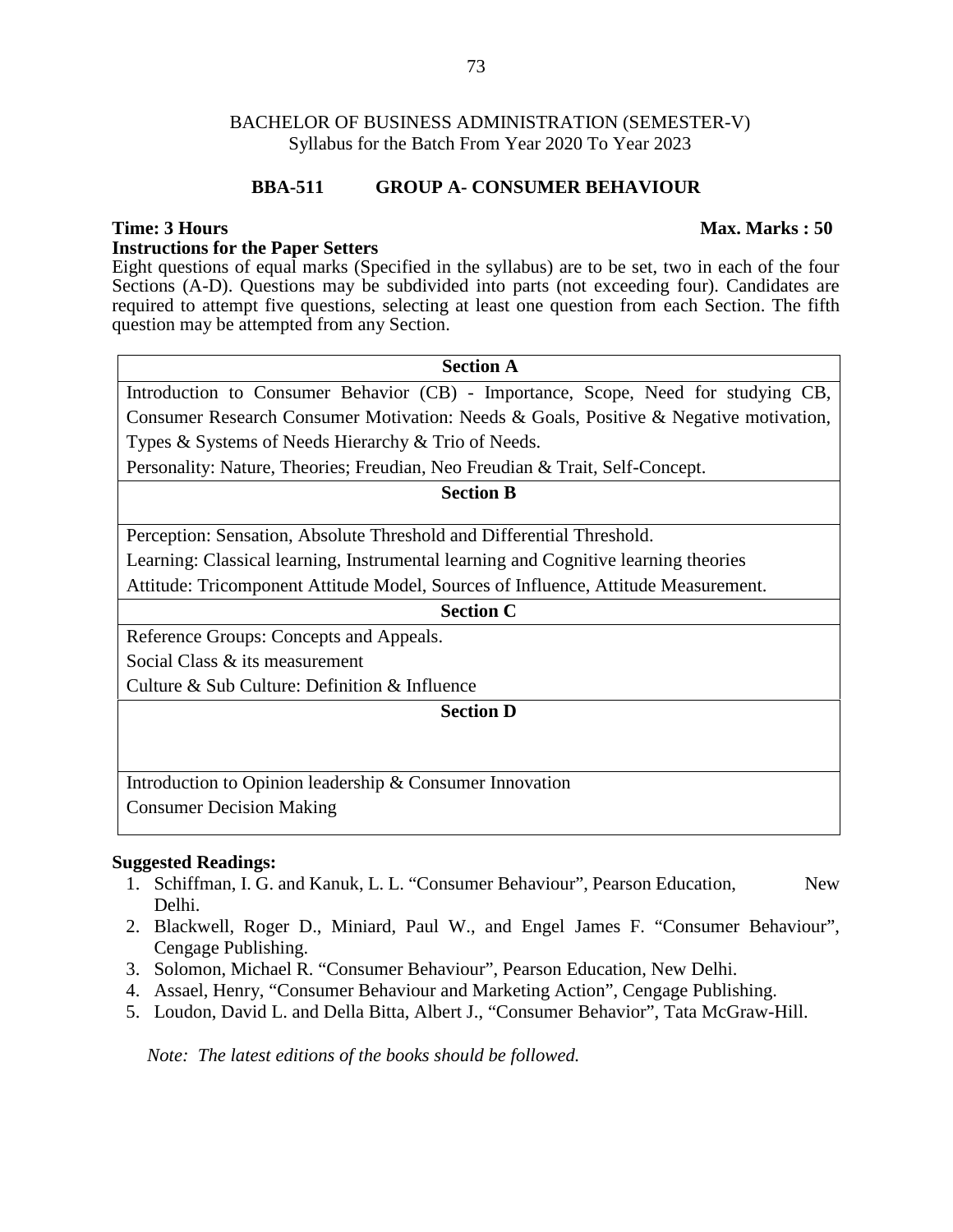### **BBA- 512 GROUP A- ADVERTISING & SALES MANAGEMENT**

.

#### **Instructions for the Paper Setters**

Eight questions of equal marks (Specified in the syllabus) are to be set, two in each of the four Sections (A-D). Questions may be subdivided into parts (not exceeding four). Candidates are required to attempt five questions, selecting at least one question from each Section. The fifth question may be attempted from any Section.

#### **Section A**

Definition, Nature and Evolution of Advertising, its functions and role and types of Advertising Social, Economic and Legal Aspects of Advertising. Advertising and Marketing Mix, Advertising and Communication Process Advertising Budget: Objectives, Preparation and Methods of Advertising Budget

#### **Section B**

Advertising Agency: Function, Selection and Compensation. Advertising Media: Different Types of Media, Function, Merits and Demerits of Media, Selection of Media and its Vehicles. Copy Writing: Different Elements of a Copy and Layout

#### **Section C**

Introduction to Sales Management, Nature, role and importance. Functions of Sales Manager, Sales Organization: Formal, Informal, Horizontal, Vertical, Centralized, Decentralized, Geographic, Customer, Product, Combination, Organizations.

Planning and recruitment of sales force - Job analysis specification, Job description, Sources of Recruitment, Selection of Sales Person

# **Section D**

Sales Training - Objective, Designing Training Programme.

Sales Force Motivation: Nature, Importance, Factors Influencing the Motivation of sales force. Compensations: Types, Compensations Plan.

Evaluation of Sales Forces Performance: Qualitative and Quantitative Basis to Evaluate Sales Force Control and Budget.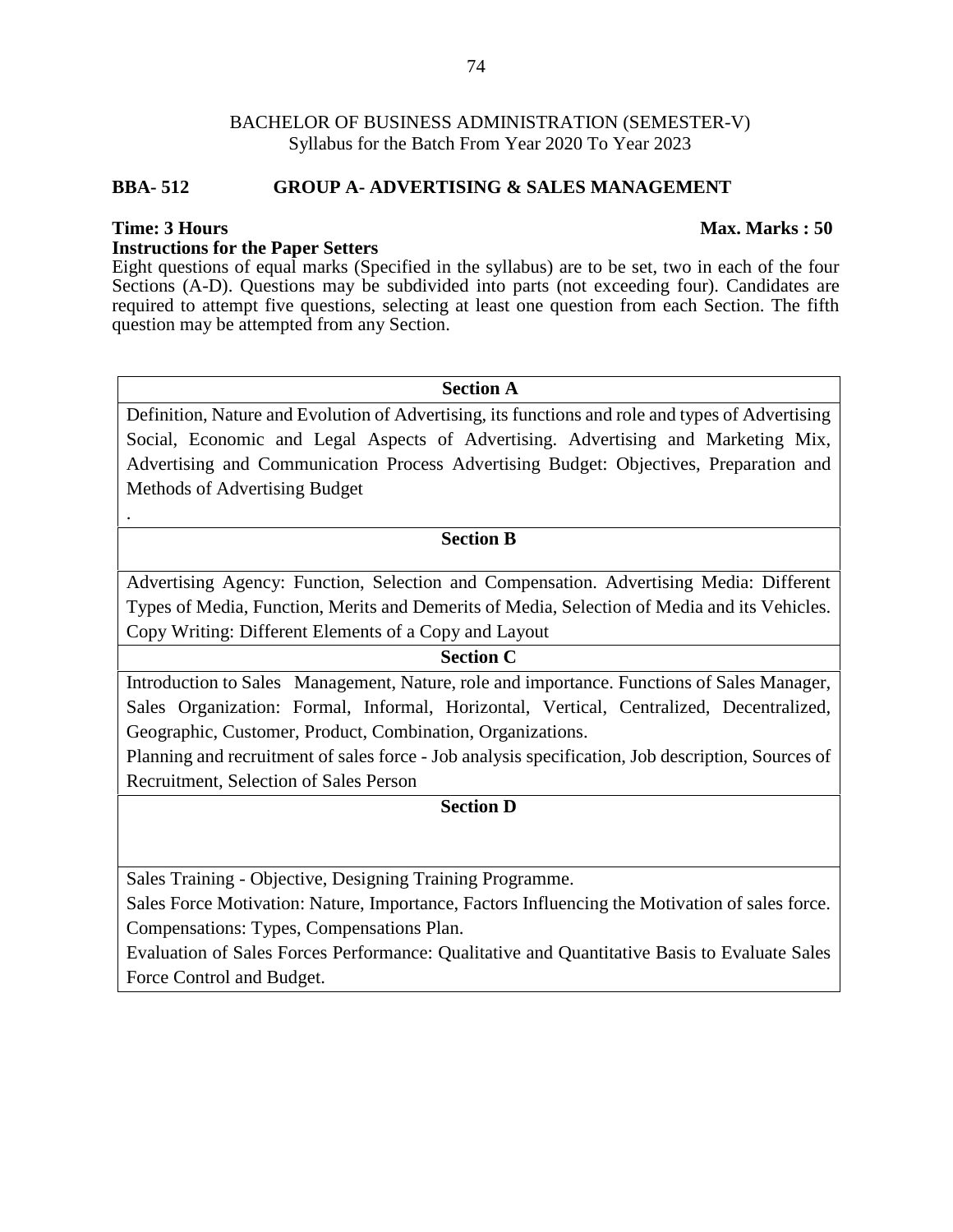# **Suggested Readings:**

- 1. Belch, George E. and Belch, Michael A. "Advertising and Promotion", Tata McGraw Hill.
- 2. Guinn, Allen, Chris T., Semenik, Richard J. "Advertising & Integrated Brand Promotion", Thomson – South Western.
- 3. Batra, Rajeev, Mayers, John G., and Aaker, David A. "Advertising Management", Pearson Education, New Delhi.
- 4. Spiro, Stanton and Rich "Management of a Salesforce", Tata McGraw Hill.
- 5. Richard R Still, Cundiff W Edward Govoni A P Norman, "Sales Management Decision Strategy and Cases", Pearson Education.
- 6. Kotler, Philip; Keller, Kevin; Koshey, Abraham; and Jha, Mithileshwar, "Marketing Management", South Asian Perspective, Pearson Education, New Delhi.
- 7. Aaker, David A and Myera John G., "Advertising Management", Prentice Hall of India, New Delhi.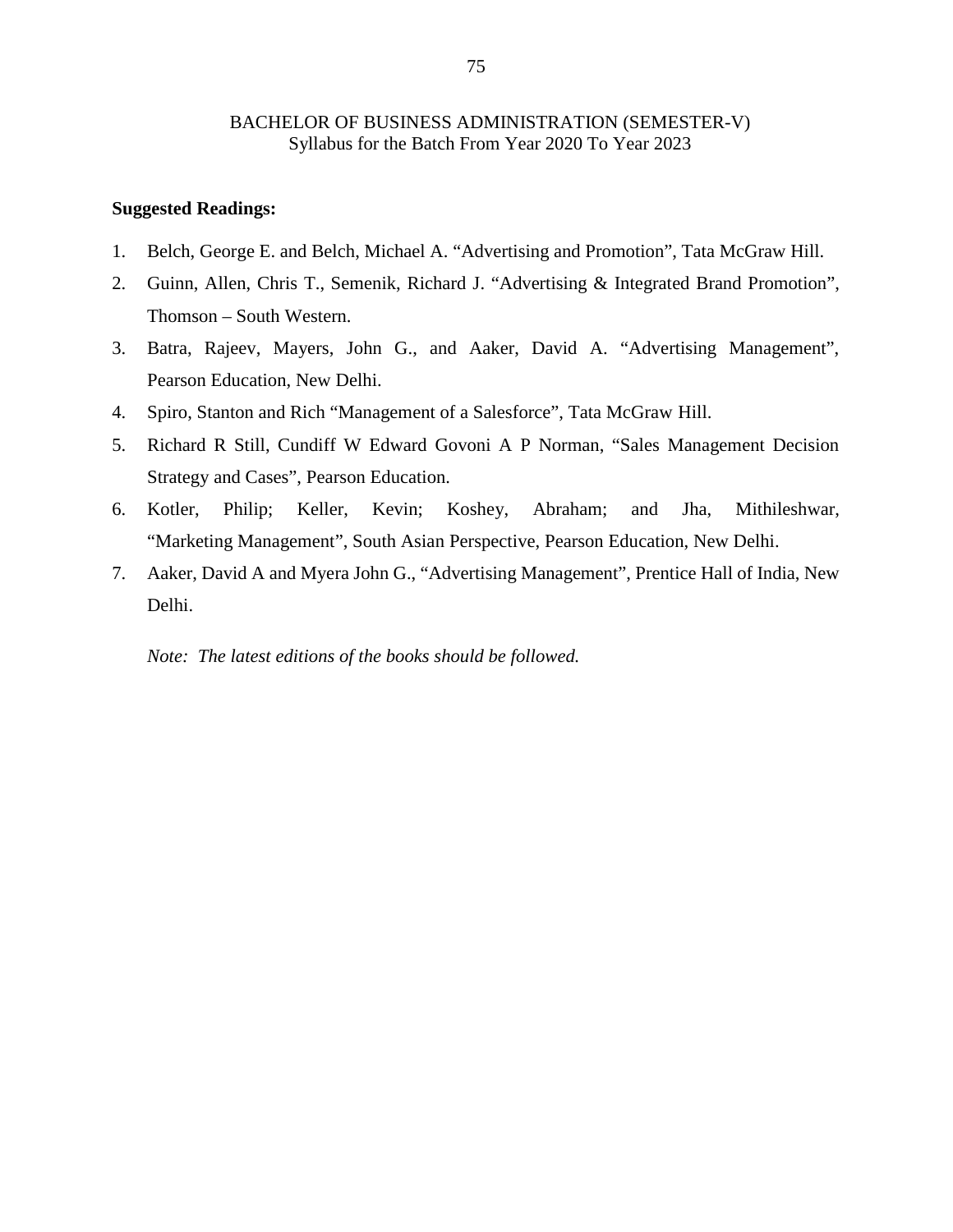# **BBA-521 GROUP B- INDUSTRIAL RELATIONS &LABOUR LEGISLATIONS**

### **Instructions for the Paper Setters**

Eight questions of equal marks (Specified in the syllabus) are to be set, two in each of the four Sections (A-D). Questions may be subdivided into parts (not exceeding four). Candidates are required to attempt five questions, selecting at least one question from each Section. The fifth question may be attempted from any Section.

#### **Section A**

Concept of Industrial Relations: Factors affecting industrial relations. Importance of Industrial Relations, Collective Bargaining and Labour Management Co-Operation in India including Works Committee.

Discipline and Grievance Management; Negotiation and Collective Settlements.

# **Section B**

Workers Participation in Industry, Productive Bargaining and Gain Sharing.

Employee Empowerment and Quality Management; Industrial Relations and Technological Change.

Emergence and Objectives of Labour Laws and their Socio-economic Environment

#### **Section C**

Industrial Relations Laws-Laws Relating to Industrial Disputes, Trade Unions, and Standing Order; Social Security.

Workmen's Compensation Act, Employees' State Insurance Act.

#### **Section D**

Wages and Bonus Laws-The Law of Minimum Wages, Payment of Wages, Payment of Bonus; Laws relating to working conditions: The Law Relating to Factories.

# **Suggested Readings:**

- 1. Sinha, P.R.N, Sinha, InduBala and Shekhar, SeemaPriyadarshani , "Industrial Relations, Trade Unions and Labour Legislation", Pearson Education, New Delhi.
- 2. Sarma, A.M, "Industrial Relations and Labour Laws", Himalaya Publishing House, Mumbai.

*Note: The latest editions of the books should be followed.*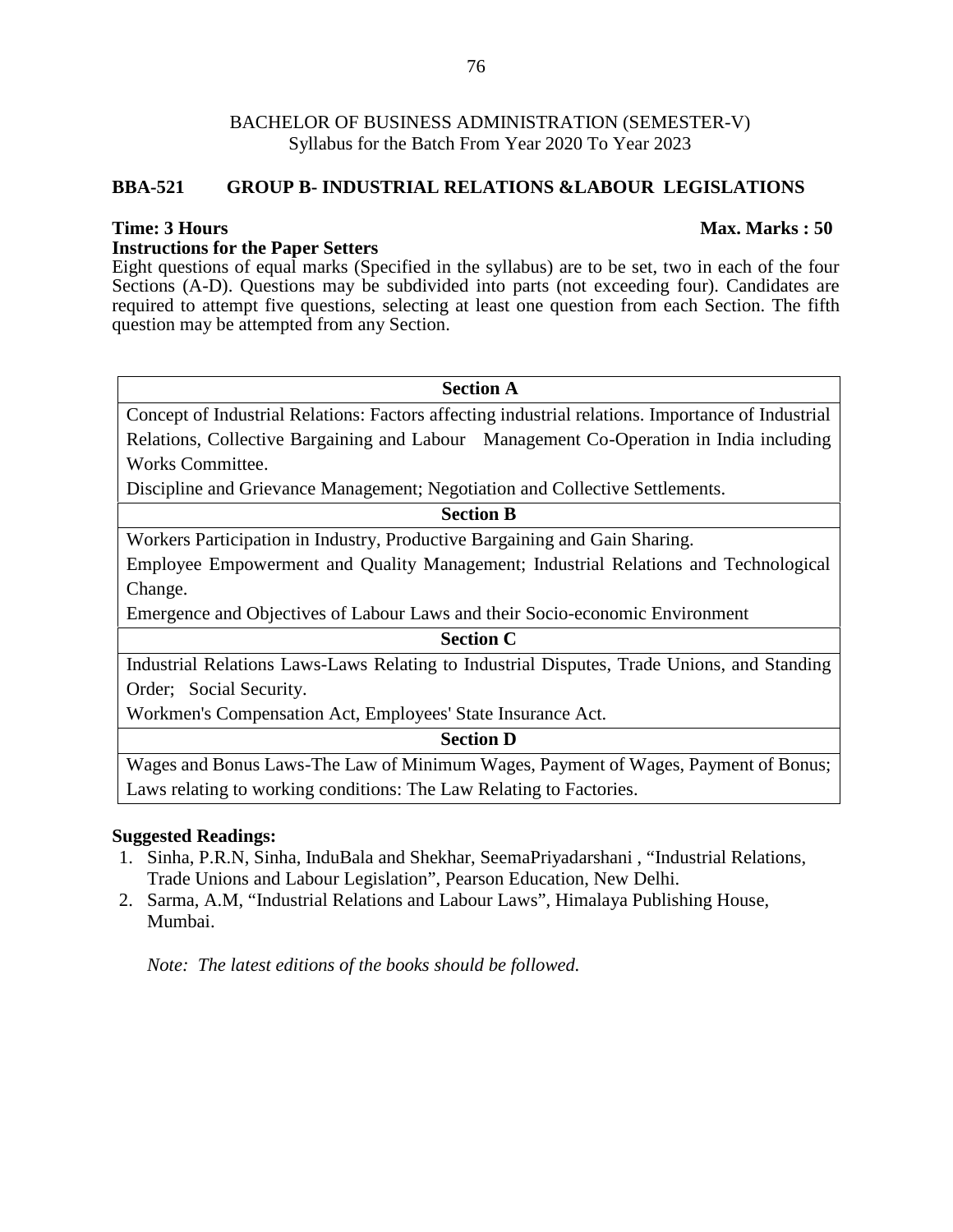### **BBA- 522 GROUP B -ORGANISATION CHANGE AND DEVELOPMENT**

#### **Instructions for the Paper Setters**

Eight questions of equal marks (Specified in the syllabus) are to be set, two in each of the four Sections (A-D). Questions may be subdivided into parts (not exceeding four). Candidates are required to attempt five questions, selecting at least one question from each Section. The fifth question may be attempted from any Section.

#### **Section A**

Organization Change: - Introduction, importance, forces of change and types of change. Models of change: - systems model of change, Lewin's Force Field Analysis Model, the Continuous change Process Model, Change and Transition Management.

#### **Section B**

Change & its impact: - effects of change on people, operational effects, psychological effects, social effects, people's reaction to change:- Acceptance of change, indifference, organized resistance, frustration & aggression, Reasons for resistance and Methods of minimizing resistance.

#### **Section C**

Organization Development: - Meaning, features, objectives, History of OD in India and abroad, organizational problems and process of organizational development.

#### **Section D**

OD interventions: - concept, characteristics, classification of intervention, OD interventions as tool to improve effectiveness of organization. Process of OD interventions, Team building.

#### **Suggested Readings:**

- 1. Bhatia, S.K, "Management of Change &Organisation Development- Innovative Approaches", Deep& Deep Publications, New Delhi.
- 2. Bhattacharya, Dipak Kumar, "Organization Change & Development", OxfordUniversity Press.
- 3. Singh, Kavita, "Organisation Change & Development, Excel Books.

*Note: The latest editions of the books should be followed.*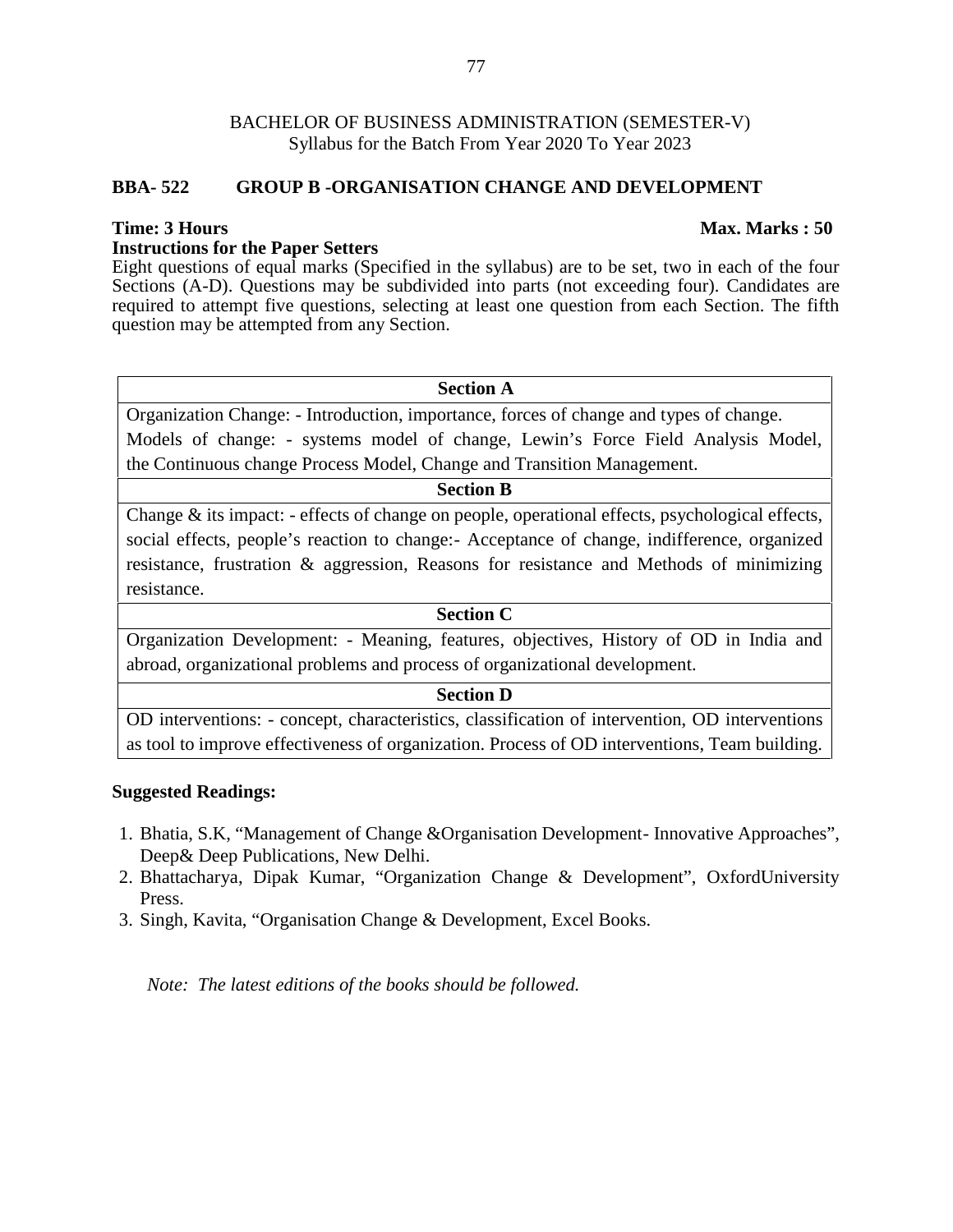### **BBA-531 GROUP C** - **MANAGEMENT OF BANKING OPERATIONS**

#### **Instructions for the Paper Setters**

Eight questions of equal marks (Specified in the syllabus) are to be set, two in each of the four Sections (A-D). Questions may be subdivided into parts (not exceeding four). Candidates are required to attempt five questions, selecting at least one question from each Section. The fifth question may be attempted from any Section.

#### **Section A**

Management of banks: Regulatory role of RBI, Monetary Policy-meaning and its implications Laws in banking-RBI Act 1934, Negotiable Act 1881, The Banking Regulation Act 1949 Types of Bank Accounts- Fixed or time deposit account, Savings bank deposit account, Current deposit account, Recurring deposit account.

# **Section B**

Lending- Features of bank credit, types of lending, terms and conditions of lending, different types of loans and their features

Risk management in banks- types of risks, Capital Adequacy- the Basel Accord implications for bank

#### **Section C**

CRAR and Prudential Norms for asset classification, income recognition and provisioning, Anti- money laundering and KYC norms.

Introduction to Asset Liability Management, Customer Relationship Management

#### **Section D**

Corporate Governance in Commercial Banks Innovations in Banking with special reference to Fee Based Services

#### **Suggested Readings:**

- 1. Padmalatha, Suresh and Justin Paul, "Management of Banking and Financial Services",Pearson Education, New Delhi.
- 2. Sharma, R.K., Gupta, Shashi K, Jagwant Singh, "Banking and Insurance"
- 3. Agarwal O.P, "Banking and Insurance"
- 4. Sethi, Jyotsana and Bhatia, Nishwan, "Elements of Banking and Insurance"

*Note: The latest editions of the books should be followed.*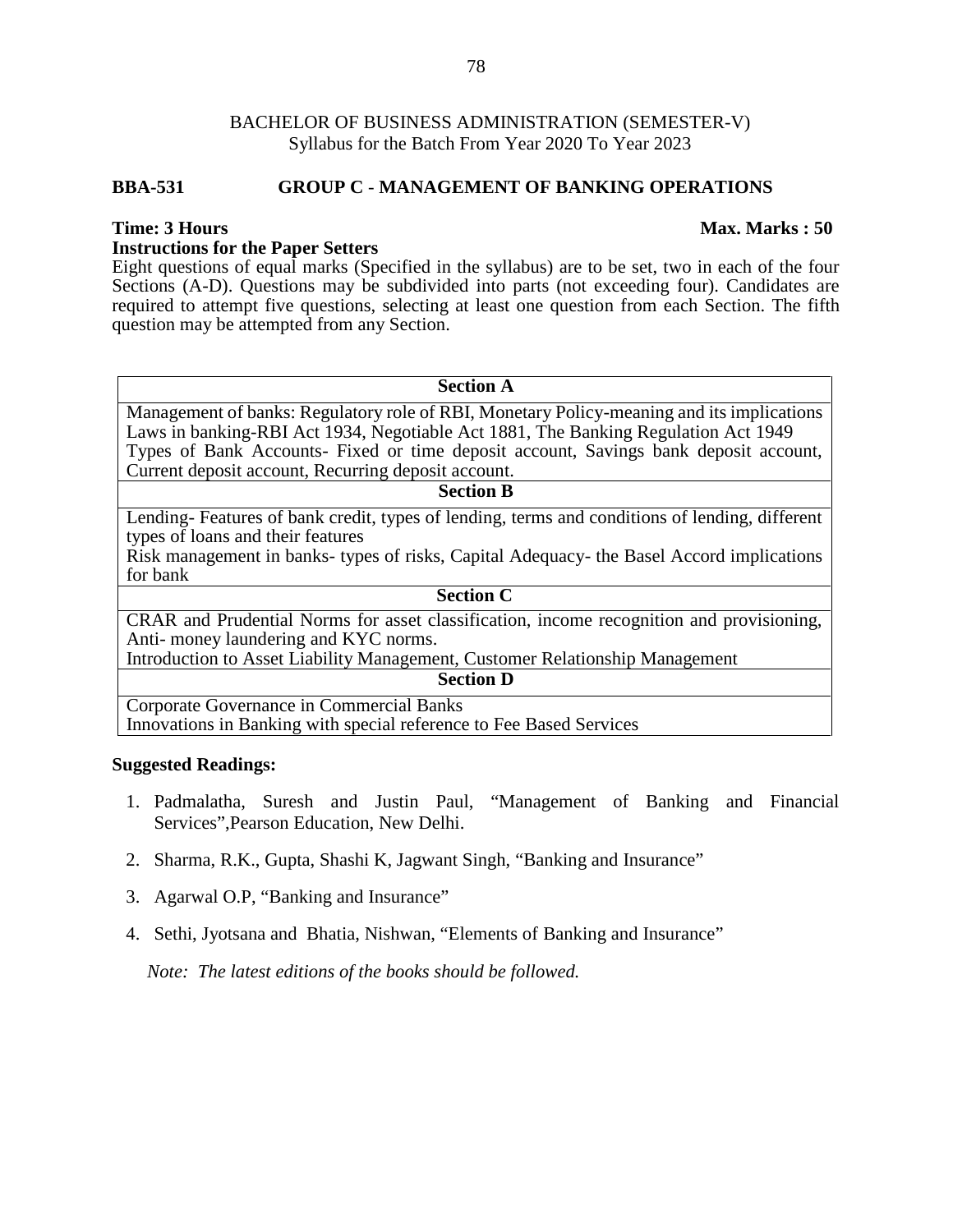#### **BBA-532 GROUP C -INSURANCE & RISK MANAGEMENT**

#### **Instructions for the Paper Setters**

Eight questions of equal marks (Specified in the syllabus) are to be set, two in each of the four Sections (A-D). Questions may be subdivided into parts (not exceeding four). Candidates are required to attempt five questions, selecting at least one question from each Section. The fifth question may be attempted from any Section.

#### **Section A**

Definition, nature, Role and Importance of Insurance, Salient Feature of IRDA Act 1999, Rationale for opening up of the Insurance Sector to the private sector. Nature of Life Insurance Contract.

Annuities, Surrender Value, Calculation of Premium and measurement of risk. Progress of Life Insurance Business in India,

# **Section B**

Fire Insurance – Nature and Use, Policy Condition, Rate Fixation, Payment of Claims, Reinsurance, Marine Insurance: Nature. Premium Calculation, Payment of Claims Motor Insurance Policy and Covers, Comprehensive Policy, Third Party Act Policies, Extra Benefits cover Motor Insurance Claims.

#### **Section C**

Concept of Risk, Corporate and Personal Risk Management

Identification of Risk: Tools/Techniques for perception of risk; Methods for determining the operative causes of peril; Safety audit.

Evaluation of Risk: Risk Avoidance & Reduction of Risk: methods of loss prevention and risk reduction; Role of surveyors in loss prevention/ risk reduction.

#### **Section D**

Techniques of Risk Financing: Retention of risk; Captive insurance companies. Transfer of Risk: Types of risk transfer; Benefits and limitation of Insurance:- Partial insurance arrangements.

### **Suggested Readings:**

- 1. Insurance Regulation and Development Act.
- 2. Gopal Krishan, G, "Insurance Principles and Practice", Sterling Publishers, New Delhi.

*Note: The latest editions of the books should be followed.*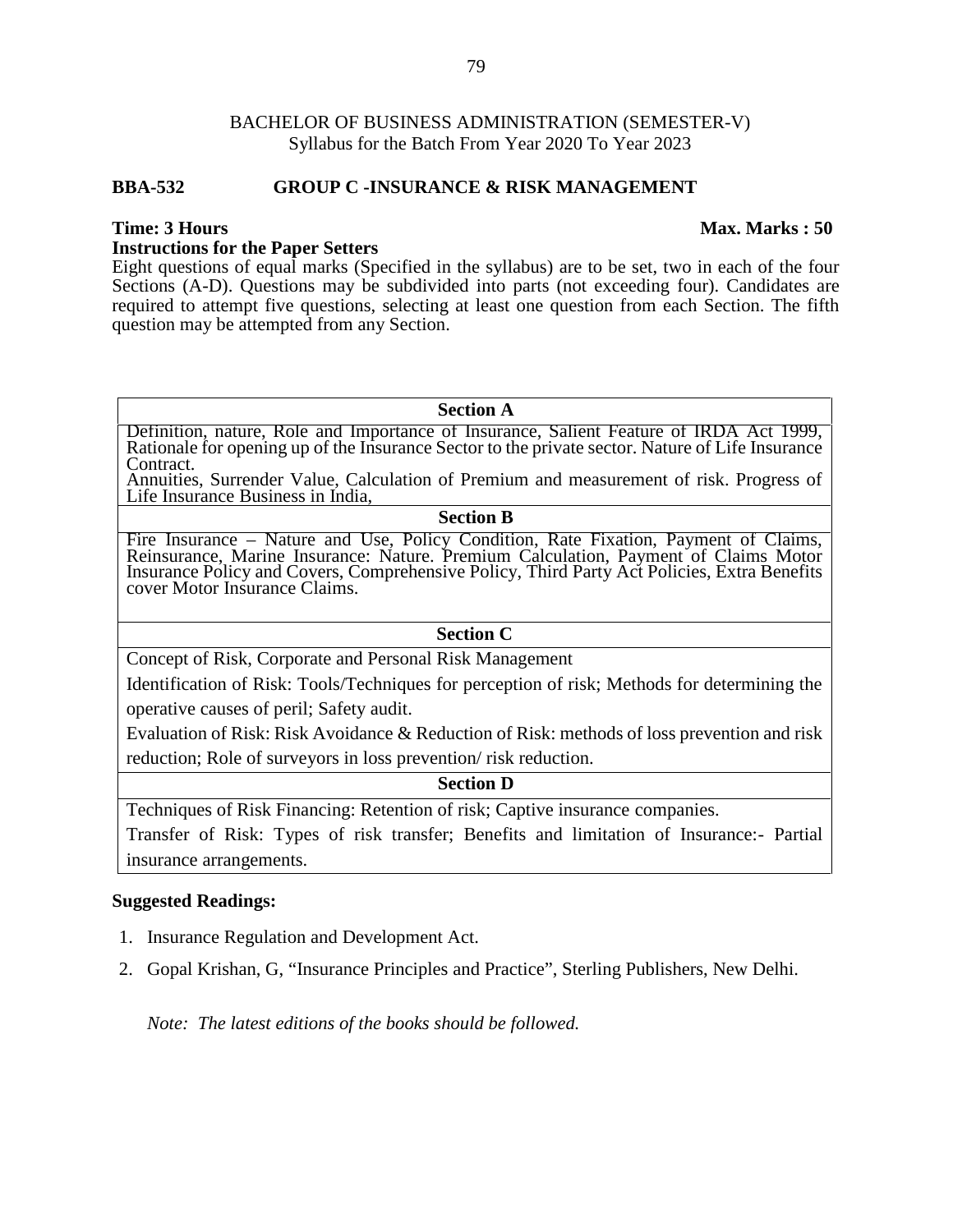### **BBA- 541 Group D- INTERNATIONAL BUSINESS ENVIRONMENT**

#### **Instructions for the Paper Setters**

Eight questions of equal marks (Specified in the syllabus) are to be set, two in each of the four Sections (A-D). Questions may be subdivided into parts (not exceeding four). Candidates are required to attempt five questions, selecting at least one question from each Section. The fifth question may be attempted from any Section.

#### **Section A**

Introduction to International Business: Importance nature and scope of International business; modes of entry into International Business.

Environmental Context of International Business: Framework for analyzing International business environment – Domestic, foreign and global environment and their impact on international business decisions.

#### **Section B**

International Financial Environment: Foreign investments –Pattern, Structure and effects; Movements in foreign exchange and interest rates and then impact on Trade and investment flows.

International Economic Institutions and Agreements: WTO, IMF, World Bank, UNCTAD, and other International agreements;

# **Section C**

International commodity trading and agreements. Trading Environment: World trade in goods and services – Major trends and developments;

### **Section D**

World trade and protectionism – Tariff and non-tariff barriers

Counter trade.

Globalisation &Society: Emerging Developments and Other Issues: Growing concern for ecology; IT and international business.

# **Suggested Readings:**

- 1. Bennet, Roger, "International Business", Financial Times, Pitman Publishing, London.
- 2. Bhattacharya, B., "Going International: Respon se Strategies of the Indian Sector", Wheeler Publishing, New Delhi.
- 3. Griffin, Ricky W. and Pustay, Michael W, "International Business: A Managerial Perspective", Addison Wesley Readings.

Note: The latest editions of the books should be followed.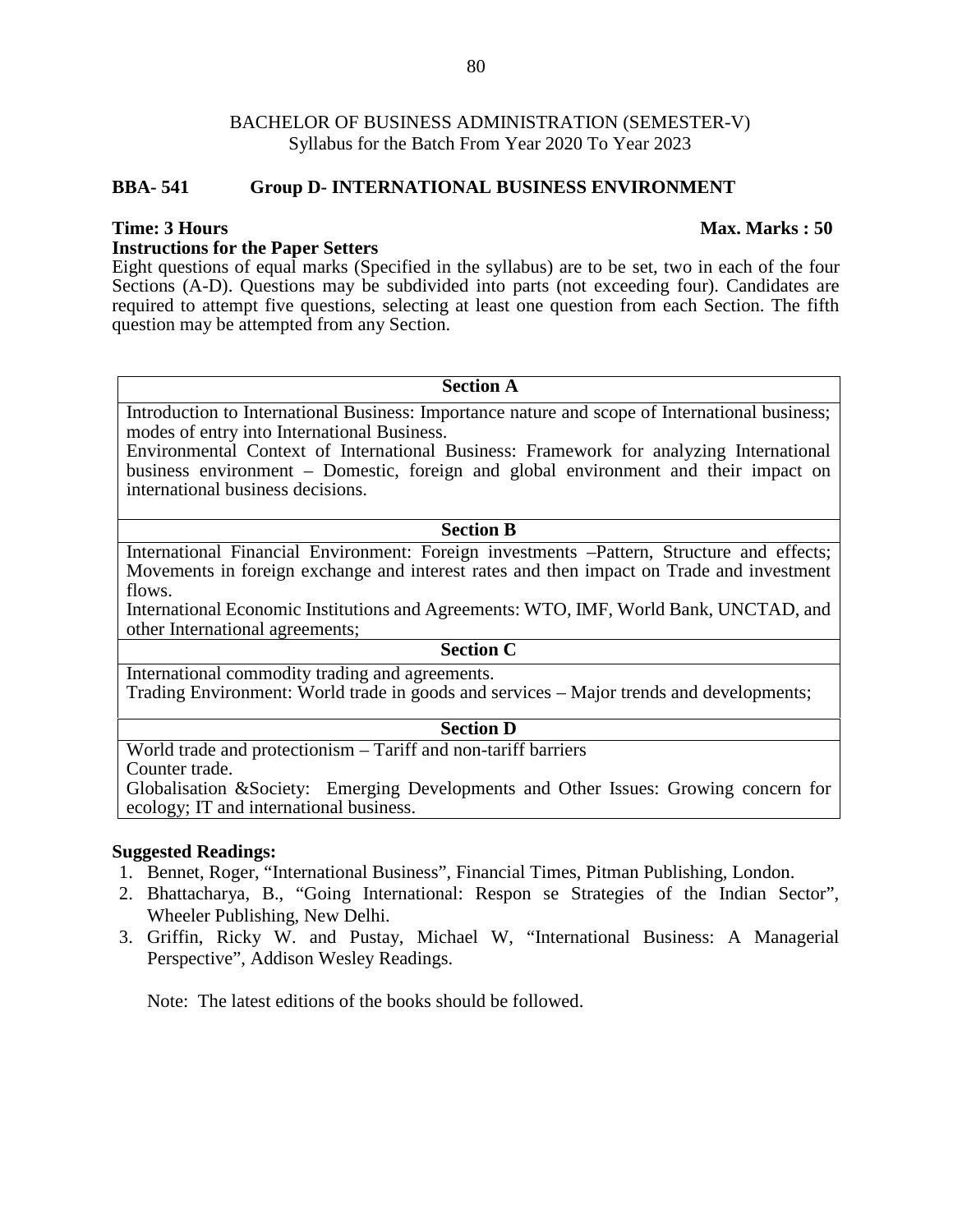# **BBA- 542 GROUP D– MANAGEMENT OF INTERNATIONAL BUSINESS ORGANISATIONS**

# **Time: 3 Hours Max. Marks : 50**

#### **Instructions for the Paper Setters**

Eight questions of equal marks (Specified in the syllabus) are to be set, two in each of the four Sections (A-D). Questions may be subdivided into parts (not exceeding four). Candidates are required to attempt five questions, selecting at least one question from each Section. The fifth question may be attempted from any Section.

# **Section A**

Globalization and International Business: - Meaning, Forces Driving Globalization, Reasons for Globalization of Business, Modes of Operation of International Business, International Business vs. Domestic Business. Dealing of international Business with Cultural Differences. Globalisation and Society: - Impact of FDI, Economic Impact of MNE, Foundations of Ethical Behavior, Ethics & Corporate Bribery, Ethical Dilemmas and Business Practices.

# **Section B**

Multinational Corporations and their Involvement in International Business, Issues in Foreign Investments, Technology Transfer, Pricing and Regulations.

Export Import Strategies: - Introduction, Export Strategy, Import Strategy, Export Import Process and Documentation.

# **Section C**

Direct Investment and Collaborative Strategies: - Types of Collaborative Arrangements, Problems with Collaborative Arrangements, Managing Foreign Arrangements.

Organization of International Business: Introduction, Organization Structure

### **Section D**

Coordination and Control System, Organization Culture.

Managing International Operations, Global Manufacturing and Supply Chain Management, International Accounting Issues.

# **Suggested Readings:**

- 1. Daniels, John D and Radebaugh, Lee.H, "International Business –Environments and Operations, Pearson Publishing House Ltd, New Delhi.
- 2. Bennet, Roger, "International Business", Financial Times, Pitman Publishing, London.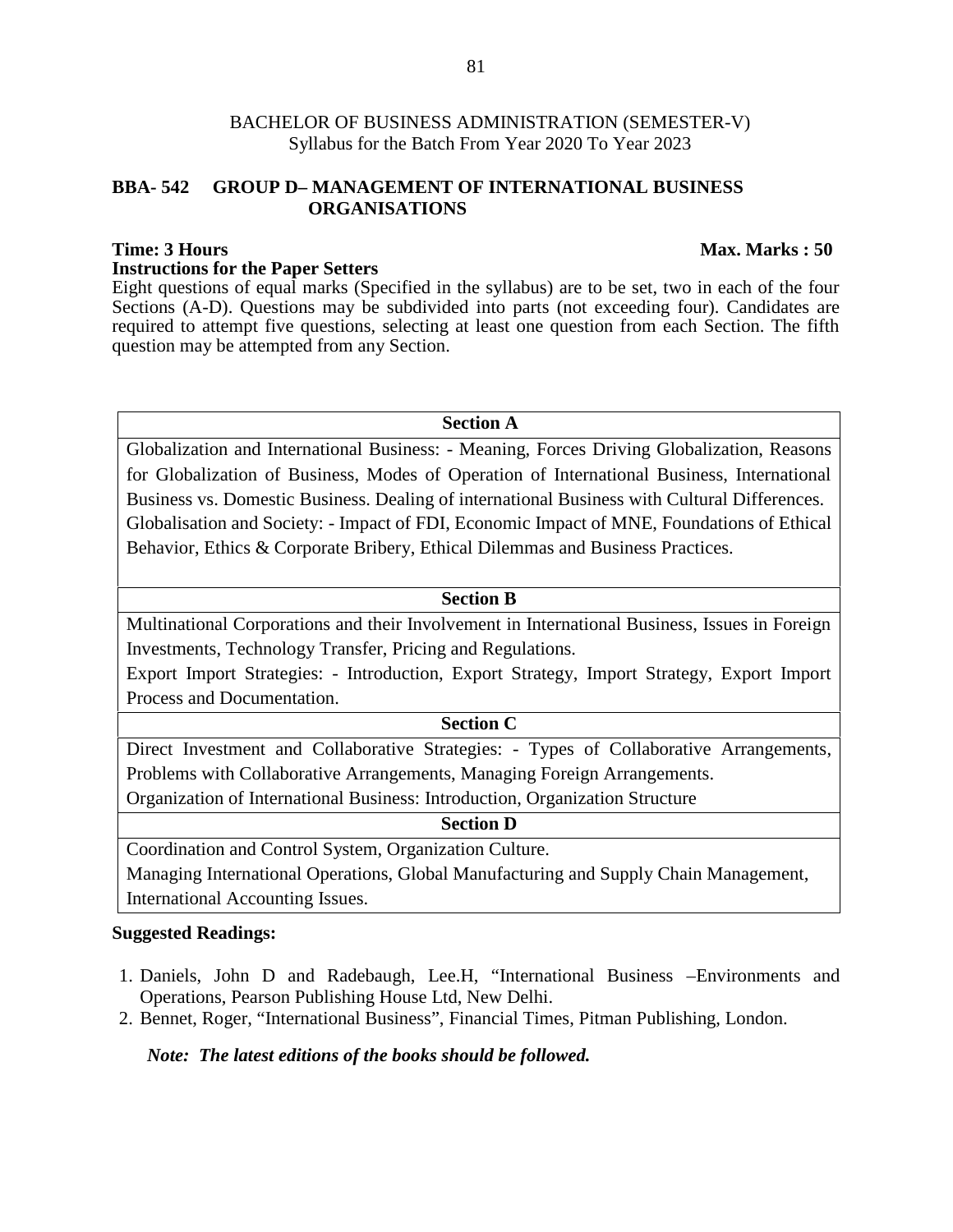#### **BBA- 601 ENGLISH COMPULSORY**

**Time: 3 Hours Max. Marks: 50**

#### **Instructions for the Paper Setters:-**

Eight questions of equal marks (Specified in the syllabus) are to be set, two in each of the four Sections (A-D). Questions may be subdivided into parts (not exceeding four). Candidates are required to attempt five questions, selecting at least one question from each Section. The fifth question may be attempted from any Section.

#### **Texts Prescribed:**

- 1. *The Guide* by R.K. Narayan
- 2. *Glimpses of Theatre*, Guru Nanak Dev University Amritsar.
	- i) "The Will"
	- ii) "Villa for Sale"
	- iii) "Progress"
	- iv) "The Monkey's Paw"
	- iv) "Sorry Wrong Number"<br>v) "No eggs!No eggs!"
	- "No eggs!No eggs!"

#### **SECTION–A**

Study of the novel, *The Guide* by R.K. Narayan.

#### **SECTION–B**

One- act plays, and **"The Will"** and **"Villa for Sale"** from *Glimpses of Theatre***,** Guru Nanak Dev University Amritsar.

#### **SECTION–C**

One- act plays, **"Progress"** and **"The Monkey's Paw"** from *Glimpses of Theatre,* Guru Nanak Dev University Amritsar and **Essay writing**.

#### **SECTION–D**

One-act plays, **"Sorry Wrong Number"** and **"No eggs! No eggs!"** from *Glimpses of Theatre,* Guru Nanak Dev University Amritsar.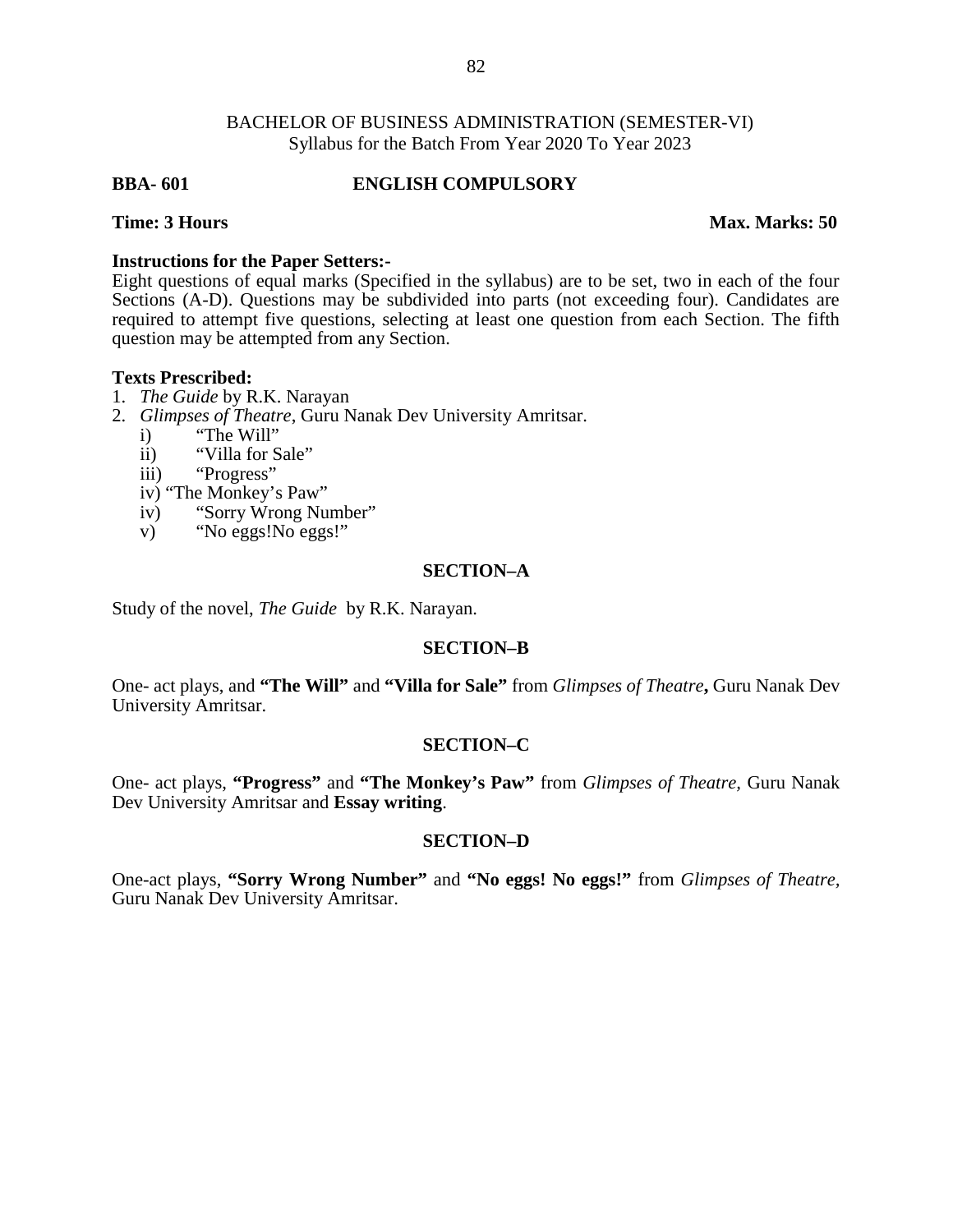#### **Instructions for the paper-setter and distribution of marks:**

**The question paper will consist of four sections and distribution of marks will be as under:**

#### **The question will be divided into four sections:**

# **SECTION–A**

Four short answer type questions based on Section 1 will be set. The students are required to attempt any three. Each question carries four marks. One essay type question with internal choice will be set. It carries 8 marks.  $(3X4+8=20 \text{ marks})$ 

#### **SECTION–B**

Three very short answer type questions will be set on character, tone, plot and themes of One- act plays. The students are required to attempt any two.  $(2x2=4)$  Each question carries two marks.  $(1x6=6)$  One essay type question with internal choice will be set. It carries six marks. The total weightage of this section is 10 marks.

#### **SECTION–C**

Three short answer type questions will be set on character, tone, plot and themes of One- act plays. The students are required to attempt any two.  $(2x2=4)$  Each question carries two marks. One essay type question with internal choice will be set. It carries six marks.  $(1x6=6)$ . The total weightage of section is 10 marks.

#### **SECTION–D**

Three short answer type questions will be set on character, tone, plot and themes of One- act plays. The students are required to attempt any two.  $(2x2=4)$  Each question carries two marks. One essay type question with internal choice will be set. It carries six marks. (1x6=6). The total weightage of this section is 10 marks.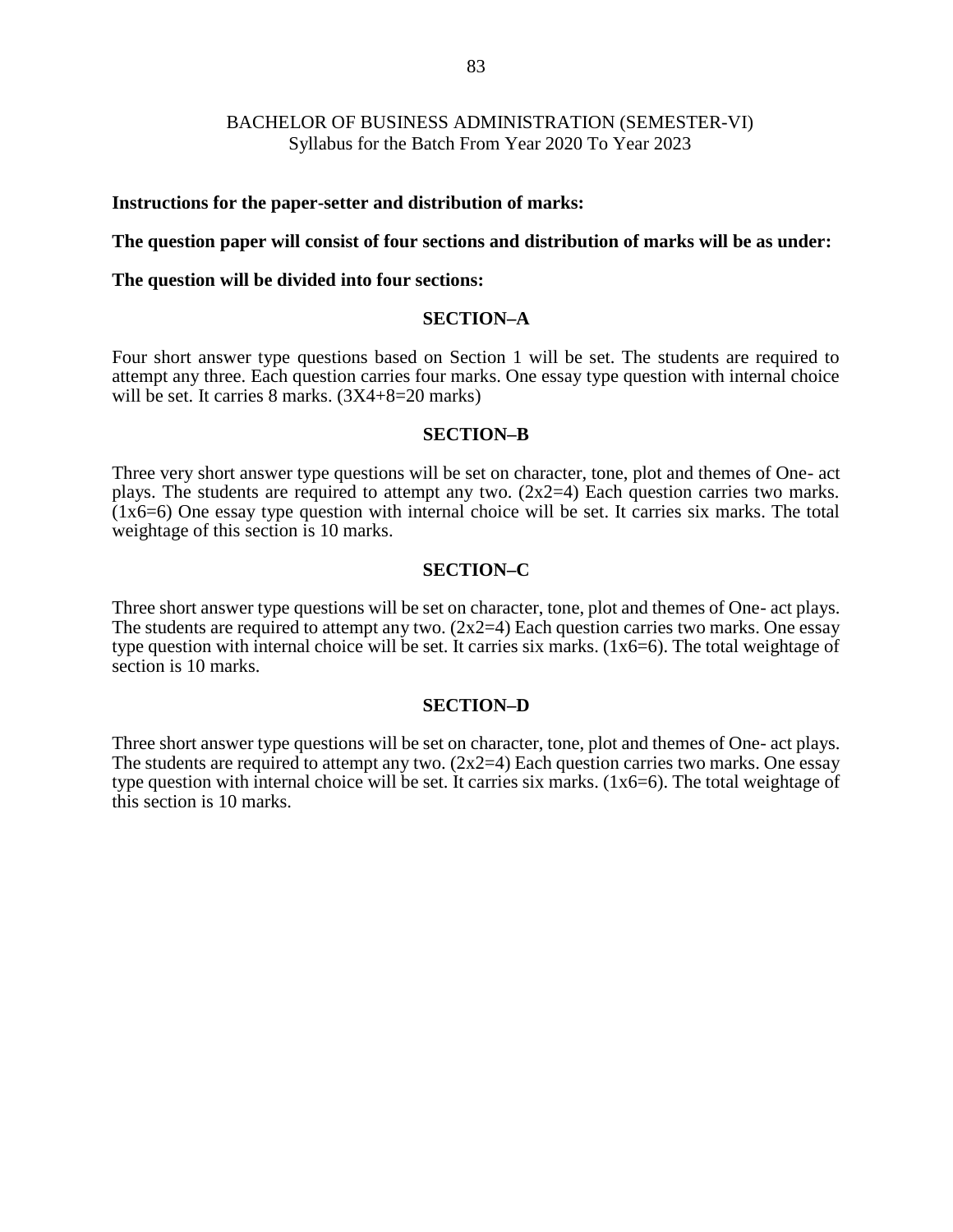# BACHELOR OF BUSINESS ADMINISTRATION (SEMESTER-VI) Syllabus for the Batch From Year 2020 To Year 2023 84<br>BUSINESS ADMINISTRATION (SEMESTER-VI)<br>for the Batch From Year 2020 To Year 2023<br>**BBA–602:ਪੰਜਾਬੀ (ਲਾਜ਼ਮੀ)**<br>ਕੁਲ ਅੰ BACHELOR OF BUSINESS ADMINISTRATION (SEMESTER-VI)<br>Syllabus for the Batch From Year 2020 To Year 2023<br>**BBA-602:ਪੰਜਾਬੀ (ਲਾਜ਼ਮੀ)**<br>**ਸਮਾਂ: 3 ਘੰਟੇ**<br>**Instructions for the Paper Setters:-**<br>Eight questions of equal marks (Specifie

### **Instructions for the Paper Setters:-**

Eight questions of equal marks (Specified in the syllabus) are to be set, two in each of the four Sections (A- D). Questions may be subdivided into parts (not exceeding four). Candidates are required to attempt five questions, selecting at least one question from each Section. The fifth question may be attempted from any Section. <del>repriend</del> in the syllabus) are to be set, two in each<br>parts (not exceeding four). Candidates are<br>in from each Section. The fifth question ma<br>ਪਾਠ-ਕ੍ਰਮ ਅਤੇ ਪਾਠ-ਪੁਸਤਕਾਂ<br>ਸੈਕਸ਼ਨ - ਏ Eignt questions or equal marks (Specified in the D). Questions may be subdivided into parts (no<br>questions, selecting at least one question from ea<br>Section.<br>ਕਾਵਿ ਗੋਰਵ (ਪਹਿਲੇ ਛੇ ਕਵੀ)<br>(ਸੰਪਾ. ਬਿਕਰਮ ਸਿੰਘ ਘੁੰਮਣ, ਕਰਮਜੀਤ ਕੋਰ),

# **ਸੈਕਸ਼ਨ - ਏ**

 $\omega$ ; veasures may be subdivided into parts (interesteding ion). Candidates are required to attempte from any<br>questions, selecting at least one question from each Section. The fifth question may be attempted from any<br>Se Section.<br>البريس 2 - ਪਾਠ-ਕ੍ਰਮ ਅਤੇ ਪਾਠ-ਪੁਸਤਕਾਂ<br>ਕਾਵਿ ਗੋਰਵ (ਪਹਿਲੇ ਛੇ ਕਵੀ)<br>(ਸੰਪਾ. ਬਿਕਰਮ ਸਿੰਘ ਘੁੰਮਣ, ਕਰਮਜੀਤ ਕੋਰ), ਗੁਰੂ ਨਾਨਕ ਦੇਵ ਯੂਨੀਵਰਸਿਟੀ, ਅਮ੍ਰਿਤਸਰ<br>ਹੁਸੈਨ, ਗੁਰੂ ਨਾਨਕ ਦੇਵ ਜੀ, ਗੁਰੂ ਅਰਜਨ ਦੇਵ ਜੀ, ਵਾਰਿਸ ਸ਼ਾਹ, ਸ਼ਾਹ ਮੁਹੰਮਦ)<br>(ਪ੍ਰਸਗ ਸ **ਕਾਵਿ ਗੋਰਵ** (ਪਹਿਲੇ ਛੇ ਕਵੀ)<br>(ਸੰਪਾ. ਬਿਕਰਮ ਸਿੰਘ ਘੁੰਮਣ, ਕਰਮਜੀਤ ਕੋਰ), ਗੁਰੂ ਨਾਨਕ ਦੇਵ ਯੂਨੀਵਰਸਿਟੀ, ਅਮ੍ਰਿਤਸਰ, (ਸ਼ੇਖ ਫਰੀਦ, ਸ਼ਾਹ<br>ਹੁਸੈਨ, ਗੁਰੂ ਨਾਨਕ ਦੇਵ ਜੀ, ਗੁਰੂ ਅਰਜਨ ਦੇਵ ਜੀ, ਵਾਰਿਸ ਸ਼ਾਹ, ਸ਼ਾਹ ਮੁਹੰਮਦ)<br>(**ਪ੍ਰਸਗ ਸਾਰਤ ਵਿਆਸਆ/ਕਾਸ਼ਾ ਵਸਤੂ/ਸਾਰ** 

# **ਸੈਕਸ਼ਨ - ਬੀ**

**(ਲੇਖਕ ਜੀਵਨ ਤੇ ਰਚਨਾ/ ਸਮਾਜ ਸਿਭਆਚਾਰ ਪਿਰਪੇਖ/ਸਫਰਨਾਮੇ ਦੇ ਤੌਰ ਤੇ ਪਰਖ) (T) b /y ouBk** (ftfrnkB, seBkb'ih ns / ub zs w;fbnK ;zpXh)

# **ਸੈਕਸ਼ਨ - ਸੀ**

**(ੳ) ਲੇਖ ਰਚਨਾ** (ਵਿਗਿਆਨ, ਤਕਨਾਲੋਜੀ ਅਤੇ ਚਲੰਤ ਮਸਲਿਆਂ ਸੰਬਾ<br>(ਅ) ਆਧੁਨਿਕ ਸਾਹਿਤ ਰੂਪ : ਕਵਿਤਾ, ਕਹਾਣੀ, ਨਾਵਲ, ਨਾਟਕ, ਇਕ<br>(ਪਰਿਭਾਸ਼ਾ ਅਤੇ ਤੱਤ)<br>ਵਿਆਕਰਨ :<br>(ੳ) ਵਿਆਕਰਨਕ ਸ੍ਰੇਣੀਆਂ : ਲਿੰਗ ਅਤੇ ਵਚਨ<br>(ਅ) ਕਿਰਿਆ ਵਾਕੰਸ : ਪਰਿਭਾਸ਼ਾ, ਬਣਤਰ ਤੇ ਪ੍ਰਕਾਰ

**(ਅ)** ਅਧੁਨਿਕ ਸਾਹਿਤ ਰੂਪ : ਕਵਿਤਾ, ਕਹਾਣੀ, ਨਾਵਲ, ਨਾਟਕ, ਇਕਾਂਗੀ

### **ਸੈਕਸ਼ਨ - ਡੀ**

- **ਵਿਆਕਰਨ :**<br>(ੳ) ਵਿਆਕਰਨਕ ਸ਼ੇਣੀਆਂ : ਲਿੰਗ ਅਤੇ ਵਚਨ
- **(ਅ)** ਕਿਰਿਆ ਵਾਕੰਸ਼ : ਪਰਿਭਾਸ਼ਾ, ਬਣਤਰ ਤੇ ਪਕਾਰ

- **ਸਹਾਇਕ ਪੁਸਤਕਾਂ**<br>1. ਰਤਨ ਸਿੰਘ ਜੱਗੀ, **ਸਾਹਿਤ ਦੇ ਰੁਪ**, ਪੰਜਾਬੀ ਯੂਨੀਵਰਸਿਟੀ, ਪਟਿਆਲਾ।
- 
- **ਵਿਆਕਰਨ** :<br>(ੳ) ਵਿਆਕਰਨਕ ਸ੍ਰੇਣੀਆਂ : ਲਿੰਗ ਅਤੇ ਵਚਨ<br>(ਅ) ਕਿਰਿਆ ਵਾਕੰਸ਼ : ਪਰਿਭਾਸ਼ਾ, ਬਣਤਰ ਤੇ ਪ੍ਰਕਾਰ<br>1. ਰਤਨ ਸਿੰਘ ਜੱਗੀ, **ਸਾਹਿਤ ਦੇ ਰੂਪ**, ਪੰਜਾਬੀ ਯੂਨੀਵਰਸਿਟੀ, ਪਟਿਆਲਾ।<br>2. ਜਗਬੀਰ ਸਿੰਘ, **ਗੁਰਮਤਿ ਕਾਵਿ ਦਾ ਇਤਿਹਾਸ**, ਪੰਜਾਬੀ ਅਕਾਦਮੀ, ਦਿੱਲੀ।<br>3. **(ੳ)** ਵਿਆਕਰਨਕ ਸ਼੍ਰੇਣੀਆਂ : ਲਿੰਗ ਅਤੇ ਵਚਨ<br>(ਅ) ਕਿਰਿਆ ਵਾਕੰਸ਼ : ਪਰਿਭਾਸ਼ਾ, ਬਣਤਰ ਤੇ ਪ੍ਰਕਾਰ<br>ਸ**ਹਾਇਕ ਪੁਸਤਕਾਂ**<br>1. ਰਤਨ ਸਿੰਘ ਜੱਗੀ, **ਸਾਹਿਤ ਦੇ ਰੂਪ**, ਪੰਜਾਬੀ ਯੂਨੀਵਰਸਿਟੀ, ਪਟਿਆਲਾ।<br>2. ਗੁਰਦੇਵ ਸਿੰਘ ਸਿੱਧੂ, **ਸੂਫ਼ੀ ਕਾਵਿਧਾਰਾ ਦਾ ਇਤਿਹਾਸ**, ਪੰਜਾਬ
- 
- **(ਅ)** ਕਿਰਿਆ ਵਾਕੰਸ਼<sup>ੰ</sup> : ਪਰਿਭਾਸ਼ਾ, ਬਣਤਰ ਤੇ ਪ੍ਰਕਾਰ<br>ਸਹਾਇਕ **ਪੁਸਤਕਾਂ**<br>1. ਰਤਨ ਸਿੰਘ ਜੱਗੀ, **ਸਾਹਿਤ ਦੇ ਰੂਪ**, ਪੰਜਾਬੀ ਯੂਨੀਵਰਸਿਟੀ, ਪਟਿਆਲਾ।<br>2. ਜਗਬੀਰ ਸਿੰਘ, **ਗੁਰਮਤਿ ਕਾਵਿ ਦਾ ਇਤਿਹਾਸ**, ਪੰਜਾਬੀ ਅਕਾਦਮੀ, ਦਿੱਲੀ।<br>3. ਗੁਰਦੇਵ ਸਿੰਘ ਸਿੱਧੂ, ੱ<br>ਮ**ਹਾਇਕ ਪੁਸਤਕਾਂ**<br>1. ਰਤਨ ਸਿੰਘ ਜੱਗੀ, **ਸਾਹਿਤ ਦੇ ਰੂਪ**, ਪੰਜਾਬੀ ਯੂਨੀਵਰਸਿਟੀ, ਪਟਿਆਲਾ।<br>2. ਜਗਬੀਰ ਸਿੰਘ, **ਗੁਰਮਤਿ ਕਾਵਿਧਾਰਾ ਦਾ ਇਤਿਹਾਸ**, ਪੰਜਾਬੀ ਅਕਾਦਮੀ, ਦਿੱਲੀ।<br>4. ਕਰਨਜੀਤ ਸਿੰਘ, **ਪੁਰਾਤਨ ਪੰਜਾਬੀ ਵਾਰਤਕ**, ਪੰਜਾਬੀ ਅਕਾਦਮੀ, ਦਿੱਲੀ।<br>5. **ਸਹਾਇਕ ਪੁਸਤਕਾਂ**<br>1. ਰਤਨ ਸਿੰਘ ਜੱਗੀ, **ਸਾਹਿਤ ਦੇ ਰੂਪ**, ਪੰਜਾਬੀ ਯੂਨੀਵਰਸਿਟੀ, ਪਟਿਆਲਾ।<br>2. ਜੁਗਬੀਰ ਸਿੰਘ, **ਗੁਰਮਤਿ ਕਾਵਿ ਦਾ ਇਤਿਹਾਸ**, ਪੰਜਾਬੀ ਅਕਾਦਮੀ, ਦਿੱਲੀ।<br>3. ਗੁਰਦੇਵ ਸਿੰਘ ਸਿੱਧੂ, **ਸੂਫ਼ੀ ਕਾਵਿਧਾਰਾ ਦਾ ਇਤਿਹਾਸ**, ਪੰਜਾਬੀ ਅਕਾਦਮੀ **ਸਹਾਇਕ ਪੁਸਤਕਾਂ**<br>1. ਰਤਨ ਸਿੰਘ ਜੱਗੀ, **ਸਾਹਿਤ ਦੇ ਰੂਪ**, ਪੰਜਾਬੀ ਯੂਨੀਵਰਸਿਟੀ, ਪਟਿਆਲਾ।<br>2. ਜ਼ਗਬੀਰ ਸਿੰਘ, **ਗੁਰਮਤਿ ਕਾਵਿ ਦਾ ਇਤਿਹਾਸ**, ਪੰਜਾਬੀ ਅਕਾਦਮੀ, ਦਿੱਲੀ।<br>4. ਕੁਰਨਜੀਤ ਸਿੰਘ, **ਪੁਰਾਤਨ ਪੰਜਾਬੀ ਵਾਰਤਕ**, ਪੰਜਾਬੀ ਅਕਾਦਮੀ, ਦਿੱਲੀ।<br>5. ਡ 1. ਰਤਨ ਸਿੰਘ ਜੱਗੀ, **ਸਾਹਿਤ ਦੇ ਰੂਪ**, ਪੰਜਾਬੀ ਯੂਨੀਵਰਸਿਟੀ, ਪਟਿਆਲਾ।<br>2. ਜਗਬੀਰ ਸਿੰਘ, **ਗੁਰਮਤਿ ਕਾਵਿ ਦਾ ਇਤਿਹਾਸ**, ਪੰਜਾਬੀ ਅਕਾਦਮੀ, ਦਿੱਲੀ।<br>3. ਗੁਰਦੇਵ ਸਿੰਘ ਸਿੱਧੂ, **ਸੂਫ਼ੀ ਕਾਵਿਧਾਰਾ ਦਾ ਇਤਿਹਾਸ**, ਪੰਜਾਬੀ ਅਕਾਦਮੀ, ਦਿੱਲੀ।<br>5. ਡਾ. ਰਛਪ 2. ਜਗਬੀਰ ਸਿੰਘ, **ਗੁਰਮਤਿ ਕਾਵਿ ਦਾ ਇਤਿਹਾਸ**, ਪੰਜਾਬੀ ਅਕਾਦਮੀ, ਦਿੱਲੀ।<br>3. ਗੁਰਦੇਵ ਸਿੰਘ ਸਿੱਧੂ, **ਸੂਫ਼ੀ ਕਾਵਿਧਾਰਾ ਦਾ ਇਤਿਹਾਸ**, ਪੰਜਾਬੀ ਅਕਾਦਮੀ, ਦਿੱਲੀ।<br>4. ਕਰਨਜੀਤ ਸਿੰਘ, ਪੁ**ਰਾਤਨ ਪੰਜਾਬੀ ਵਾਰਤਕ**, ਪੰਜਾਬੀ ਅਕਾਦਮੀ, ਦਿੱਲੀ।<br>6. ਹਰਜਿੰਦਰ ਸਿੰਘ 3. ਗੁਰਦੇਵ ਸਿੰਘ ਸਿੱਧੂ, **ਸੂਫ਼ੀ ਕਾਵਿਧਾਰਾ ਦਾ ਇਤਿਹਾਸ**, ਪੰਜਾਬੀ ਅਕਾਦਮੀ, ਦਿੱਲੀ।<br>4. ਕਰਨਜੀਤ ਸਿੰਘ, **ਪੁਰਾਤਨ ਪੰਜਾਬੀ ਵਾਰਤਕ**, ਪੰਜਾਬੀ ਅਕਾਦਮੀ, ਦਿੱਲੀ।<br>5. ਡਾ. ਰਛਪਾਲ ਕੌਰ, **ਪੰਜਾਬੀ ਸਫ਼ਰਨਾਮਾ** : **ਸਰੂਪ ਸਿਧਾਂਤ ਤੇ ਵਿਕਾਸ**, ਪੰਜਾਬੀ ਯੂਨੀਵਰਸਿਟੀ, 4. ਕਰਨਜੀਤ ਸਿੰਘ, **ਪੁਰਾਤਨ ਪੰਜਾਬੀ ਵਾਰਤਕ**, ਪੰਜਾਬੀ ਅਕਾਦਮ<br>5. ਡਾ. ਰਛਪਾਲ ਕੋਰ, **ਪੰਜਾਬੀ ਸਫ਼ਰਨਾਮਾ : ਸਰੂਪ ਸਿਧਾਂਤ ਤੇ**<br>6. ਹਰਜਿੰਦਰ ਸਿੰਘ, **ਸਮਕਾਲੀ ਪੰਜਾਬੀ ਸਫ਼ਰਨਾਮਾ : ਵਿਸ਼ਲੇਸ਼ਣ**<br>7. ਬ੍ਰਹਮਜਗਦੀਸ਼ ਸਿੰਘ, **ਸਾਹਿਤ ਸੰਕਲਪ ਕੋਸ਼**, ਵਾਰਿਸ ਸ਼ਾਹ ਫ
- 
- 
- 
- 
-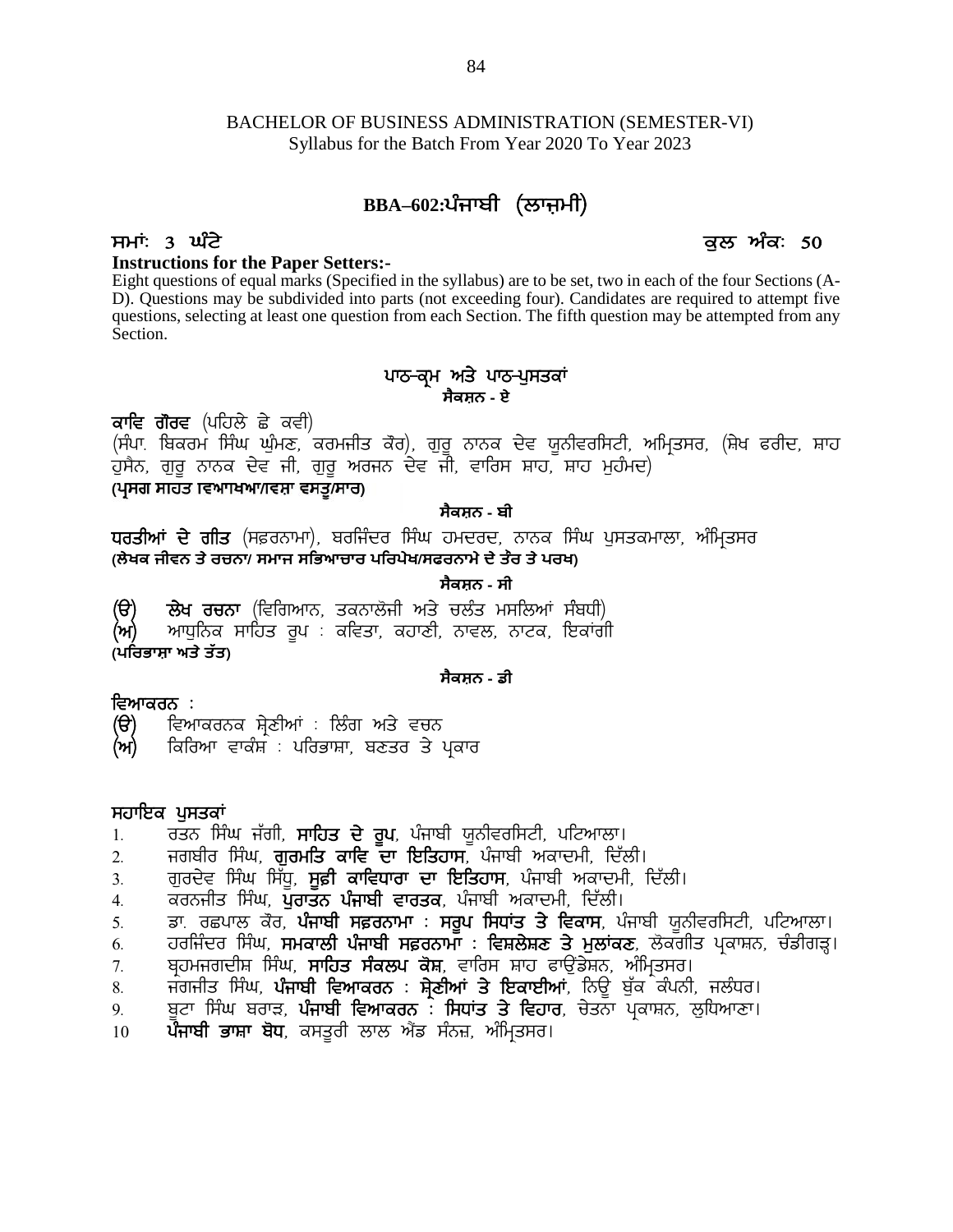# **BBA–602: ਮਢੱਲੀ ਪੰਜਾਬੀ (In Lieu of Punjabi Compulsory)**

### **Time: 3 Hrs**

#### **Instructions for the Paper Setters:-**

Eight questions of equal marks (Specified in the syllabus) are to be set, two in each of the four Sections (A-D). Questions may be subdivided into parts (not exceeding four). Candidates are required to attempt five questions, selecting at least one question from each Section. The fifth question may be attempted from any Section. the syllabus) are to be set.<br>d into parts (not exceeding<br>at least one question from<br>.<br>**ਪਾਠ-ਕ੍ਰਮ**<br>ਸੈਕਸ਼ਨ-ਏ ਪਾਠ<del>-</del>ਕ੍ਰਮ<br>ਸੈਕਸ਼ਨ<del>-</del>ਏ<br>ਸੈਕਸ਼ਨ<del>-</del>ਬੀ

assions or equar manss (speemed m<br>s (A-D). Questions may be subdivided<br>i to attempt five questions, selecting<br>n may be attempted from any Section<br>ਪੰਜਾਬੀ ਸਭਿਆਚਾਰ ਦੀ ਭੂਗੋਲਿਕ ਸਥਿਤੀ<br>ਪੰਜਾਬੀ ਸਭਿਆਚਾਰ ਦੇ ਨਿਖੜਵੇਂ ਲੱਛਣ g assign may be seed. Here in paid to attempt five questions, selecting at least one q<br>n may be attempted from any Section.<br>ਪੰਜਾਬੀ ਸਭਿਆਚਾਰ ਦਾ ਪਿਛੋਕੜ ਪੰਜਾਬੀ ਸਭਿਆਚਾਰ ਦੀ ਭੂਗੋਲਿਕ ਸਥਿਤੀ<br>ਪੰਜਾਬੀ ਸਭਿਆਚਾਰ ਦੇ ਨਿਖੜਵੇਂ ਲੱਛਣ<br>ਪੰਜਾਬੀ ਸਭ ਪੰਜਾਬੀ ਸਭਿਆਚਾਰ ਦਾ ਪਿਛੋਕ<del>.</del><br>ਪੰਜਾਬੀ ਸਭਿਆਚਾਰ ਦੀ ਭੂਗੋਲਿ<br>ਪੰਜਾਬੀ ਸਭਿਆਚਾਰ ਦੇ ਨਿਖੜਵੇਂ<br>ਪੰਜਾਬ ਦੇ ਤਿਉਹਾਰ<br>ਪੰਜਾਬ ਦੇ ਪਮੱਖ ਧਾਰਮਿਕ ਸਥਾ ਪੰਜਾਬੀ ਸਭਿਆਚਾਰ ਦਾ ਪਿਛੋਕ:<br>ਪੰਜਾਬੀ ਸਭਿਆਚਾਰ ਦੀ ਭੂਗੋਲਿ<br>ਪੰਜਾਬੀ ਸਭਿਆਚਾਰ ਦੇ ਨਿਖੜਵੇਂ<br>ਪੰਜਾਬ ਦੇ ਮੇਲੇ<br>ਪੰਜਾਬ ਦੇ ਪ੍ਰਮੁੱਖ ਧਾਰਮਿਕ ਸਥਾ ਪੰਜਾਬੀ ਸਭਿਆਚਾਰ ਦਾ ਪਿਛੋਕੜ<br>ਪੰਜਾਬੀ ਸਭਿਆਚਾਰ ਦੀ ਭੂਗੋਲਿਕ ਸਥਿਤੀ<br>ਪੰਜਾਬੀ ਸਭਿਆਚਾਰ ਦੇ ਨਿਖੜਵੇਂ ਲੱਛਣ<br>ਪੰਜਾਬ ਦੇ ਮੁਲੇੁ<br>ਪੰਜਾਬ ਦੇ ਪ੍ਰਮੁੱਖ ਧਾਰਮਿਕ ਸਥਾਨ<br>ਪੰਜਾਬ ਦੇ ਪ੍ਰਮੁੱਖ ਧਾਰਮਿਕ ਸਥਾਨ<br>ਜਨਮ ਨਾਲ ਸੰਬੰਧਿਤ ਰੀਤਾਂ–ਰਸਮਾਂ

ਸੈਕਸ<del>਼ਨ ਬੀ</del><br>ਸੈਕਸ<del>਼ਨ ਬੀ</del><br>ਸੈਕਸ਼ਨ<del> ਸੀ</del>

ਜਨਮ ਨਾਲ ਸੰਬੰਧਿਤ ਰੀਤਾਂ-ਰਸਮਾਂ ਵਿਆਹ ਨਾਲ ਸੰਬੰਧਿਤ ਰੀਤਾਂ ਰਸਮਾਂ<br>ਮੌਤ ਨਾਲ ਸੰਬੰਧਿਤ ਰੀਤਾਂ ਰਸਮਾਂ ਪੰਜਾਬ ਦੇ ਮੇਲੇ<br>ਪੰਜਾਬ ਦੇ ਤਿਉਹਾਰ<br>ਪੰਜਾਬ ਦੇ ਪ੍ਰਮੁੱਖ ਧਾਰਮਿਕ ਸਥਾਨ<br>ਜਨਮ ਨਾਲ ਸੰਬੰਧਿਤ ਰੀਤਾਂ-ਰਸਮਾਂ<br>ਵਿਆਹ ਨਾਲ ਸੰਬੰਧਿਤ ਰੀਤਾਂ ਰਸਮਾਂ<br>ਮੌਤ ਨਾਲ ਸੰਬੰਧਿਤ ਰੀਤਾਂ ਰਸਮਾਂ<br>ਪੰਜਾਬ ਦਾ ਖਾਣ ਪੀਣ ਪੰਜਾਬ ਦੇ ਪ੍ਰਮੁੱਖ ਧਾਰਮਿਕ ਸਥਾਨ<br>ਜਨਮ ਨਾਲ ਸੰਬੰਧਿਤ ਰੀਤਾਂ–ਰਸਮਾਂ<br>ਵਿਆਹ ਨਾਲ ਸੰਬੰਧਿਤ ਰੀਤਾਂ ਰਸਮਾਂ<br>ਮੌਤ ਨਾਲ ਸੰਬੰਧਿਤ ਰੀਤਾਂ ਰਸਮਾਂ<br>ਪੰਜਾਬ ਦਾ ਪਹਿਰਾਵਾ<br>ਪੰਜਾਬ ਦੇ ਲੋਕ ਵਿਸ਼ਵਾਸ਼ ਜਨਮ ਨਾਲ ਸੰਬੰਧਿਤ ਰੀਤਾਂ–ਰਸਮ<br>ਵਿਆਹ ਨਾਲ ਸੰਬੰਧਿਤ ਰੀਤਾਂ ਰ<br>ਮੌਤ ਨਾਲ ਸੰਬੰਧਿਤ ਰੀਤਾਂ ਰਸਮ<br>ਪੰਜਾਬ ਦਾ ਖਾਣ ਪੀਣ<br>ਪੰਜਾਬ ਦੇ ਲੋਕ ਵਿਸ਼ਵਾਸ਼<br>ਪੰਜਾਬ ਦੇ ਲੋਕ ਵਿਸ਼ਵਾਸ਼ ਜਨਮ ਨਾਲ ਸੰਬੰਧਿਤ ਰੀਤਾਂ–ਰਸਮਾਂ<br>ਵਿਆਹ ਨਾਲ ਸੰਬੰਧਿਤ ਰੀਤਾਂ ਰਸਮਾਂ<br>ਮੌਤ ਨਾਲ ਸੰਬੰਧਿਤ ਰੀਤਾਂ ਰਸਮਾਂ<br>ਪੰਜਾਬ ਦਾ ਖਾਣ ਪੀਣ<br>ਪੰਜਾਬ ਦਾ ਪਹਿਰਾਵਾ<br>ਪੰਜਾਬ ਦੇ ਲੋਕ ਵਿਸ਼ਵਾਸ<br>**ਪੁਸਤਕਾਂ** 

ਸੈਕਸ਼ਨ<del>-</del>ਸੀ<br>ਸੈਕਸ਼ਨ<del>-</del>ਡੀ<br>ਸੈਕਸ਼ਨ<del>-</del>ਡੀ

**ਮੌਤ ਨਾਲ ਸੰਬੰਧਿਤ ਰੀਤਾਂ ਰਸਮਾਂ**<br>ਪੰਜਾਬ ਦਾ ਖਾਣ ਪੀਣ<br>ਪੰਜਾਬ ਦਾ ਪਹਿਰਾਵਾ<br>ਪੰਜਾਬ ਦੇ ਲੋਕ ਵਿਸ਼ਵਾਸ਼<br>ਸ**ਹਾਇਕ ਪੁਸਤਕਾਂ**<br>1. ਗੁਰਬਖ਼ਸ਼ ਸਿੰਘ ਫਰੈਂਕ, ਸਭਿਆਚ<br>2. ਗਰਬਖ਼ਸ਼ ਸਿੰਘ ਫਰੈਂਕ, ਸਭਿਆਚ

- 1. ਗੁਰਬਖ਼ਸ਼ ਸਿੰਘ ਫਰੈਂਕ, **ਸਭਿਆਚਾਰ ਤੇ ਪੰਜਾਬੀ ਸਭਿਆਚਾਰ**, ਵਾਰਿਸ ਸ਼ਾਹ ਫਾਉਂਡੇਸ਼ਨ, ਅੰਮ੍ਰਿਤਸਰ।
- 2. ਗਰਬਖ਼ਸ਼ ਸਿੰਘ ਫਰੈਂਕ, **ਸਭਿਆਚਾਰ : ਮੱਢਲੀ ਜਾਣ ਪਛਾਣ**, ਦੀ ਪੰਜਾਬੀ ਰਾਈਟਰਜ਼ ਕੋਆਪਰੇਟਿਵ ਸੋਸਾਇਟੀ ਲਿਮਟਿਡ, ਲੁਧਿਆਣਾ।
- 3. ਭੁਪਿੰਦਰ ਸਿੰਘ ਖਹਿਰਾ, **ਲੋਕਧਾਰਾ ਭਾਸ਼ਾ ਅਤੇ ਸਭਿਆਚਾਰ**, ਪੈਪਸੂ ਬੁੱਕ ਡਿਪੂ, ਪਟਿਆਲਾ।
- 4. ਜਸਵਿੰਦਰ ਸਿੰਘ, **ਪੰਜਾਬੀ ਸਭਿਆਚਾਰ ਪਛਾਣ ਚਿੰਨ੍ਹ**, ਪੁਨੀਤ ਪ੍ਰਕਾਸ਼ਨ, ਪਟਿਆਲਾ।
- 5. ਜੀਤ ਸਿੰਘ ਜੋਸ਼ੀ, **ਸਭਿਆਚਾਰ : ਸਿਧਾਂਤ ਤੇ ਵਿਹਾਰ**, ਵਾਰਿਸ ਸ਼ਾਹ ਫਾੳਂਡੇਸ਼ਨ, ਅੰਮਿਤਸਰ।
- 6. ਜੀਤ ਸਿੰਘ ਜੋਸ਼ੀ, **ਲੋਕ ਕਲਾ ਅਤੇ ਸਭਿਆਚਾਰ : ਮੁੱਢਲੀ ਜਾਣ ਪਛਾਣ**, ਪੰਜਾਬੀ ਯਨੀਵਰਸਿਟੀ, ਪਟਿਆਲਾ।
- 7. ਜੀਤ ਸਿੰਘ ਜੋਸ਼ੀ, **ਪੰਜਾਬੀ ਸਭਿਆਚਾਰ ਬਾਰੇ**, ਦੀ ਪੰਜਾਬੀ ਰਾਈਟਰਜ਼ ਕੋਆਪਟਰੇਟਿਵ ਸੋਸਾਇਟੀ ਲਿਮਟਿਡ, ਲਧਿਆਣਾ।
- 8. ਜਗੀਰ ਸਿੰਘ ਨੂਰ, **ਪੰਜਾਬੀ ਸਭਿਆਚਾਰ : ਮੂਲ ਪਛਾਣ**, ਨੈਸ਼ਨਲ ਬੁੱਕ ਟਰੱਸਟ, ਨਵੀਂ ਦਿੱਲੀ।

**Marks: 50**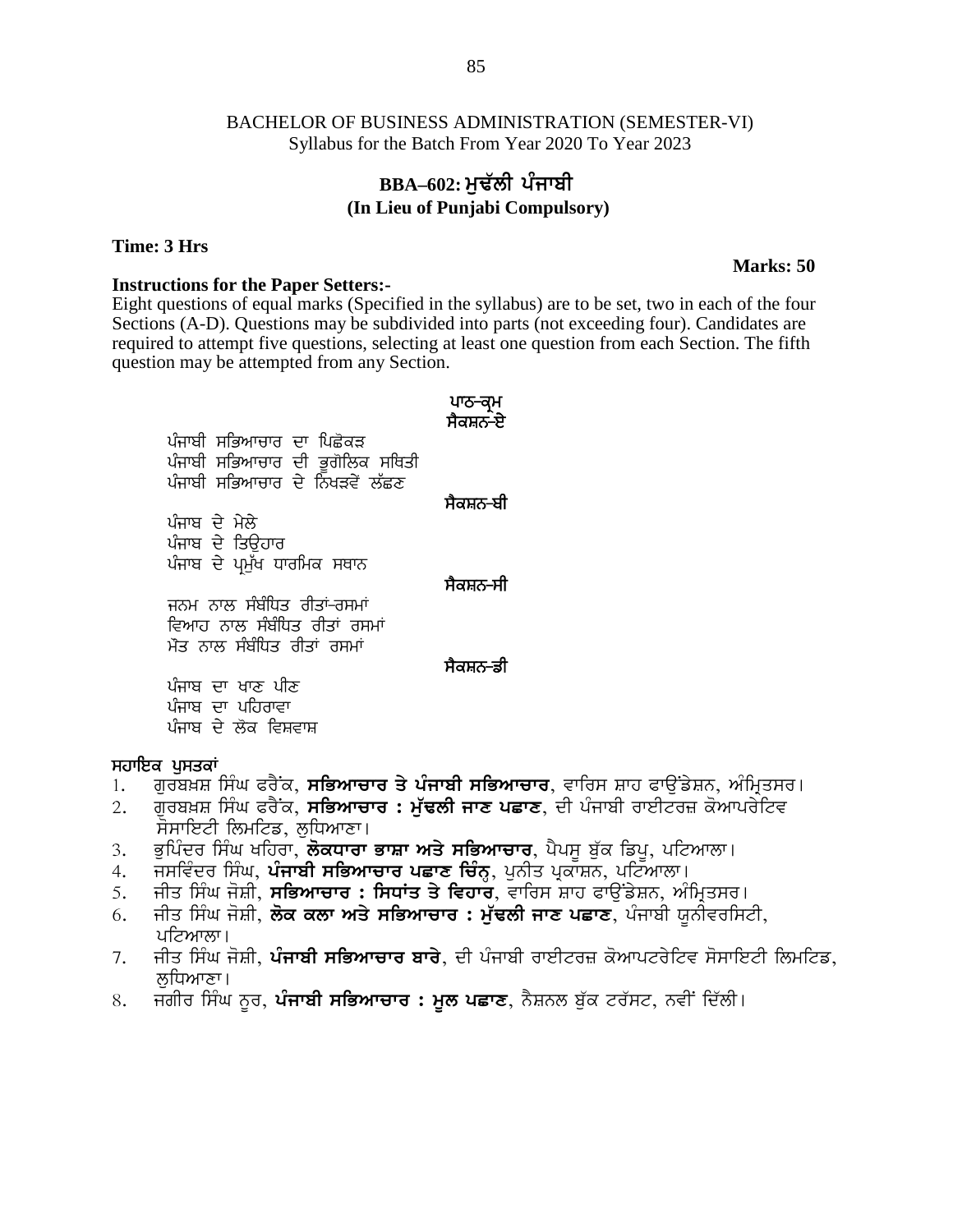#### **BBA–602: Punjab History & Culture ( 1947-2000 A.D.) (Special Paper in lieu of Punjabi compulsory)**

#### **Time: 3 Hours Max. Marks : 50**

#### **Instructions for the Paper Setters**

Eight questions of equal marks (Specified in the syllabus) are to be set, two in each of the four Sections (A-D). Questions may be subdivided into parts (not exceeding four). Candidates are required to attempt five questions, selecting at least one question from each Section. The fifth question may be attempted from any Section.

#### **SECTION- A**

- 1. Partition and its Impact on Punjab
- 2. Rehabilitation.

#### **SECTION--B**

- 3. Punjabi Suba Movement and Reorganization Act of 1966.
- 4. Green Revolution.

#### **SECTION--C**

- 5. Punjabi Diaspora
- 6. Development of education in Punjab after Independence

# **SECTION--D**

- 7. Development of Punjabi Literature and Drama.
- 8. Emerging Concerns: Drug Addiction and Female Foeticide.

# **Suggested Readings**

- 1. Chopra, P.N. & Das, M.N. (1974), *A Social, Cultural & Economic History of India.* Vol.III, Macmillan India, New Delhi, 1974.
- 2. Grewal, J.S., *Social and Cultural History of Punjab: Prehistoric, Ancient and Early Medieval*. Foundation Books Pvt Ltd Cambridge House, New Delhi, 2004.
- 3. Grewal, J.S., *The Sikhs of Punjab*. New Cambridge House, New Delhi, 2005
- 4. Rai Satya M. , *Heroic Tradition in Punjab(1900-1947)*. Publication Bureau, Punjabi University, Patiala, 1978.
- 5. Singh, Fauja.*, Freedom Struggle in Punjab*. Publication Bureau, Punjabi University, Patiala, 1974.
- 6. Singh, Fauja, *History and Culture of the Punjab*. Part II, Publication Bureau, Punjabi University, Patiala, 1987.
- 7. Singh, Kushwant, *A History of the Sikhs*. Vol. II (1839-1998), Oxford University Press, Delhi, 1991.
- 8. Yadav, K.C., *Haryana Aitihasik Simhavalokan* (Hindi). Haryana Sahitya Akademy, Chandigarh, 1991.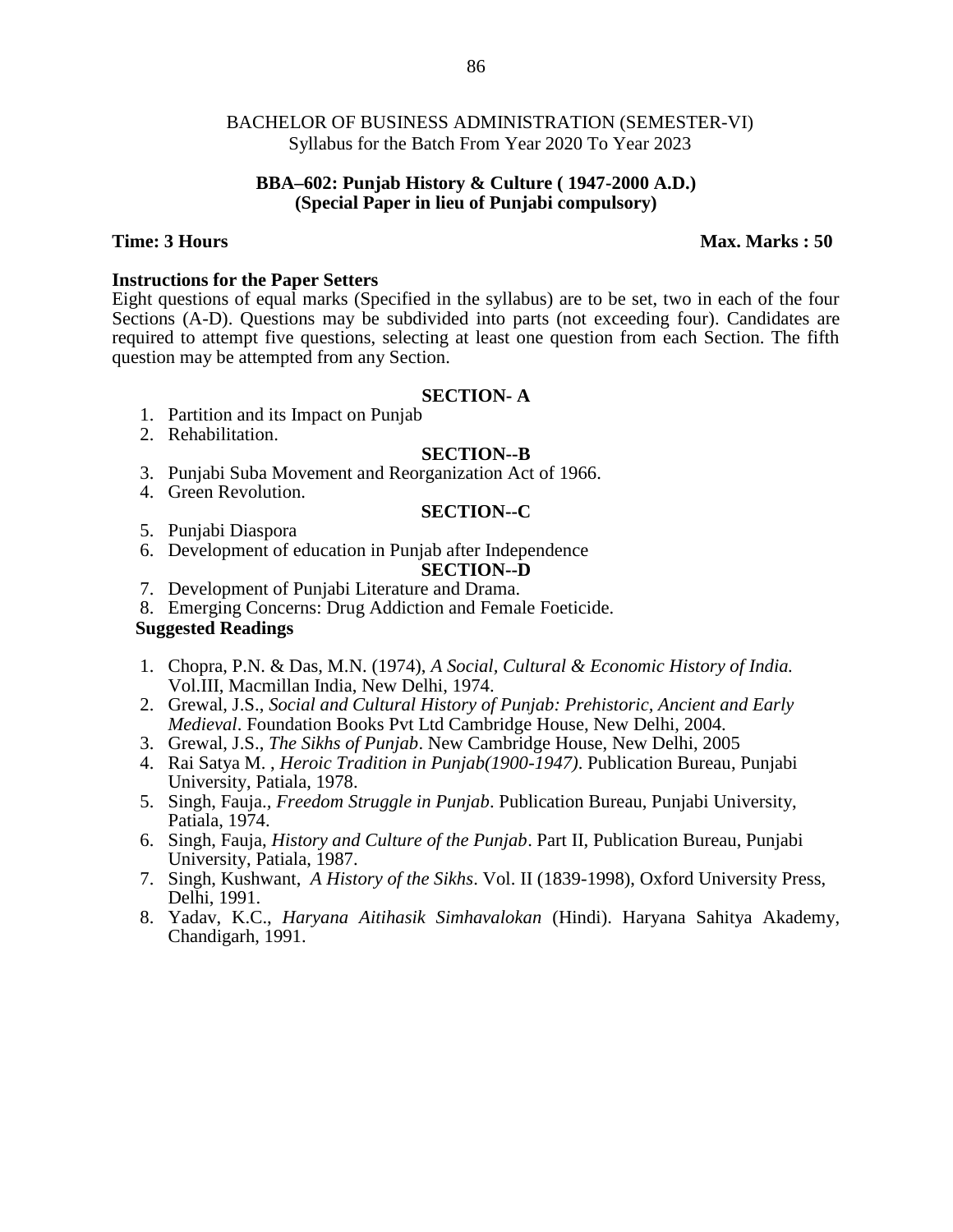### **BBA-603: INCOME TAX**

# **Time: 3 Hours Max. Marks : 50 Instructions for the Paper Setters**

Eight questions of equal marks (Specified in the syllabus) are to be set, two in each of the four Sections (A-D). Questions may be subdivided into parts (not exceeding four). Candidates are required to attempt five questions, selecting at least one question from each Section. The fifth question may be attempted from any Section.

#### **Section A**

Basic concepts: Income, Agricultural Income, Person, Assessee, Assessment Year, Previous Year, Gross Total Income, Total Income. Residential Status Tax Incidence and Residential Status Exempted income under section 10(1), 10(2), 10(2A), 10(5), 10(7), 10(10), 10(10A), 10(10AA), 10(10B), 10(10D), 10(11), 10(12), 10(13), 10(13A), 10(14), 10(16), 10(32), 10(34), 10(35), 10(36), 10(37), 10(38).

#### **Section B**

Computation of income under different heads Salaries, Income from house property Profits and gains of business or profession. Sections to be covered are: Sec-28, 29, 30, 31, 32, 35, 36, 37, 40(a), 40(b), 40A, 43B, 44AA, 44AB, 44AD and 44AE.

#### **Section C**

Capital Gains: Basis of Charge. Meaning of capital assets. Classification of capital assets and their tax implication. Meaning of Transfer; Elementary Knowledge of Transactions not to be Treated as Transaction of Transfer. Computation of Capital Gains (Depreciable and Non- Depreciable Assets) Special cases to be covered - Conversion of Capital assets into stock in Trade; Compulsory acquisition of assets; Self generated assets; Transfer of bonus shares. Exemptions to be covered: Sec 54, 54B, 54EC, 54F, 54H.

Computation of tax liability under section 111A and 112

Capital gain provisions related to Individual and Firm need to be covered.

#### **Section D**

Income from other sources [excluding Sec-2(22)] Computation of Total Income and Tax Liability of an individual.

Clubbing of income and Aggregation of income and set-off and carry forward of losses (excluding Sec-94(7) and 94(8)

Deductions from Gross Total Income; Section 80A, 80AB, 80AC, 80C, 80CCC, 80CCD, 80CCG, 80D, 80DD, 80DDB, 80E, 80G, 80GG, 80GGA, 80GGC, 80TTA and 80U. Computation of total income and tax liability of individuals and firms.

#### **Suggested Readings:**

- 1. Ahuja, Girish and Ravi Gupta, "Systematic Approach to Income Tax", Bharat Law House, Delhi.
- 2. Singhania, Vinod K., and Kapil Singhania, "TDS Computation and E- filing of TDS Returns", Taxmann Publications Pvt. Ltd., New Delhi.
- 3. Singhania, Vinod K., "Tax Computation and E-filing of Income Tax Returns", Taxmann Publications Pvt. Ltd., New Delhi.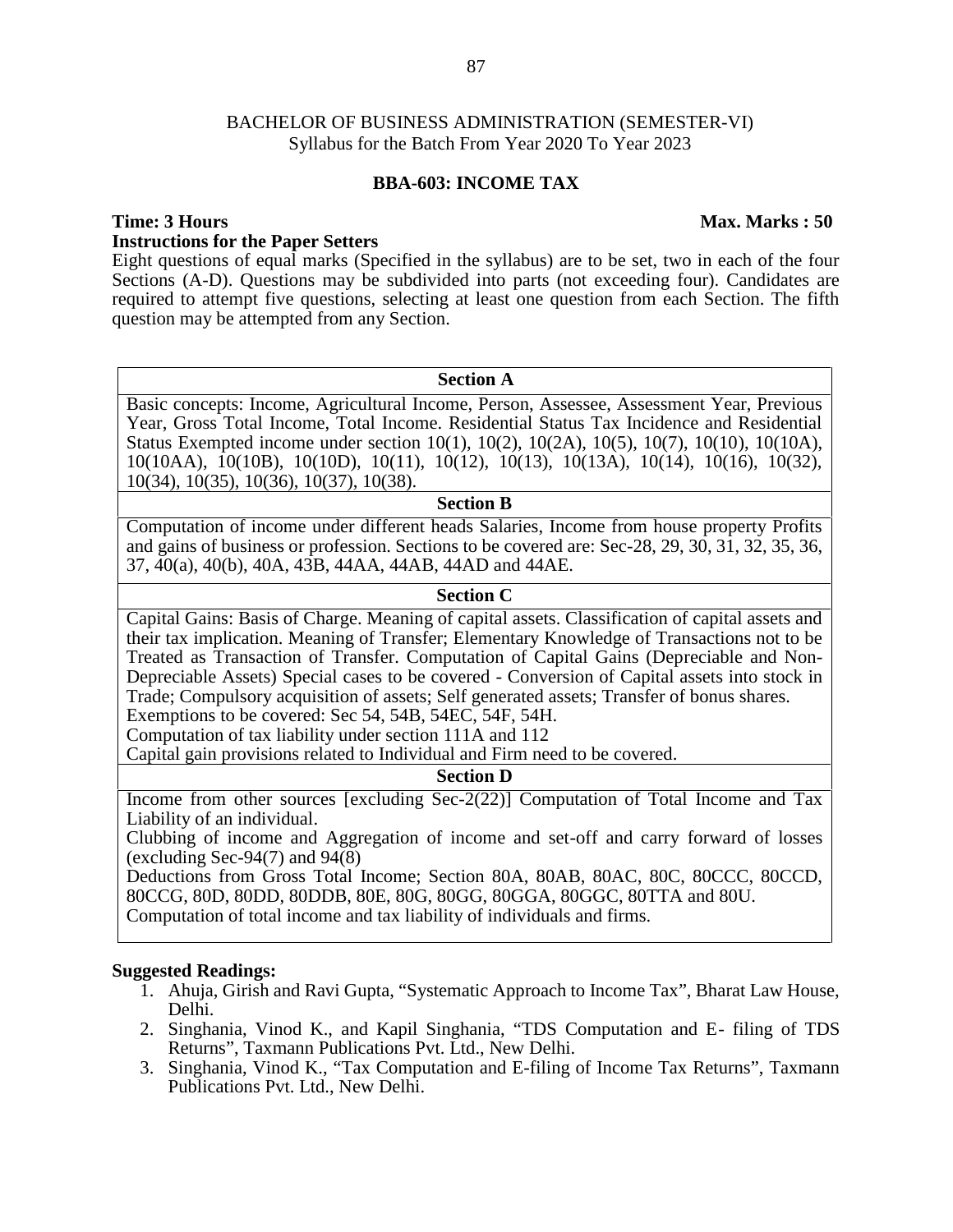### **BBA- 604 FUNDAMENTALS OF CAPITAL MARKET**

#### **Instructions for the Paper Setters**

Eight questions of equal marks (Specified in the syllabus) are to be set, two in each of the four Sections (A-D). Questions may be subdivided into parts (not exceeding four). Candidates are required to attempt five questions, selecting at least one question from each Section. The fifth question may be attempted from any Section.

#### **Section A**

Introduction-evolution, structure, functions, objectives and importance of capital market in India.

Components of capital market- introduction to New issue market, stock market, financial institutions

#### **Section B**

Instruments in capital market-Shares (Equity and Preference), Warrants, Bonds and its types, GDRs, ADRs, ETFs, Mutual Funds, Derivatives (forwards, futures and options). Participants in Capital Market

Difference between Capital Market and Money Market.

# **Section C**

Stock Exchanges-Stock Exchanges in India, Organisation, Management, Membership, rules of stock exchange, operators at stock exchanges SEBI guidelines on Stock Exchange, weaknesses of stock exchange in India

#### **Section D**

Listing of securities-requirement for listing, objectives of listing, advantages of listing. Security Market Indices-Uses of Security Market Indices, Types of Indices, Differentiating Factors in constructing Market Indices.

#### **Suggested Readings:**

- 1. V.A Avadhani, "Security Analysis and Portfolio Management",Himalaya Publishers, New Delhi.
- 2. Brown, Reilly, "Investment Analysis and Portfolio Management", Thomson Publishers.
- 3. Singh,Preeti , "Investment Management", Himalaya Publishers, New Delhi.
- 4. NCFM Modules (www.nseindia.com)
- 5. www.sebi.gov.in, www.nseindia.com, www.capitalmarket.com

*Note: The latest editions of the books should be followed.*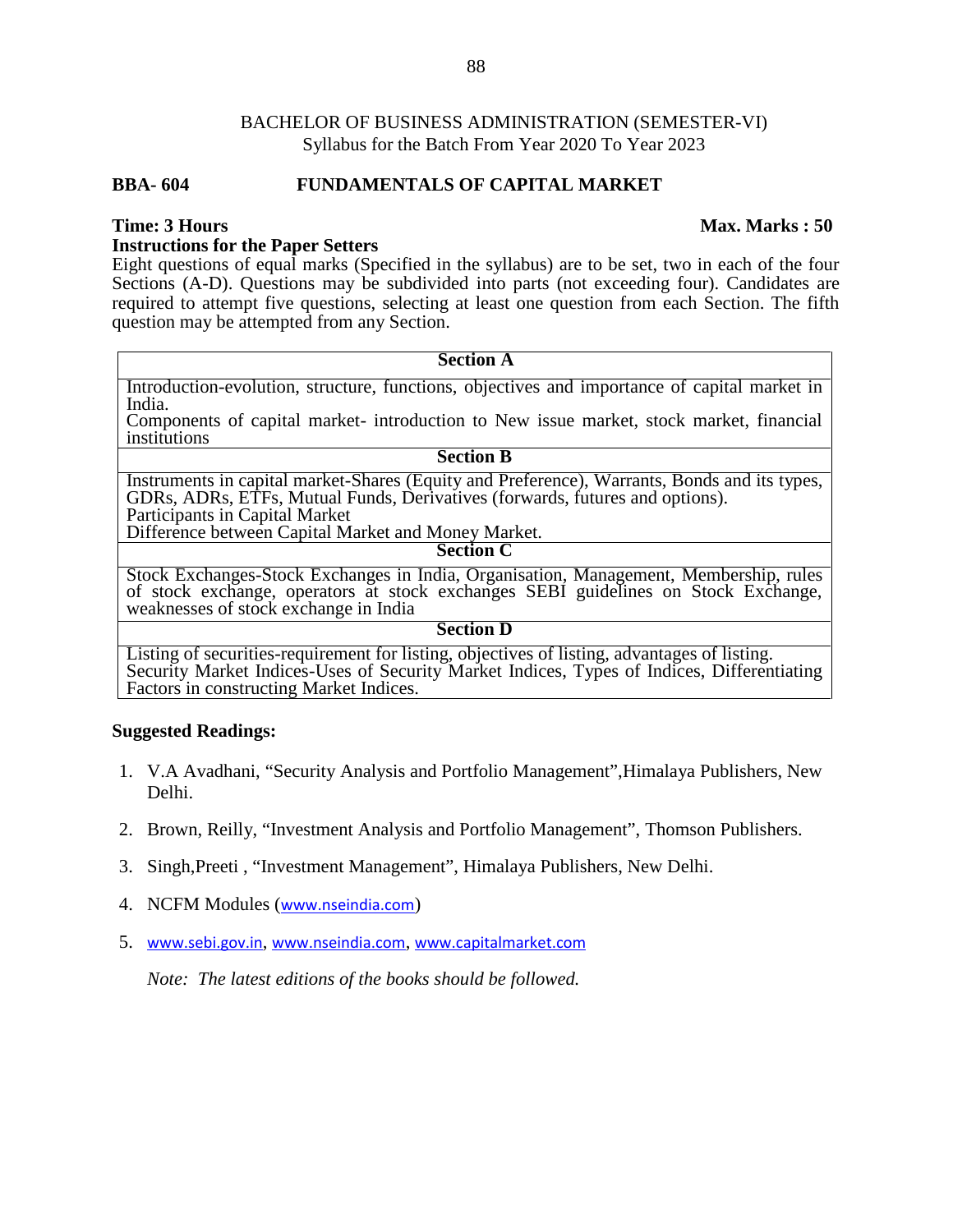**BBA-605 VIVA-VOCE Max. Marks: 50**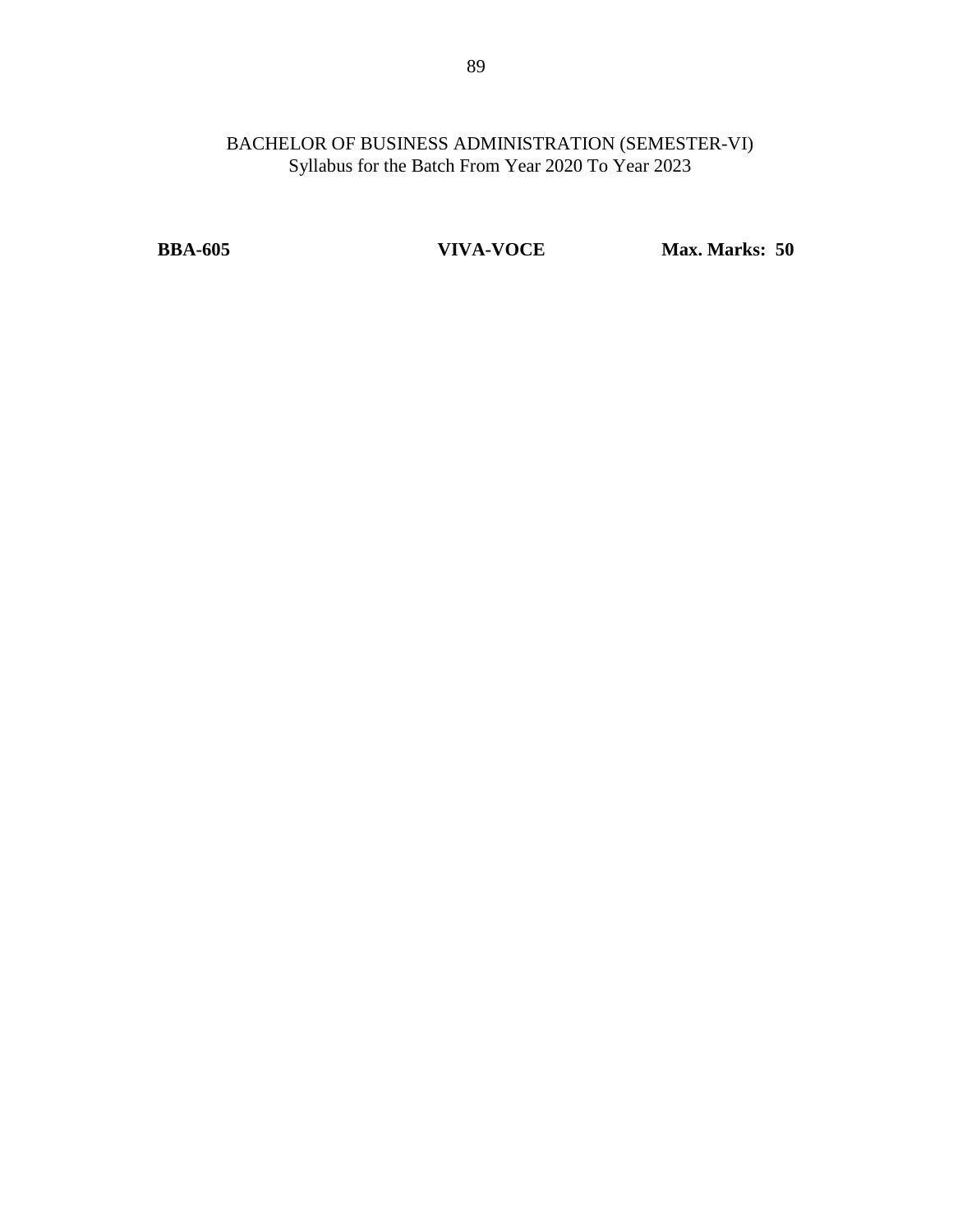### **BBA -611 Group A- SERVICES MARKETING**

**Time: 3 Hours Max. Marks : 50**

**Instructions for the Paper Setters**

Eight questions of equal marks (Specified in the syllabus) are to be set, two in each of the four Sections (A-D). Questions may be subdivided into parts (not exceeding four). Candidates are required to attempt five questions, selecting at least one question from each Section. The fifth question may be attempted from any Section.

#### **Section A**

**Evolution and Understanding of Services Marketing:** Conceptual Framework, Service Defined, Nature of services; Characteristics of services- Intangibility, Inconsistency, Inseparability and inventory. Classification of Services; Consumer versus Industrial Services, Importance of Services Marketing in Indian Economy & Global Scenario Service Marketing Mix: Introduction to the 7Ps (4 Ps + Extended 3 Ps)of Services Marketing Mix.

#### **Section B**

Services Marketing Mix (4Ps):

Product Service Mix:- introduction, Transition from Product Marketing from Service Marketing, Differentiating goods from service, categories of service mix. Goods- Services marketing continuum.

**Price:** Factors involved in pricing a service product, capacity planning, measures to respond to change in demand, Reshaping demand using effective pricing.

#### **Section C**

**Place:** Distribution Strategies, Challenges in distribution of services, Role of internet in distribution.

**Promotion:** Objectives, Personal Selling, Advertising & Sales Promotion, Extended 3 Ps of Service Marketing Mix

**People:** Role of service employees in service business, training & development of employees, Motivation and Empowerment.

#### **Section D**

**Process:** Services as process or system- different process aspects and managerial challenges, strategies for managing inconsistency, customer service in service marketing.

**Physical Evidence**: nature, importance, service scapes.

**Services Marketing Implementation:** Services Marketing Triangle, Servqual Model Rater, PZB Gap Model.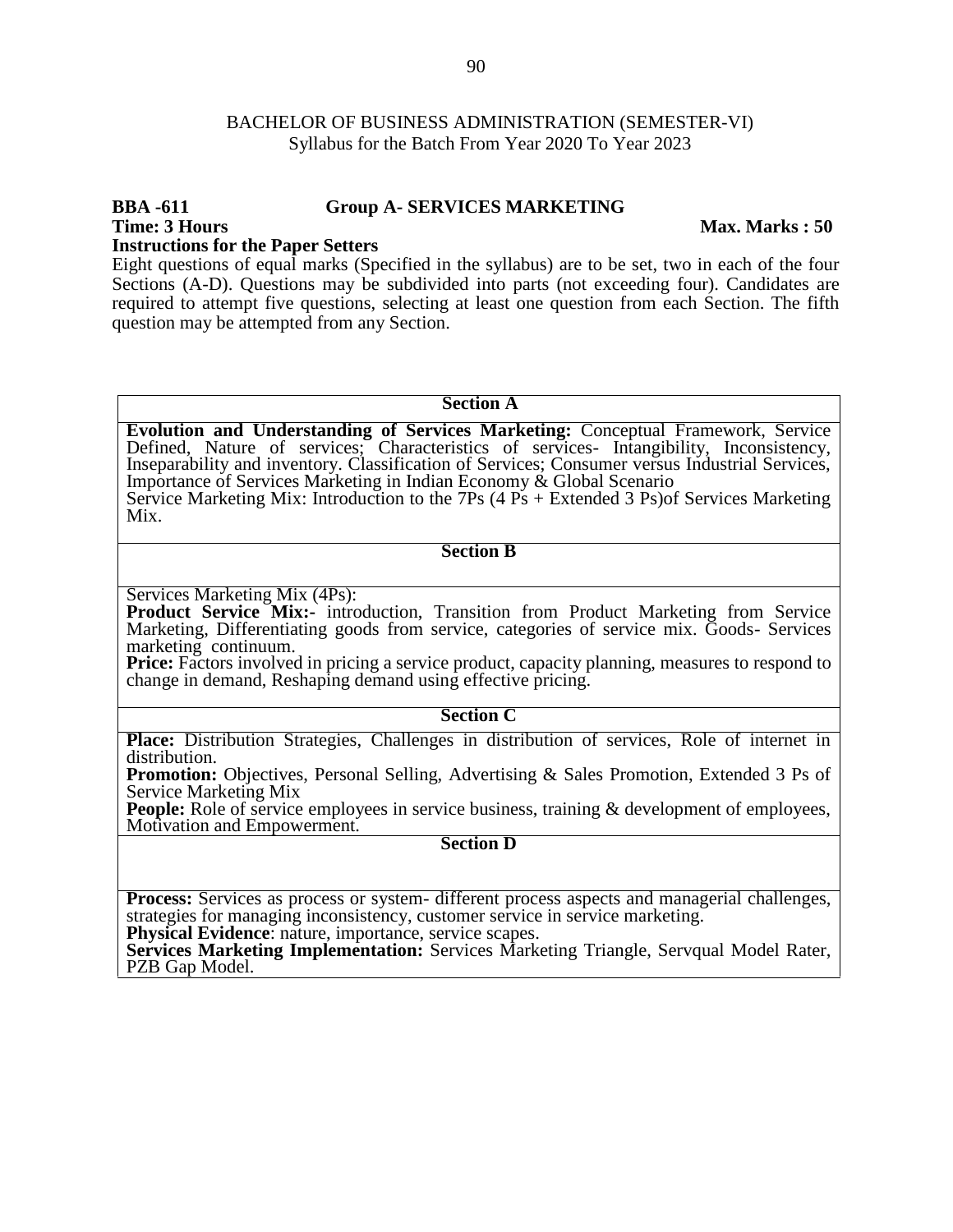#### **Suggested Readings:**

- 1. Zeithaml, V.A., Bitner, Mary Jo, Pandit, "Services Marketing", Tata McGraw Hill, New Delhi.
- 2. Lovelock, Christopher, Wirtz Jochen, Chatterjee, "Services Marketing: People,Technology, Strategy", Pearson Education, New Delhi.
- 3. Payne, Adrian, "The Essence of Services Marketing", Prentice Hall of India, New Delhi.
- 4. Nargundhar, Rajendra, "Services Marketing", Tata McGraw Hill, New Delhi.
- 5. Goncalves, Karen P., "Services Marketing-A Strategic Approach", Prentice Hall International, New Jersey.
- 6. Jauhari, Vinnie, Dutta, "Services- Marketing, Operations Management", Oxford University Press, New Delhi.
- 7. Srinivasan, R., "Services Marketing-The Indian Context", Prentice Hall of India, New Delhi.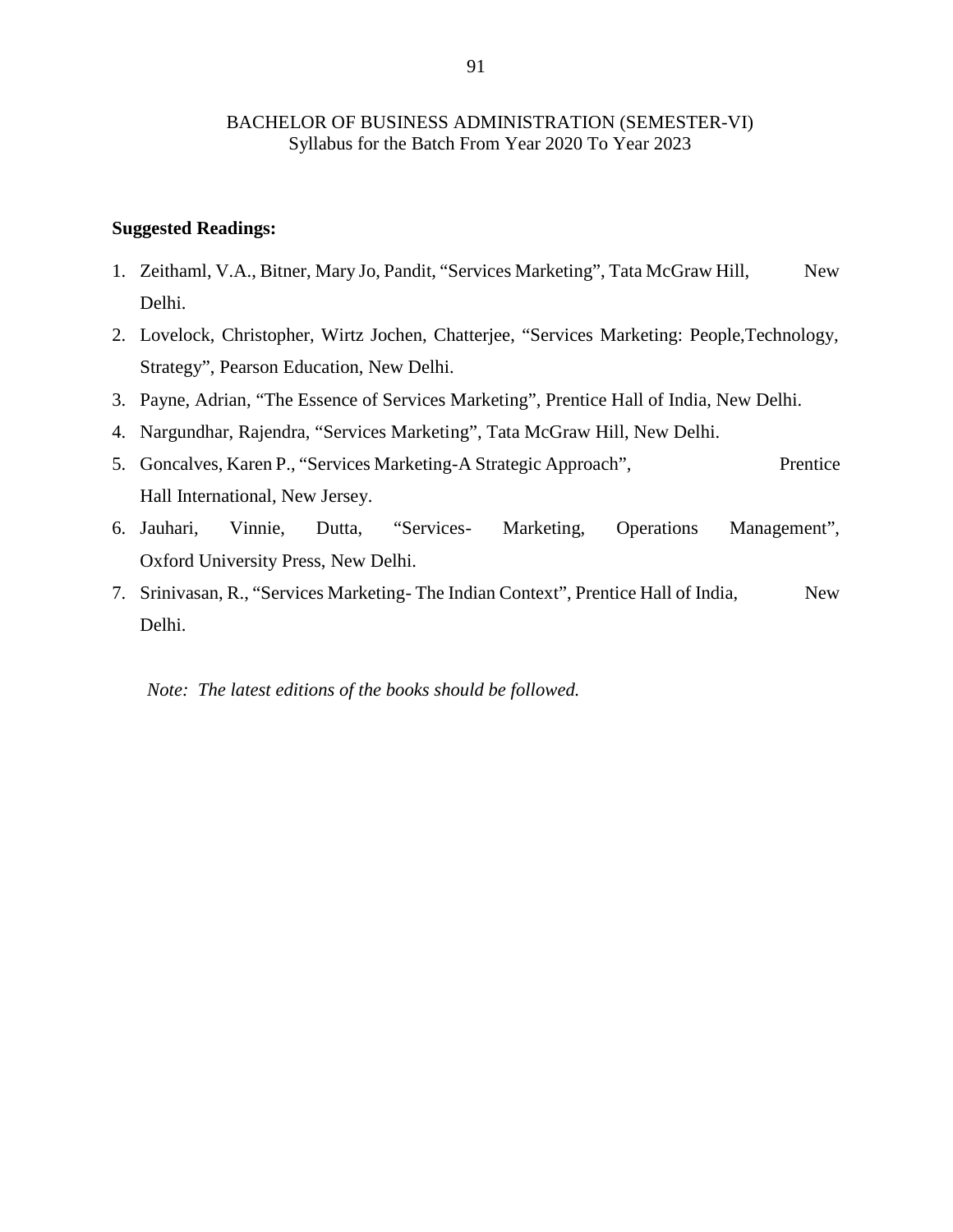### **BBA-612 Group A - E-MARKETING**

# **Time: 3 Hours Max. Marks : 50**

# **Instructions for the Paper Setters**

Eight questions of equal marks (Specified in the syllabus) are to be set, two in each of the four Sections (A-D). Questions may be subdivided into parts (not exceeding four). Candidates are required to attempt five questions, selecting at least one question from each Section. The fifth question may be attempted from any Section.

#### **Section A**

Introduction: Concept, nature and importance of e-marketing; E-marketing versus traditional marketing; Issues, challenges and opportunities for e-marketing; Reasons for growth of e marketing; Tools and techniques of e-marketing–advantages and disadvantages; e-marketing situations. E-Marketing Management: Segmentation, targeting and positioning; E-marketing mix; E-marketing and customer relationship management – concept and scope;

#### **Section B**

E-customers and their buying process; E-marketing and customer loyalty and satisfaction; Communities and social networks. Internet Marketing: Concept and role of internet marketing; Search engine optimization –functions, type of traffic, keywords and steps in search engine optimization;

### **Section C**

Internet advertising – Types and tracking ROI; Online PR, News and Reputation Management; Direct marketing –scope and growth; E-mail marketing.

Social Media Marketing: Concept and tools. Blogging – Benefits, types

# **Section D**

Video-marketing for business purpose – tools and techniques; Pay per click marketing; Issues and challenges. E-payment systems: Payment gateways; use of Debit and credit cards Mobile Marketing Trends and terminologies; Benefits and applications of mobile and smart phone applications; M-commerce.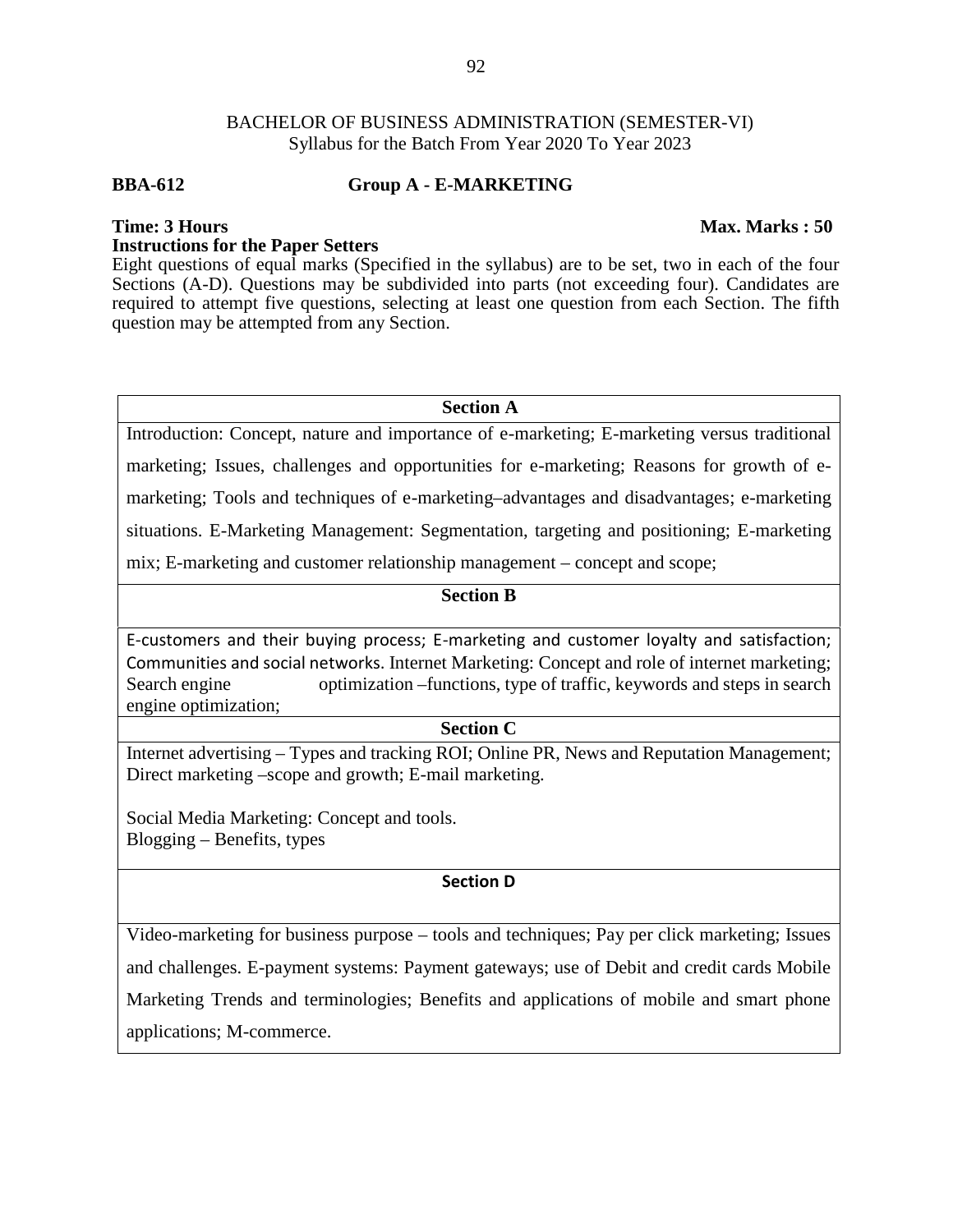# **Suggested Readings:**

- 1. Joseph, P.T. "E-Commerce An Indian Perspective", Prentice Hall of India
- 2. Schneider, Gary P. "E-Commerce: Strategy, Technology and Implementations", Cengage Learning India Private Limited.
- 3. Murthy, C.S.V. "E-Commerce; Concepts, Models, Strategies", Himalaya Publishing House.
- 4. Brahm Canzer, "E-Business and Commerce: Strategic Thinking & Practice", Biztantra Publishers.
- 5. Kotler, Philip. "Marketing Management".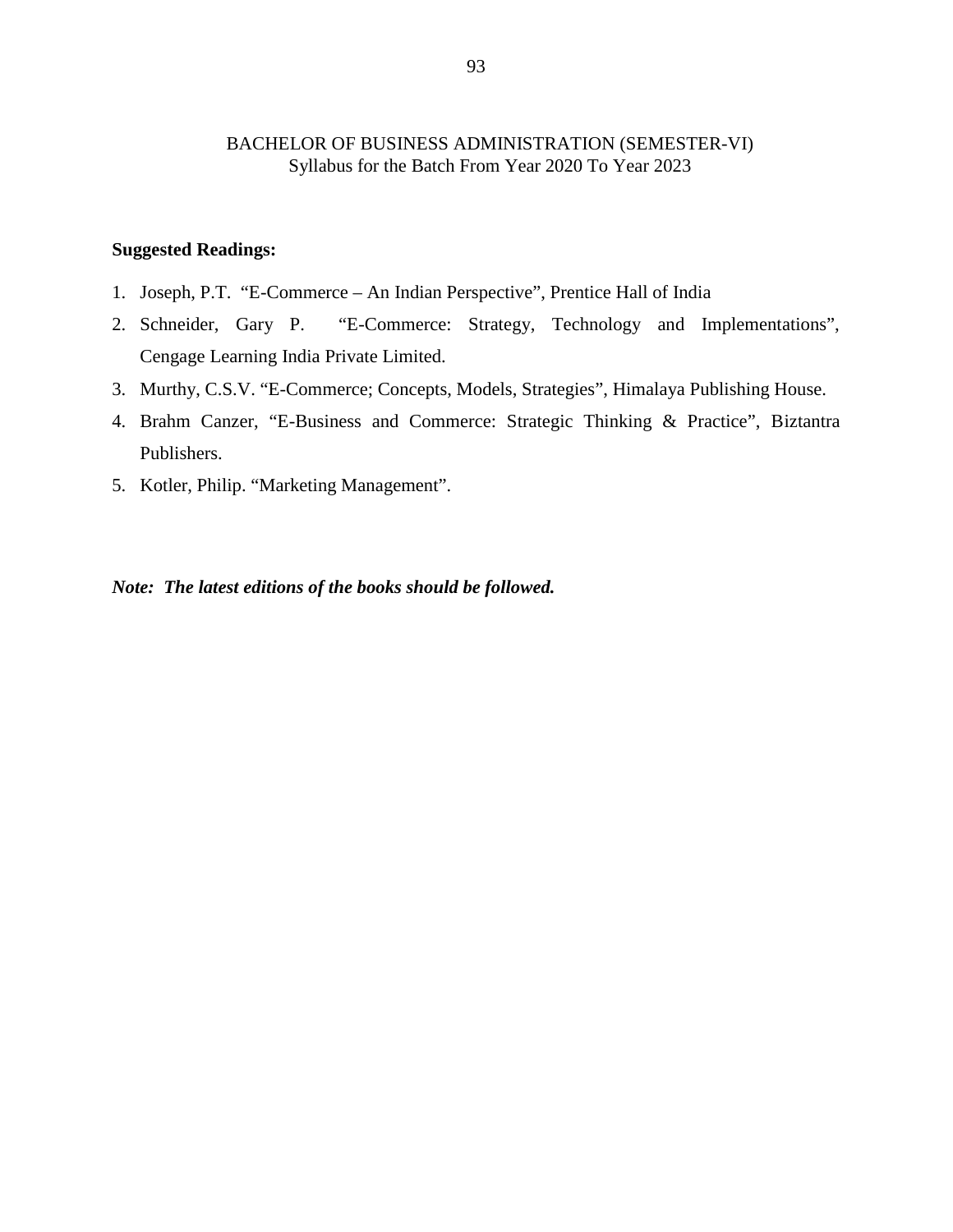### **BBA- 621 Group B- TRAINING & DEVELOPMENT**

# **Instructions for the Paper Setters**

Eight questions of equal marks (Specified in the syllabus) are to be set, two in each of the four Sections (A-D). Questions may be subdivided into parts (not exceeding four). Candidates are required to attempt five questions, selecting at least one question from each Section. The fifth question may be attempted from any Section.

#### **Section A**

Training:- Conceptual aspects, Training and Learning, Training objectives, Identification of training needs, Training Process, Policies, Plans designing training programmes, Methods of Training, Evaluation of Training Effectiveness and Significance of Training.

#### **Section B**

Development:- Concept, Difference between training and development, Objectives of development, Development Process, Development needs evolving development policies, Preparing development plans, Designing development programmes.

#### **Section C**

Development Methods, Case studies, Role play and Sensitivity Training. Business Games. BehaviorModeling and Evaluation of Development Effectiveness.

#### **Section D**

Transaction Analysis.

Wages and Salary Administration.

#### **Suggested Readings:**

- 1. Armstrong M.A. "Handbook of Human Resource Management Practice", Cogan Page, London
- 2. Dayal ,I "Manpower Training in organizations" Prentice Hall of India, New Delhi.
- 3. Craig ,Robert "Training and Development Handbook" McGraw Hill, New York
- 4. BrahmCanzer, "E-Business and Commerce: Strategic Thinking & Practice", Biztantra Publishers.
- 5. Kotler, Philip. "Marketing Management".

*Note: The latest editions of the books should be followed.*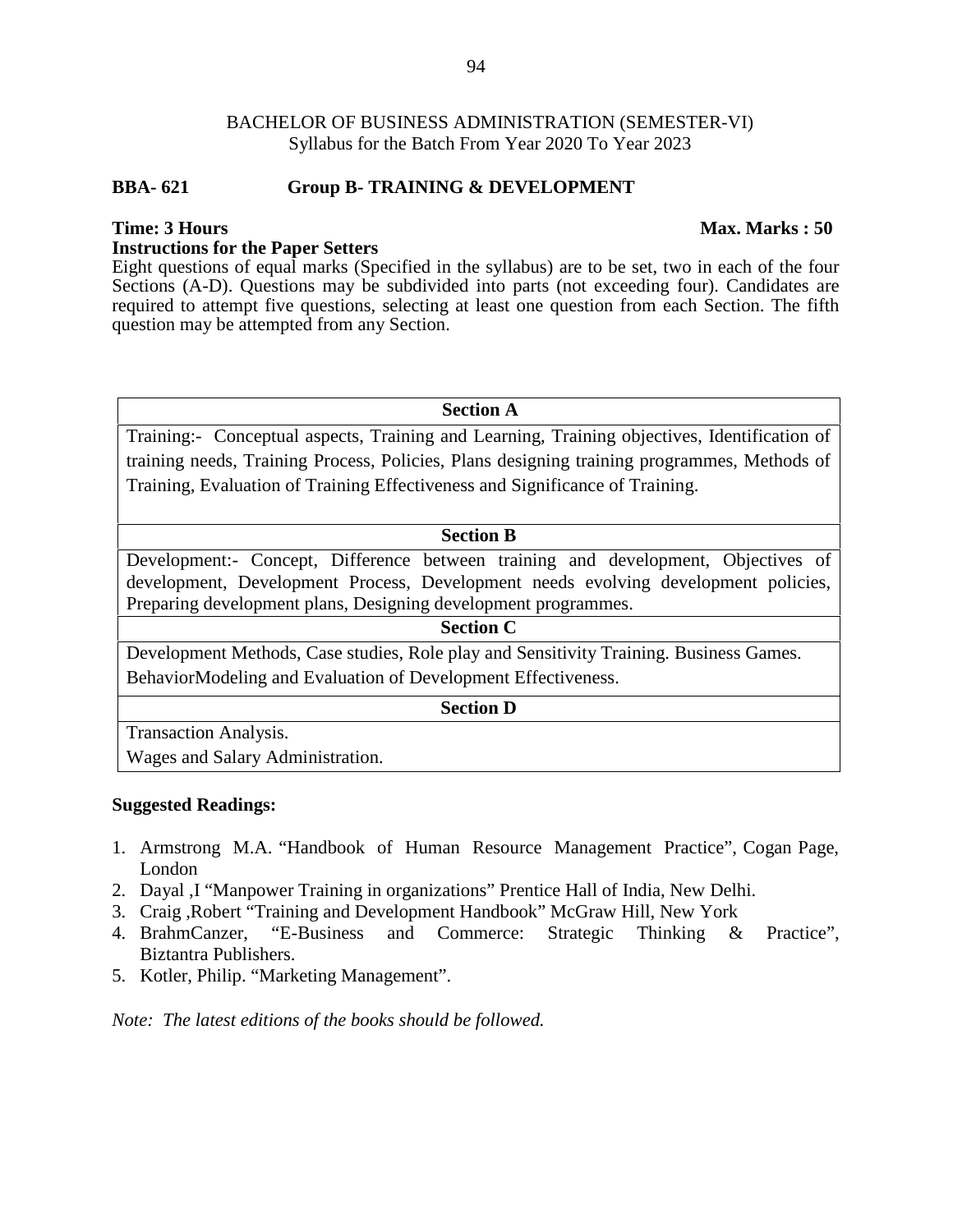# **BBA- 622 GROUP B- CONTEMPORARY ISSUES IN HUMAN RESOURCE MANAGEMENT**

### **Time: 3 Hours Max. Marks : 50 Instructions for the Paper Setters**

Eight questions of equal marks (Specified in the syllabus) are to be set, two in each of the four Sections (A-D). Questions may be subdivided into parts (not exceeding four). Candidates are required to attempt five questions, selecting at least one question from each Section. The fifth question may be attempted from any Section.

#### **Section A**

Human Resources and the Competitive advantage, ethical issues and challenges in HRM Job stress and work family conflict, Gender issues in workplace,

Performance Management and Organizational Reward System:-definition, purpose , principles, concerns Ethical considerations , scope and background , Performance Management as a Business strategy , Theoretical framework ; Goal setting theory, Expectancy theory.

#### **Section B**

Designing of Performance management systems ; setting goals ,measuring performance , Rewarding performance; Concept and significance , Foundation of the reward system , Economic Theories relating to pay , Psychological and Motivational theories affecting reward.

#### **Section C**

Managing Diversity: Meaning, Challenges in managing diversity, Diversity in organizations, improving the management of Diversity.

The nature of work: Meaning of work; Theories about work; Organizational factors affecting work; Changing patterns of work.

**Section D**

Unemployment; Attitudes to work;

HRM in Electronic Era, Human Resource Accounting & Auditing, The role of HRM in  $21<sup>st</sup>$ century and future directions of HRM.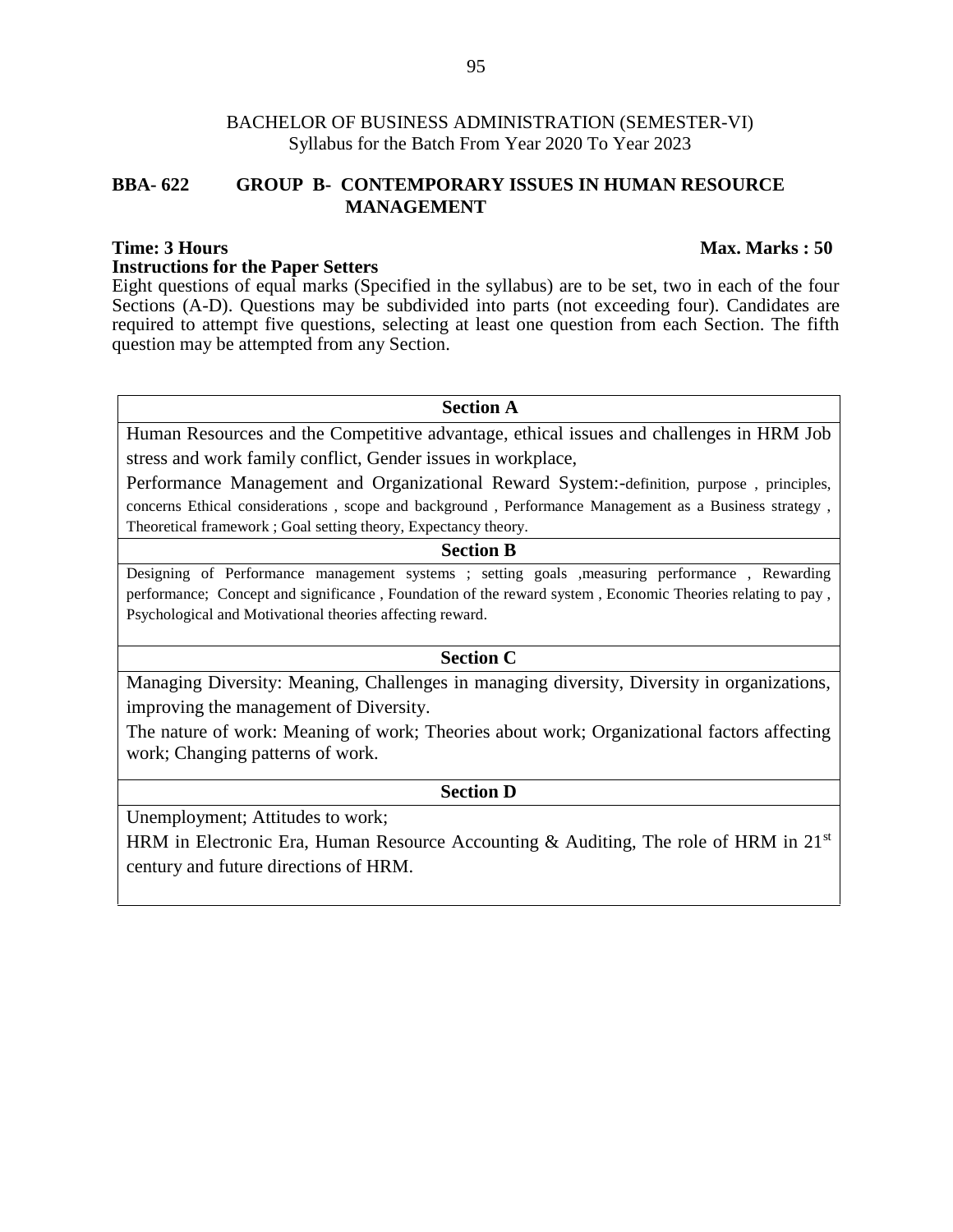# **Suggested Readings:**

- 1. Michael Armstrong, 'A Handbook of Human Resource Management Practices', Kogan Page London.
- 2. Luis R. Gomez –Mejia, David B Balkin and Robert L Cardy, "Managing Human Resources", PHI, New Delhi.
- 3. Tanuja Agarwal, "Strategic Human Resource Management", OxfordUniversity Press, New Delhi.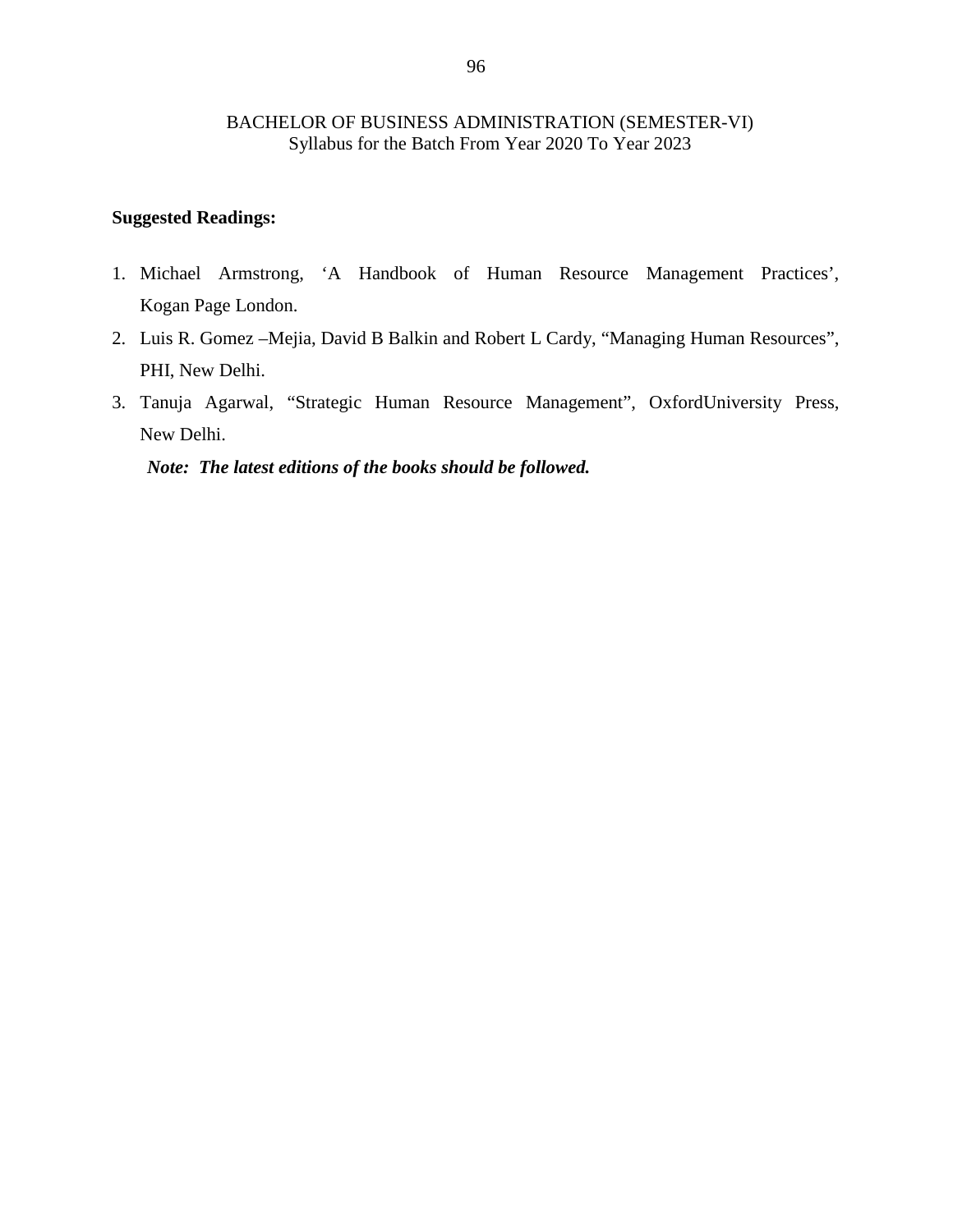# **BBA-631 GROUP C- SECURITY ANALYSIS AND PORTFOLIO MANAGEMENT**

### **Instructions for the Paper Setters**

Eight questions of equal marks (Specified in the syllabus) are to be set, two in each of the four Sections (A-D). Questions may be subdivided into parts (not exceeding four). Candidates are required to attempt five questions, selecting at least one question from each Section. The fifth question may be attempted from any Section.

# **Section A**

Security Analysis- Concept of Risk and Return and their types, Risk Return Trade Off, Valuation of Equity Shares, Preference Shares, Debentures, Factors affecting Share Prices, Classification of security buyers , methods of marketing of securities

#### **Section B**

Regulation of securities- Securities Contracts (Regulation) Amendment Rules,1996 Investment Analysis- concept of Fundamental Analysis, Technical Analysis, Efficient Market Hypothesis, Capital Asset Pricing Model, Arbitrage Pricing Theory.

#### **Section C**

Portfolio Management- Definition Of Investment, Defining Investment Objectives, The Investment Process, Investment Categories, difference between Portfolio management and mutual funds

# **Section D**

Portfolio Selection: - Risk and Investor Preferences - Investment Constraints. Brief Introduction to Portfolio Management Schemes-features of PMS SEBI Guidelines on Portfolio Management.

#### **Suggested Readings:**

- 1. Chandra, Prasanna, "Investment Analysis and Portfolio Management", Tata McGraw Hill
- 2. Chandra, Prasanna, "Financial Management", Tata McGraw Hill
- 3. Avadhani, V.A, "Security Analysis and Portfolio Management", Himalaya Publishing House, New Delhi
- 4. Bodie, Zvi; Kane, Alex;J Marcus, Alan; Mohanty, Pitabas, "Investments", Tata McGraw Hill.
- 5. Brown, Reilly, "Investment Analysis and Portfolio Management", Thomson Publication. *Note: The latest editions of the books should be followed.*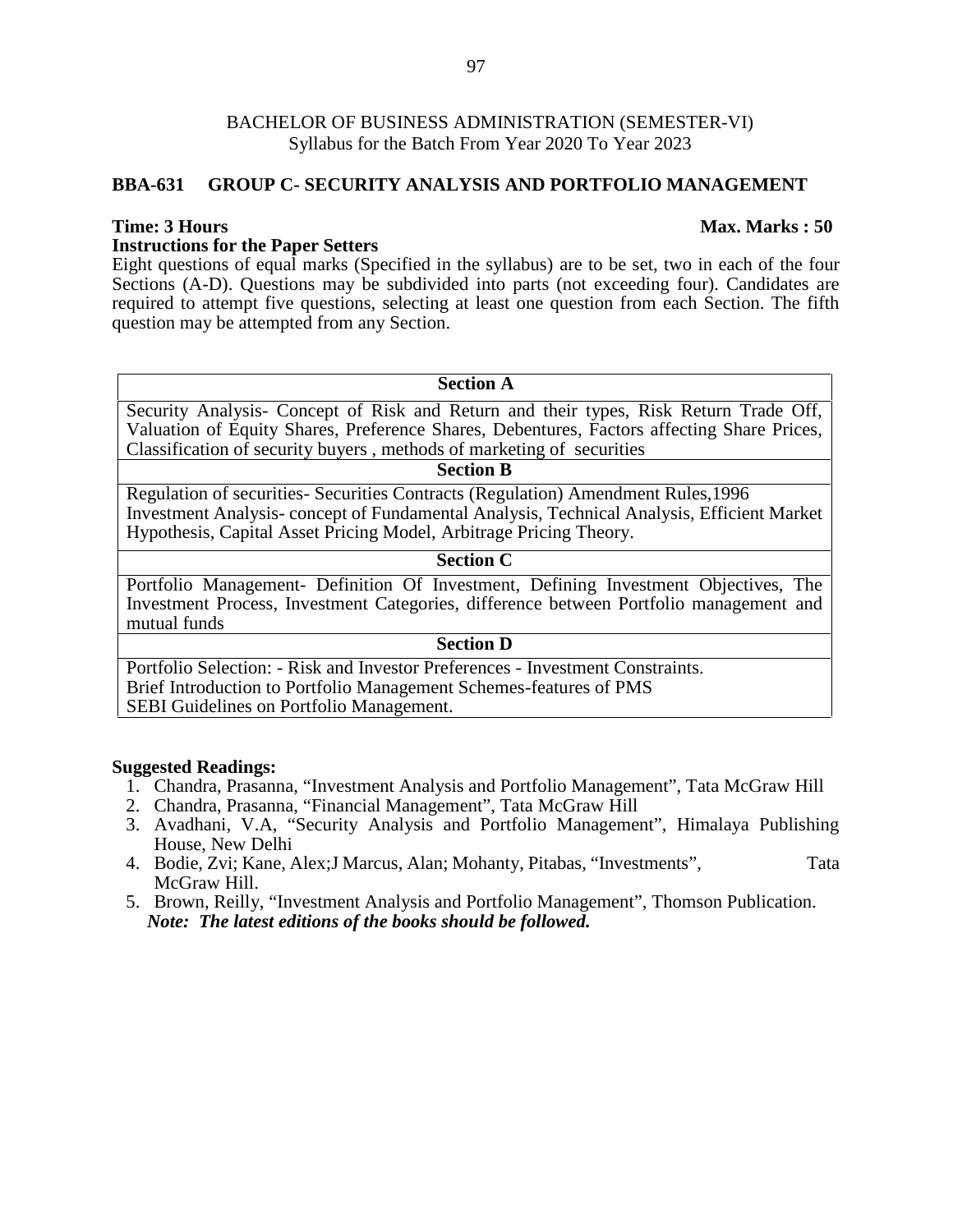# **BBA- 632 GROUP C -CONTEMPORARY ISSUES IN ACCOUNTING**

### **Instructions for the Paper Setters**

Eight questions of equal marks (Specified in the syllabus) are to be set, two in each of the four Sections (A-D). Questions may be subdivided into parts (not exceeding four). Candidates are required to attempt five questions, selecting at least one question from each Section. The fifth question may be attempted from any Section.

#### **Section A**

Emergence of Contemporary Issues in Accounting – Influence of other disciplines on Accounting and Changing Environment.

Human Resource Accounting: Meaning, Objectives and Scope, Methods of Human Resource Accounting- Human Resource Cost Accounting ( Historical cost Approach, Replacement Cost approach and Opportunity Cost approach), Human Resource Value Accounting (Lev & Schwartz Model, Flamholtz Model and Hermanson's Model)

# **Section B**

Objections against Human resource accounting, Use of Human resource Accounting in Managerial Decisions. Human Resource Accounting in India.

Price Level Accounting – introduction, Methods (Current Purchasing Power, Current Cost Accounting, Current Value Accounting Technique, and Replacement Cost Accounting Techniques), Utility and Corporate Practices

#### **Section C**

Corporate Social Reporting: Areas of Corporate Social Performance, Approaches to Corporate Social Accounting and Reporting, Corporate Social Reporting in India.

Corporate Reporting: Concept of Disclosure in relation to Published Accounts, Issues in Corporate Disclosure, Corporate Disclosure Environment, Conceptual framework of corporate reporting.

# **Section D**

Recent Trends in the Presentation of Published Accounts.

Economic Value Added, EVA Disclosure in India. Corporate Reporting through Web. Accounting Standards in India: - Significance and formulation of Accounting Standards.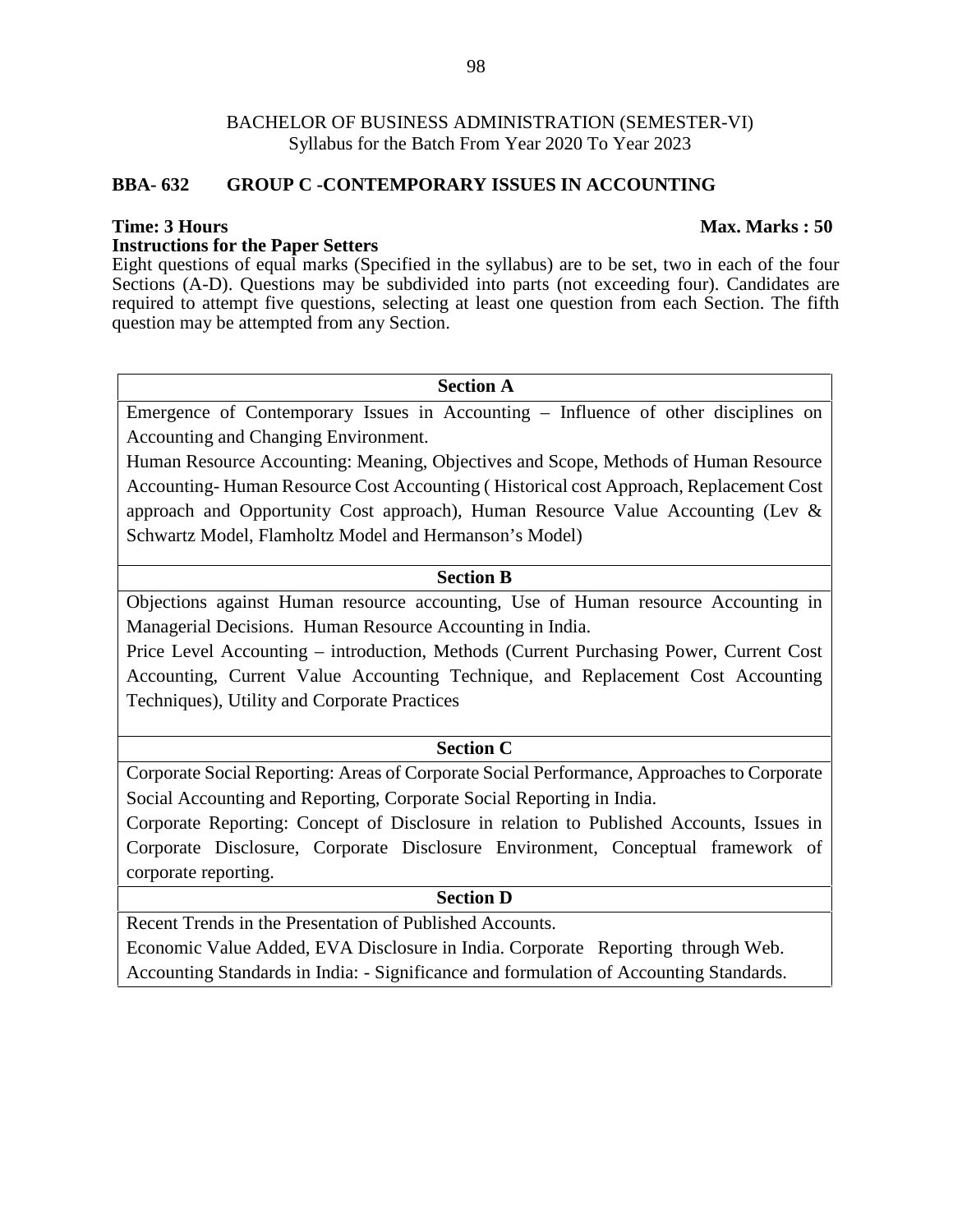# **Suggested Readings:**

- 1. Lal, Jawahar and Lele, R.K., "Contemporary Accounting Issues", Himalaya Publishers, New Delhi.
- 2. Porwal, L.S., "Accounting Theory", Tata McGraw Hill.
- 3. Lal, Jawahar, "Corporate Financial Reporting", Taxman Arora, J.S., "Price Level Accounting", Deep and Deep Publishers, New Delhi.
- 4. Chander, Subhash, "Corporate Reporting Practices", Deep and Deep Publishers.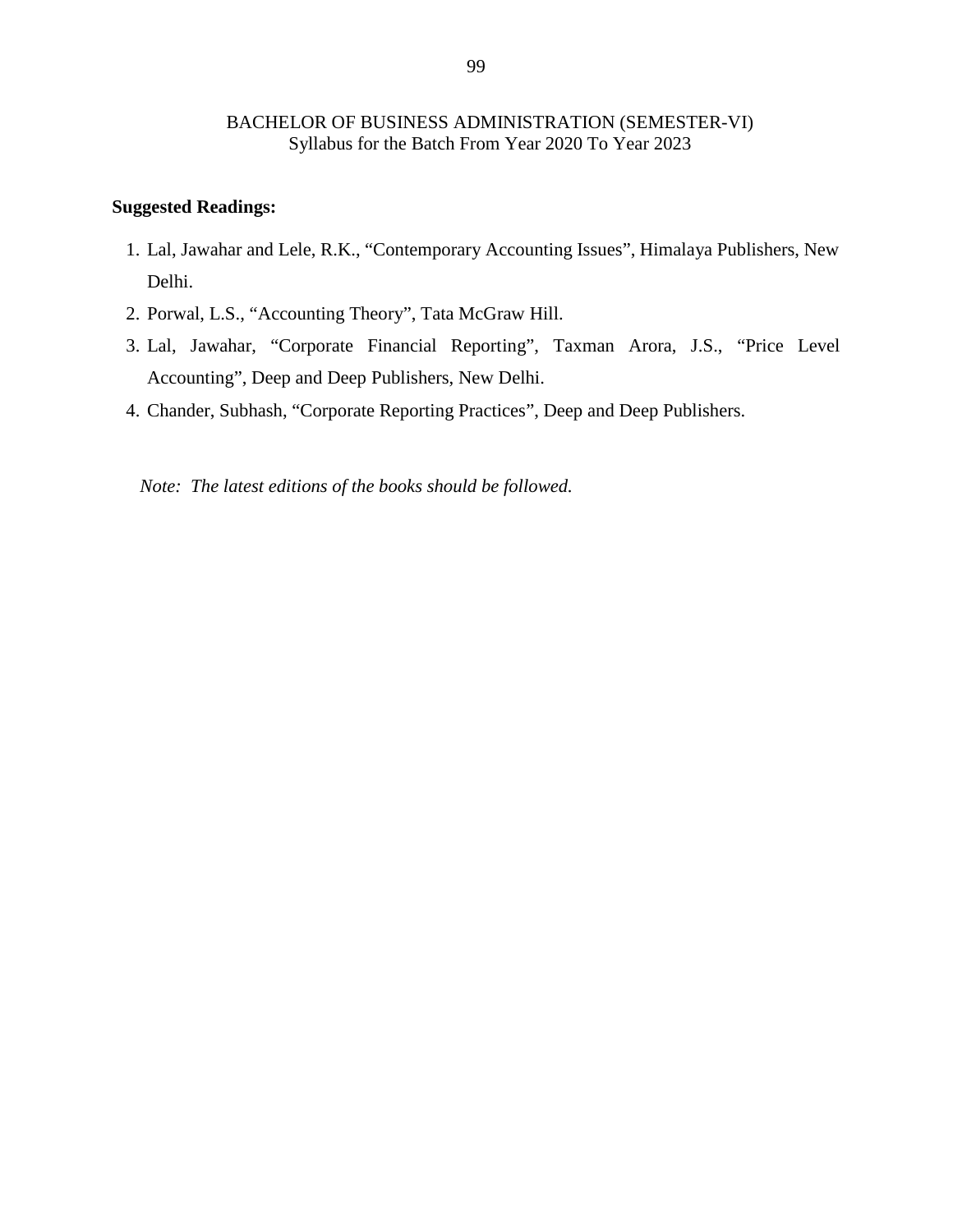#### **BBA-641 GROUP D- EXPORT IMPORT MANAGEMENT AND DOCUMENTATION**

# **Instructions for the Paper Setters**

Eight questions of equal marks (Specified in the syllabus) are to be set, two in each of the four Sections (A-D). Questions may be subdivided into parts (not exceeding four). Candidates are required to attempt five questions, selecting at least one question from each Section. The fifth question may be attempted from any Section.

# **Section A**

International Commercial Terms – Need, Groups, Ex-works, FOB, FAS, CFR, CIF. Documents for starting up a new export venture

Aligned documentation system: Meaning, Rationale, various documents, EDI initiative; methods of payment: advance payment, open Account, consignment sales, and documents against acceptance (D/A), documents against payment (D/P).

#### **Section B**

Letter of credit; pre shipment credit: Meaning, procedure, rates, documents needed. Post shipment credit: Meaning, procedure, types and documents needed.

Export Credit and Guarantee Corporation (ECGC): Export Credit Insurance, Insurance Policies, Bank Guarantees and Special Schemes, Role of ECGC

#### **Section C**

Theories and Practice of Foreign Exchange Rate Determination, Floating and Fixed Exchange Rates; Exchange Control Regulations and Procedures in India, FEMA.

#### **Section D**

Marine Insurance: Types of Marine Insurance, Marine Losses, Procedure and Documents Needed for Claim.

#### **Suggested Readings:**

- 1. Current Foreign Trade Policy
- 2. Handbook of procedures Volume I & II.
- 3. Jain, S.C., Export Procedures and Documents
- 4. Kumar, A., "Export and Import Management", Excel Books.
- 5. Lall, G. S., "Finance of Foreign Trade and Foreign Exchange"
- 6. Manual on Export Documentation, Nabhi publication.
- 7. Ram, P., "Export, What, Where and How", Anupam Publishers.
- 8. Varshney, R.L. and Bhattacharya, B., "International Marketing Management", S. Chand Publishers Pvt. Ltd, New Delhi.

### *Note: The latest editions of the books should be followed.*